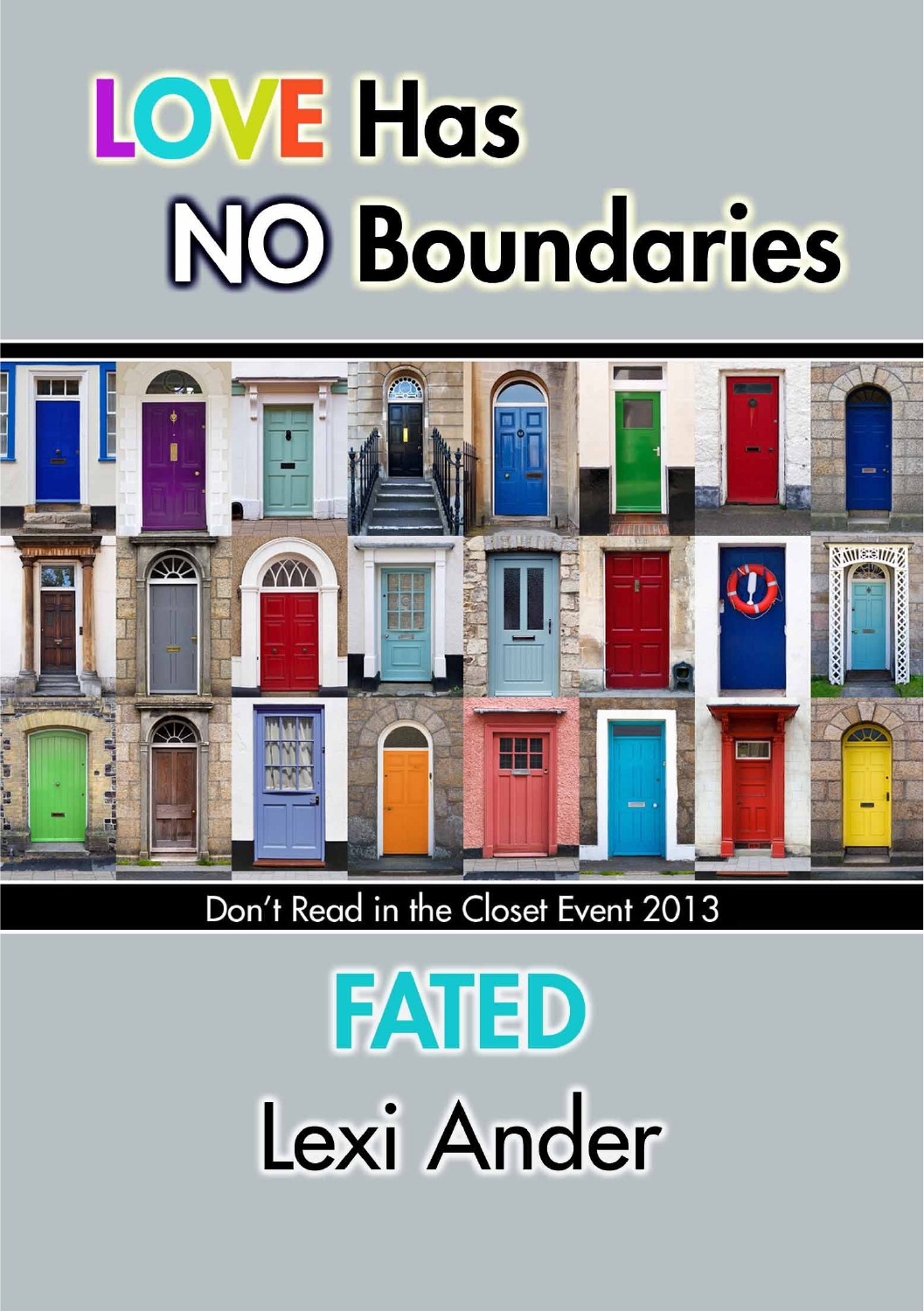# **Contents**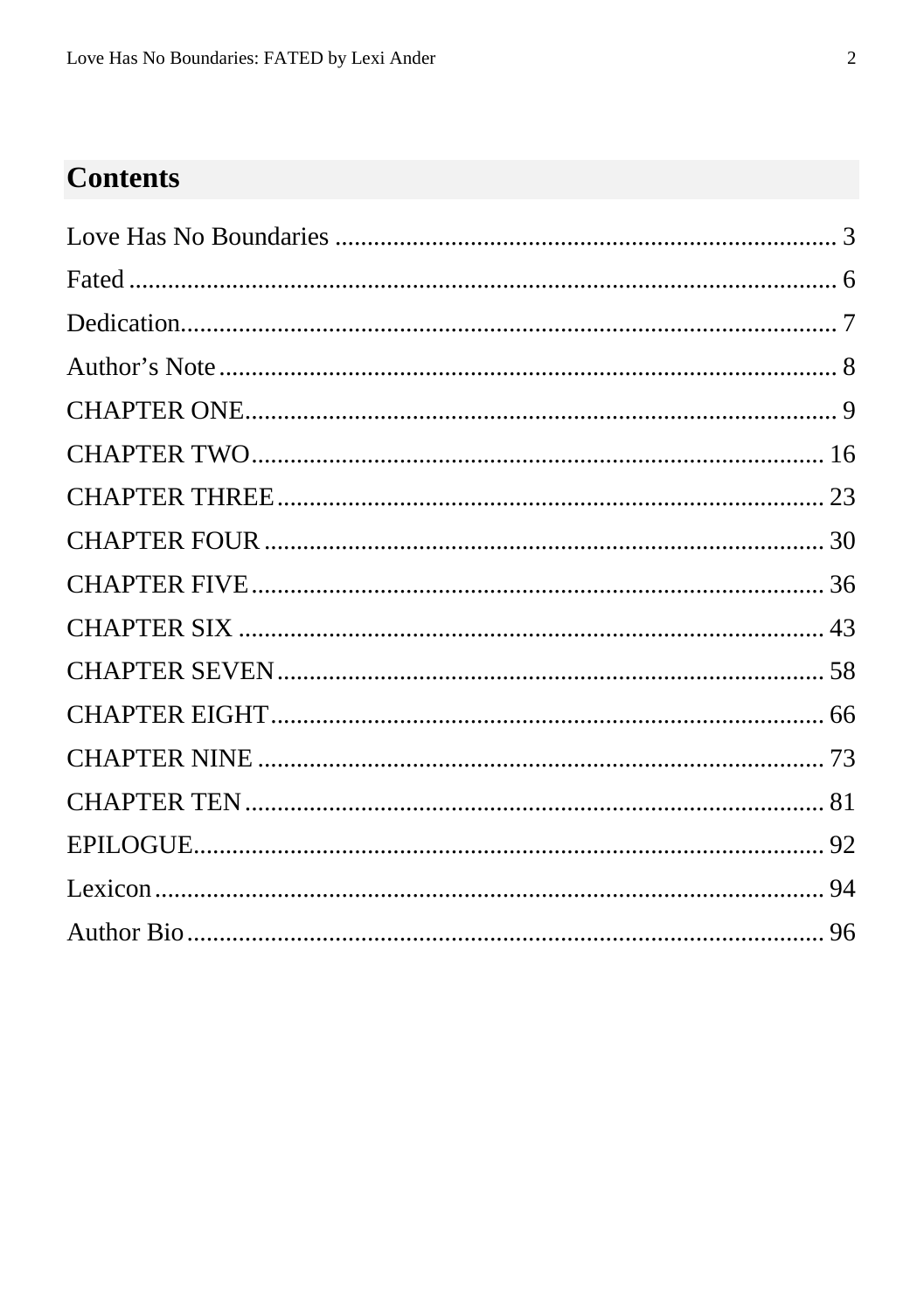# <span id="page-2-0"></span>**Love Has No Boundaries**

*An M/M Romance series*

# **FATED By Lexi Ander**

# **Introduction**

The story you are about to read celebrates love, sex and romance between men. It is a product of the *Love Has No Boundaries* promotion sponsored by the *Goodreads M/M Romance Group* and is published as a free gift to you.

# **What Is Love Has No Boundaries?**

The *Goodreads M/M Romance Group* invited members to choose a photo and pen a letter asking for a short M/M romance story inspired by the image; authors from the group were encouraged to select a letter and write an original tale. The result was an outpouring of creativity that shone a spotlight on the special bond between M/M romance writers and the people who love what they do.

A written description of the image that inspired this story is provided along with the original request letter. If you'd like to view the photo, please feel free to join the [Goodreads M/M Romance Group](http://www.goodreads.com/group/show/20149-m-m-romance) and visit the discussion section: *Love Has No Boundaries*.

Whether you are an avid M/M romance reader or new to the genre, you are in for a delicious treat.

# **Words of Caution**

This story may contain sexually explicit content and is **intended for adult readers.** It may contain content that is disagreeable or distressing to some readers. The *M/M Romance Group* strongly recommends that each reader review the General Information section before each story for story tags as well as for content warnings.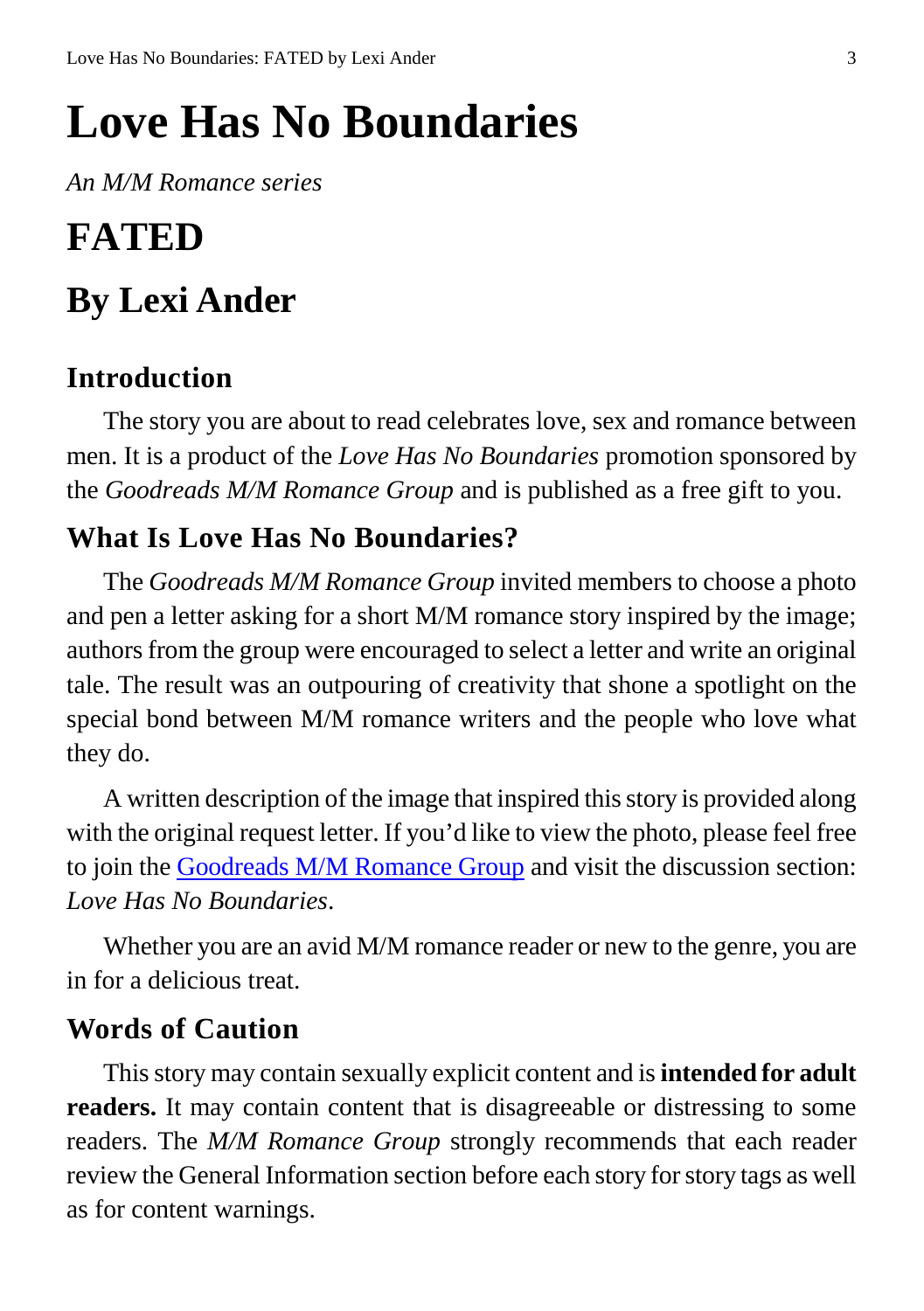This story is a work of fiction. Names, characters, places and incidents are the products of the author's imagination or are used fictitiously. Any resemblance to actual events, locales, or persons, living or dead, is entirely coincidental.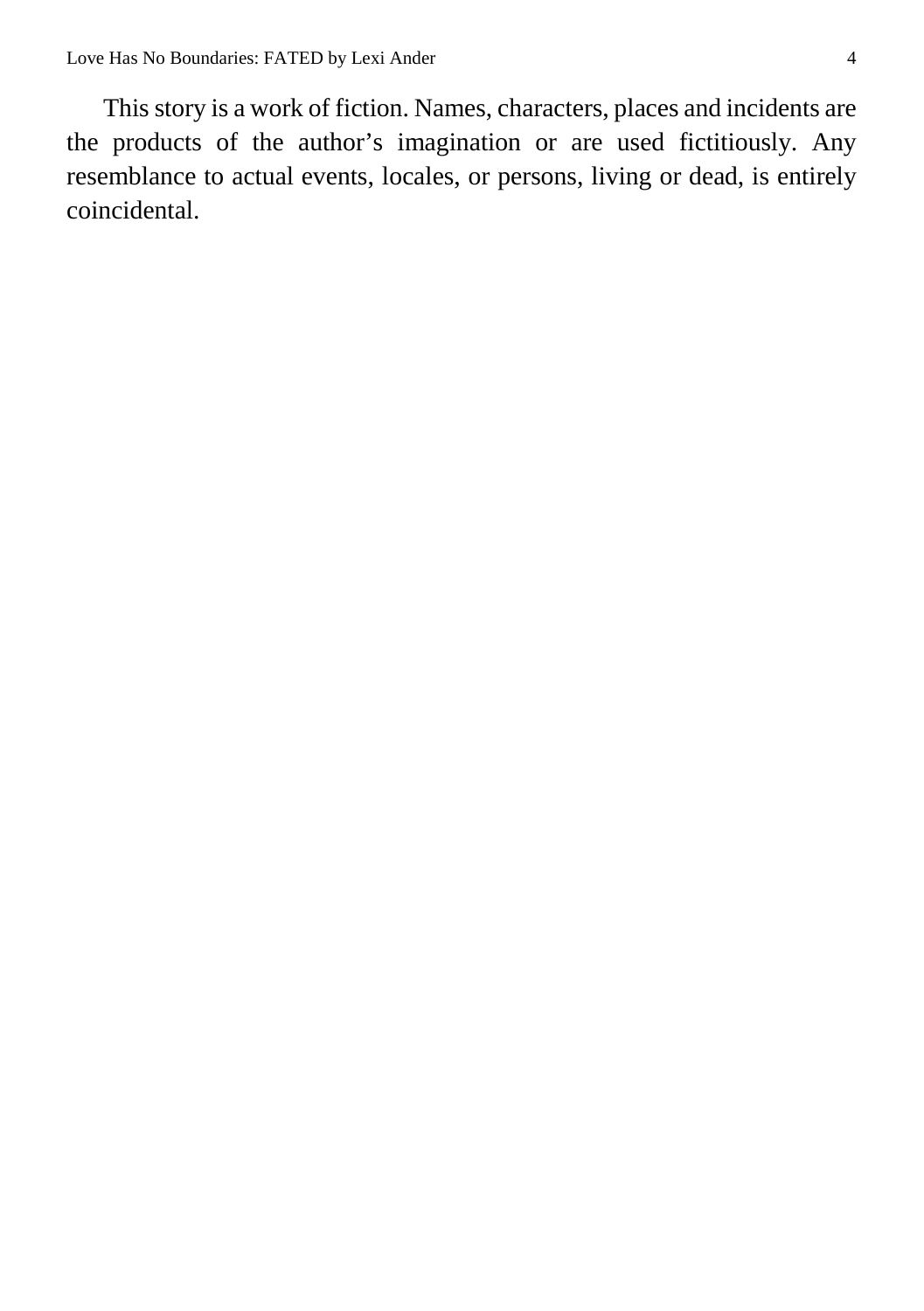All rights reserved worldwide.

This eBook may be distributed freely in its entirety courtesy of the *Goodreads M/M Romance Group*. This eBook may not be sold, manipulated or reproduced in any format without the express written permission of the author.

Fated, Copyright © 2013 Lexi Ander

Cover Design by Goodreads M/M Romance Group

This ebook is published by the *M/M Romance Group* and is not directly endorsed by or affiliated with Goodreads Inc.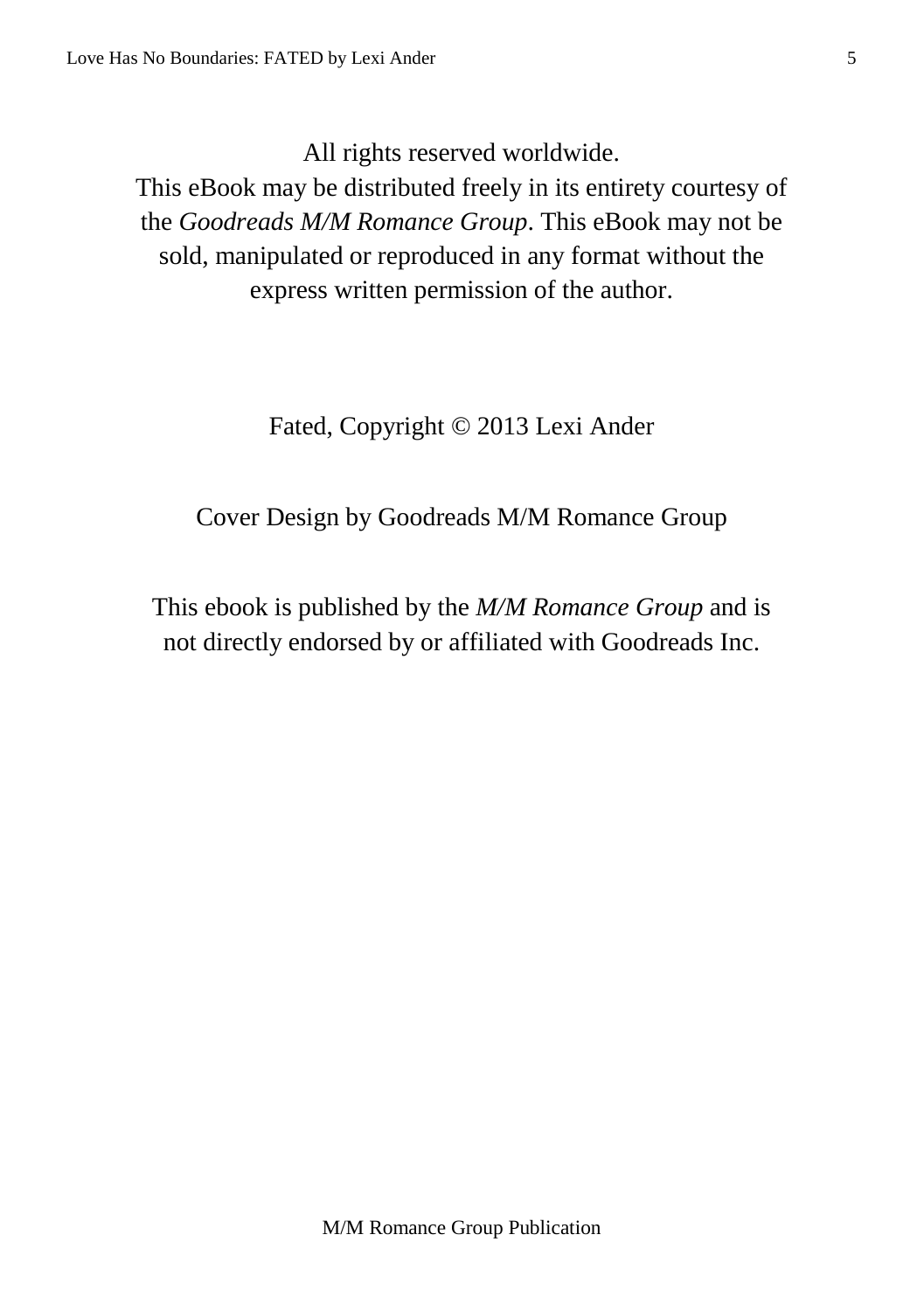# <span id="page-5-0"></span>**FATED By Lexi Ander**

# **Photo Description**

A scruffy shirtless bald man in a red, green, and white kilt is standing with his feet apart looking up. He has tattoos on his upper right chest, and his arms.

# **Story Letter**

# *Dear Author*,

*Please help this poor Laird. He's a warrior and a leader, always alone. Now he'sfallen in love with the enemy and his clan won't allowit. Please don't make him time travel, but he can shift for sure.*

*Hugs and please make sure he has an HEA. He deserves one. This is for Kevin and his incredible highlander addiction.*

*Sincerely,*

*Lucy*

# **Story Info**

**Genre**: historical, paranormal

**Tags:** men in kilts, non-wolf or -cat shifters, mythology, alternate world **Word Count:** 31, 344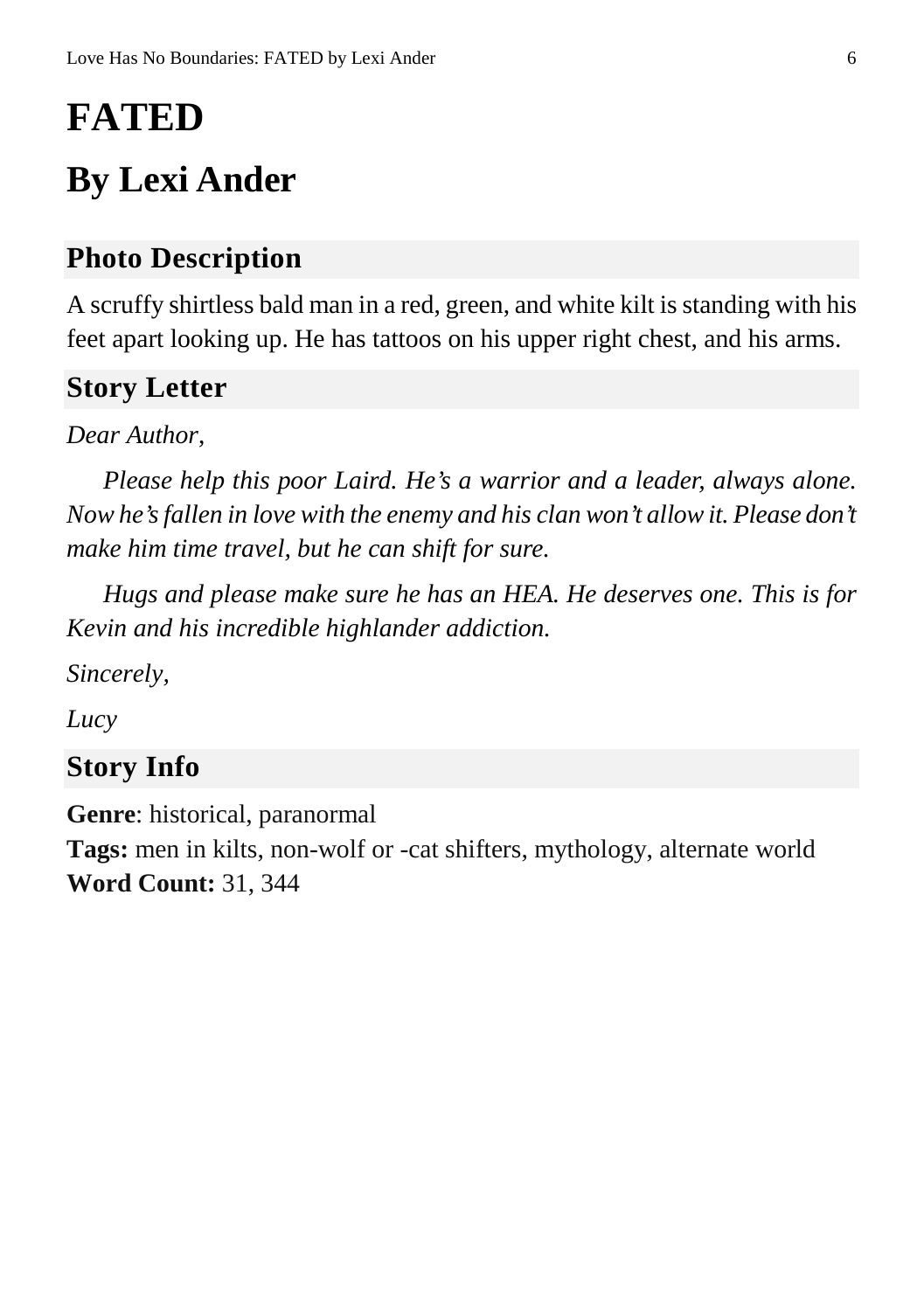## *Dedication*

<span id="page-6-0"></span>For Kevin, Lucy, who have taught me to never say never. I swore I would never write a historical and look what happened. I hope your Scottish laird meets your expectations. Special thanks to Alison. This wouldn't have been half as good without her magic.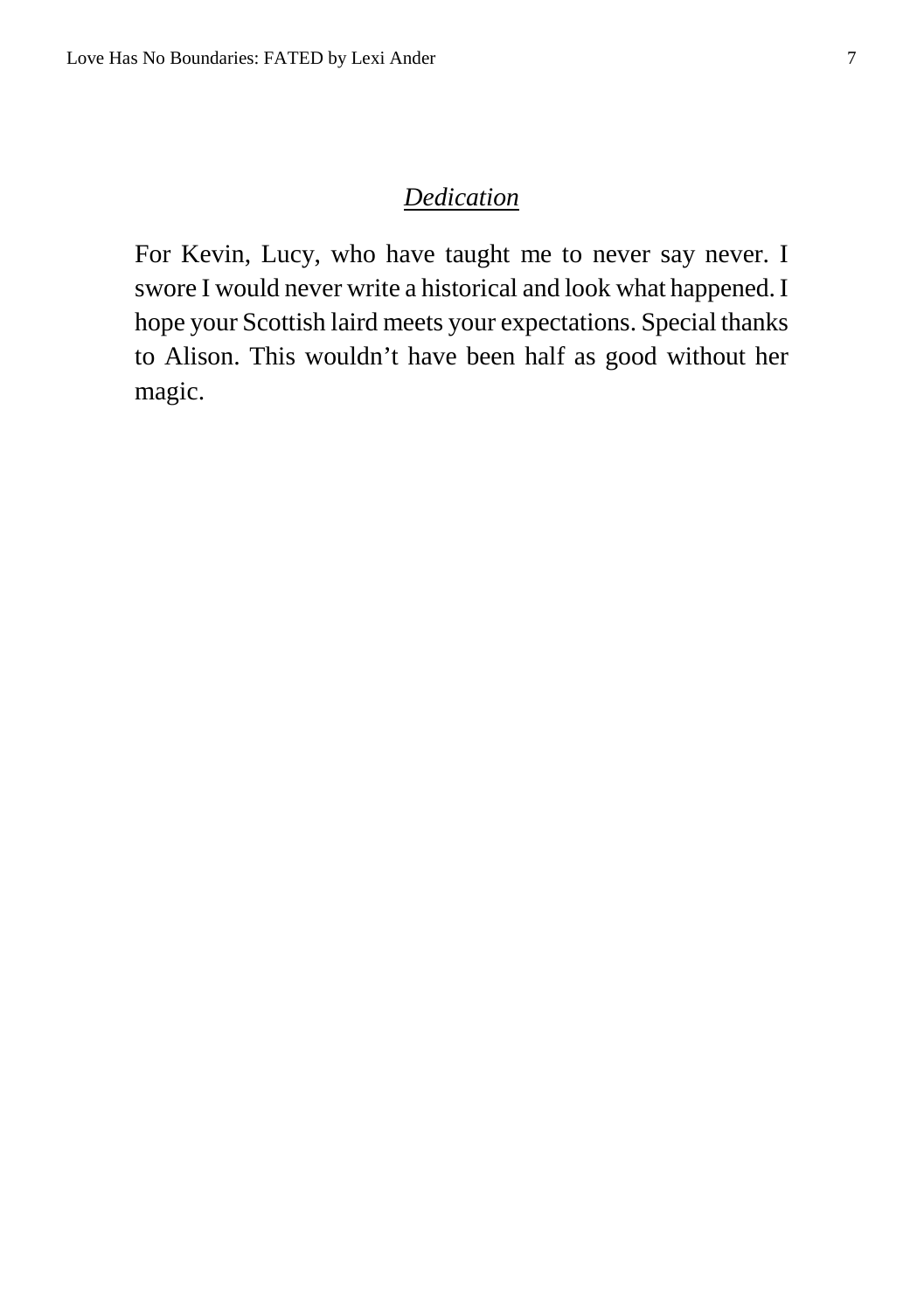### *Author's Note*

<span id="page-7-0"></span>Writing a true historical set in the 12th century requires the author to be a bit of a poet. The cadence of the speech has a certain lyrical rhythm to it. Alas! I'm not a poet and this is not a strict historical because there are the hints of magic, of mythical wonder, shifters, and living curses. I chose the period because I needed a plausible time period for the pagan, Roi. It never crossed my mind to consider language of the period as well. I would have loved to write this as historically accurate in both the time period and the language, but there just wasn't enough time to do both. You will find that the language is from the 14th century and before. All other elements are as historically close as I could get with the short period of time I had for research. I hope you enjoy the story as it is.

NOTE: A lexicon of the old UK English used in this story can be found at the end.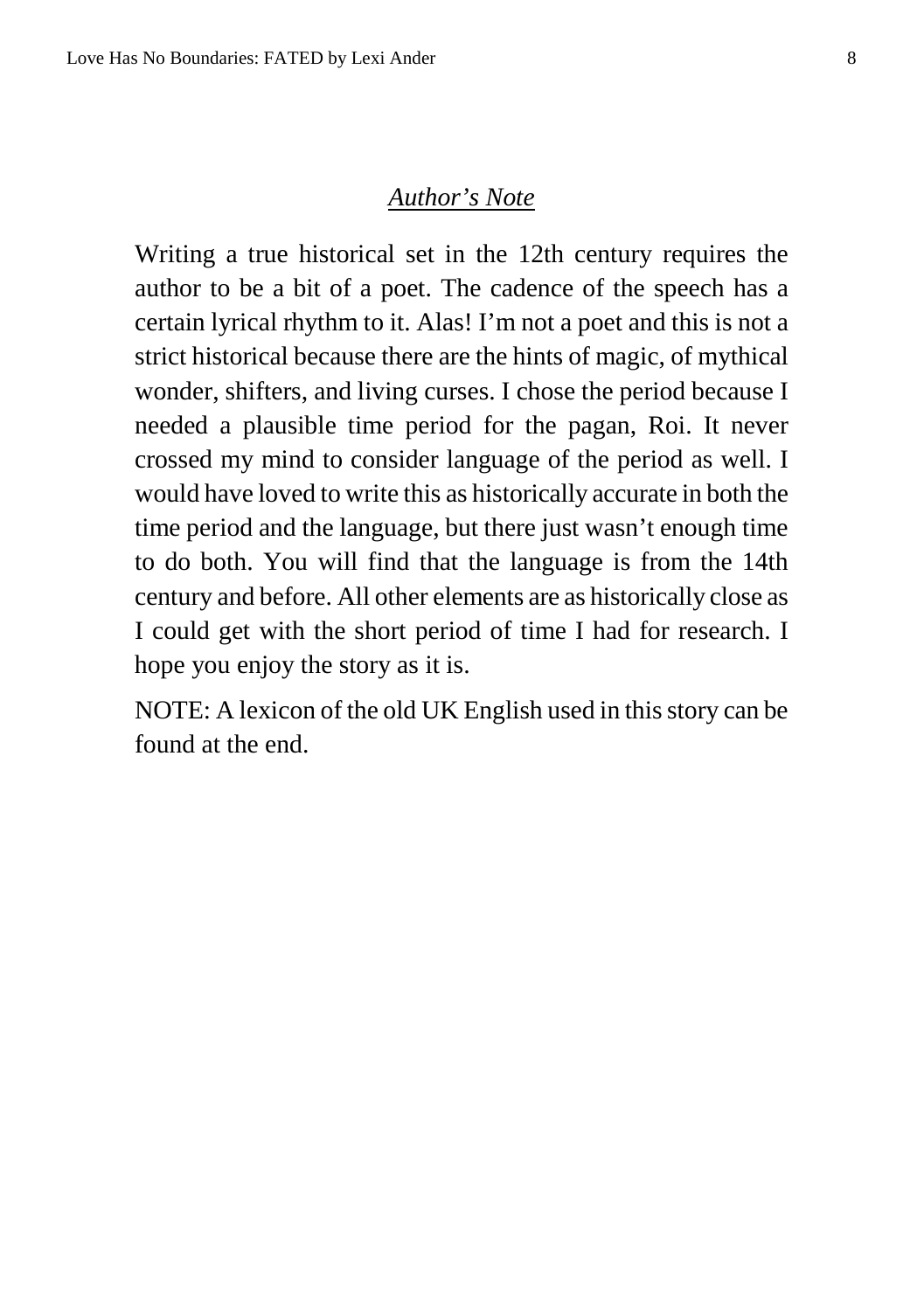# **FATED By Lexi Ander**

### CHAPTER ONE

<span id="page-8-0"></span>*1164: the Battle of Renfrew*

### *~Laird Ewen Meinnear, Thane of Malcolm IV, King of Scotland~*

The red haze of berserker rage crowded the edges of my vision. By strength of will alone, I held the beast at bay. Since the battle began, my men and I had pursued the banner of Somerled, King of the Isles, only for the sly snake to slide through our fingers. However on this day, the scarlet-clad pagan Somerled kept close to his side broke away from the King of the Isles, seemingly quite determined to meet us on the battlefield, to all appearances leaving Somerled no choice save to follow him. I surged forward, my beast catching the scent of the man we needed to kill. In my haste, I almost became separated from my king, Malcolm IV, and my men.

The pagan in the flowing red robes wore no clear armour. He wielded his sword and shield with a fierceness that closely matched my own. Ere I could cross swords with him, the golden-haired warrior turned aside, and there ere me stood Somerled himself. Young Malcolm, King of Scotland, came up on my right. Under his steel helm, Somerled's eyes glowed with an ambitious light when he spotted Malcolm. Little did Somerled know he would have to go through me to kill my king.

Over these last many days of battle, we had watched Somerled. Those of us who fought beside Malcolm assembled at the end of each day to share our observations. The King of the Isle was kept within a circle of soldiers and he rarely lifted the sword in combat. I was well ware that the man I faced was fresh and not battle weary. Even so, he still would be no match for me and the beast contained under my skin.

The instant I stepped ere Somerled to face off with him, I caught the scent of another. The beast and I raised our upper lip and bared our teeth, the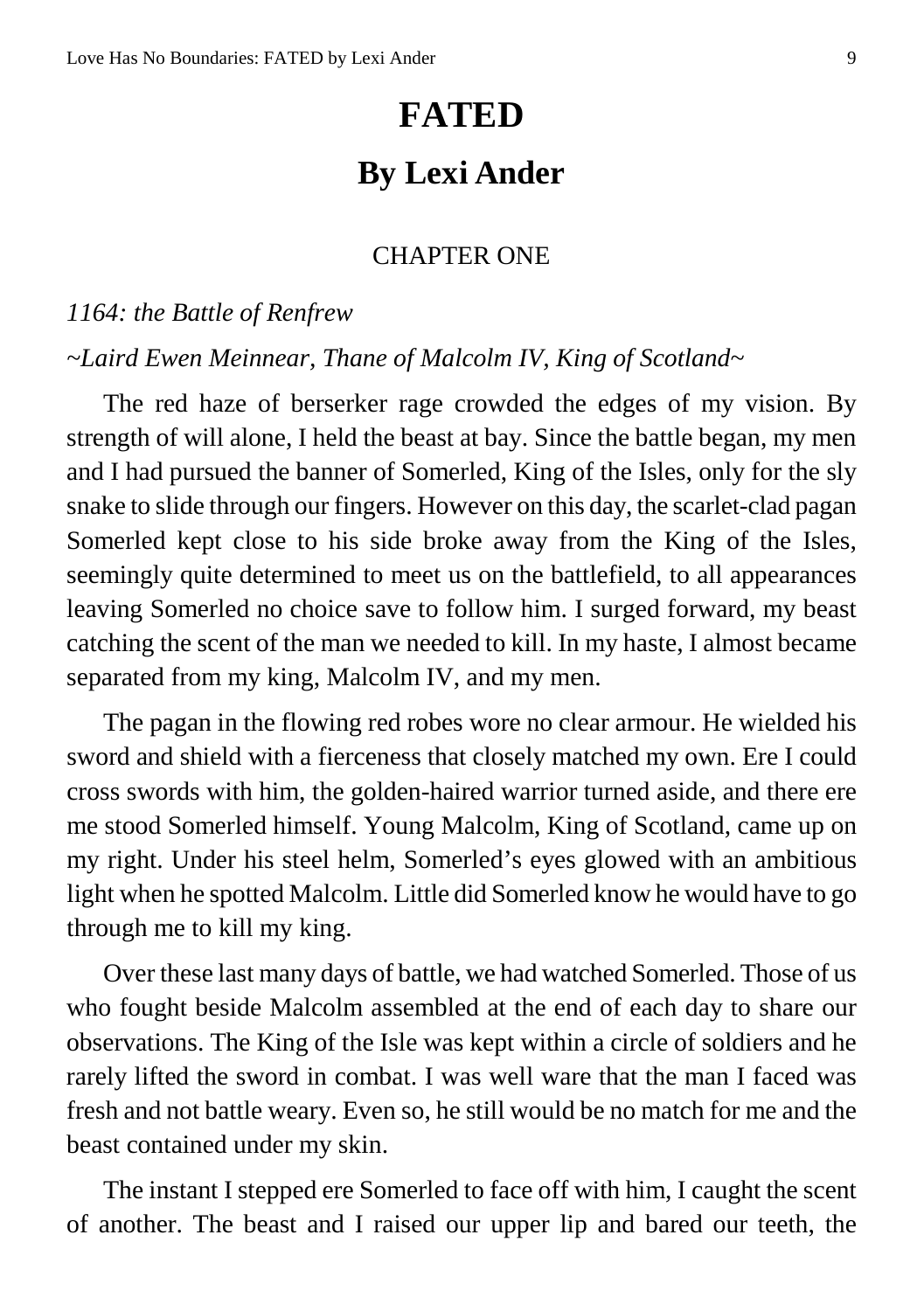berserker haze that stayed at the edge of my vision during battle darkened and spread asthe creature within me sought to go to the protection of the source of the amazing scent. The tight control I held over the beast's actions slipped away, leaving me utterly animalistic in mind, even if not in body, as I engaged Somerled with a single-minded savagenessthat caused my kinsmen to give us a wide berth.

At all times I exercised tight control over the beast within me, but in battle, I am not able to keep him bridled. When the animal fury grips me, I always come away far more drenched in blood than a common warrior, the bodies of the fallen mauled almost beyond recognition by my sword or axe. At times I lost myself so utterly to the animal I could not recall my actions. I endlessly worried I would strike down friend or family instead of the foes who faced me on the bloody field. Such was the outcome of the old lore of my people, of vows, curses, and battle rage.

I did not recall what I did or how long we fought.

The berserker rage I rode into battle with suddenly vanished. Never ere now had my inner animal been calmed so quickly or effectually. More oft than not, it took time for the rage to turn to calm, my kinsmen making sure I caused no harm once the battle finished.

The beast that shared my skin went from combative to curious in the blink of an eye, soothed and contented. My arms and shoulders tingled and ached from prolonged excessive exertion. I gulped air as sweat stung my eyes. The sounds of battle rang in the air about me, a noise I never wanted to remember but always dreamed about in the dark of night. Wounded and dying men alike cried out in sorrowful wails. The sound rivalled the fiercest of banshee singing. Ravens added their sharp cries to the discord as they circled above or hopped among the bodies. I did not want to take these memories back to my family or my quiet forest, though I knew I would never truly be free of them.

As I strained to catch my breath, shocked at the sudden withdrawal of the beast, my gaze took in the details of the waning battle. Somerled's invading soldiers retreated now their king and many of his lords lay on the field of battle. Ere me lay the headless body of Somerled mac Gillebride, King of the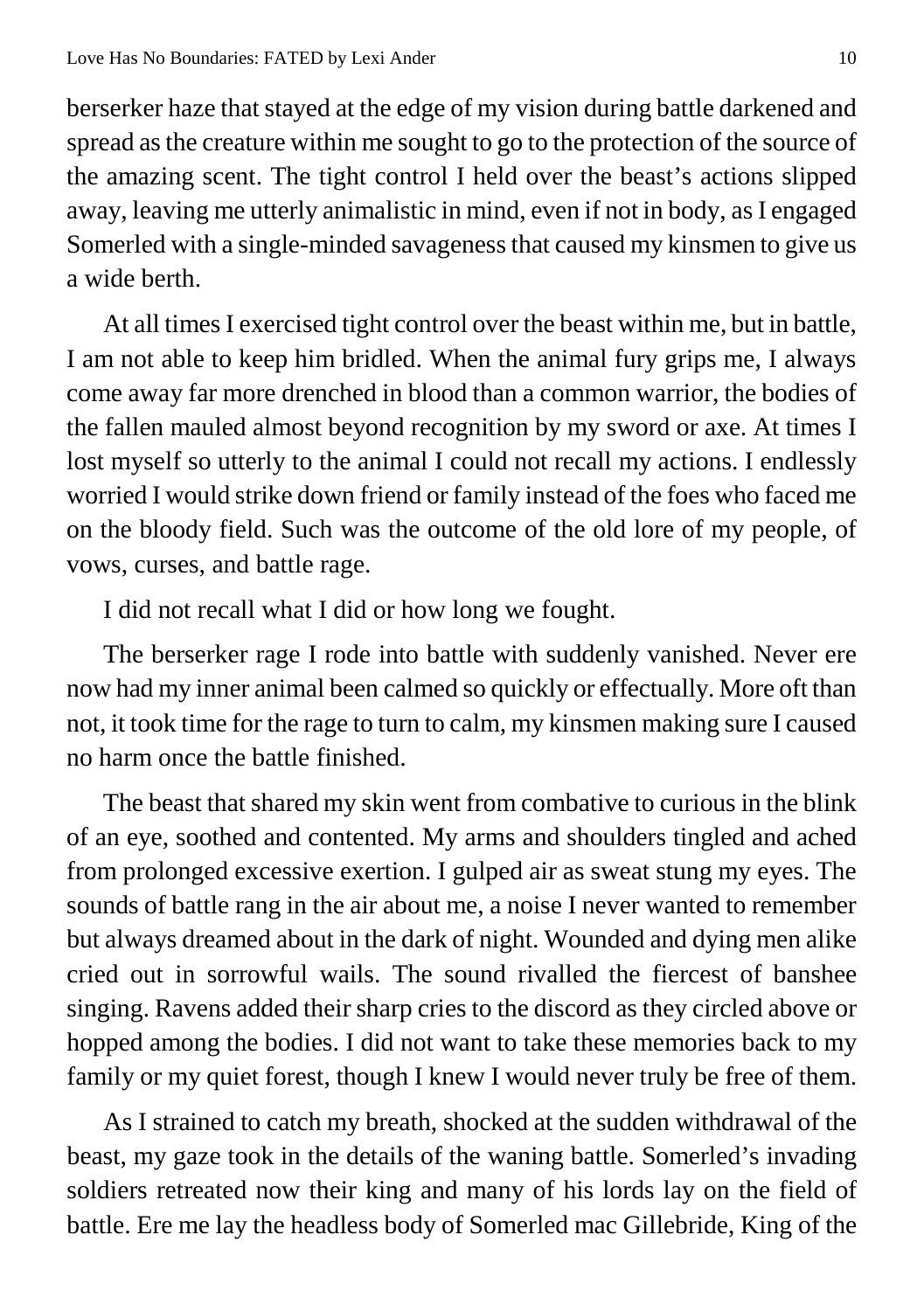Isles, his body armour dented and cleaved in twain, as if parted by the powerful blows of an ogre or giant.

Malcolm moved up next to me and gazed down at Somerled. My kinsmen of Clann Meinnear loosely surrounded usto protect the king against a random attack, for all that the battle seemed to be over.

The red-robed warrior approached us with caution. I admired the heart of the foolish but fierce golden-haired man. Every day he wore flowing robes instead of armour, yet strangely never seemed to suffer injuries. The pagan advanced toward us slowly, his blue gaze unerringly locked on mine. Not knowing of his intent, I shifted my feet, readying my shield and sword to engage this new enemy even as he caused me to think of Granfather's tellings of the old ways.

Plaited golden hair lay in one long thick rope over the warrior's shoulder. Tattoos marked the fair skin of the man's face although the design could not hide the scarring that started at the right temple, flowing down the cheek to the neck. The pagan wore a short, tiny, cropped patch of hair, lighter than the colour of his braid, on the lower part of the chin. His upper lip, neck and cheeks were clean-shaven.

Eyes so blue they called to mind the land of ice in the far north held me transfixed as the man dropped his weapons and knelt on the ground on the far side of Somerled's body. His arms stretched wide, held out from his body, he finally broke eye contact when he bowed his head and bared his neck to me. With his king now dead, this man willingly gave his life for me to take. As I drew in his scent, my beast yowled and chuffed. This smell, this pagan, had both instigated a savage berserker rage and then soothed the beast. A long-ago journey with my granfather once again tickled my mind. I looked back upon the warning. Many years had passed with naught coming of Granfather's words that I had begun to doubt.

The man kneeling ere me might be the man Granfather had foretold, whose future was yoked to mine, and yet I could only stare, dumfounded. Instead of ending his life, I scrambled to find a way to save him. Not able to, I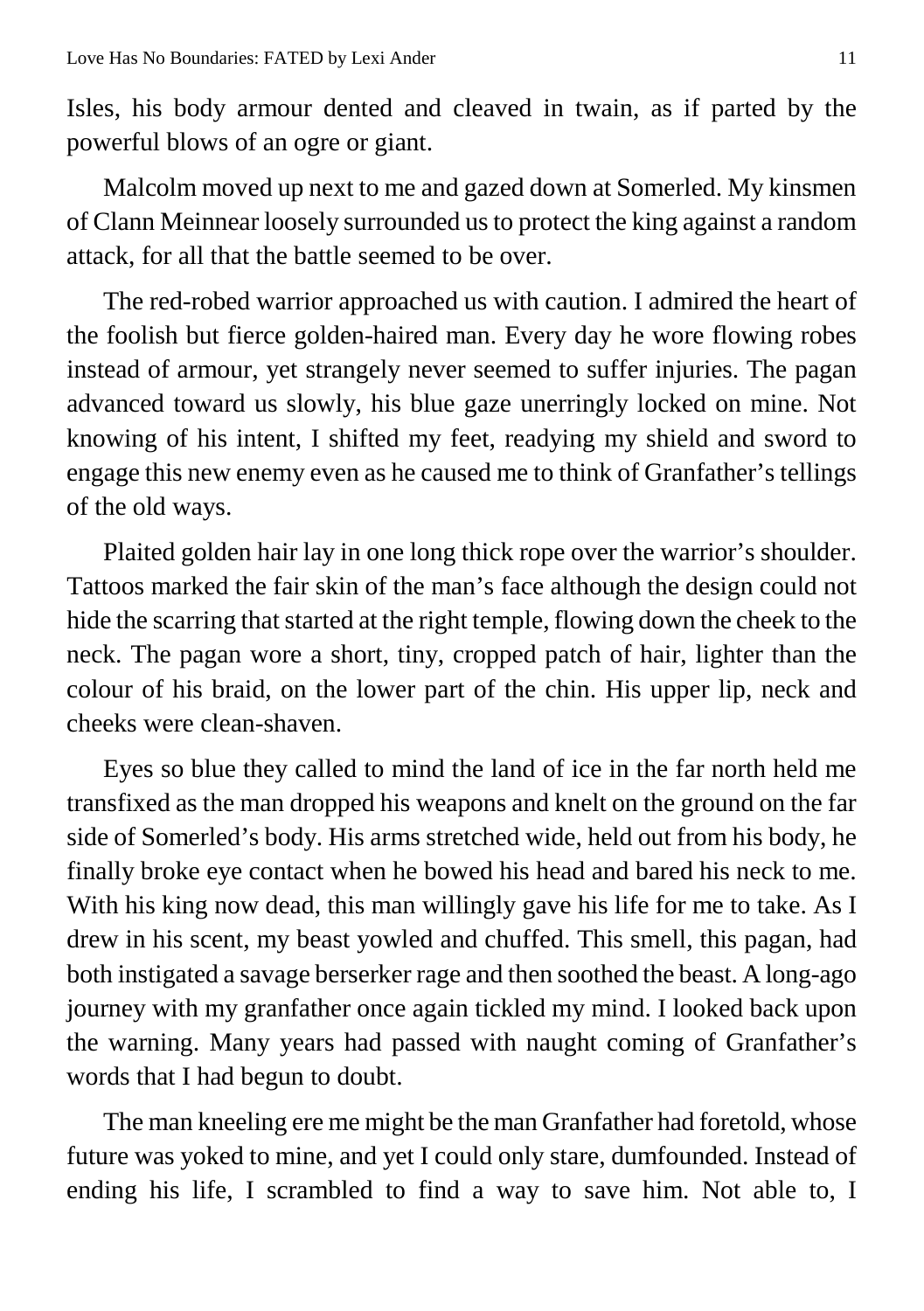unwillingly stepped forward, raising my sword for the killing blow I did not believe I could give.

"Ewen, enough," Malcolm'stired voice called to me and I glanced over my shoulder. My king stood within the circle of my kinsmen, war-weary and sallow faced. Chosen as Thane over Loch Raineach two years ago by Malcolm IV, King of Scotland, Ispent my daysin battle nigh him. I knew only I had the power to protect him. At twenty-four, Malcolm appeared as a man twice his age, and he had been in poor health for as long as I had known him. If I was weary, then he was doubly so, because he insisted on fighting uncaring of his malady.

"Enough blood has been shed this day. The king of my enemy be dead by yer hand. The battle be over and we hae won. Take the pagan, he be yers to dae with as ye will."

I breathed a silent sigh of relief but held onto a stern mask. I smelled Cinead, my cousin and clann chief, approach. Lately his scent had been mingled with the sour scents of the deceitful *Inglis*. With each visit to Glasgow, Cinead spent longer and longer periods of time, weeks turning into a month or two, beguiled by those who would test the loyalty of a Scottis to his king. Cinead foolishly believed none but his most trusted knew of his purpose. He forgot he could not deceive my nose.

Ever since Malcolm chose me as Thane, Cinead reeked of envy when he entered my presence. He laughed and clapped my back in a show of solidarity but I knew he searched for a way to be rid of me without being labelled kinslayer. In the meantime while he plotted, Cinead reminded me in many costly ways that I owed him my fealty. He pushed my tolerance and patience to the very edge with this new arrogance.

"Pagan doog," Cinead spat, removing hissteel helm. His dark hair tumbled loose from the tie at the nape of his neck to hang tangled in his face. He wore armour of better quality than that of his own kinsmen, with a coat of chainmail over the leine-croich, while *his* men wore segmented leather plates and bracers at *my* expense. We entered Glasgow to trade, not ware of the battle brewing west of the burgh. I could not in good conscience allow my kinsmen to enter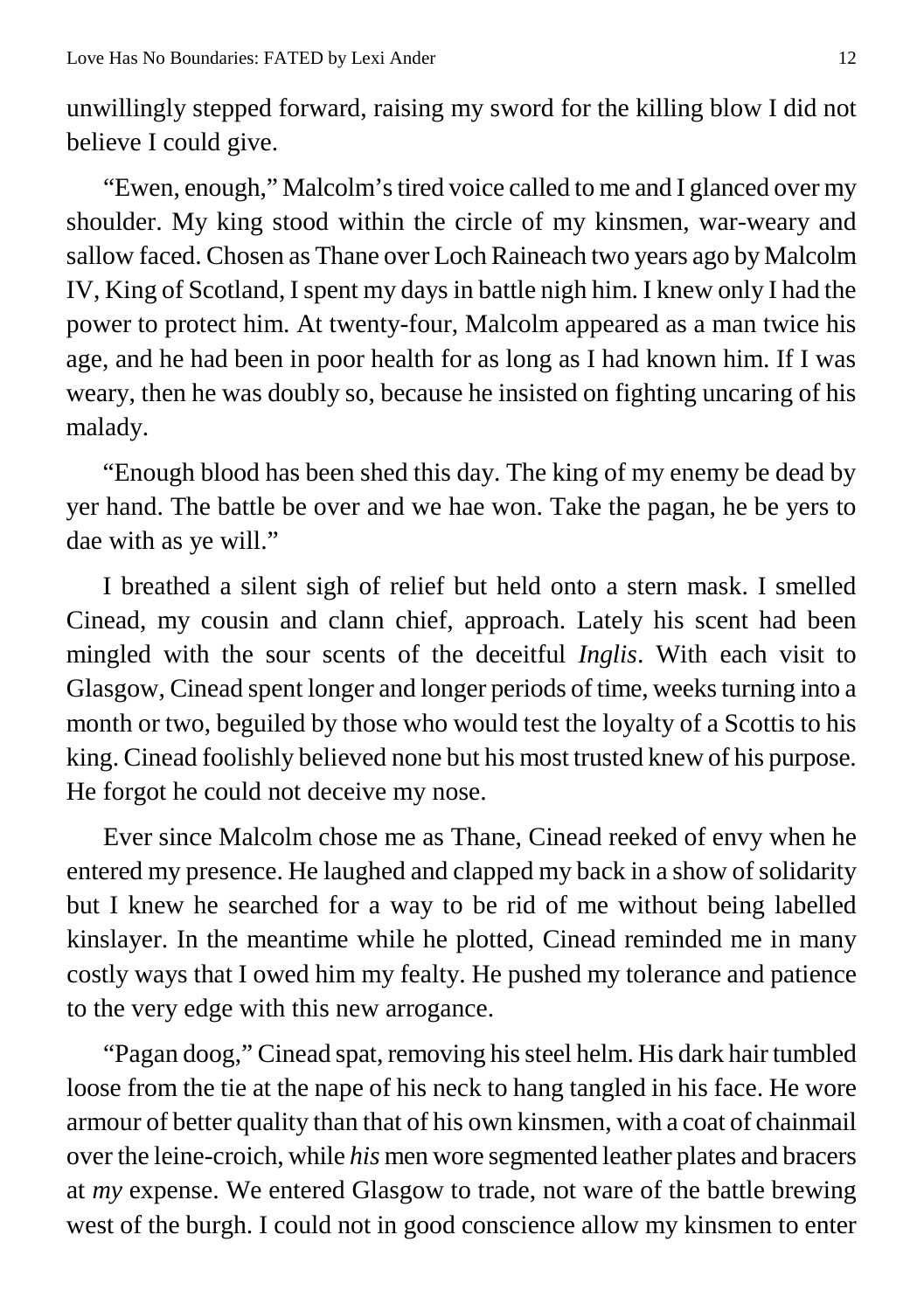battle clad in a mere leine and leggings. Cinead felt no obligation, spending coin only on his own defence.

"He be worthless and will only befoul yer house and name. Kill himand let us find some good drink and wench to warm the bed."

I froze, my beast roaring to life at Cinead's words. He had ordered me to destroy a gift of the king ere witnesses. I turned, giving my back to the foreigner, relying on my instinct that this man would not raise a hand against me, and faced Cinead. The men from my house outnumbered his two to one. As chief, Cinead's position commanded the respect of the men of Clann Meinnear, but even so, he had stepped over his boundary of authority with this newest demand of me.

Malcolm had turned to leave, however he halted when he heard Cinead's careless words of scorn for his generosity, his brow furrowed in a deep frown. If need be, Malcolm would be my witnessif Cinead and I came to blows. I did not relish a fight so soon after the battle, even so I declined to allow Cinead to force my hand with regards to the pagan.

Keeping my voice calm, I replied, "I think no', cousin. Ye cannot command me to destroy my ain property and a present of the king. Ishall keep the warrior and take him into my home to attend me as a manservant. I hae nae quarrel with ye, Cinead Meinnear, natheless the fate of this man lies in my hands, no' yers. This be no' up for debate. Dinnae force my hand on this matter. Ye hae overstepped yer authority ere witnesses. It be my right to demand homage for the lack of honour ye hae shown me this day. Yer manners stink of *Inglis* influence."

Cinead's cheeks puffed out and his eyes grew wide with anger. I dismissed him with a wave of my hand and addressed the men of my house.

"Edan, Olghar, gather the men and the wounded. Reap whit ye can from the field of battle and make sure homage be given to Malcolm. We leave for home at the morrow's first light. Hae all able-bodied men begin the preparations. Donn, Arailt, attend me. We will escort Malcolm back to his tents<sup>"</sup>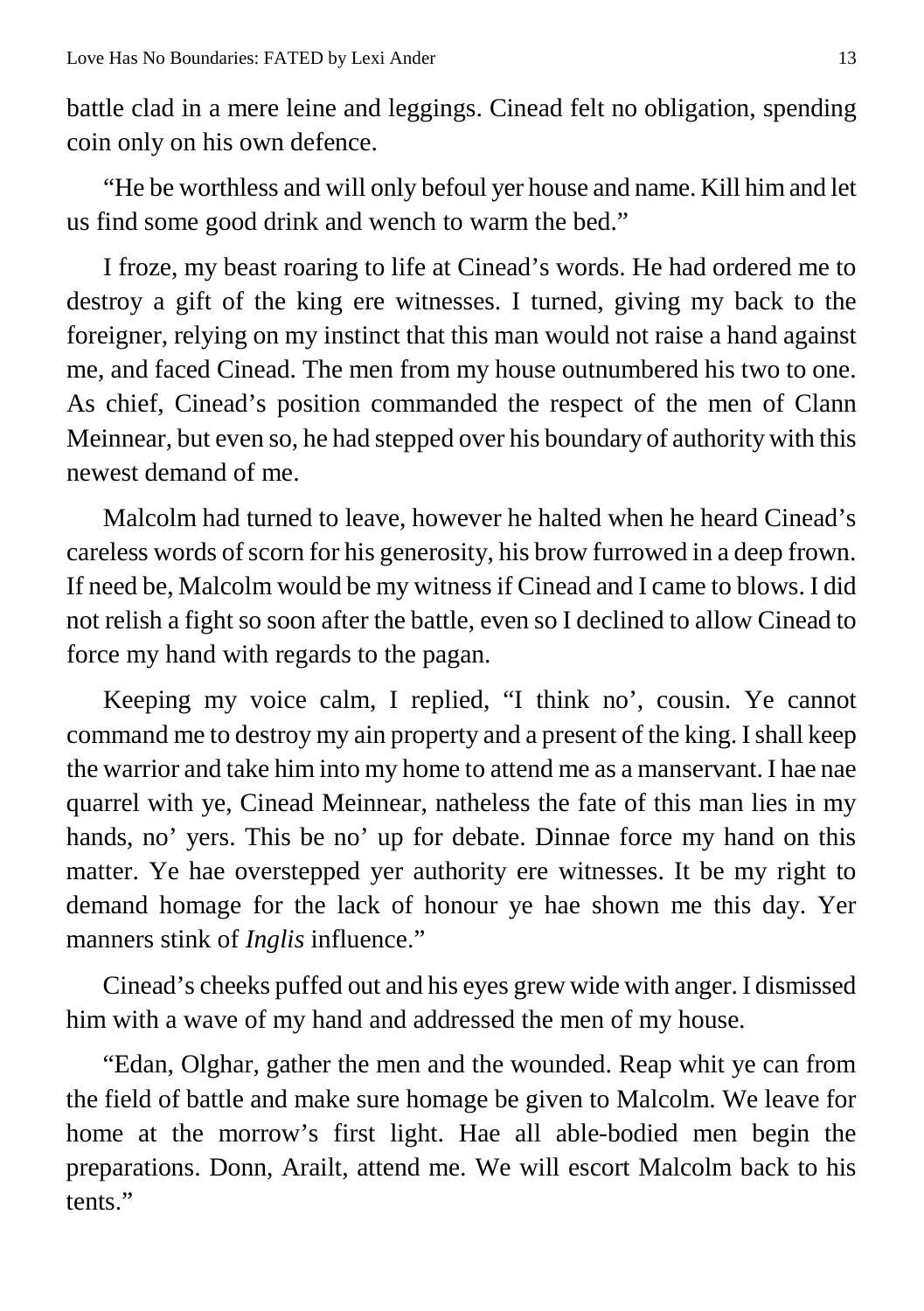Glancing back at the pagan, I met his ice-blue gaze, waiting as Cinead stormed away. His men reluctantly trailed behind him, well ware they could not escape Cinead's fit of temper until the end of the day. The more Cinead acted out, the closer the clann came to choosing a new chief. I only hoped it would be ere Cinead did something harsh and cannot be forgiven. As it was, he would exact from me a costly homage for denying him. He wanted me dead and I knew not why.

I faced the kneeling man, giving him the full weight of my stare. "I be Ewen Meinnear, Thane of Loch Raineach. Whit be ye called?"

"Roi mhic Leoid." His voice was low and accented, the sound of the rounded tone of one who spoke a tongue foreign to their own. The pagan, Roi, carefully watched my every move as if he thought I would change my mind and suddenly claim his life. His scent lay heavily woven with that of deep despair, not like any scent I had tasted ere now.

"Ye heard my words. Ye be my manservant now, only first I wid hae yer vow ere ye keep company with me and my king. For many daysI hae watched ye. Ye hae never been far from Somerled's side."

"No' by choice," Roi said but did not speak further.

"Then it will be nae hardship to swear an oath to me. I be no' a hard master. All who live under my protection know me to be an even and fair man. Ye give me an honest day's work and in return, Ishall give ye an honest wage. If ye refuse to give yer vow then I shall be forced to see ye shackled and guarded like a common criminal. Yer choice."

For a short while, I thought he would gainsay my demand. Those blue eyes appeared to see through me, his countenance one of a person who did not understand what had just befallen him. My patience thinned as my body began to feel battle weary. Ere I could snap at him, Roi began to speak in a language, sounding much like Gaulish, it may hap Eburones or Tulingi. I had not heard those tongues spoken since travelling with Granfather as a boy. I had no need to worry for Roi soon translated.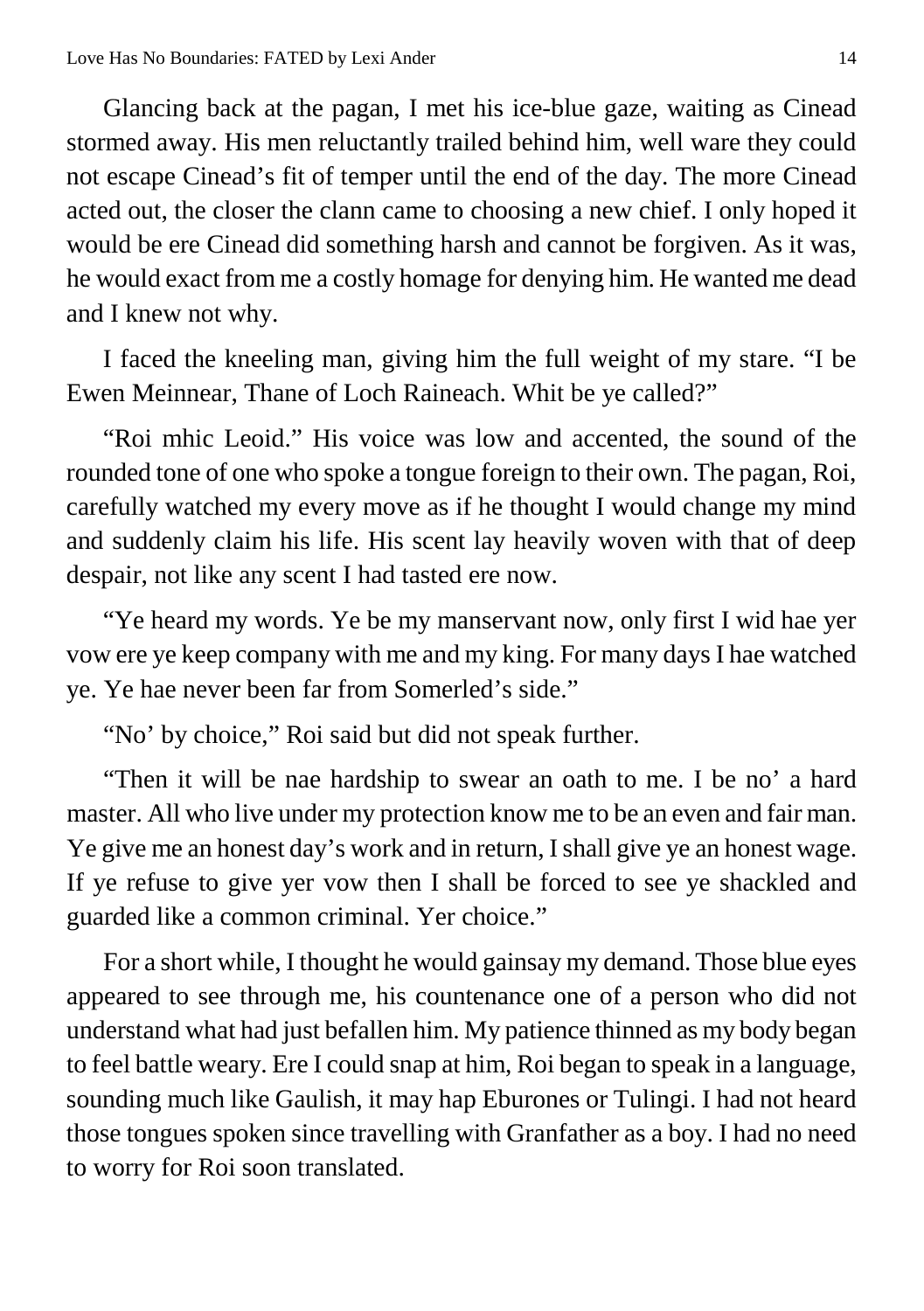"My shield in defence, my sword for redress, my arm in labour, my mind in council, my fate be now bond to ye. Yer life ere mine, yer house ere mine, yer kin ere mine, all of this I avow."

I stared at Roi, scenting the air about him carefully, only sensing honesty. "Then rise and pick up yer weapons, there be much to be done this day."

The man climbed to his feet, full of wonder and may hap a little stunned. I moved to the king's side, ready to grab his arm if it appeared his strength would fail him. I feared that, with the decline of his health over the last few years, Malcolm would not be long with us.

Behind me, I heard Arailt address Roi, not unkindly but in warning. "Dinnae think him weak because he has shown mercy. If ye seek to cross him, judgment will be swift and he willnae be so merciful."

I almost tripped when Roi replied, "All of my life, I hae waited for the guardian. This day, I was supposed to die hereupon this field. I can nae more raise a hand against him than I can against myself."

\*\*\*\*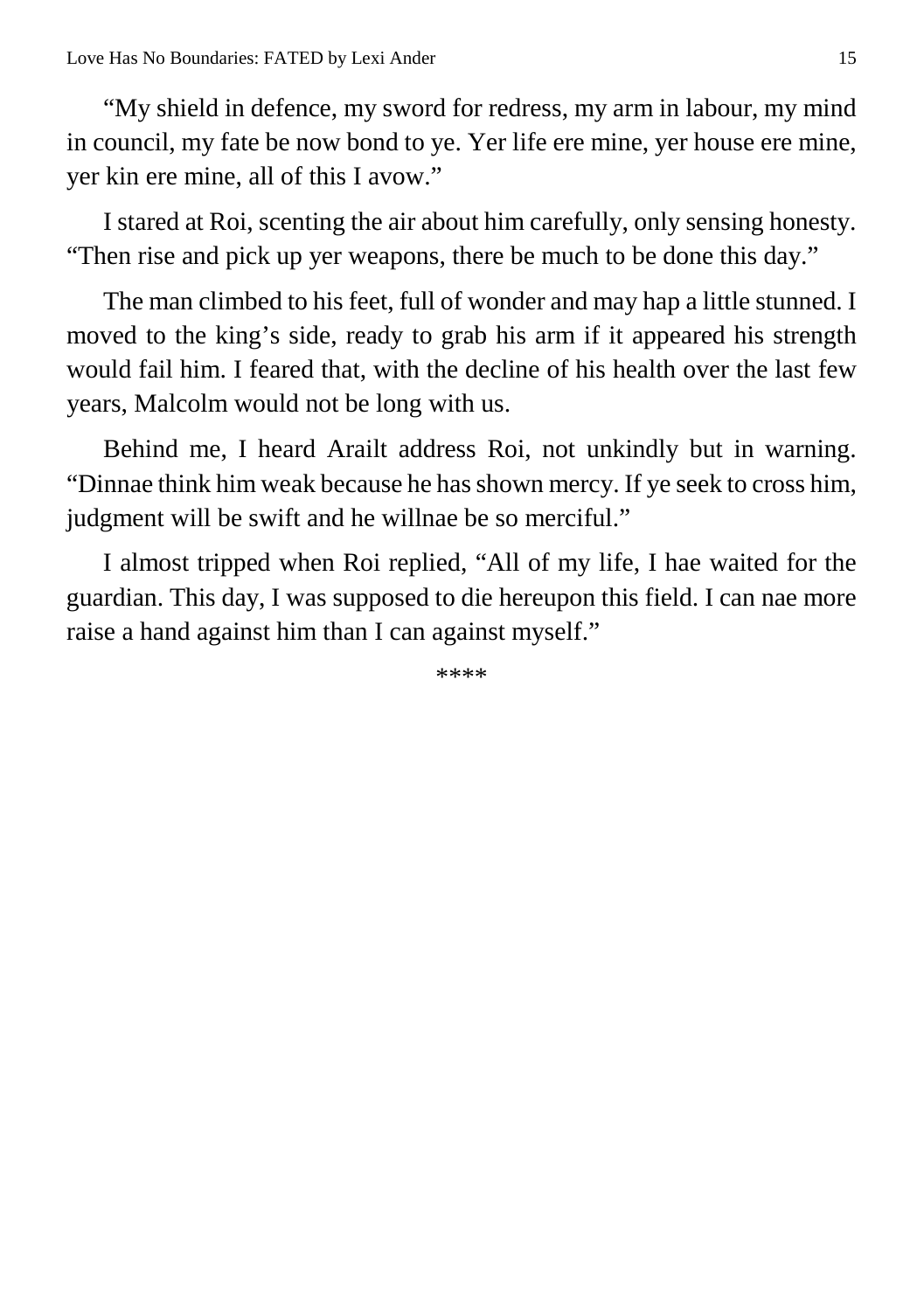#### CHAPTER TWO

### <span id="page-15-0"></span>*~Roi Iain mhic Leoid~*

### *Ere the Battle*

Three times twelvemonths. Three long years of torment I endured under the thumb of Somerled mac Gillebride, King of the Isles. All the machinations, all of the labour I put into ending my servitude to Somerled and it was at hand. After all of that time, I patiently waited for his downfall while he twisted my gift and forced me to *see* for him. His yearning for power knew no bounds yet I applied great patience, knowing there would be an end to the oppression I experienced by his hand.

For days, as we battled Malcolm's army, I attempted to manoeuvre Somerled in the direction of Malcolm's standard bearers against his desires. The time of Somerled's undoing was oft within my grasp, only Somerled continuously declined to cross swords with Malcolm.

Until this day.

Cerridwen, Goddess of dark prophecy, whispered in my dreams last night. When I woke, I knew this forced servitude of mine would soon be at an end. Somerled actively avoided combat with the King of Scotland because any who challenged Malcolm were quickly and efficiently dispatched by the men who steadfastly defended him. This day would be different, for they would seek out Somerled and I would ensure the King of the Isles met them.

I rose and dressed in the crimson robes commissioned when I turned nineteen. The garments were the only possession I had saved from the fire that destroyed my Goddess's temple. Now, almost ten years later, I wore them for my final day in battle. A beacon to those who sought to bring Somerled down and as a poetic touch to the first vision I had *seen* of the warrior who would claim my life.

I had seen the visage of my dark warrior countless times ere now. Awake or sleeping, the visions cared not for my activity or where I happened to be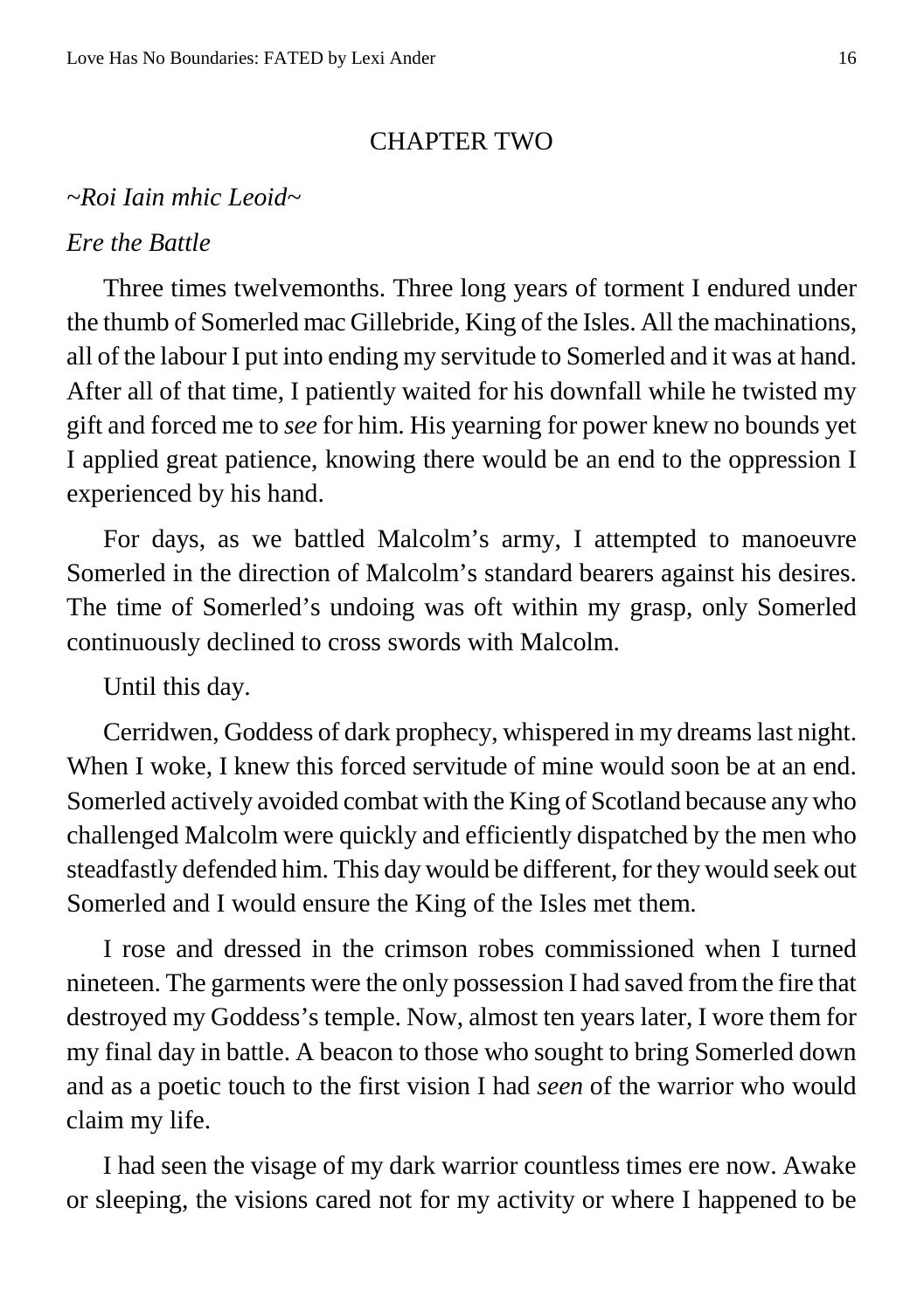when they came upon me. My first vision of the highlander occurred when I entered the temple at the urging of my mother. The instant my bare feet touched the cool stone floor, I had been carried to a bloody field of battle. The clash of metal, the moans of the wounded, and the smell of the dying, all of it dulled and muted to my senses.

There were two things that stayed with me from my first clear vision. The prevailing amount of blood, the colour a vibrant red. The elixir of life, that whereat allowed us to live, created a carpet of crimson beneath my feet. The second thing that held my thoughts was the warrior, dark of hair and strong of arm. The man fought like a newly caged beast. He appeared to glow with an inner power as if part of him struggled to be free.

And he was *glorious*.

Over the years, I was given many visions of the warrior and slowly came to understand my life would end the day I met him. When I saw him ploughing through the soldiers this day, he looked as noble as I knew he would be, with his long, dark hair tied back beneath his helm, his sword glinting in the waning sunlight. A black bear was tooled on the front of his hard leather breastplate. My highland warrior fought with a single-minded tenacity, eyes glowing a bright golden-brown.

When Somerled lay dead on the ground and I knelt ere the warrior offering up all that I was, I had finally found peace. Unbeknownst to my fellow priests, somewhere over the years I had come to care deeply about the singular and violent man of my dreams.

That he would be the one to deliver me to the next life seemed right. *Fated*.

And yet, he spared me. Suddenly, I was set adrift. For as long as I could call back, I knew what would come. This day I was supposed to die. All the signs were there for a new beginning by my warrior's—Ewen's—sword. Now Istumbled about blind, rudderless, with no purpose. The only thing familiar in this dark landscape was my highlander.

Emotions buried long ago when I had first entered Cerridwen's temple threatened to overwhelm me. I had woken from the first vision confounded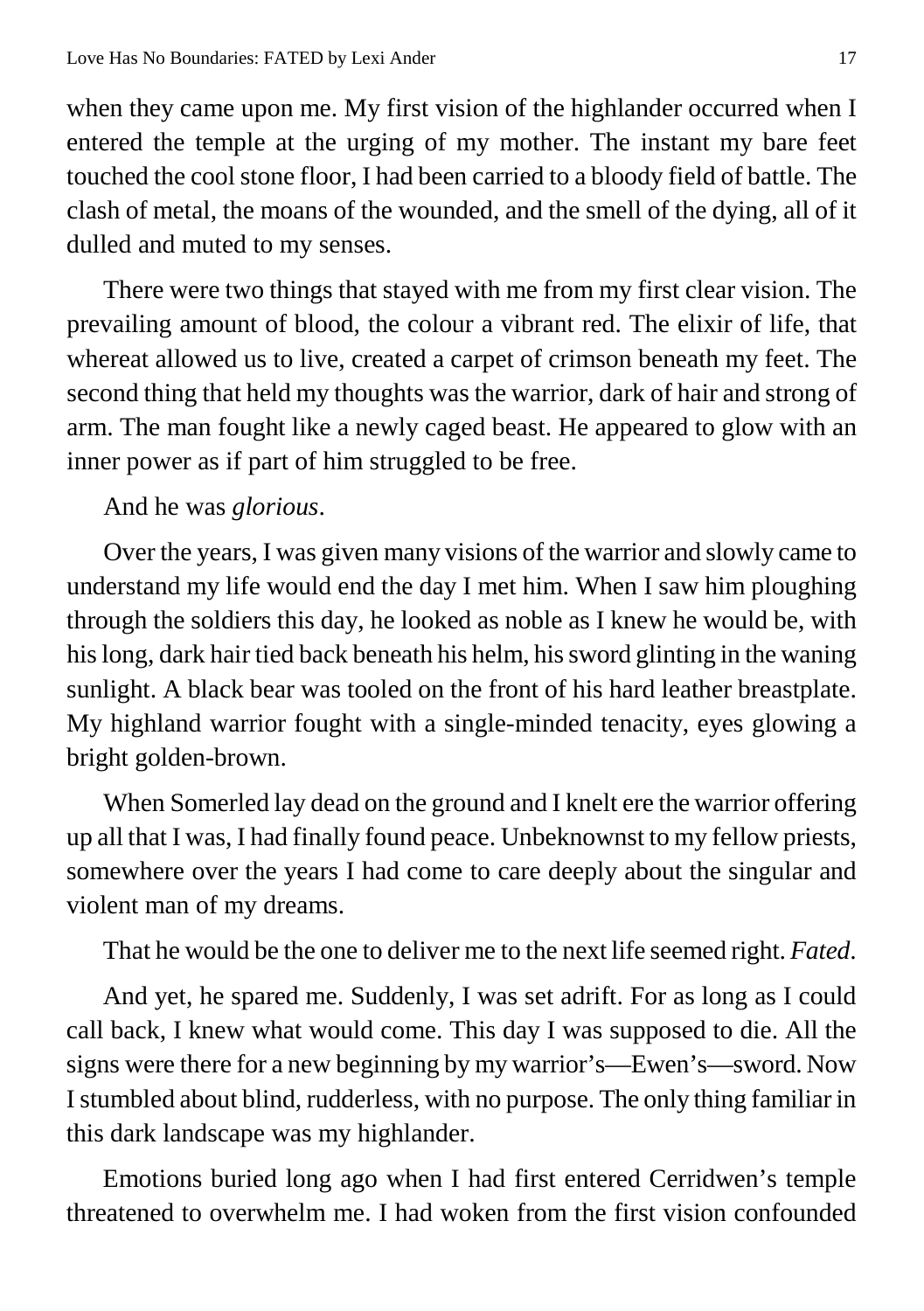and affright, closed in by serious, stern-faced priests, to grasp clearly I had been cast aside. As one touched byCerridwen's blessing, my mother left me to the mercy of the priests. They made me an acolyte and trained me for priesthood, all the while waiting for the greatnessthe gift would bestow on the temple. There, I quickly learned to hide excess emotion lest it be used against me.

I glanced toward the man who had challenged Ewen and pressed for my death. His light of otherness abounded with the portents of trouble. The sight caused a wave of soothing ease to wash over me. I retained who I was, my *sight*, even though the course of my fate had changed.

Dropping back from Ewen and the king, Arailt and Donn followed suit, crowding against me. Understandably, they did not allow me to be more than arm'slength from them, not that I cared. I ignored the intimidation and distrust in their countenance. "Ewen's kinsman,"―I tilted my chin toward the man―"he means Ewen harm. I behold much envy about him." I kept my voice low, yet the way Ewen cocked his head made me wonder if he had heard me anyway.

Donn closely resembled Ewen, with shoulder-length dark hair and a modest beard. Brother or cousin, either way I thought him for a close relative. Arailt had lighter colouring, milky-white skin lightly freckled on the nose, and waist-length red hair. Both he and Donn had an aura of power about them, similar to Ewen's, only not pinched with pain, as Ewen's appeared to be.

"If I didnae know ye arrived on the boats with Somerled, I wid accuse ye of seeking to cause discord within our clann," Arailt commented. I kept my visage blank, cursing my loose tongue. Ewen's clann chief planned to harm Ewen. Someone needed to guard against such treachery. Ewen kept these two close for the king's defence. I had believed them to be his most trusted men. It may hap I had been wrong.

"Intrigue, seeing, was this yer purpose in the service of the King of the Isles?" Donn's gaze turned judging as he noted the tattoos on my face.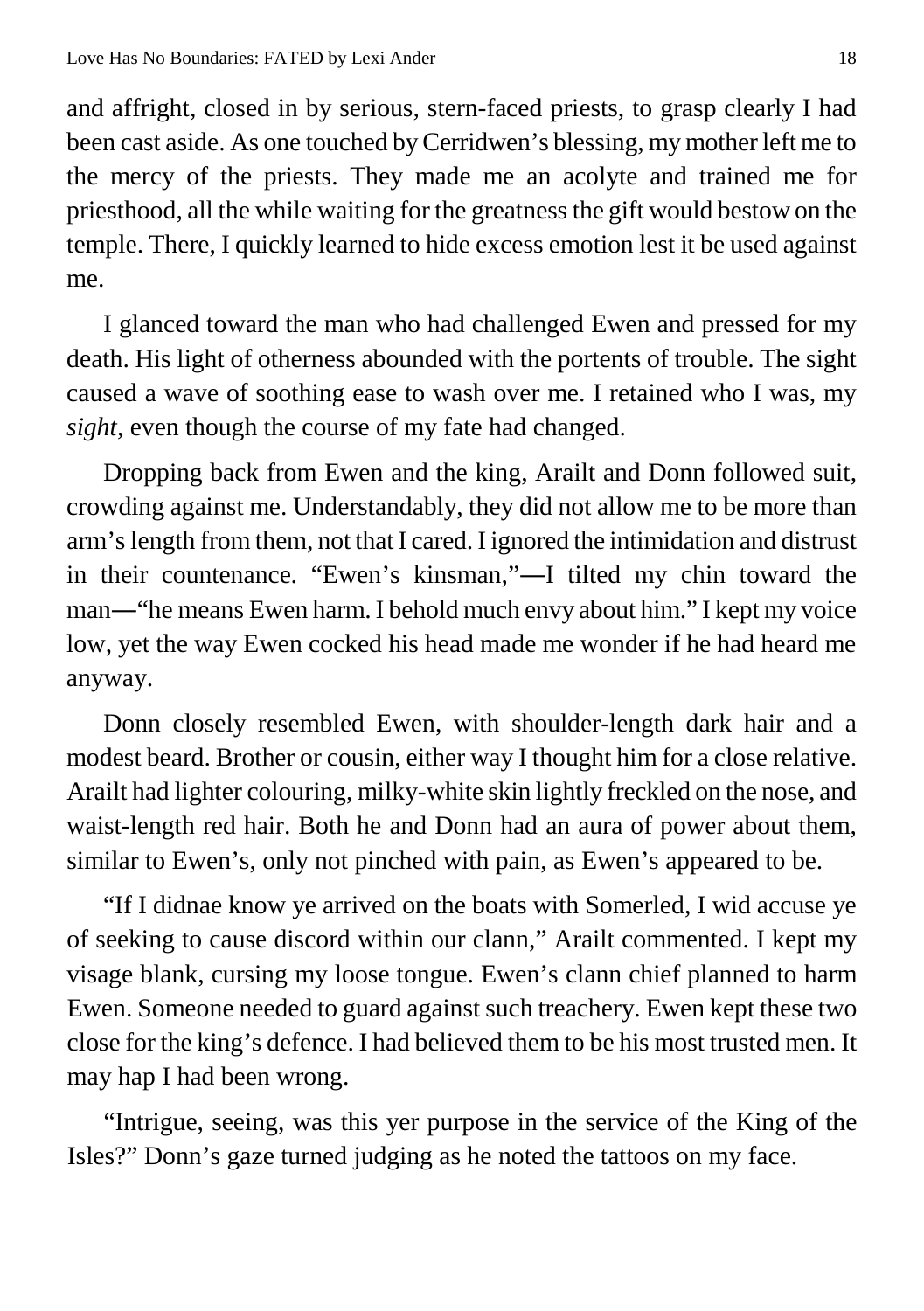Discovery of my singular abilities more oft than not resulted in violent actions from men. They feared what I could do, what I knew. Those who yearned for power sought to bribe me to read those of their acquaintance. Others studiously avoided me, throwing salt when I walked by in an attempt to dispel evil spirits. For the most part, in Somerled's court, I had been ignored by everyone but him and a few of his close allies or lords and lordlings.

I halted mid step, desperate to change the course of their interest even as my mind became blank. I waited with caution for their response. Would these men of Ewen's be of the same ilk as the others?

"Answer," Donn snapped impatiently.

I could not. My heart dropped in my chest. The frail hope that this new path would be better than my old life began to crumble, snatched away like dust on the wind because I kept my silence. Why had I said aught at all? Ewen. He was involved. He saved my life; by doing so, I became obligated to him. I gave my vow.

"Arailt, Donn!" We all glanced to Ewen. He and the king had stopped. They watched the three of us curiously. "Dinnae lag behind. There be much we hae yet to fulfill ere gloaming."

Off to the right, three men rose fromamong the dead and dying, their gazes trained on Ewen and the king as they moved stealthily towards the two. At once I reacted, afeard words would cause confusion and lead to Ewen and the king being wounded. Ewen's countenance changed from curious to alarm as I approached them at a run.

Arailt and Donn bellowed a warning I could not quite understand. Ewen responded by pushing Malcolm to the ground. He covered the king's body with his own, a shield brought up to protect them from a blow. An ancient battle cry, both a call for death and prayer for life, left my lips as I leapt over the two prone figures. The ravens feasting on the dead launched into the air in a dark thick mass, cawing loudly as they swirled about us.

The speed and power of my leap slammed me awkwardly into two of the fighters as I bashed them with my shield. The third man I caught with the hilt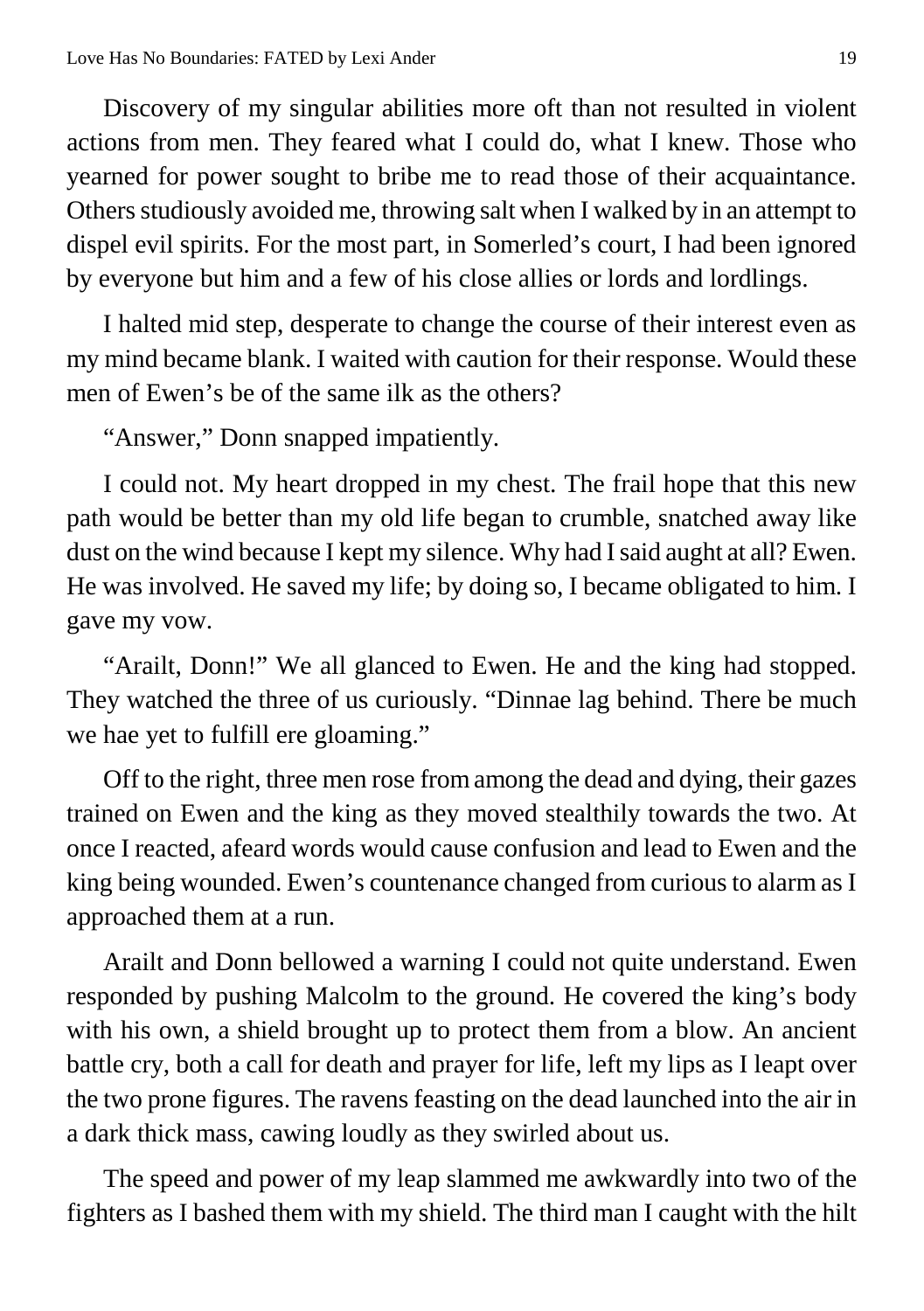of my sword on the nose, his face caving with the crunch of bone ere I took one of the other two men to the ground with me.

A boot caught me in the lower ribs as I struggled to rise, stealing my breath away. I lost hold of my shield and the robes wound about my legs. Trying to roll away only brought the man under me along. The fighter had lost his weapon only to pull a belt knife. This close, my sword became useless. I grasped the man's wrist to stop the knife from slicing my throat open while I landed a blow to the warrior's chin with my other fist.

A roar sounded yet I dared not divert my eyes. Ewen and the king had two kinsmen to ensure the king's safety. I ignored the tumult and the piercing cries from the ravens. Struggling to keep from being stabbed, we continued to roll as I fought for a grasp on the dagger. My enemy rolled onto something that caused him to lose attention and jerk awkwardly. I took advantage, driving the knife to its crudely coloured hilt into the man's chest ere I quickly moved away. In a weary fog, I searched for a weapon. Two more cutthroats needed to find death at the tip of my blade.

Someone gripped my upper arm from behind. I turned, ready to fight, and lost all advantage. With lightning speed, both of my arms were twisted up behind my back and I found myself looking up into Ewen's dark-amber gaze, my chest flush with hisso that every ragged breath I took pushed me into him.

It was not until then that I beheld his lips moving and yet I heard only the rushing wind. Blinking, I shook my head in confusion. Slowly, other sounds began to become clear.

"There ye go. Calm down. All danger be past." The words were low and gruff, right on the edge of a growl, oddly soothing instead of alarming me.

My eyelids fluttered closed at the sound of Ewen's voice. Of all the times I had seen the man in my dreams, I never heard him speak until this day. Gods above. How he affected me. What would he do once he knew I preferred men to women? Surely, he had obligations, a wife and children. Even if he did not turn away what I could offer, where would I fit in this noble guardian's life? I knew I no longer belonged anywhere, natheless I wanted to belong to him, be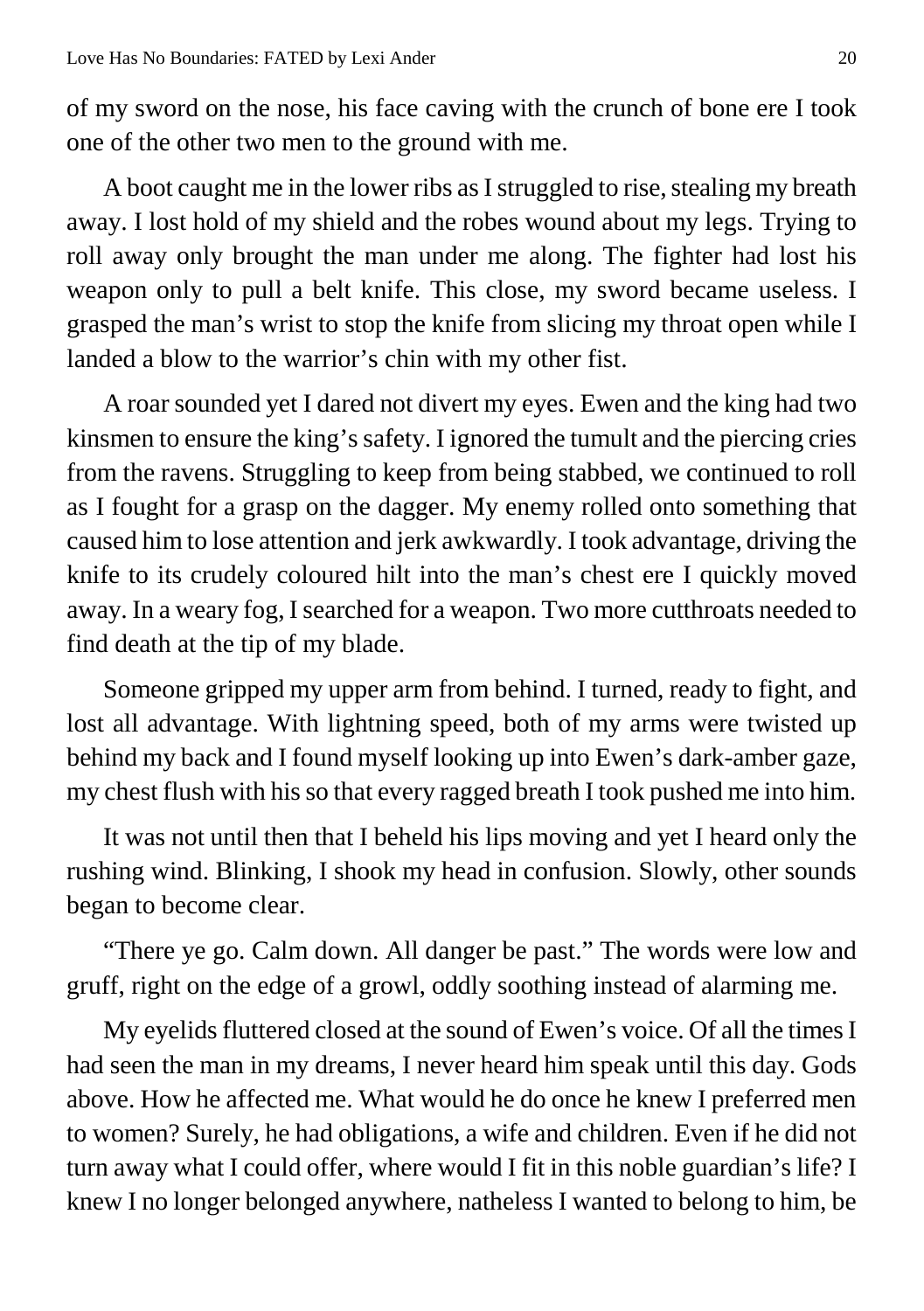with him, stand by his side. And yet, I dared not speak of it, for I feared he would not understand. How could he? I had known him all of my life but he knew me not at all.

But to taste him, only once… I would ransom a nation to be able to freely do so.

I opened my eyes to behold his gaze locked onto me. His dark eyes, lined by thick sooty eyelashes, lightened to a soft brown-green hazel. Long, straight pieces of dark hair escaped the leather thong holding back the ebony locks. His skin was covered in sweat. Grime spattered the closely cropped moustache and beard.

The corner of his full lips lifted in a half smile. My groin began to feel heavy with need at the sight. "Ye will dae well, pagan, a fine addition to my house."

Ewen released me, his palms sliding up my arms ere they came to rest on my shoulders. I stamped down on my need, for the robes would not be able to disguise my rising desire for long. Ewen's nostrils flared and his pupils expanded ere he took a quick step back.

No one loitered within hearing, leaving us alone. Arailt and Donn, along with the king, were gone. The air was filled with the cawing of the ravens as they hopped about and over the corpses. If Ewen noticed the birds watching us instead of gleaning morsels from the field of battle, he said naught. They were the eyes of The Morrigan. Who they took interest in, whether it be he or I, I knew not. I made the sign of the battle blessing. Removing the correct rune from my belt pouch, I flipped the stone onto the field ere gathering my sword and shield from the ground.

He crouched over the bodies of the would-be murderers, fingering their ribands, the colour identifying them as men of Malcolm's soldiers. "This makes nae sense. Why wid they beset the king now? The battle were already won!"

I snagged a heavy coin purse off one and glanced inside ere passing the leather pouch to Ewen. "It be possible the target was no' the king."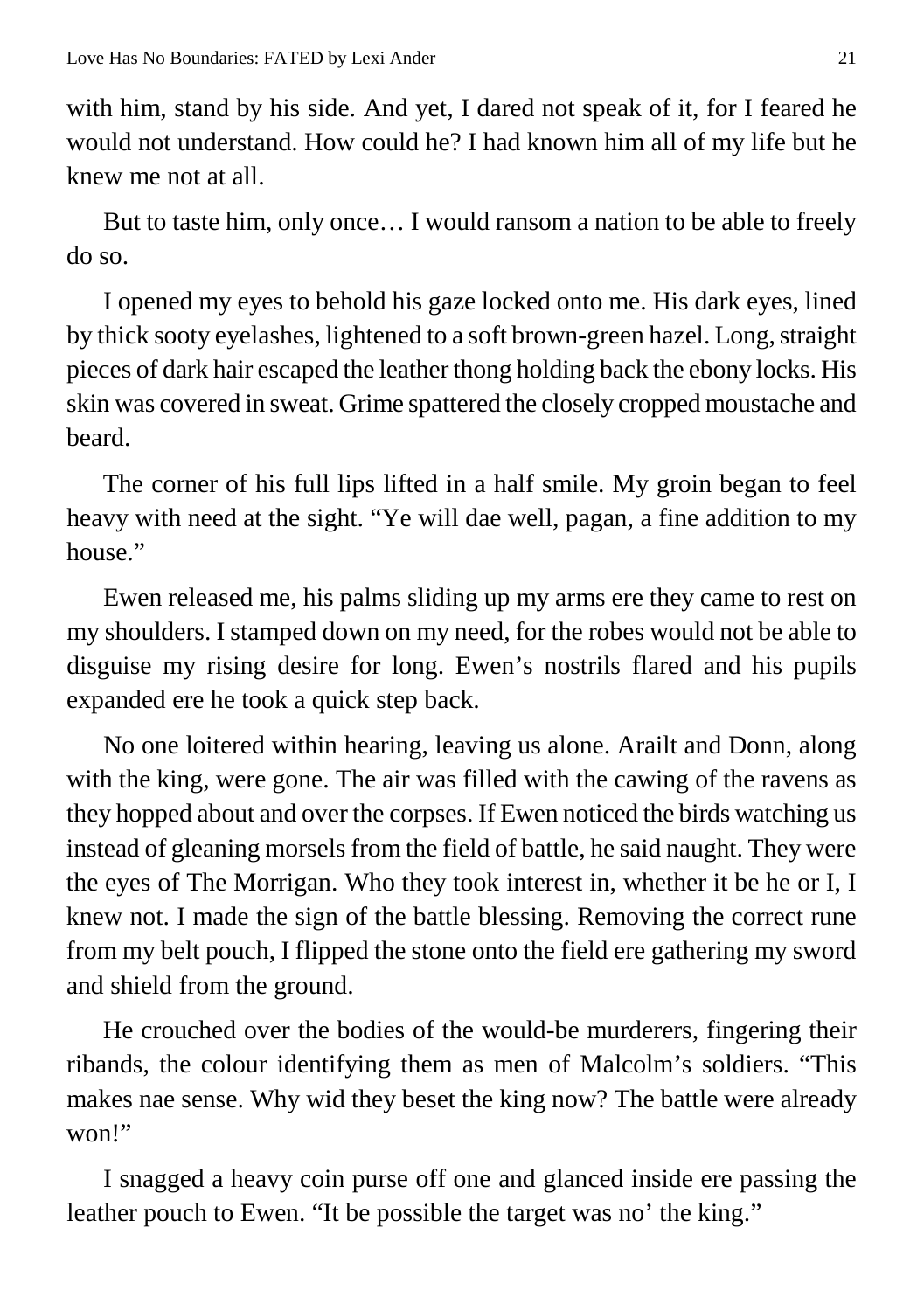Searching the other two bodies, I came back with similar purses with the same heavy weight of gold and silver coin. It was a small fortune, more than a soldier would earn for more than a twelvemonth of work. I ignored Ewen's stare, refusing to meet his probing gaze.

"Ye believe I were the target?"

I scowled at the two heavy purses in my fist, weighing what exactly I should make known to him. "I huvnae been in yer presence long. Still, even I could tell there be those who hae issue with ye. I spent three years in Somerled's court reading people. If they sought only the king's life, they wid hae ensured he was alone—no' with his best men."

We both stood at the same time. The day had been long. Weary in body, I wanted to be away, not hereupon the reeking field of battle. My head spun and sight blurred. When I blinked, Ewen had grasped my arm to steady me.

"No' much longer and we both can rest."

\*\*\*\*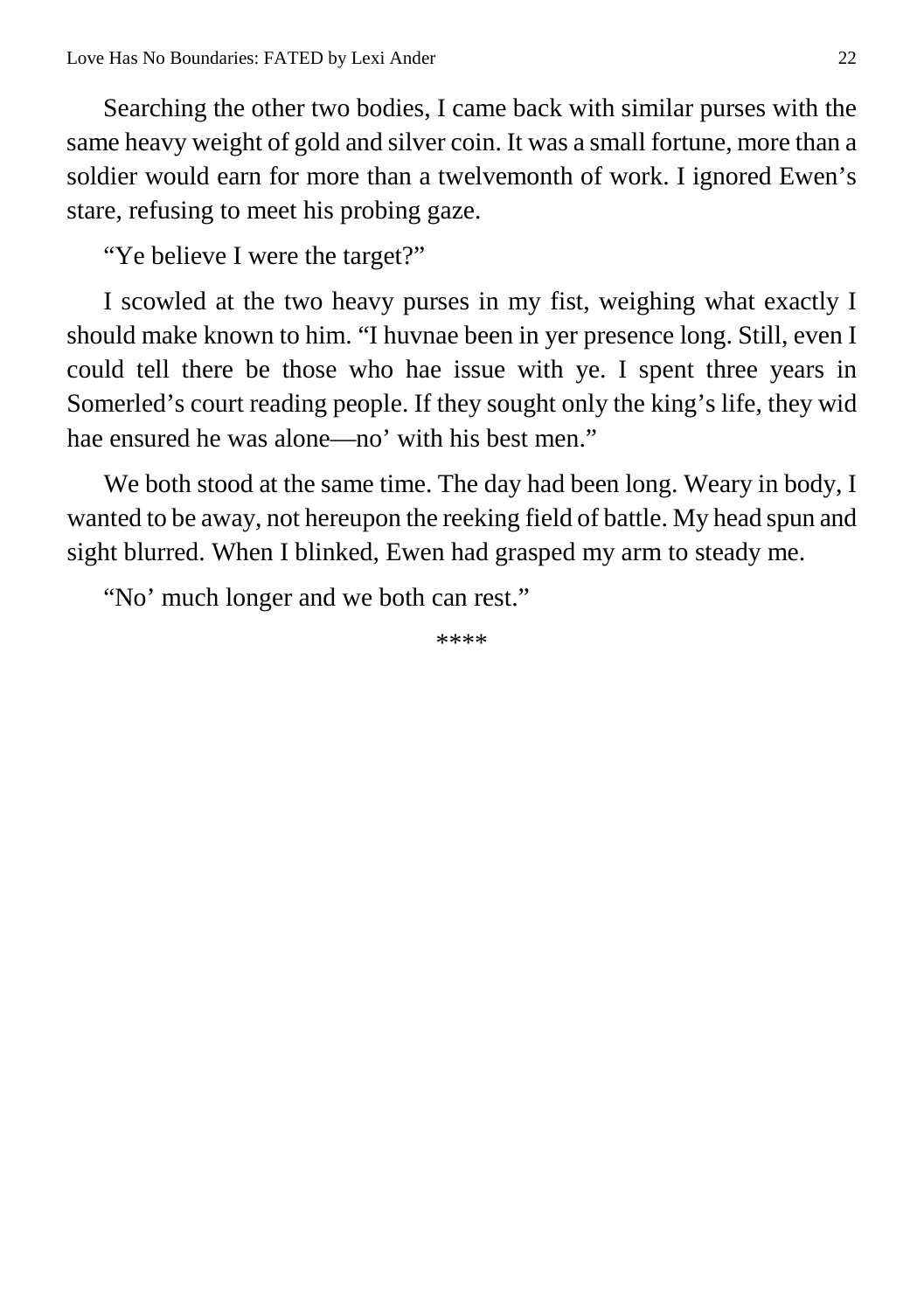### CHAPTER THREE

#### <span id="page-22-0"></span>*Ewen*

By the time I walked Roi back to camp, Donn and Arailt had handed Malcolm off to his personal guards. They assured me the wains would be ready to pull out in the morn.

Earlier, Malcolm had graciously offered usthe use of his officer's bathing tent, whereat I accepted. I sent Arailt and Roi through to bathe while I saw to last minute trifles. Even at the late hour, the victory celebrations continued, and they probably would until sunrise. Donn and I, finally done for the day, looked forward to a soaking. We stepped into the deserted bathing tent, the warmth and humidity enveloping us upon entering.

"Ye huvnae heard a word I hae said." Donn began to disrobe. Our armour had been removed earlier, leaving only our tunics and leggings, although we retained oursword belts. After the sly ambush earlier, all of my kinsmen were on edge.

"It be no' apurpose, brother. Much weighs on my mind." I pulled the leather shirt over my head and laid it to the side. We each had brought a change of clothes with us to the tent, mine being the only clean ones I had left. We would not be able to launder any garments until after we reached home.

I had commanded Arailt to find clothing for Roi after the pagan declined to retrieve any belongings from Somerled's tents. I wondered if he did not wish for me to see something, may hap how he lived, or evidence of how he served the Somerled. I cared not what the reason. I declined to take him across country in those crimson robes. The crude red colour would draw every outlaw and robber between us and Loch Raineach. I grew tired of bloodshed and did not wish to invite more.

"There! Again!" Donn accused. "Whit holds yer thought?" He stepped into a large, round waist-high wooden tub that could easily seat six men.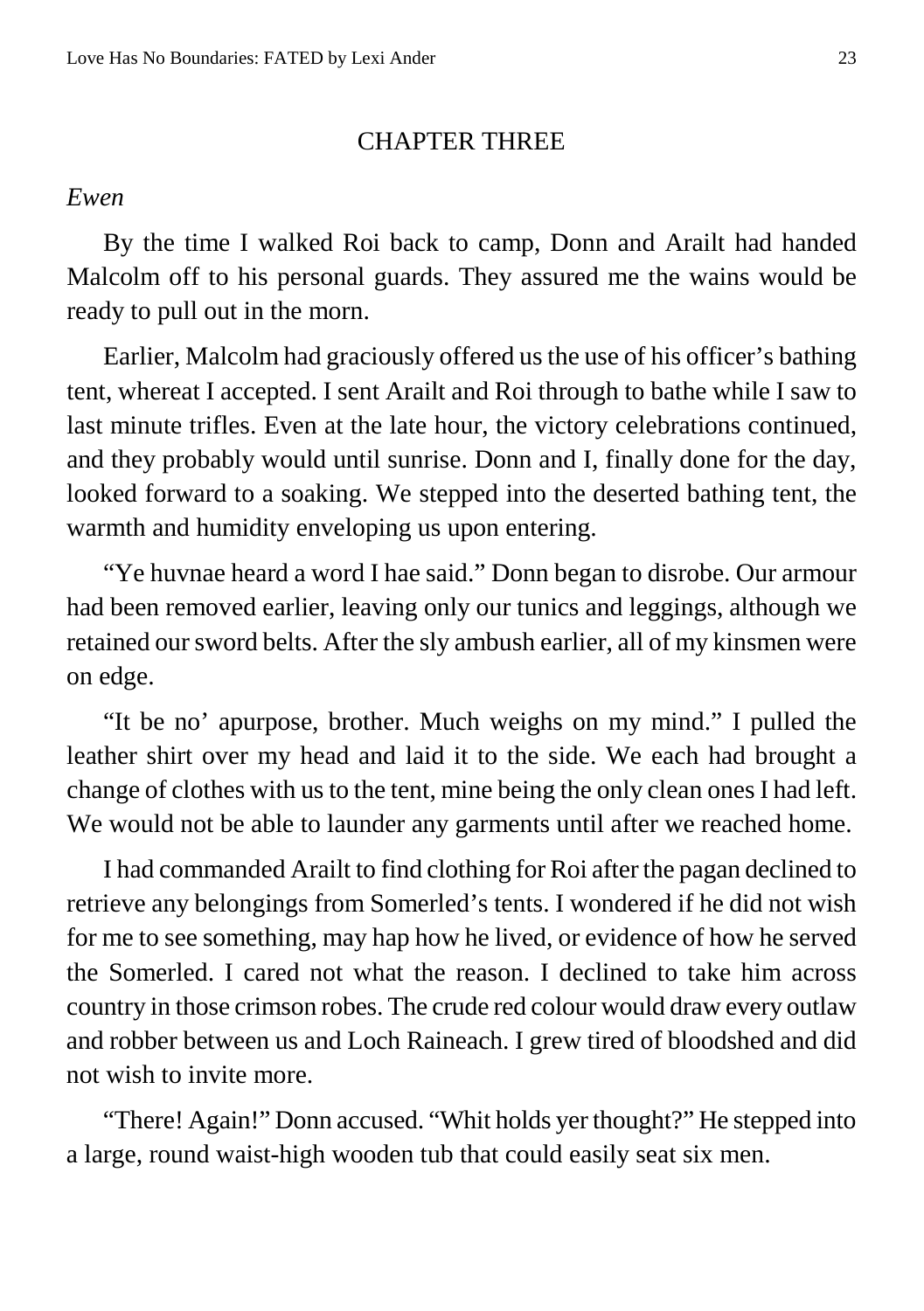Ere I got into the water, I placed the shaving kit Arailt retrieved for me earlier on the stand next to the tub. "I hae been thinking about what Roi said this afternoon. He believed I were the murderers' target, no' Malcolm."

"As I told ye ere now, he beholds whit other men dinnae."

I sank down into the lukewarm water and sighed. Many days in battle and there was not a place I did not hurt. "I dinnae know why ye believe him gifted. He admits to nae such affliction. Natheless, he seemed sure about his calculation. If Somerled's court be half as corrupt as I hae heard, then Roi's judgment of the matter might be closer to the truth than I wid wish for."

"Dae ye dare to trust him?"

We passed a lump of lye soap back and forth as we washed. "He smells..." I could not place my finger on the exact wording.

Granfather's long ago words stayed fresh in my mind. He said one day I might meet a man who bore the markings of the old gods on his visage. He would be familiar to me, call to my inner self as an old lover or friend would, even though I knew him not. Bear would act unlike himself in the man's presence.

This foreigner would have the ability to undo the heinous act of a long ago ancestor, Reginald the Wicked, who trapped a bear spirit under his skin becoming the first werebear. All of Reginald's descendants were accurst, never able to leave the forest for an extended length of time ere becoming afflicted with a longing, that if ignored, would drive us mad.

I had never confided to anyone what he told me about our origins. When I was young, I did not want to believe I needed help to free my people. I had been born with the strongest will and the strongest bear spirit. Forsooth, if we were cursed, together Bear and I would break the binding. We did not need aid from an outsider to do so. The older I became, the harder it was to believe the elder's mythical tales. Until the day came that I altogether quit believing in any of the tellings of the curse.

With the arrival of the pagan, I was once again made to think of Granfather's teachings. After a day ruminating over what I called up of the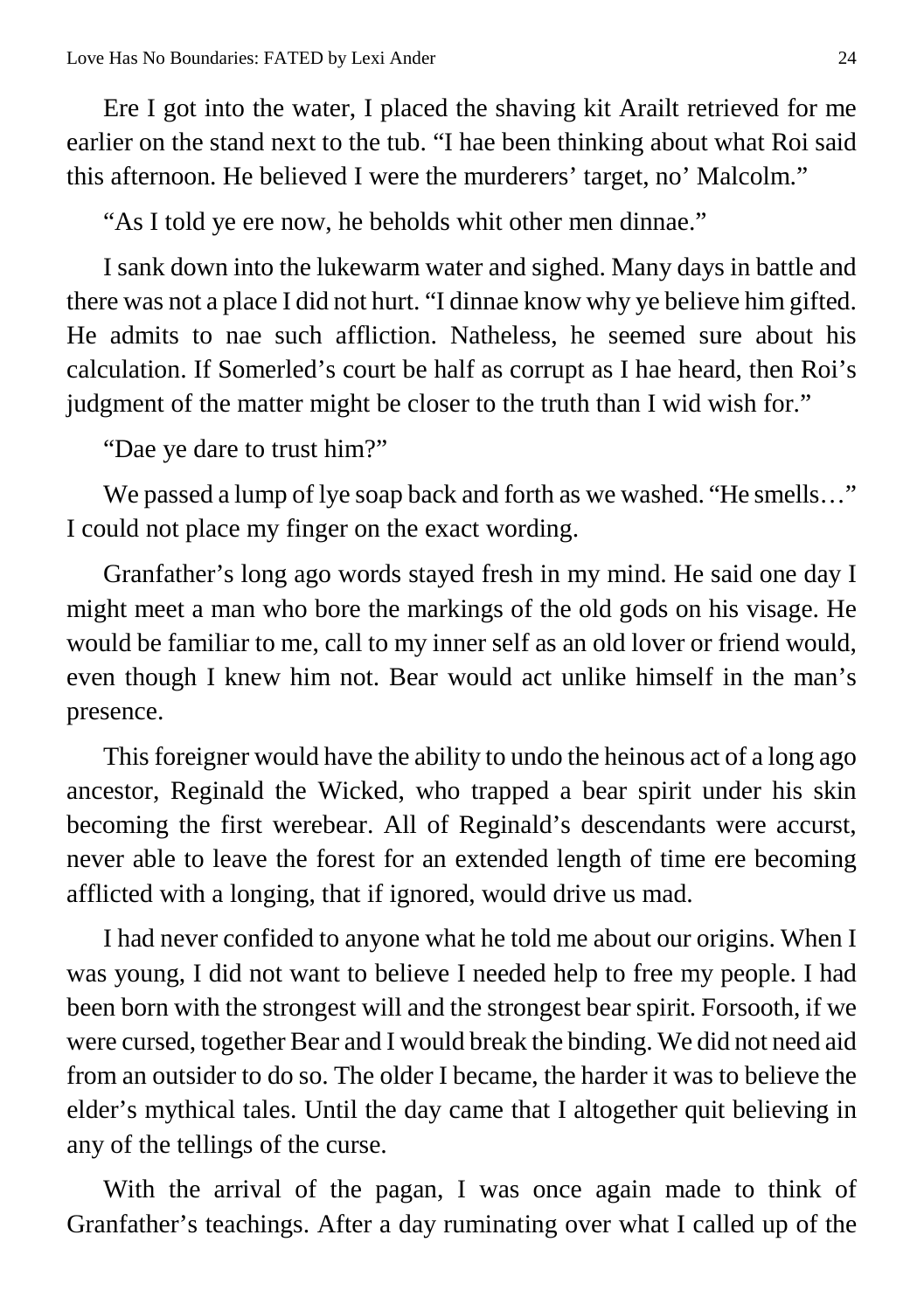lore, I still did not believe my granfather's foretelling to be true. Even though Roi showed signs of being more than he appeared to be, he was only a man. Bear might desire to claim him but even so, that did not mean Roi had the power to save us whereat by the same token destroy who we were as a people. According to the legend, when the curse lifted we would be separated fromour animals for they would then be free. What good were we without our bears? No, what I had seen in Roi so far was not the portent of ruin for my people.

Donn stopped scrubbing and stared at me, bringing me out of my dark musings. "Simply because ye cannot shift dinnae mean ye cannot glean information from Bear," my brother admonished.

The men and women of Granfather's bloodline shared their bodies with the spirit of a bear. Each bear revealed their name to their human, except for mine. He withheld from me his name, so I simply called him Bear. Everyone thought this was the name he had given me, not ware of my fight. My kinsmen shared an equal relationship with their bearspirit, I did not. Bear either ignored me or took over in battle with berserker rage.

"Bear be infatuated with him," I acknowledged. "Even now Istruggle with him. He has no' been this active since I was a boy." The confession released a tension within that I had been not ware of.

As my brother, Donn knew of a few of the problems I had with Bear, but not all. I feared confiding too much because every now and then I saw his disapproving countenance when he believed I was not ware. He believed in the old ways, accepted as truth the ancient tellings, even the ones promising the return of the guardians. Considering we all were guardians of the Caledonia Forest, Granfather's claim made no sense. Donn's gave credence to the lore and my doubts of it were points of strife between the two of us that from time to time threatened to tear us assunder.

"Granfather warned our animals wid become attached to certain people. Methinks there be nae a rhyme nor reason why. Lannah's attached to Simon because he be quiet while Tomas's bear likes Aimili's ability to climb trees," he pointed out.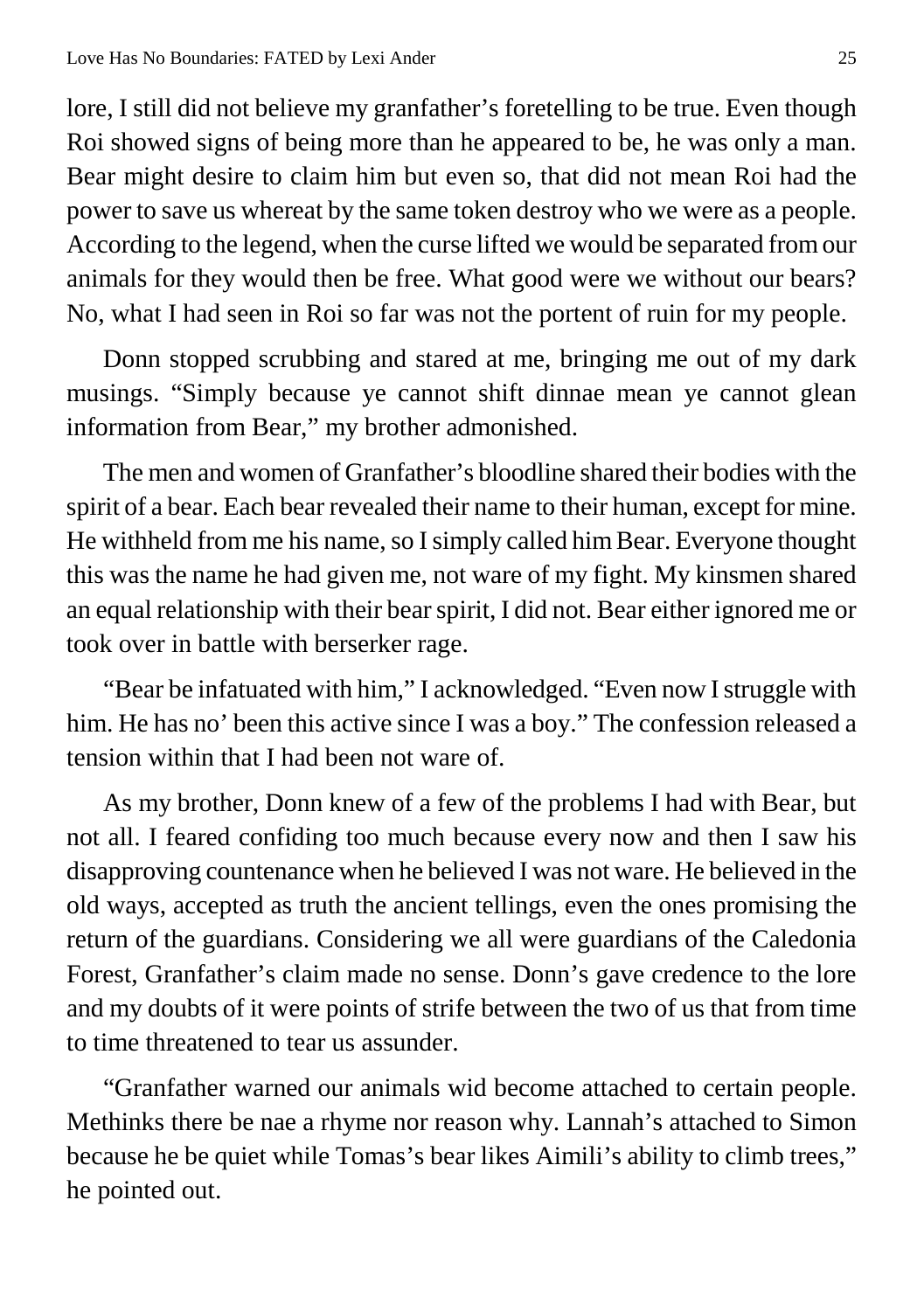"Whit wid Caitriona think?" I did not speak of her oft. I was surprised I did not choke and stumble over her name as I had done in the past.

My brother's amber eyes softened. "She knew the clann's heritage ere she agreed to be yer wife. She may hae been human but she accepted our ways. Our human side can choose a spouse just as our bears can choose a companion. At times the two be no' the same person." Donn ducked under the water to rinse his hair and then wiped water from his eyes.

"Be ye concerned because Bear chose a male companion, or dae ye feel guilty? Ye be widowed and ye hae been for over a twelvemonth. The time for mourning be past. Yer love for Caitriona willnae be lessened simply because ye hae found Bear's companion. She wid want ye to be happy. Look at Granfather. Seoc became his companion after Granmother passed. Ye know he loved her yet he adored Seoc deeply, albeit no' unlike the deep feelings he held for Granmother."

I nodded in agreement only to hide my worries. "Bear's reaction to Roi be strong. He attempts to overwhelm me if I dinnae hae a firm hand on him."

"Yer strangle hold causes Bear to turn a deaf ear to ye or to fight. If ye deny him his companion, yer bear could withdraw altogether," Donn warned.

Donn left the tub and dried off. After clothing himself in clean garments, Donn grabbed the shaving kit and came to stand behind me. I leaned back and waited as he created the shaving lather ere taking the shears to my hair.

Donn stared down at me, hisface unreadable. "Will Roi be open to being a companion to ye? I sense he be unlike others, though that dinnae mean he wid consider ye for a lover if it be no' in his nature."

"Iscented arousal this day when he came nigh. The way he watches me, as if he be expecting—something. I should wait until he comes to know us. He shall be living under my roof, and sooner rather than later, I need to speak to him about the clann's heritage. He makes keen observations. Even if he consents to being in a companionship, it will come to naught if he cannot accept our bear spirits."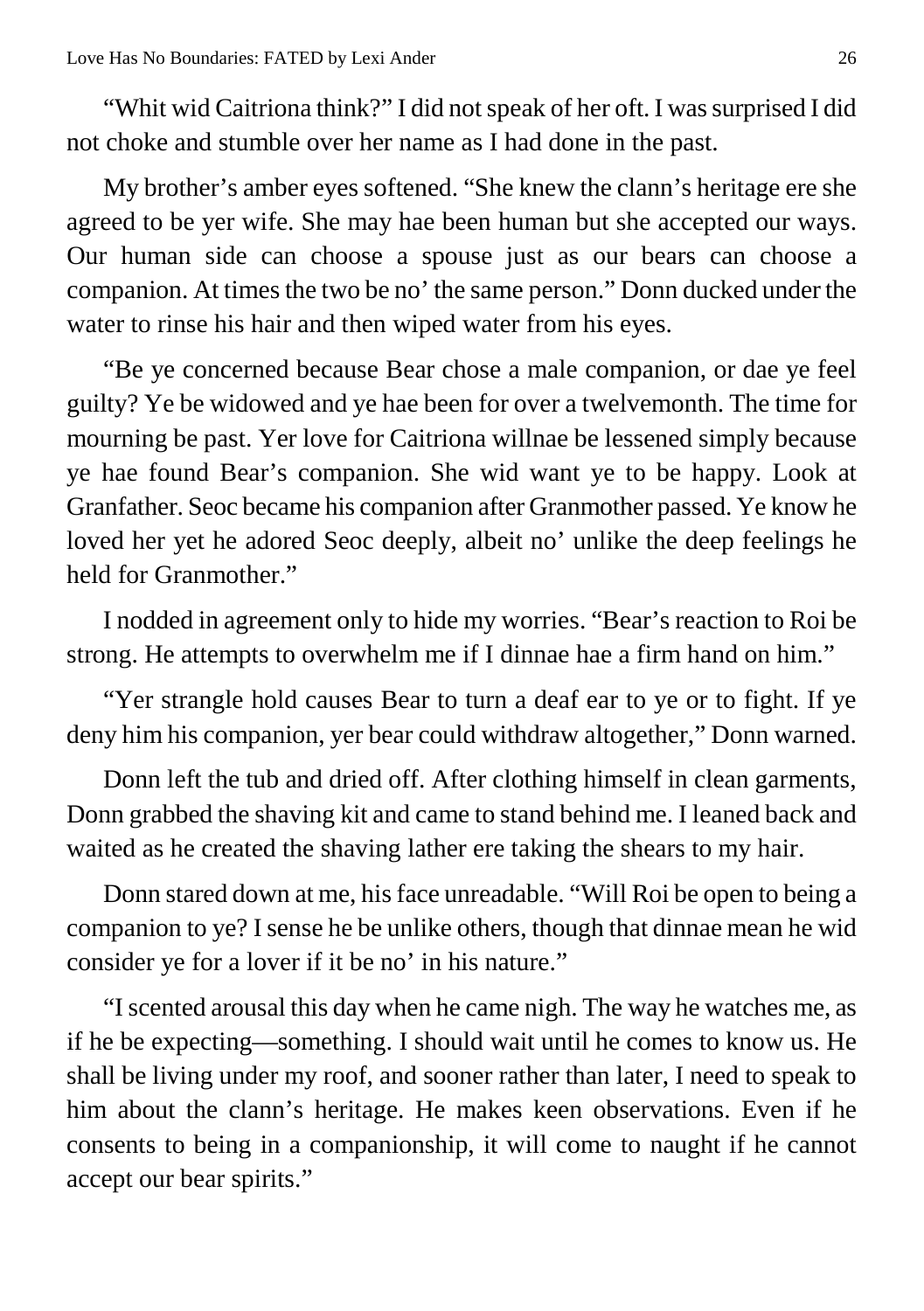Bear grunted, unhappy with my answer. He seemed sure of Roi's acceptance and wanted Roi to himself—now. The certainty of Bear's belief had become stronger the more time we spent with the pagan. I would almost say my bear knew Roi, save that was not possible as his memories were my own. I was sure we had never met.

I declined to admit to Donn the attraction I had for Roi stirred guilt within me. I know not if Bear's attraction to the pagan swayed my own. Roi seemed familiar to me and yet again, I blamed the sensation on Bear. For so long my actions had been unhindered by Bear's opinions. Now, with him active, I had trouble divining which emotions belonged to him and which to me. In part, I was overjoyed Bear had come alive but it took double the willpower to exert my command over him. I was afraid if I eased my grip on Bear, he would overwhelm me as he did in battle. What I would come to feel for Roi had to be me and not Bear, otherwise I could not be happy with Roi as companion.

As if understanding my concern, Bear withdrew, becoming almost dormant again. I was left with the keen understanding that everything I had blamed on Bear's power over me did not leave with him. As Donn removed my beard and shaved the hair from my head, Istruggled to admit to interest in someone since the death of my spouse. God help me if the arousal I scented upon Roi earlier had been for me. If he was willing, my resolve could very well crumble.

Bear seemed to watch me struggle, yet his emotions, his opinions, were hidden from me once again. I wondered if I should be concerned by his smug satisfaction when I silently lamented his absence.

\*\*\*\*

I ducked under the tent flap. My scalp felt cold and chapped, I ran the palm of my hand over the smooth skin. Donn had done a good job of shaving my head and face. I felt naked, the coolness of the evening air causing the skin to prickle.

It did not take long for my sight to adjust to the dim interior of the tent. Without delay Bear rose up and demanded I search out Roi. I did not fight the impulse. In the back corner, Roi lay burrowed in the mound of hides and furs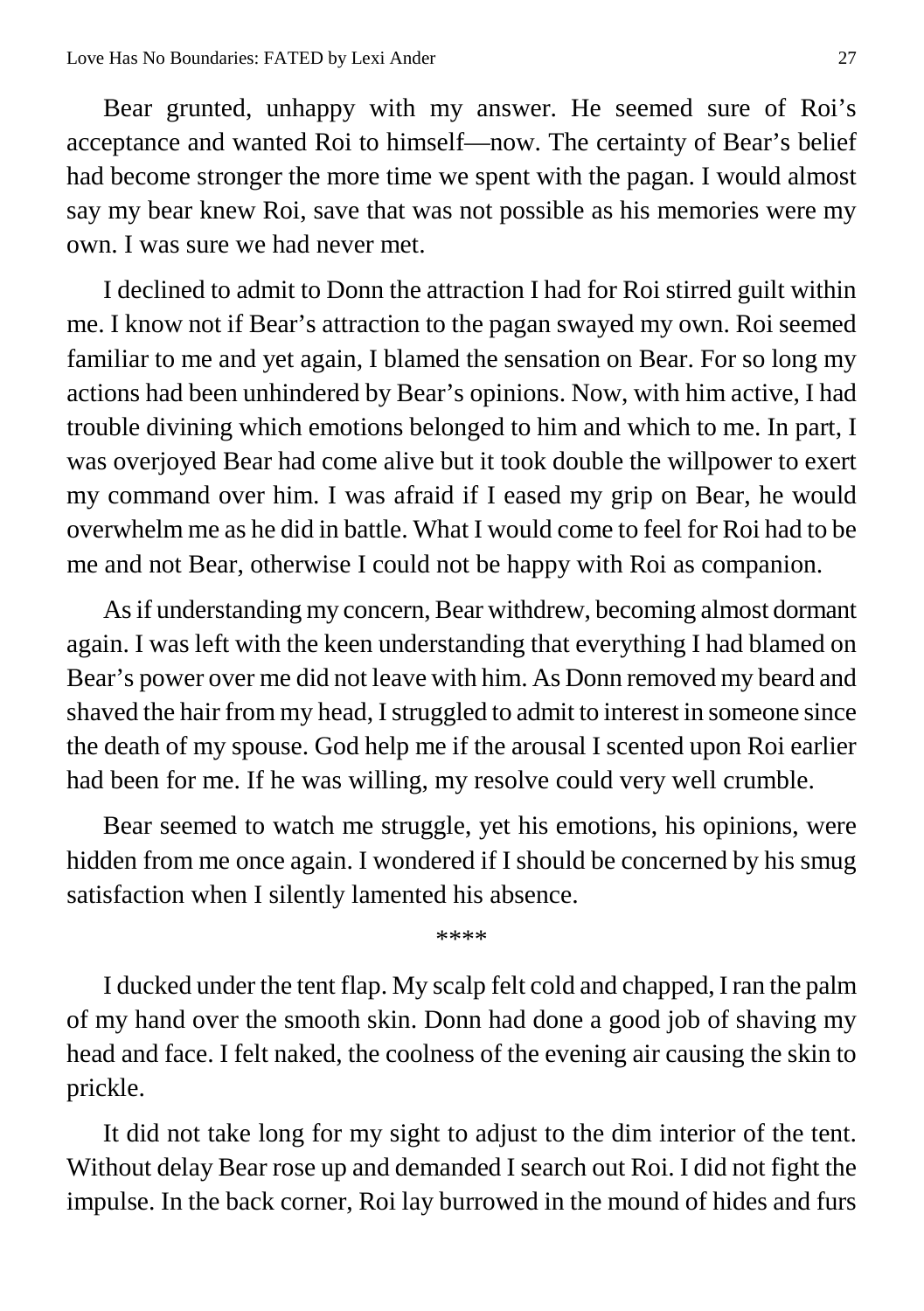where my scent would coat him from head to toe. Bear made small grunts of satisfaction.

Undressing, I quietly climbed in between the hides. Accordant to habit, I would not travel this burdened, save the trip to Glasgow with Cinead meant a couple of weeks sleeping under the stars. Those like me, who could barely stand the press of the city, paid a farmer to allow us to pitch tents on his land outside Glasgow. With Somerled's invasion, our purpose had changed from trading to war. The shelter of our tents became a luxury among an army of so many.

The many layers of furs trapped heat and protected us from the cold ground. Sliding in next to Roi, I could not stop the tremble as our bare skin touched. I had not been so close to anyone since Caitriona passed. Bear desired to rub against the man, wrap about him, and hold him close. It may hap I was not the only one who missed having someone in my arms at night.

Roi moaned in his sleep, rolled over and moved into my side. His long blond hair looked white against the dark furs. With gentle fingers, I pushed back the strands and gazed at the scar on the right side of his face.

The burn was extensive, going from the hairline of his temple all the way down to his neck. The scar wasthick, wrinkled, and paler than the rest of Roi's skin, whereat told me the injury was old. The skin about the eye pulled up only a bit. The burn was far enough from the outer crook that the skin had not healed gathered in the corner, narrowing the eye and affecting his sight.

With my fingertips, I traced the line of the tattoo, starting at the base of the ear, arcing up over the cheek to a point ere coming back down and connecting to the top of the ear. The design resembled an upturned, curved blade with three dots along the centre. From the hairline of his forehead to between his brows were two deep Vs. Dots filled the space between, with a fine scrolling of woad along the outer edge. Starting at the corner of his eye were swirls of lines and dots that brought to mind the wakening bud of a flower, new and watchful. Roi's scarring did not allow him to grow a full beard. It appeared he kept his cheeks and upper lip shaved on a regular basis, allowing the hair to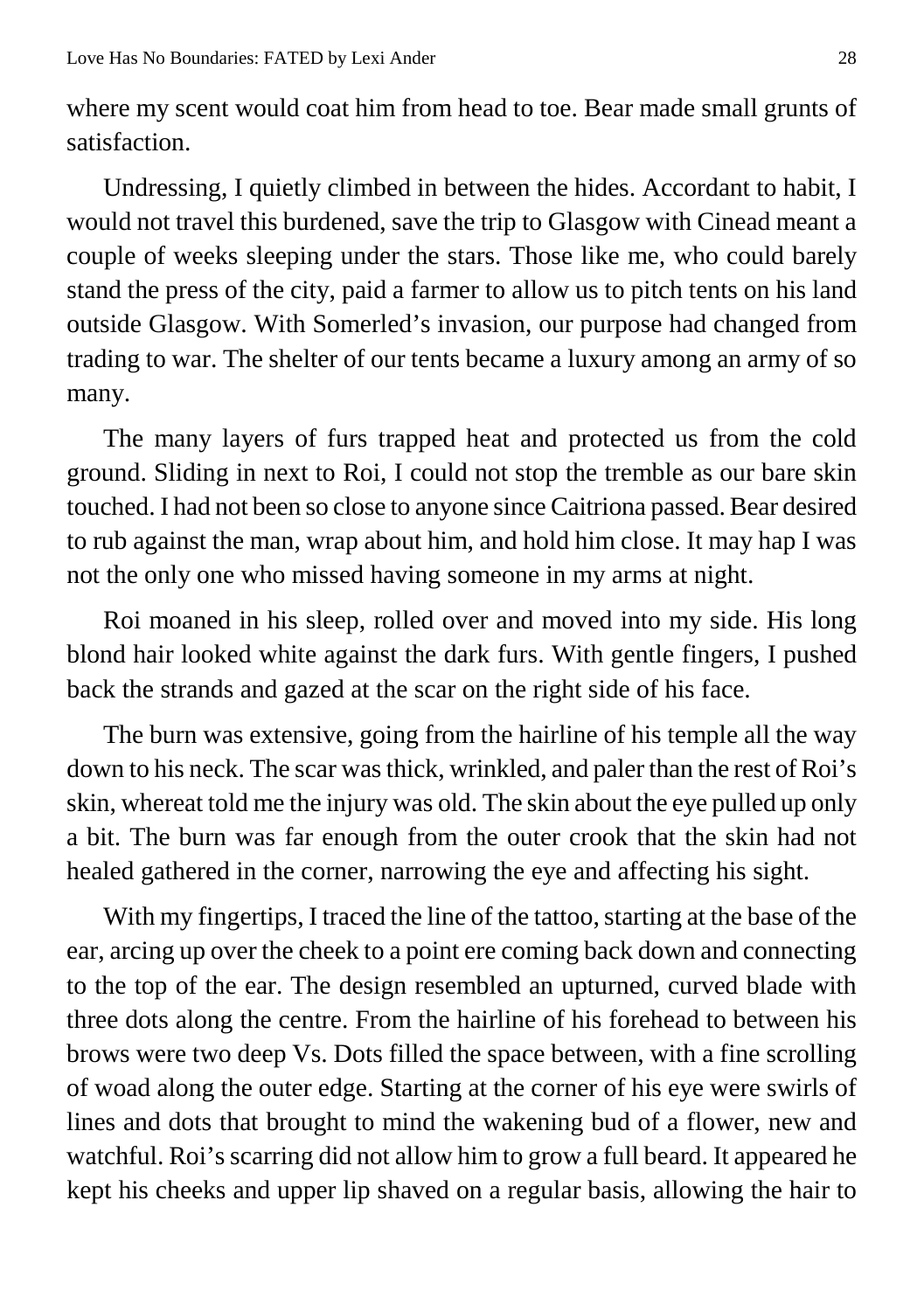grow only on his chin. I was not used to the look but I found I was not opposed to the style.

Roi's muscular arm wrapped about my chest and a thick thigh wedged between mine. As he moved, Roi made enticing noises that caused my groin to tighten. I drew him closer. Bear demanded I check Roi's scent. Sniffing, we found only our smell upon him. Roi's nose nudged my ear ere Roi finally settled down. I did not believe I would sleep, though no sooner did I close my eyes than I fell into a light doze.

\*\*\*\*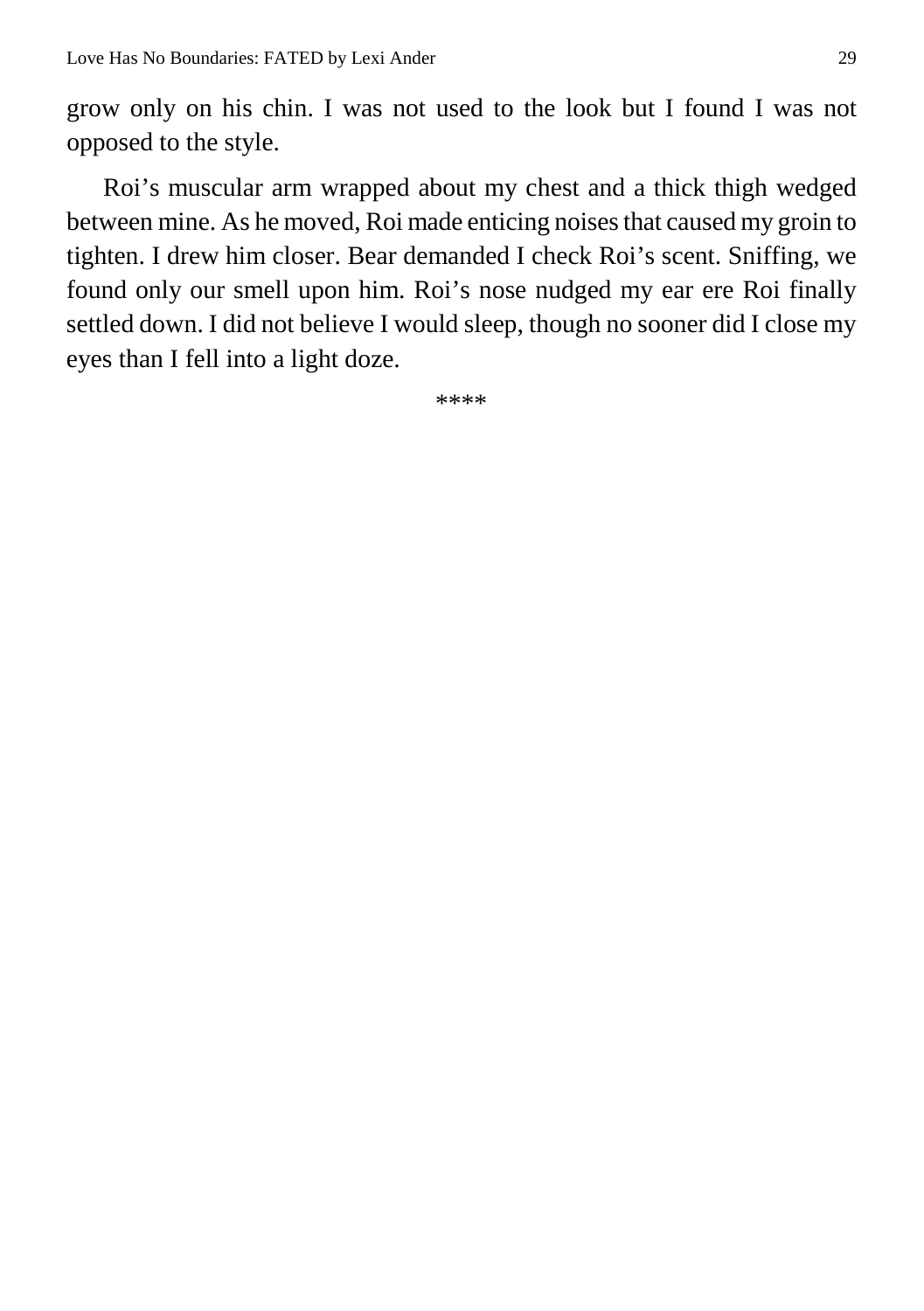### CHAPTER FOUR

#### <span id="page-29-0"></span>*Roi*

I woke in the early hour of the morn trapped under a large snoring body. At once, panic flickered as I tried to place my surroundings. The events of the day ere pushed past the terror, only it did not help me to bring to mind the bald male who sprawled on top of me. Did I mistakenly climb into a tent not belonging to Ewen?

Striving to extract myself without rousing the man, I shifted to move out from under him. The soldiers were celebrating heavily last evening. I did not want this one to wake and know he had not tumbled into bed with one of the camp's women. Honest blunder or not, violence would ensue.

A low grumbling growl caused me to halt and tense. My body shamefully responded to the noise. I laboured to hide my arousal in Ewen's presence. Now here I was being made to think back to the many times I had denied myself the tender touch of another. I should have taken myself in hand last eve to relieve the tension, yet I had imagined being caught and all desire fled.

The man began to sniff at the crook of my neck and I went from partially aroused to aching with need. There would be no way I could get out of this without a fight. The large strong arms clasped about my torso constricted, holding me tighter as the man rolled his hips, digging a steely manhood into the flesh of my hip.

"Roi." The voice was rough with sleep but I recognized Ewen in that one spoken word. The matter had not changed. If he woke he would not look kindly on a man in his bed. Natheless, I was well and truly trapped.

Ewen continued to sniff my skin. At any other time, the soft puffs of air ghosting across my neck and chest would stir my blood. A warmtongue licked along the skin where my collar would lay, raising the skin to gooseflesh. I fisted the hides underneath me to keep from pushing back against Ewen as he rolled his hips again.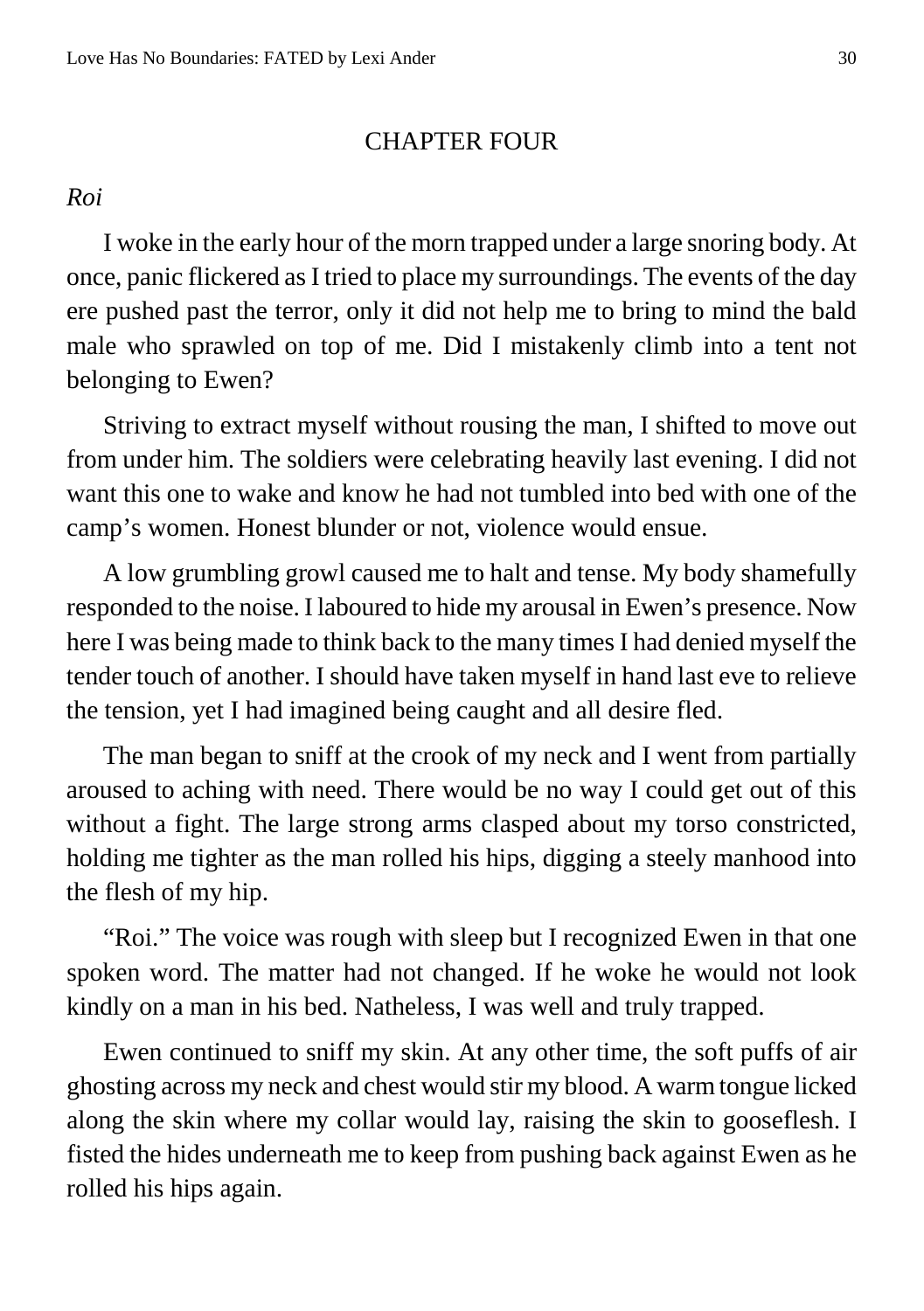"Roi." This time Ewen sounded harsh and full of agony.

I waited for Ewen to wake. When he raised his head and stared down at me with clear hazel eyes, the strain left my body. The dread leaked away and I became pliant under Ewen's firm body.

"Tell me, dae ye—will ye—accept me?"

I should argue for time. There were things I needed to tell him, explain to him... but I had only ever wanted him. Would he understand what I am—who I am? Would it even matter?

In the end, I declined to deny him. With a boldness I oft lacked, I grasped his hips and ground my aching erection into him. The "Aye, please" I intended came out sounding like a groan. Ewen nipped my chin, pulling lightly on the short hairs ere burying his nose back into the crook of my neck.

What was I doing? I barely knew this Ewen who hovered over me. Dreaming about him every night had given me little insight to the man. The suspicious side of me wondered if my boundaries, my loyalties were being tested by the gods. The part of me drifting and scared, that foresaw my death yesterday, wanted to take the pleasure Ewen offered. To confirm I lived because I could not behold my future any longer.

I knew I should slip away, leave, because in all reality I belonged nowhere, especially not here, with him. Instead of planning an escape, searching for a way to return to my island and what was left of my people, I waited for Ewen to take me in any way he would. Because—to be able to play out every dark desire, to taste every part of him, wrestle him, submit to him and ravage him gods above—I grasped clearly I would do aught to stay with him.

Releasing my hold on common sense, I rode the wave of ecstasy Ewen built between us with his open-mouthed kisses, his sensuous licking, and the grinding of his groin against me. I whispered pleading words as he grasped my hard column and stroked my length in time to the mind-numbing swivel of his hips until I spilled onto his hand. Ewen bit my shoulder as he grunted, his warm seed coating my belly.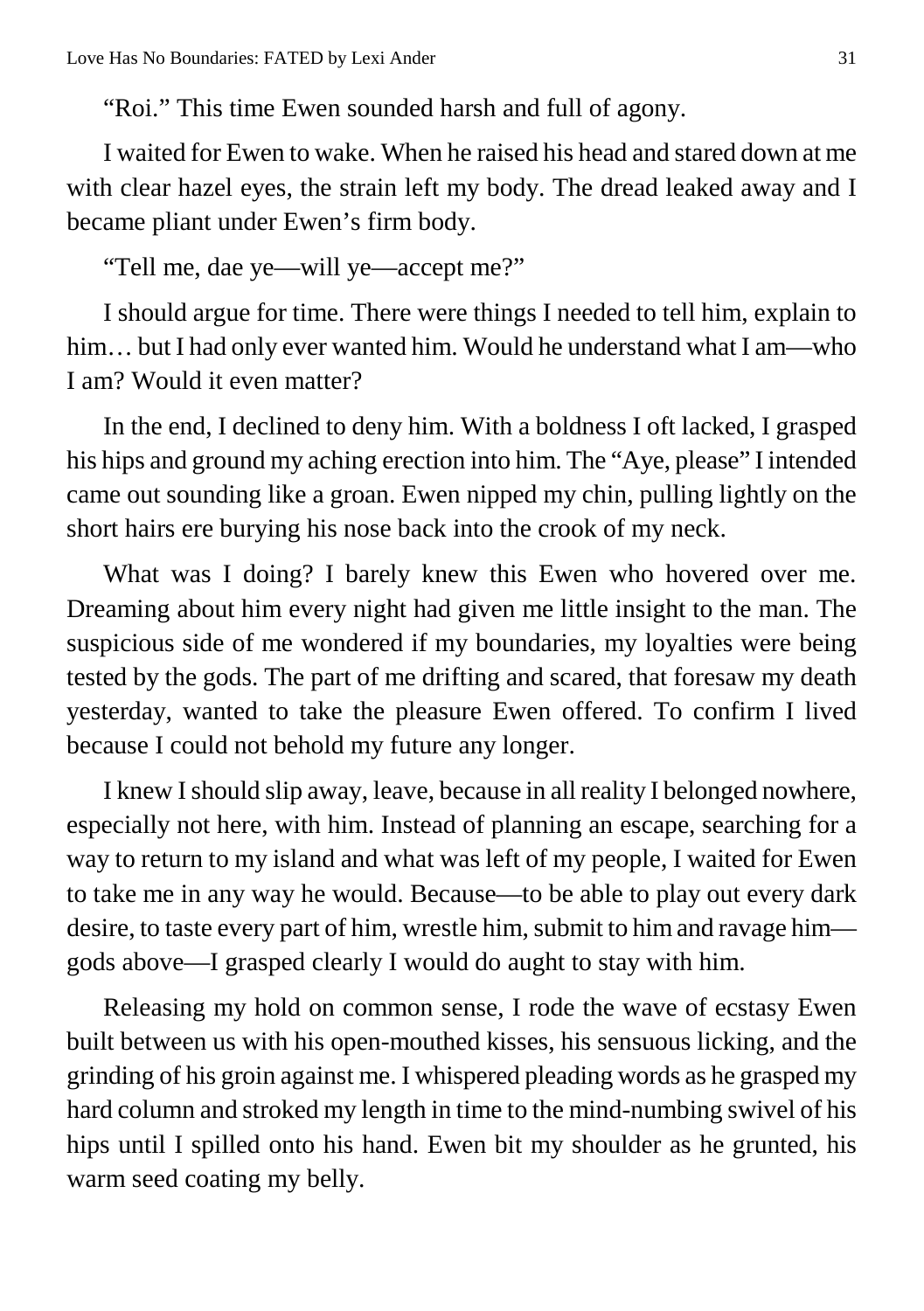As our heavy breathing sounded softly throughout the tent, his broad palms stroked my side down to my hip. I sought to soothe the skin where I had gripped him roughly, at the same time learning the lines and strength of his body. Would this be only the once? The release of stress after a successful battle? I hoped not, but life, of late, had not been particularly kind to me. If this was the only time I could hold my highlander, I would take it and deem myself rich, for in his touch I had found peace.

Ewen grabbed a square of linen from beside the fur pallet and wiped us clean. Not wanting to pull away or stop touching, I ran my fingertips through the dark hair on his chest. Over the left side of his breast, atop his heart, lay the tattoo of a Celtic knot, the symbol of the beginning and the end, a call back to the timeless nature of the spirit. The image of a dragon went from his left elbow up the bicep and over the edge of the shoulder. On the inside of his arm, below the elbow, a red star as large as my palm stood out starkly against his skin. When I ran my thumb over the symbol, Ewen jerked away as if I had burnt him. I wanted to make an apology but I knew not what for. The quiet breaths of awkwardness changed when someone scratched at the tent flap.

"Ewen, the Jews be on their way."

"Give a bit to dress, Donn," Ewen called back.

Ishivered asthe hides were pulled back and cool air invaded our cocoon of warmth.

"Arailt found clothing for ye." He handed me a modest stack of garments that had been sitting nigh the foot of the pallet. "There be leggings, a tunic, boots, belt, and a kilt. The tartan be plain, yet once we arrive home, I shall hae one of my sett made for ye."

A lump formed in my throat. I had lived such a long time without a family. The temple and the ever-present priests were certainly never such a haven. Even though I would be a servant in his house, it would be the closest I would come to having a home since my mother deserted me on the threshold of the temple.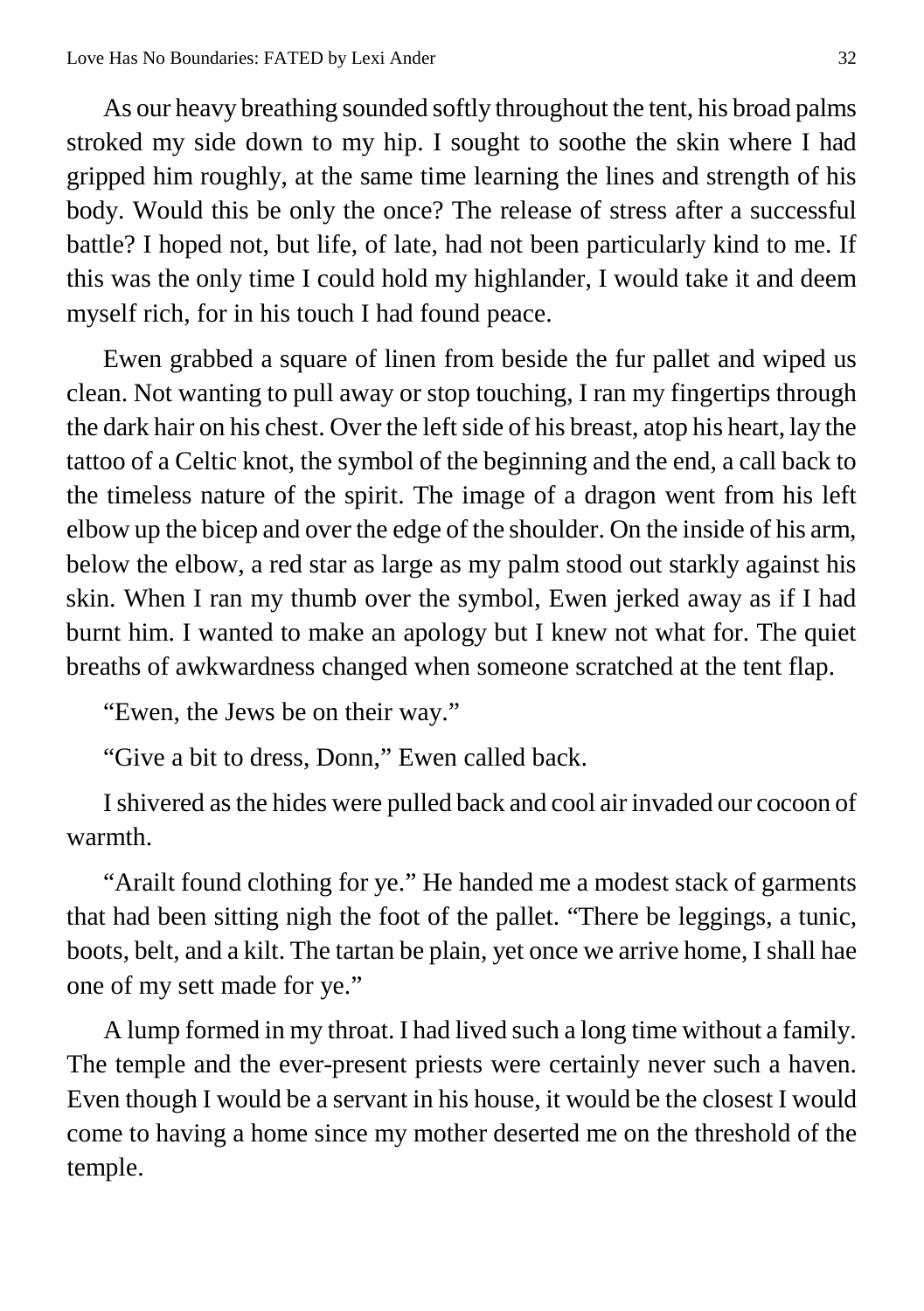The spark of flint and steel startled me into action. Someone had business with Ewen. I had heard of the bankers, the Jews the Norse brought over the seas to be money handlers. It would be unseemly for them to catch me in his bed. I pulled on the linen tunic that fell to mid-thigh and quickly wrapped the leather leggings, using *snaoim gatrain* knots to secure the garters hidden by the hem of the tunic. Wrapping the great kilt became cumbersome, then confounding.

"Huvnae ye worn a kilt ere, man?" A hint of humour touched his voice, his strong hand gently moved mine to the side as he patiently taught me how to wrap the garment.

"I be a priest of Cerridwen of the Temple of the Moon. I hae only worn her robes," I confessed.

Ewen's hands stilled after he buckled the belt. I glanced up to catch him staring at me with an odd countenance. "A warrior priest of old? Then Cerridwen must be proud of ye, at least until ye wore red robes into battle, making yerself a beacon for those who wished to kill ye." A hint of anger tinged his voice, his hands fisting and wrinkling the woollen material.

My checks grew warm. "The colour was so I wid catch yer eye."

"Why?" he finally asked. "Why wid ye want to draw my sight?" The beginnings of distrust moved into Ewen's visage until a cold mask looked down at me.

"Because it was yer destiny to deliver the killing blow to Somerled." Any hope that Ewen would be accepting of my gift crumbled to ashes even as Ewen continued to gaze at me with cool regard.

"How wid ye even know whit my destiny entailed?"

"I told ye, I be a priest of Cerridwen. She be the Goddess of the moon, of wisdom and understanding. She be the keeper of the cauldron of the underworld, and Goddess of dark prophecy."

"Whit else dae ye know about my destiny?" I did not answer. "Whit about yers? Am I to die by yer hand?"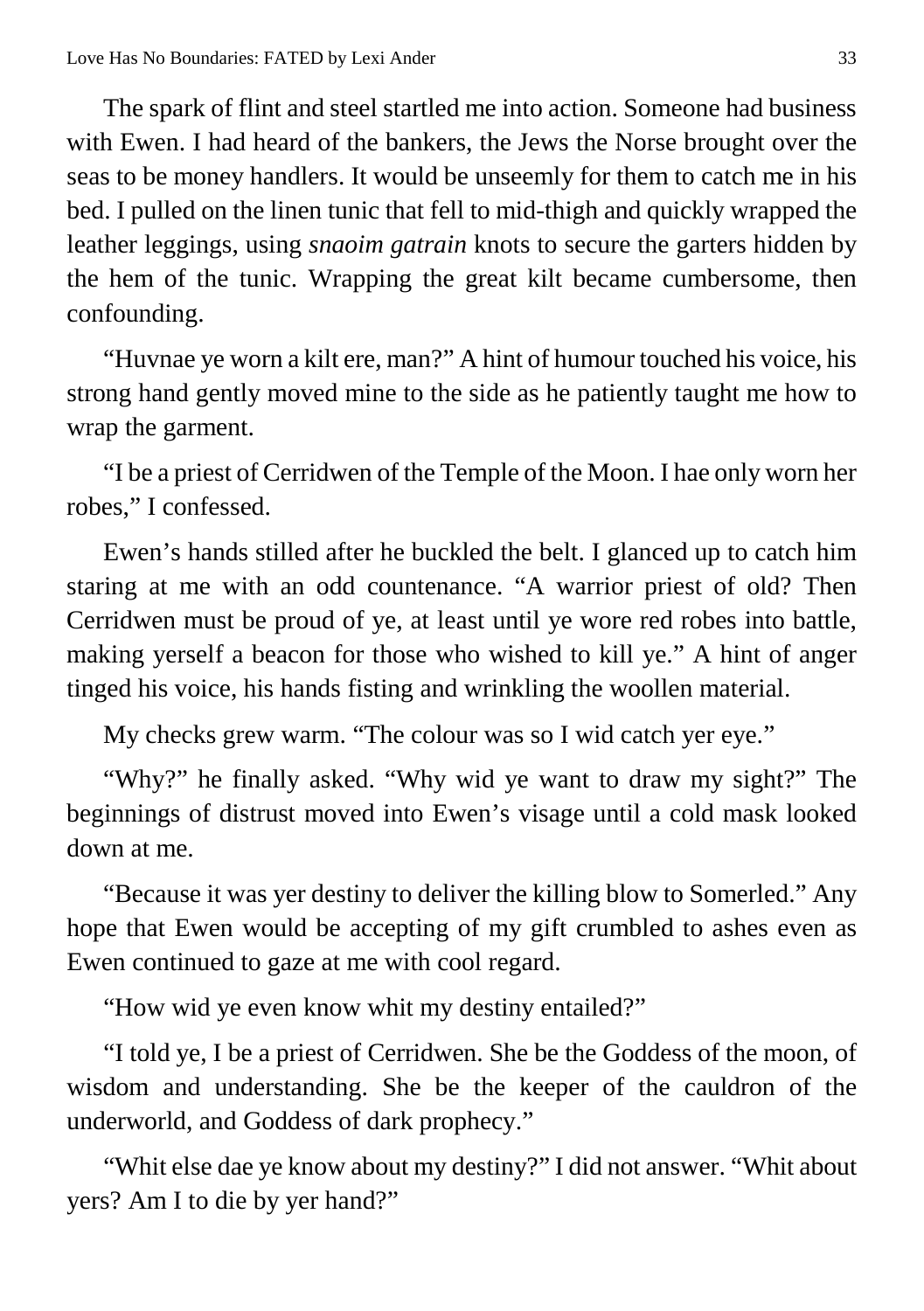"No. I will never lift a hand against ye. I know naught else of yer life."

"Why be that?" Ewen spat angrily. He wanted answers, some of which I could not give to him.

"Because I, too, was to perish by yer hand yesterday in battle. Ye hae changed yer fate utterly as surely as ye hae changed mine."

He did not believe me and I wished I could take my confession back. He would have found out at some time. I wanted it to be my telling, natheless I had underestimated Ewen's acceptance.

Ewen withdrew, emitting a low growl. What had I wanted him to do? He reacted the same as many of the others who uncovered my secret. I let myself believe this—he—would be unlike the days before. Suddenly I ached for the familiarity of my life on the island and the sameness of routine.

Scratching at the tent entrance put a halt to our conversation and any reply he would have made. Donn stepped through the flap and sniffed. The playful grin slipped when he noticed the strain between Ewen and me.

Behind him entered another, shorter man wearing a small red cap. His thick, curly midnight hair did not quite reach his shoulders and was matched by a full beard and moustache. His dress was that of a person of modest wealth. "Good morn, Ewen Meinnear of Clann Meinnear. I be Hiram Resnikov and I hae brought whit ye requested for yer children and yer estate."

Ewen turned his back to me and drew the banker into the corner furthest from me, no doubt for privacy. Donn stepped into my line of sight and I sighed. Why did I bother to hope anymore?

"Whit happened?" Donn demanded in a low whisper.

"Whit always does when those like ye discover whit I be."

Donn looked to be puzzled. "Whit be ye?"

"I be naught, simply a servant of Ewen's house." I turned, dismissing Donn, knelt next to the pallet and began breaking down the bedding. Ewen wanted to leave at first light. I needed to make sure his tent and belongings were packed up.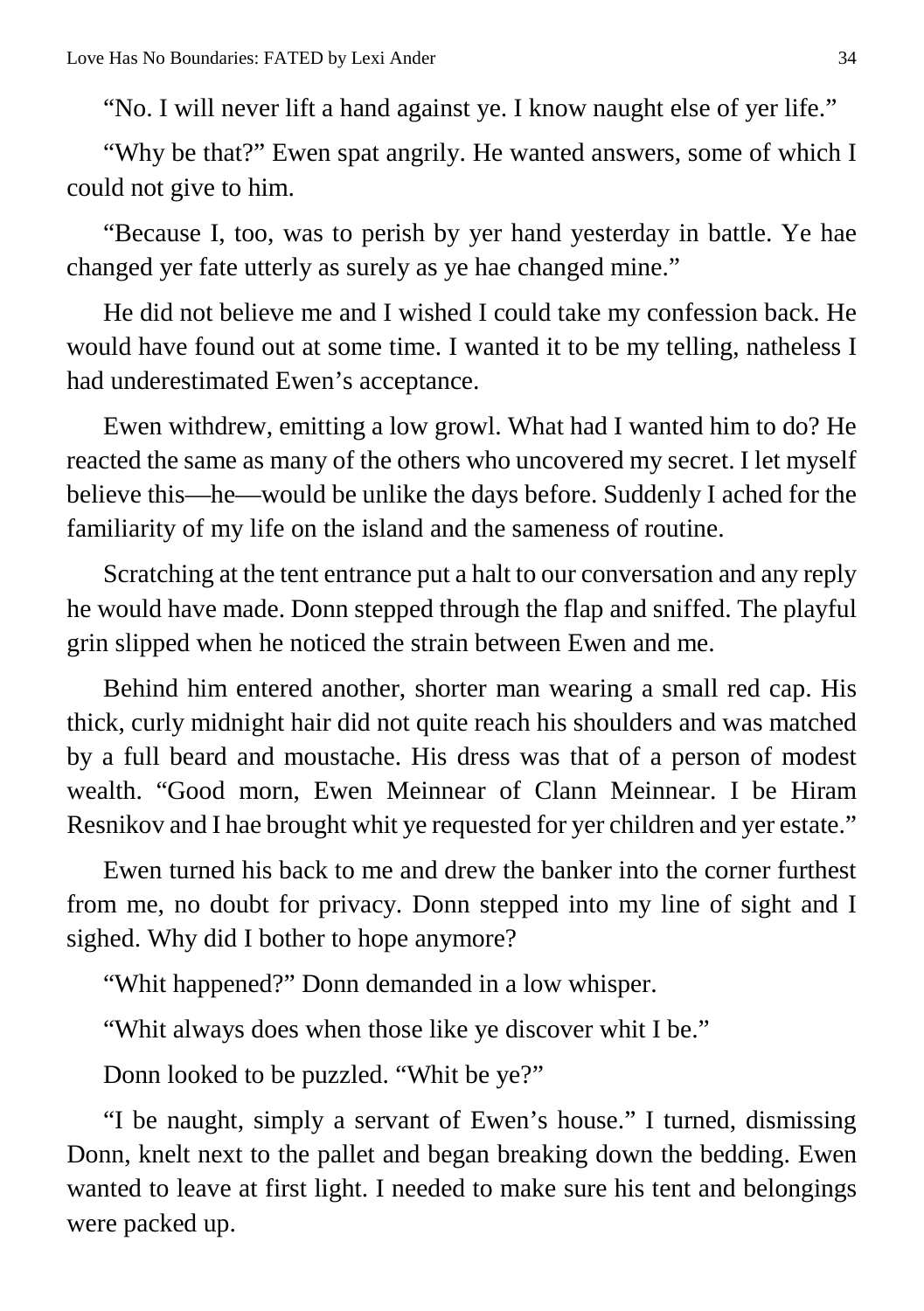Donn knelt next to me. "Explain yerself."

I ignored him and continued to roll and tie the furs. Movement was the key. If I stopped, I would crumble under the weight of my wretched sadness doubled. So, I worked studiously and kept my countenance blank. After an instant of odd sniffing, Donn began to assist me. The kind gesture almost too much save that I swallowed down the choking emotions I did not have a use for.

Belonging. I belonged nowhere. At that point, I hated myself for wanting what I could never have.

\*\*\*\*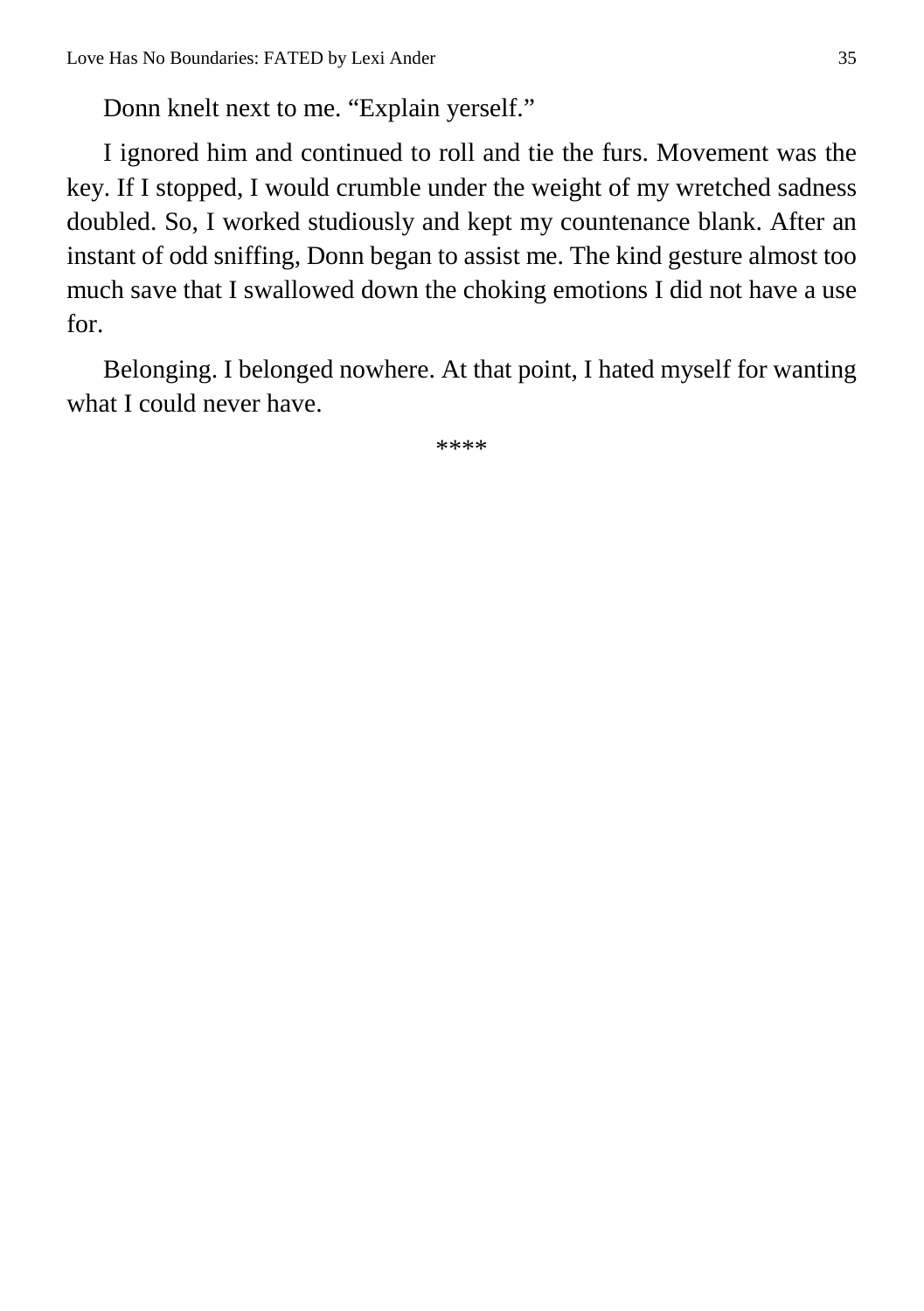### CHAPTER FIVE

#### <span id="page-35-0"></span>*Ewen*

Bearstruggled against me all morn. The sorrow and despair in the air about Roi burnt my nose every time I passed by. I did not intend to hurt him, yet his words alarmed me, and even though Bear argued that Roi's scent was free of deceit, my human side took time to sort through what Roi's words signified. By the time I agreed with Bear, the damage had been done. The interior of the tent had been packed and loaded onto the wain with Roi nowhere to be seen.

Curiously, I could not locate Donn either.

Too many duties came ere I was able to search out either man. I wanted the kinsmen of my house away from Cinead's barely hidden hostility.

We had originally travelled to Glasgow with my cousin, Cinead. He wanted to commission masons to add a wing to his castle and I needed to purchase supplies. There, we became caught up with Malcolmand Somerled's battle. Planting season quickly approached and I needed the oxen and all the able bodied men in the fields.

Arailt took a couple of men to pay the warehouse where the wains were stored and bring back my purchases. I took the small amount of time between his departure and return to search for Roi as I wanted to reassure him. When Arailt rolled up with the heavily burdened carts, I had not yet found him. I fumed over Roi and Donn's absence. Kinsmen quickly hastened out of my way as I checked the loads.

We had purchased wax, carded wool, whale oil, salt, seed, pepper, exotic spices for cook, apothecary supplies, few pieces of fine dishes, second-hand silk handkerchiefs the ladies would disassemble and make lace from, and last but not least, ribands for my girls. Loot from the field of battle had been stashed in the space left.

Arailt brought about my grey-speckled courser, his charcoal mane and tail brushed and tangle free. The warhorse towered over the regular horses yet he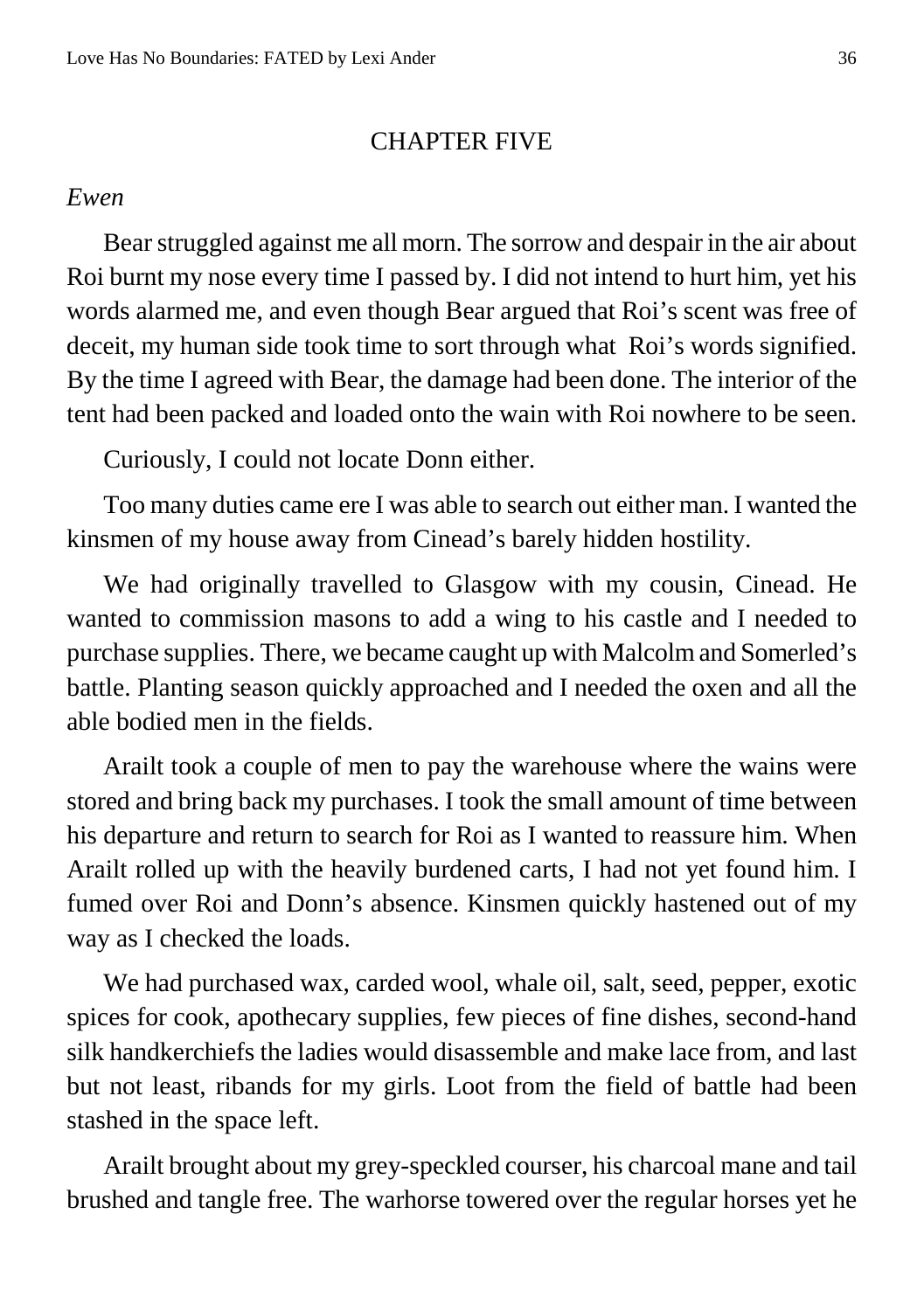had to stomp a couple of times as if to preen in front of them. Kinsmen not riding one of my horses were either paired up to drive one of the three wains or would walk.

"Hae ye seen, Donn… or Roi?" I laboured to make the question casual to hide my growing worry about the absence of my brother and future companion.

Arailt was not skilled at hiding his smirk. "They be coming this way." He notched his chin to a place over my shoulder.

Turning slightly, I glanced over my shoulder to behold Roi riding in front of Donn on the horse, the two speaking spiritedly until they noticed my steady gaze. A low rumble shook within my chest. Out of the corner of my eye, I saw Arailt move away quickly. I had been churlish all morn and beholding Roi riding within the circle of my brother's arms did naught to improve my temper.

Dropping my reins, I stormed over to Donn's rouncy. Bear bristled at the sight of Roi with Donn. Roi's eyes widened in alarm as I strode toward them. I clamped down on Bear and kept command. It would not do to scare Roi and cause more damage than I already had.

"Roi, please go wait by my horse." I gritted my teeth as he delayed. I understood his unwillingness; I thought again our earlier conversation as well. How was I to make amends when my brother was forefront in his thoughts?

Donn helped Roi slip down from the horse and it took everything I had to keep from gnashing my teeth at the familiar way my brother touched him. The weight of my kinsmen's gazes pressed upon me, no doubt curious as to my illtemper and the new man joining to my household. Soon I would have to reveal Roi as my bear's companion. They would want to celebrate, natheless I first had to broach the issue with him. His actions this morn, along with his claim, told me he would have accepted me. After what I had said, I was notsure what his response would be now.

When Roi was safely out of hearing, I glared at Donn. "Whit dae ye think ye be doing? I hae been looking for the two of ye."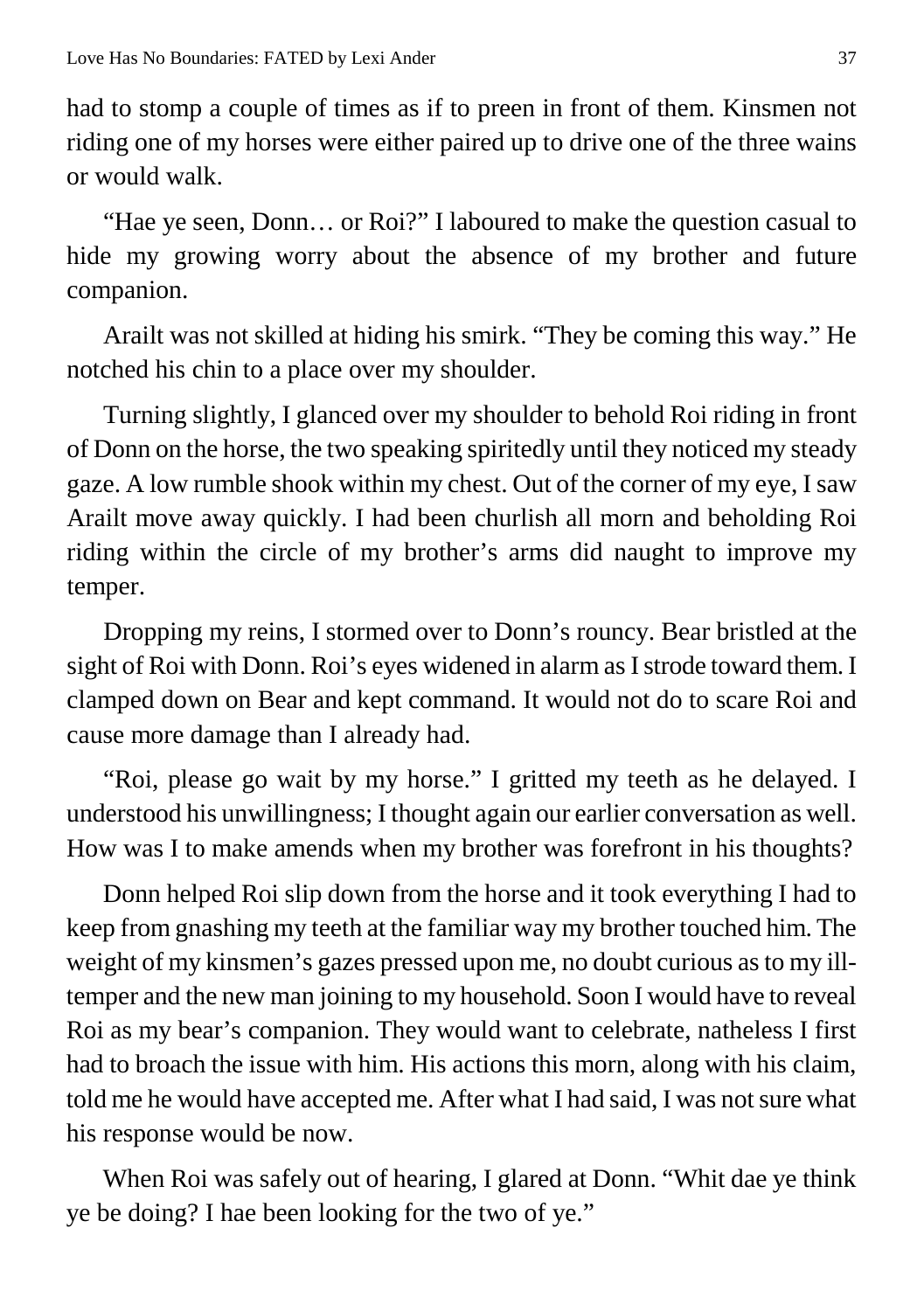Donn leaned down, his flinty stare matched my emotions. "Getting him away from ye," he spat talking over my heated response. "He be yer companion and whitever ye said or did caused him to pull into himself. I convinced Roi to grab his belongings from Somerled's tents, whit was left of them at least, to give ye time to decide." I had not noticed until then the bundle tied to the back of Donn's mount.

"To decide whit?" I ground my teeth together, angry that my brother urged Roi to do something he had adamantly declined to do ere now.

"Be ye gaunnae ignore the gift given to ye? Can ye accept who he be? If no', then move aside."

I was stunned. "He told ye…"

"It took some coaxing. I be surprised he trusted me at all, but aye, he told me his story. Ye be blind. All of the bears be reacting to Roi. If ye willnae claim him then ye must allow the others to court him."

I cursed ardently under my breath. I had noticed my kinsmen's reaction to Roi, yet thought naught of their eagernessto assist him. Asthe new man of my household, naturally they would be curious about the king's gift. I glanced back up to Donn and caught him watching Roi with a somewhat wistful countenance.

"He smells of the moon and the stars, of the air at the summer solstice when the faerie magic be heavy in the air." Donn sat back up on his horse and stared down at me with hard amber eyes. "I wid be one of those to woo him, even fight for him." With a click of the tongue, his horse moved forward to where Roi waited.

What a bitter brew my brother had given me to swallow, and not a word of it false. I had reacted poorly. Now I had to persuade Roi to trust me, to consent to be my companion. If Roi could not forgive me then I would have to step aside and allow him to choose from among my kinsmen.

I waited as Donn spoke to Roi. The delay gave me time to bargain with Bear, who felt threatened by Donn's doting. The fault for this tangle could be laid wholly at my doorstep, not my brother's. I promised Bear I would win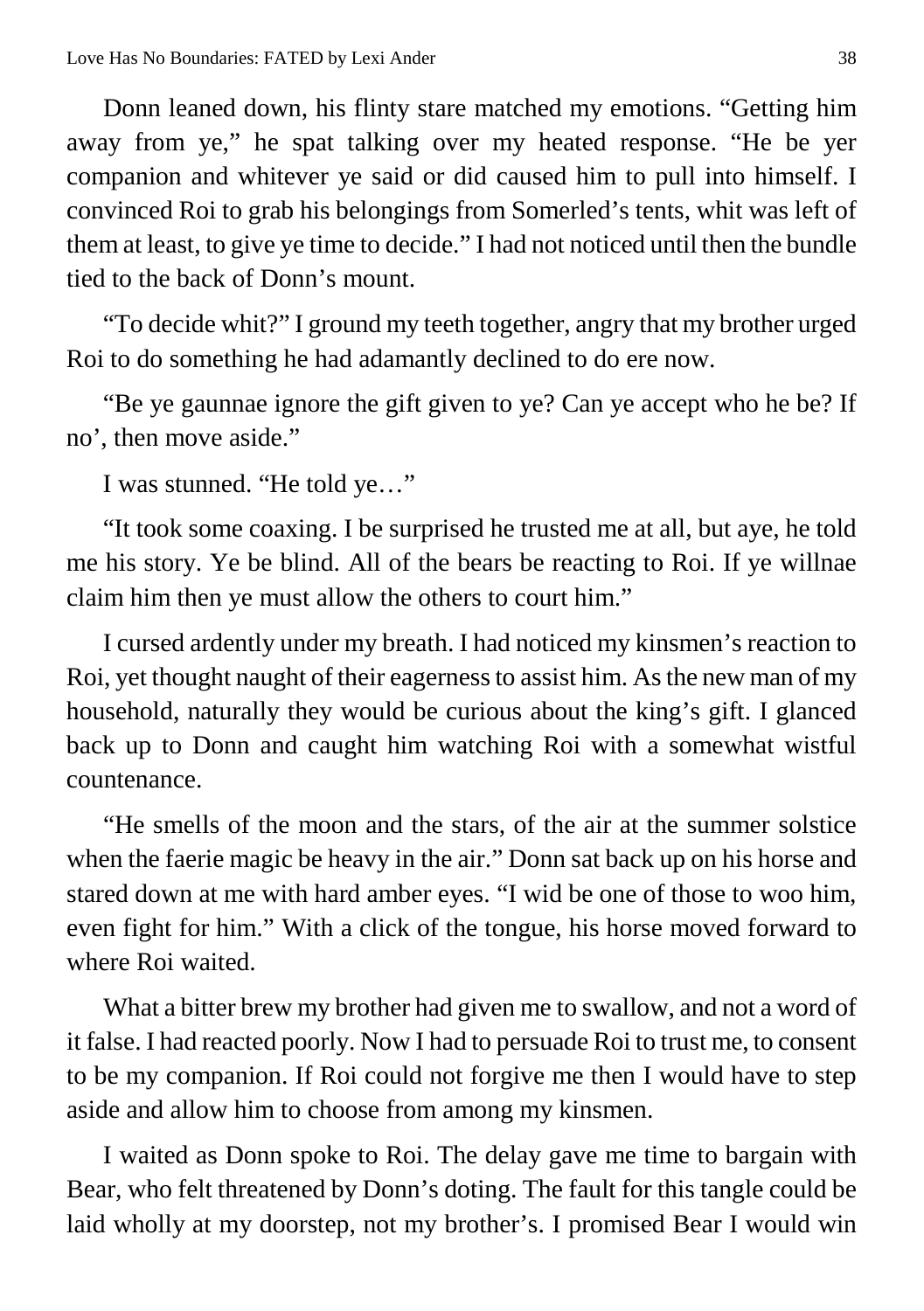him back, sensing that if I failed, he would withdraw as Donn had warned. I might not be able to change like the rest of my family, natheless Bear's spirit lived within me. Losing touch with him would be the same as losing a part of me.

When Donn sat up, I approached them. Roi regarded me with wariness. I gave him my best smile and thought of how he looked earlier that morn. The responding blush and slight widening of his eyes gave me hope. "I wid like for ye to ride with me." I breathed in his scent and Bear grumped at the traces of Donn's intermingled with Roi's.

Roi stammered but he did agree after a short time passed. Feeling as if I had won a small victory, I shouted for all to mount up as I untied my new courser. The horse was black with white forelegs. Accordant to habit, I would not have two warhorses, but I claimed the animal after one of the battles. Having tested the mare many times, I found her to be mild of temper and quick to respond.

Presenting the courser to Roi to ride, I smiled widely with pride until I noticed the horror on his face. "Whit be it?"

He regarded the horse with a countenance that said he thought the animal would eat him alive. "I… I dinnae ride well."

I would have scoffed but Roi had become an odd shade of green. "Then ye can ride with me."

He dropped his head and gripped the wide leather belt at his waist until his knuckles turned white. "I cannot. I wid embarrass myself. It wid be folly on my part for I cannot be close to ye and no' give meself away. Shame meself and ye. Whit wid men think? I widnae befoul yer house or yer name. If ye permit, I shall walk."

"I wish to speak with ye at length while we travel. I cannot dae so while I be up there and ye be down here. I refuse to bellow at ye for all to hear. If the horse frightens ye, then ye can ride with me. I will skewer any man who maligns my name or kin," I reassured him.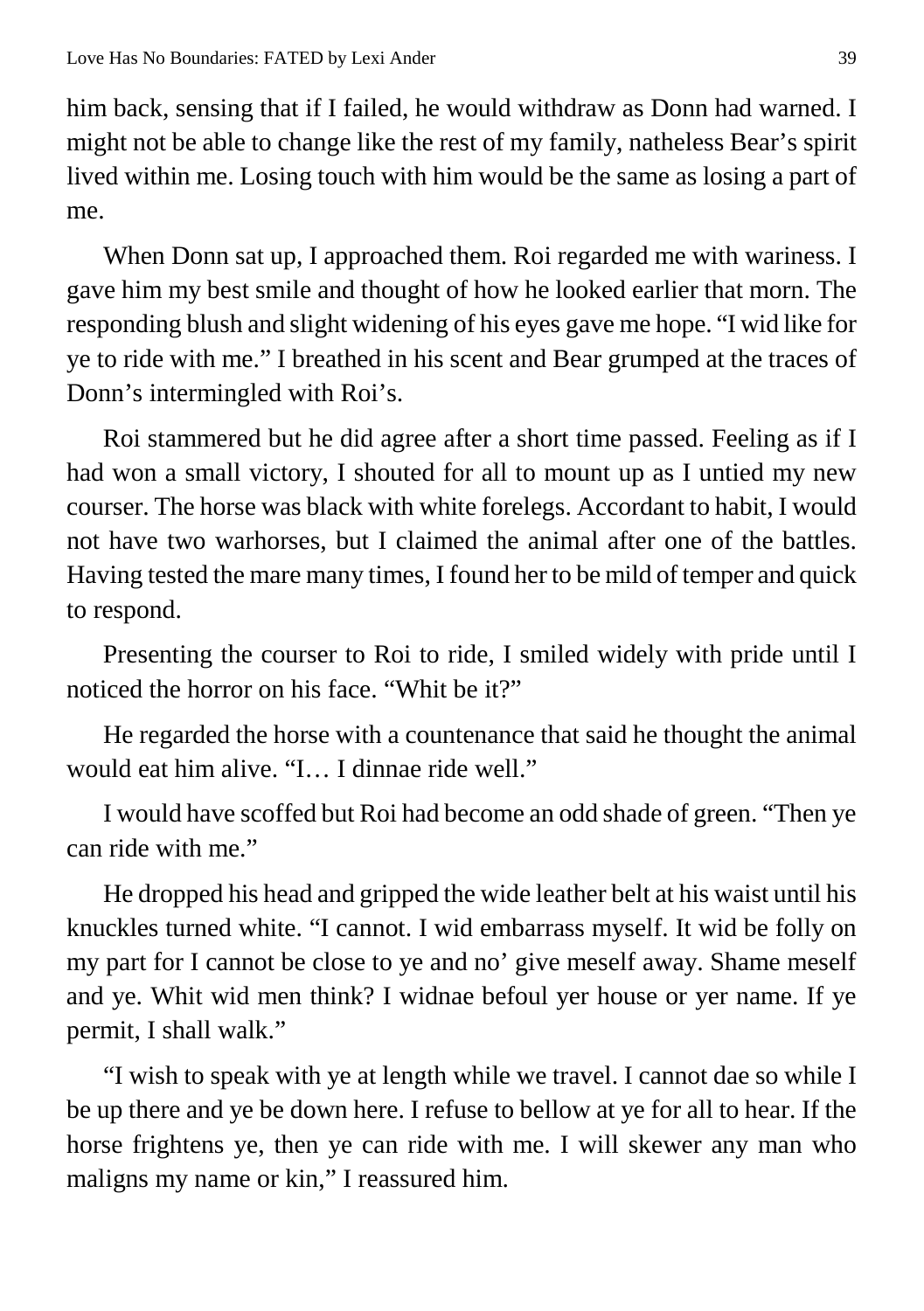The man glowered at me. "I nae be afeard of the horse. I shall ride the beast to keep ye from—" Roi snatched the reins out of my hand and gave the horse a baleful glare.

I pursed my lips to hide a grin. "I acquired the animal as loot. She has a smooth gait and of good temper when she be no' challenged by another horse. The pompous arse who owned her used a wooden saddle tree with a horsehair covering over the seat." Unlike my own saddle of wool and leather with the slightly curved seat, the knight's saddle lifted the rider above the horse's back. "If ye wid like, I can lead the horse and ye can hold onto the saddle-bow." Roi turned and glared at me. "Until ye be comfortable," I added quickly.

Roi blew a forceful breath out of his nose ere nodding his head. Confounded, I watched as he mounted the horse in one fluid motion but said naught more. The mare shifted and stomped as the additional weight settled on her. He paled slightly and gripped the arching wooden front of the saddle.

I quickly mounted my grey-speckled courser, retaining the reins to the mare. With little other discussion, we set off with the three wainstrailing and a dozen riders hemming them in.

"I ask yer pardon for my behaviour this morn." Roi'sface closed up and he turned away until I could only behold the profile of his scarred right side.

With naught else to steal my thoughts, I could discern certain aspects of his injury I had not noticed ere now. The series of marks that from a distance appeared to be single wound were not meant to disfigure him, only maim him. Someone had been careful not to take his sight or hearing yet did as much damage as they dared without killing him. Even then, if the wound had become foul from the burns, which oft happened, he would have died no matter how careful his tormentor had been.

Dismayed at the keen understanding, Istruggled against an impotent rage.I could not alter Roi's past. The man's future? I hoped it would lie with me. Bear may have prodded me to awaken but we both were drawn to him. "I were surprised and reacted poorly. I need ye to understand that I… there be something… I be unlike other men ye hae known. The clansmen of my house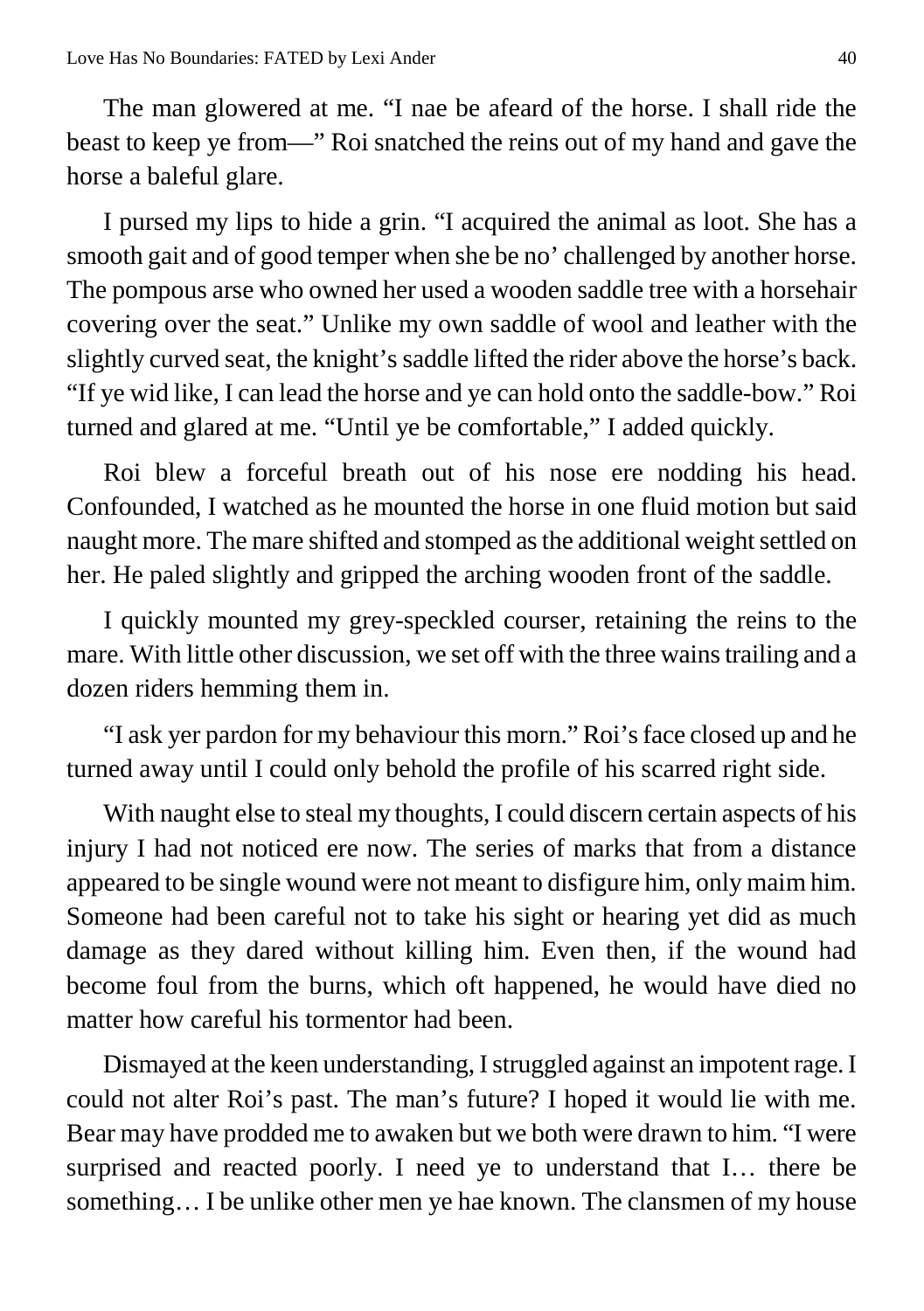be special, separate from other clanns. That which distanced us from our kinsmen would inspire others to assail us. I be responsible for their lives. We be cautious of who becomes ware of the qualities that set us away from others."

Roi glanced at me out of the corner of his eye. "I wid never give yer secret away, even if I knew it. I know how life can be when people dinnae understand ye. I widnae cause ye or yer kin the suffering committed by men who hold such foul ideas."

"I admit I dinnae understand yer gift, Roi. I hope one day ye will trust me with yer ain secret. I wid never reject ye for whit or who ye be. My people be born with a gift of their ain, and I pray ye will be accepting of their true nature. Already my kinsmen hae a high regard for ye. More than one be waiting for me to blunder and lose ye. If I be rejected then they can pursue ye."

He scowled, his countenance turned unbelieving as he fully faced me. His stunning blue eyes held my gaze. "Yer kinsmen be accepting of such pairings?"

"Most of my people be accepting, aye. There be a few who widnae be kind with their choice of words when they vent their cause of offence, yet those who reside on my land willnae speak against us. There be much for me to explain. It shall be three days ere we arrive home. I hope by that time I will hae answered all of yer questions." We halted the horses next to the ferry landing. Donn dismounted to speak to the ferryman about passage.

Dismounting first from the courser, I raised my hands to assist Roi down. He may not have needed my help yet I wanted the excuse to touch him for a short time. When his feet firmly touched the ground, I stood staring into his ice-coloured eyes. How quickly he had ensnared not only my beast, but the man as well. It may hap I should be alarmed. Granfather had always told us only fools fought the instincts of their beasts. I almost did earlier, allowing alarm to overwhelm me instead of relying on the calm assurance of Bear.

Did I miss Caitriona? Aye. I wid continue to miss her, even so, life did not end because she passed on to the next. I lived close to a year as a man half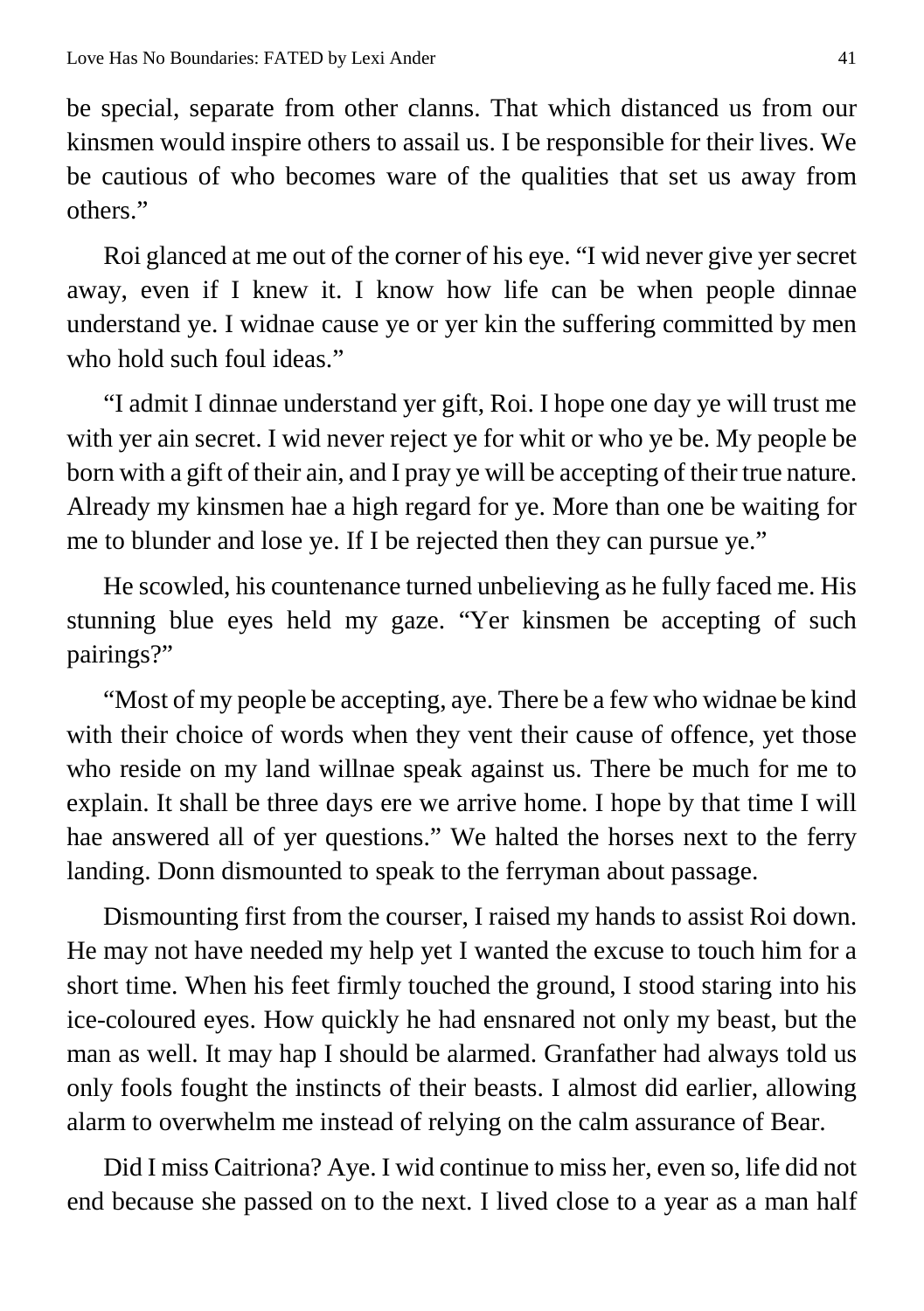dead, only beginning to pull out of the consuming grief at Yule. Now ere me stood the companion Bear wanted, a man who had shaken me awake and sparked a desire in me I thought lost. My beast assured me that with a little time, I would find myself growing fond of Roi. I could not disagree because Roi felt familiar to me already, as if we had already spent countless hours together.

Bear sniffed, wanting to touch, so I gave in and ran my fingertips down Roi's forearm. "I hope ye can answer a question for me now." I kept my voice low, yet emotion caused the words to break.

Roi leaned toward me. I took a chance, stepping closer until our chests touched and our breath mingled. Roi did not move away. His head tilted to the side as he gave a deep sigh, his eyelids sliding closed.

"Will ye please forgive me?"

\*\*\*\*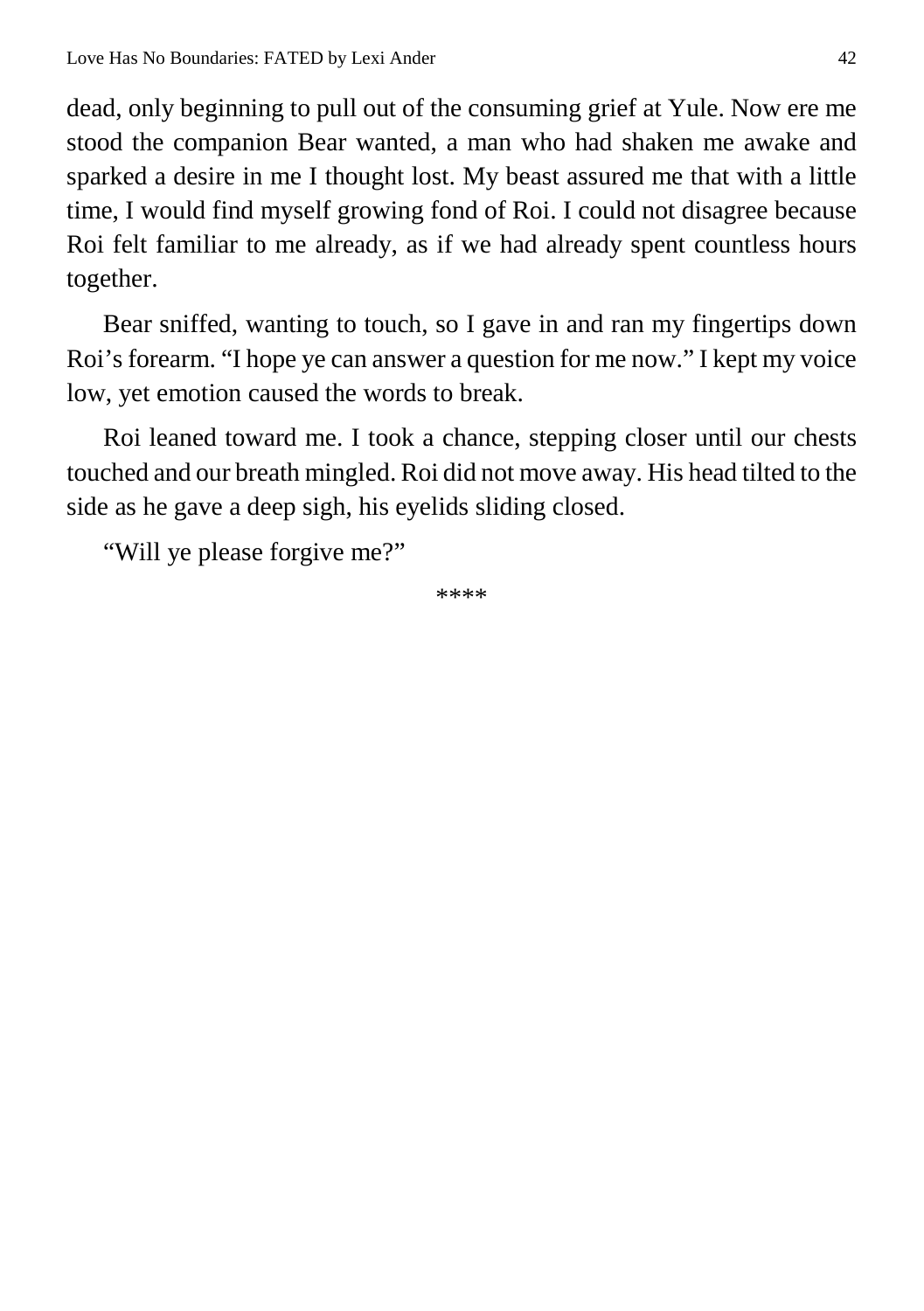## CHAPTER SIX

## *Roi*

I wish I knew why my fate changed, why my vision did not come to pass. Unlike the other prophetic dreams sent to me by Cerridwen, the one of my death had always been hazy. The only clear aspects were Ewen standing over me, raising his sword with both hands over his head. Never did he glance down or meet my gaze, merely stared at something over my shoulder.

Why, for the love of the gods, had I been spared?

Did I care anymore?

This morn, his touch caused me to spill my seed. This day I rode boldly at his side. Now he asked me for forgiveness already given.

Mother always told me I was more tender-hearted than the other children. The young men of the burgh teased me for soft emotions ere heading off to find their fortune. But as adolescence grew into manhood, they came to understand the value of hearth and home. More than one youth returned from high adventure in search of someone to care for and hold every night. The desire for a home at times held more than one meaning, but the outcome, the contentment men searched for stayed the same.

The priests thought I outgrew these soft childish feelings that Ewen brought to the surface. I had buried them deep within me, never giving voice to what I desperately wanted after I came to understand I would never be granted the boon of a family of my own. Such emotional ties would have killed me in Somerled's court; his supporters would have seen such as a weakness to exploit. I wanted to trust Ewen with the heart of me, natheless trust was a leap of faith I could not afford to give—for now.

Would I forgive him for his actions and suspicions? If only the man knew me. "I dinnae know that ye need to ask, for I believe I shall always forgive ye." Why could I not be quiet about this man? It was not in my nature to lie, instead I had learned quickly to turn questions aside or ignore them. Yet with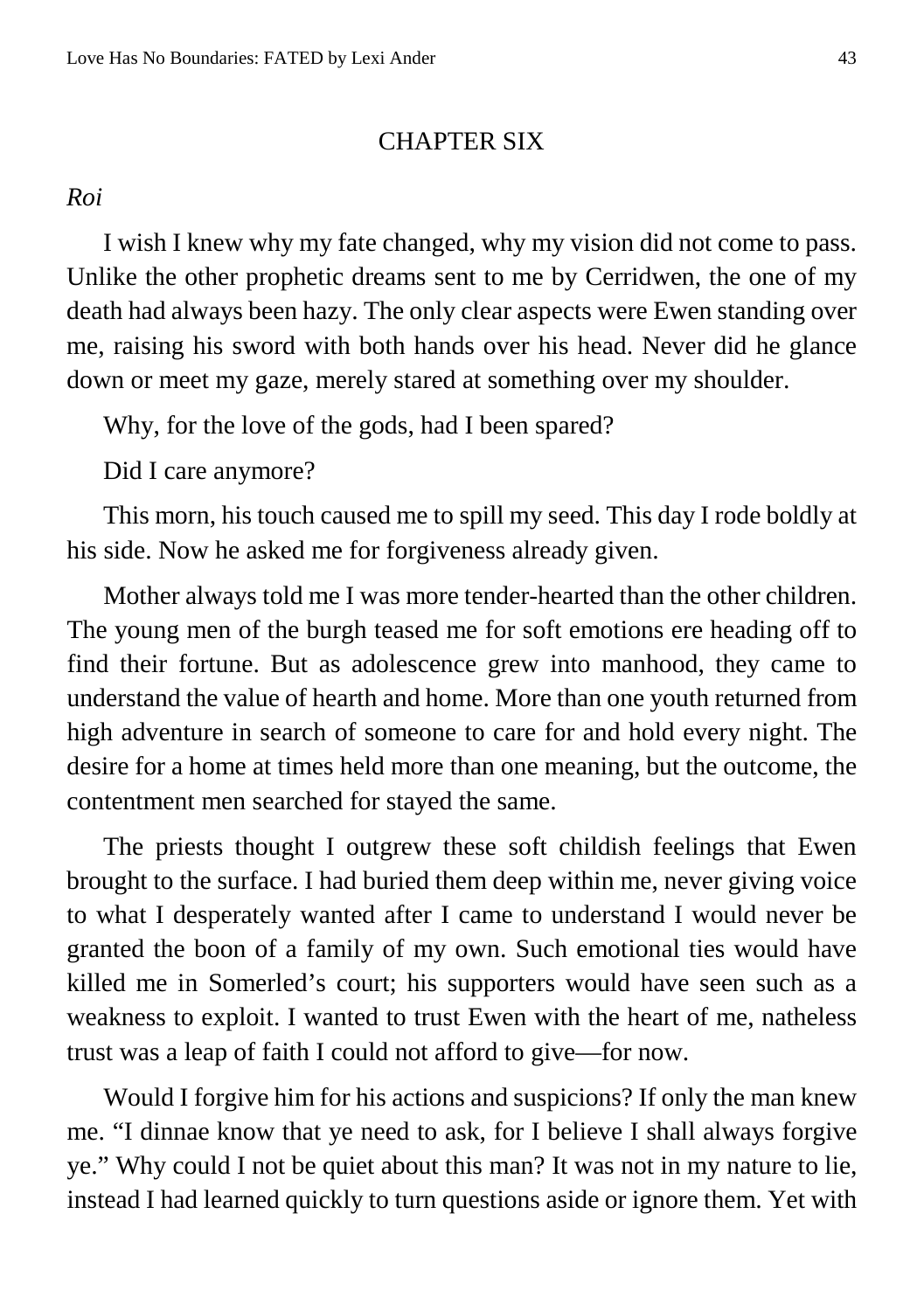Ewen standing close and gazing at me as if I were one who mattered to him, I had forgotten how.

"I want ye to be mine," Ewen whispered so low the wind almost stole it away.

"All my life I hae been yers." Even after this morn, I could not keep from confessing the truth to Ewen. I cursed myself for a fool. No matter where I was or what happened, Ewen Meinnear unknowingly held a piece of my soul.

Rough fingertips ghosted over the unblemished skin of my left cheek. "Sometime soon ye will hae to share whit ye mean."

I broke the gaze and swallowed thickly as we unwillingly broke away from each other. Forgiveness, I could give. Revealing the depths of my secrets? I would hold my tongue for another day.

Together, we readied the horses and wains to be loaded onto the ferry. I beheld Ewen's kinsmen, who had been naught but kind to me since my arrival, gave me encouraging nods and knowing grins when they caught my gaze. Donn patted me on the back as he walked by and Ewen appeared by my side, drawing me away with him as Donn released a rough laugh.

"Donn dinnae want me." I sought to reassure Ewen yet he still shot steely glares at his brother.

Other than a restless horse, the crossing of the Clyde River was quick and uneventful. A short time ago, I had arrived at the mainland by ship. The land here smelled unlike that of the islands. Even the wind differed, carrying curious sounds from birds we did not have on our small patches of rocky land. Would I ever again behold the place I had been raised? Draw into my lungs the salty sea air or hear the crash of water on the cliffs? I was in a way afeard. Everything seemed new and changed from what I was used to. Although being with Ewen made a dream come true, I felt lost. This new life promised to be wholly unlike the old one. Would I be able to make changes to who I am in order to fit in?

Teams of two oxen were hitched to each wain after the ferry touched the opposite shore. The roads closer to Glasgow were well kept, yet further out,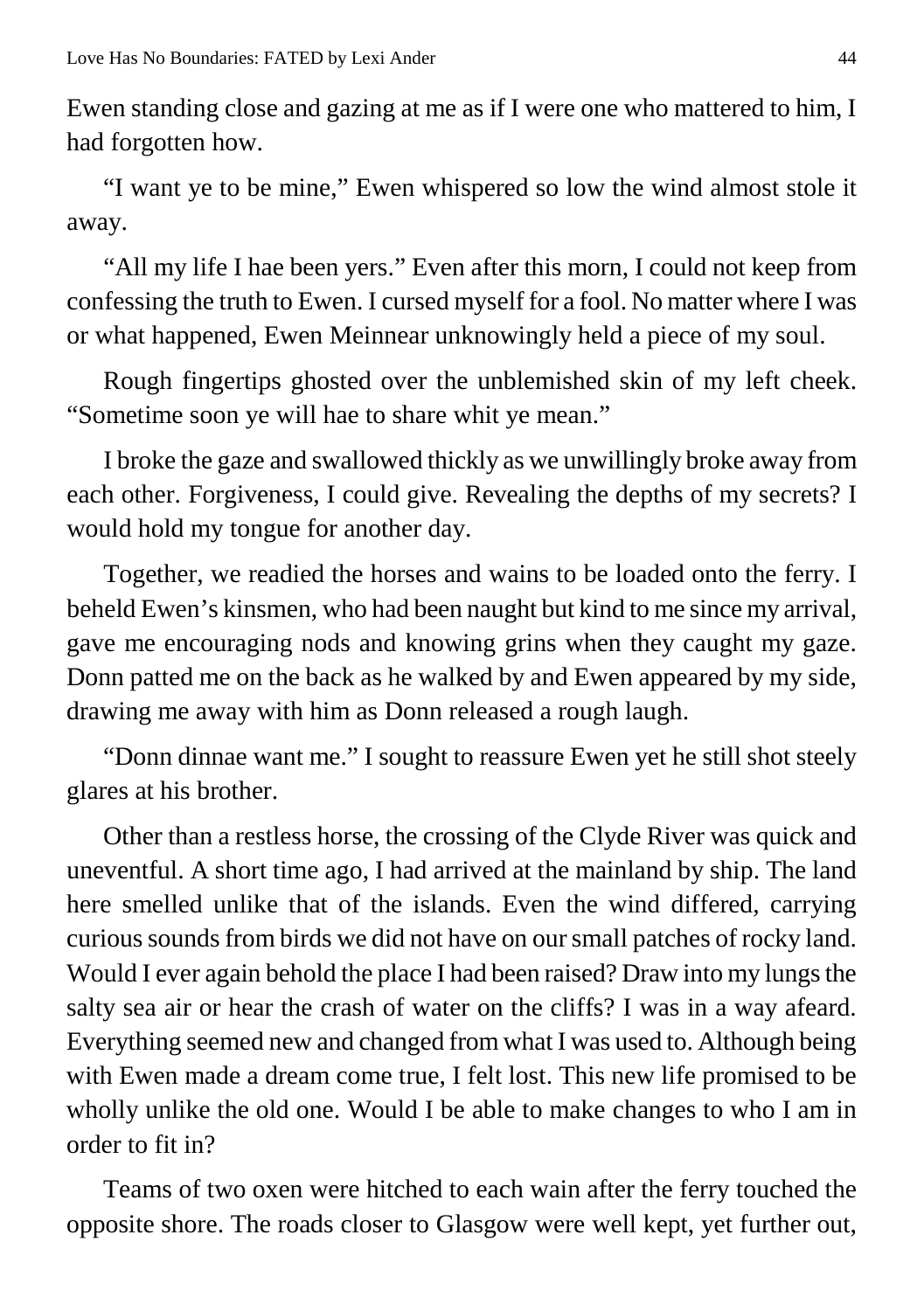away from the city, the path became so rutted I was thankful for the narrow, uncomfortable saddle. The road began to rise up into the mountains. Copses of aspen, birch, alder, and rowan dotted the landscape. The closer we came to the mountains, the thicker the trees became until the forest seemed to swallow us. Visibility went from great distances across fields to a couple of horse lengths. I cared not for the closed in feeling the dense wood brought.

Questions had nagged at me all day that I loathed to put voice to. Ewen and I had found a balance I lacked the desire to disrupt. However, with the uncomfortable distraction of the new surroundings, it looked as though I had not kept my visage clear.

"Whit be on yer mind?"

I did not relish speaking of my discomfort with mist-filled woods so I turned to my thoughts of Ewen's home. "Who awaits yer return? I know no' where we be going other than the highlands." Who filled Ewen's bed? Wife? Lover? Did I want to know? I would not presume the morn's activities meant he wanted my warmth next to his through the night.

"I hae a modest estate on the west end of Loch Raineach, in the heart of the Caledonia Forest. I be responsible for ninety and three souls." Ewen's voice dropped low and became tinged with sorrow. "I hae been widowed now for a little over a twelvemonth. Caitriona gave me four children. Two boys, Eumann and Gibidh. Two girls, Brigid and Una."

His eyes suddenly appeared older, haunted by what he relived while answering my question. He might be widowed, still the sound of his sorrow spoke of deep affection. My heart ached for him. I would wipe away his grief if I could. To lose a loved one was a hardship I would save him from, had such power been gifted to me in Cerridwen's temple.

Not knowing how to console Ewen, I moved the talk to something neutral and on the surface inane. "Why did ye shave yer hair and beard?"

Ewen ran a palm over the dark stubble of his head, the skin lighter than his sun kissed cheeks. "It be tradition among the leaders of our family to shave the hair after a conflict that drew blood. The ritual brings to mind the blessing of a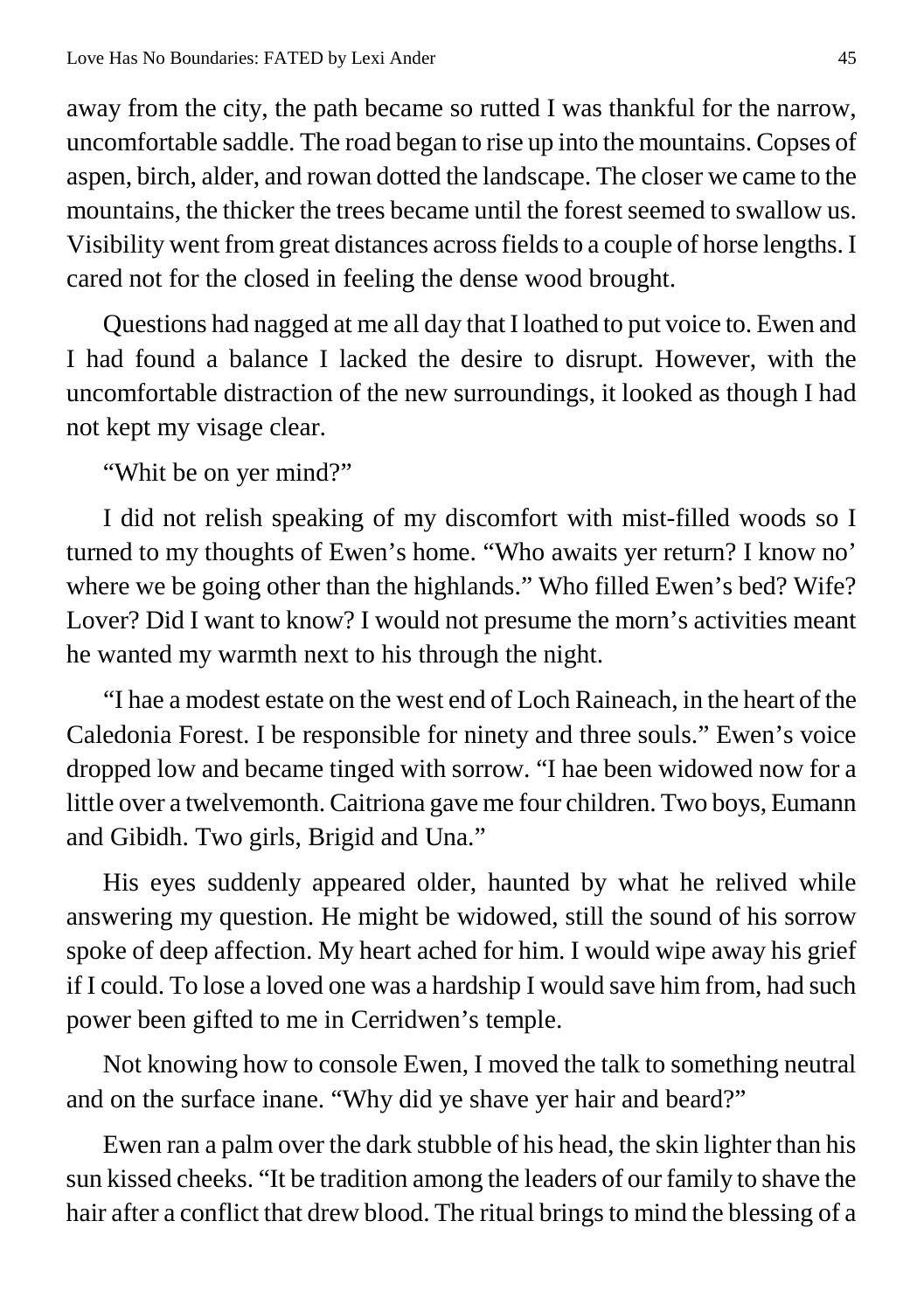new beginning, that we be victorious and alive, albeit changed by the encounter. Shaving the hair shears off the negative energy so we dinnae carry the venom of word or deed back to our homes and kin."

"That be a good ritual. It helps to re-establish harmony." It may hap Ewen's kin kept to the old ways more than other clanns.

"But leaves the head cold and chapped." Ewen's hazel eyes sparkled with humour. I was pleased I had steered him out of the dark memories of mourning.

"It may hap I should follow suit and shear my hair." I pulled on the thick braid that fell over my shoulder to mid chest. The priests did not shear their hair unless a new comer seeking shelter brought in lice or some other pest. I had been fortunate, although I did have it trimmed on occasion.

"I forbid it."

I snorted a laugh that caught in my throat when I glanced up at him. His vehemence and the haughty glower was that of a man who gave instructions and others followed without question.

Ewen's pupils dilated as he spoke, the black swallowing the bright hazel. "If ye wish to be cleansed, there be other ways of doing so. But yer hair, it stays untouched."

I swallowed thickly. "I understand."

The rest of the day passed rather quickly. I hearkened as Ewen spoke of his estate and his kinsmen. I noticed that even though he addressed me, a wall of sorts built between us. The laughing light, the teasing, and the visage of lust that crossed his face every now and then went away. Left behind was a blank countenance and straight, stiff back. I knew not what word or action caused him to withdraw. The distance Ewen placed between us caused me to feel set adrift, lost and inexplicably alone. By the time we stopped for the night, the easiness between us had turned aloof and cool.

We journeyed until it became too dark to travel safely. We pulled off the road at a place already cleared by others and containing a blackened fire ring.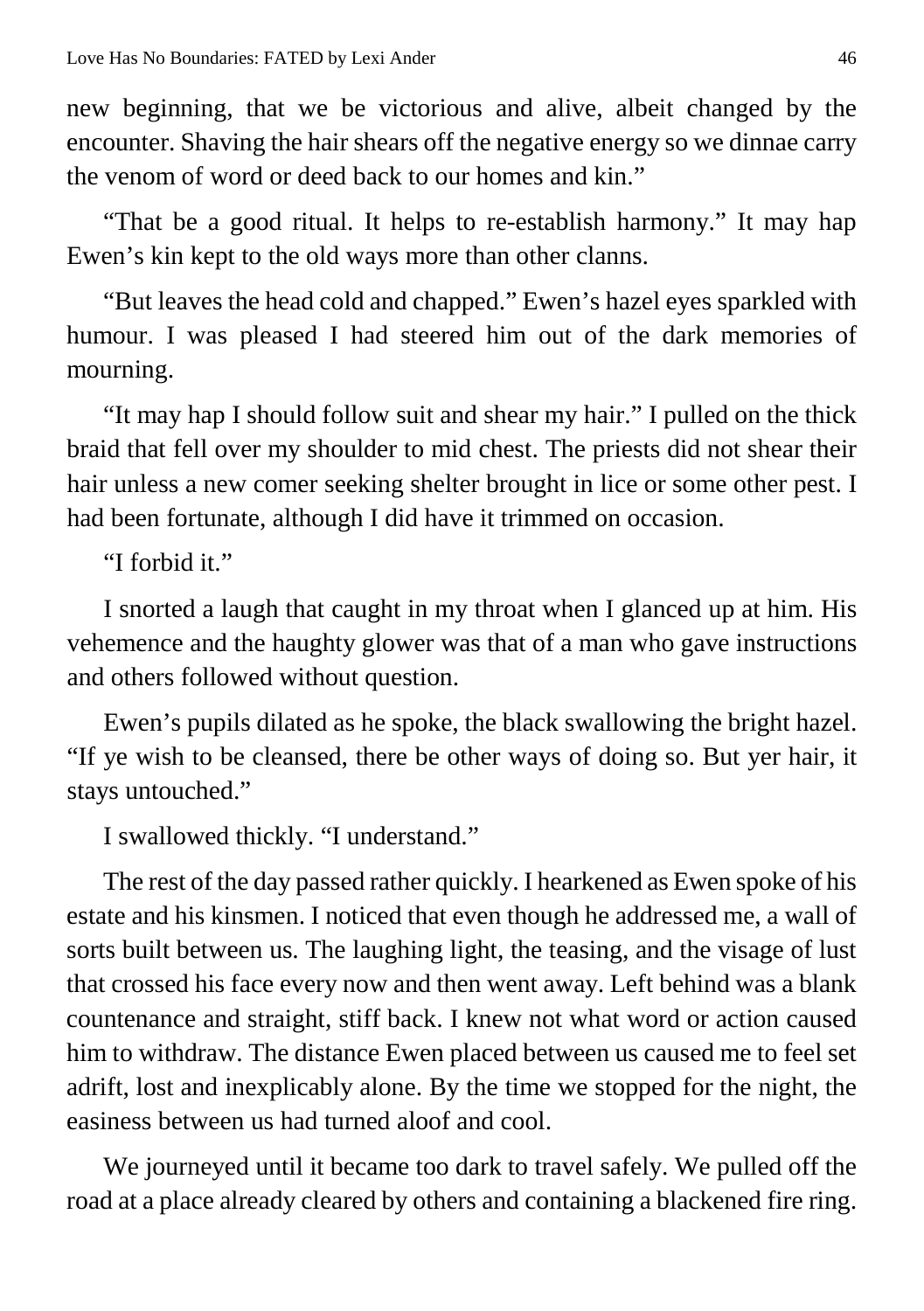Ewen assigned duties to everyone aside from me. When I asked, he brushed my question away with a non-answer.

I had never been idle, even in Somerled's court where I learned not to rely on others for help. The castle servants never served me unless Somerled instructed them to do so. I may have stayed in a suite close to the King of the Isles but I was never waited on. I ate cold meal remnants standing in the corner of the scullery. I laundered my own bedding and clothes, all the while dodging unwanted advances. More than once, I had slept in a disused stairway or outof-way nook because someone had picked the lock to my room.

So I assisted Ewen's kinsmen with the horses and hauled water from the nigh stream, stumbling over rocks and roots that caught by my feet. I would have to make peace with the hostile spirits of the wood if I did not want to end up with a broken neck. After brushing down and feeding the horses, I gathered kindling for the fire and assisted setting out the furs for bedrolls. Ewen's kinsmen did not seem to mind that I wandered from task to task. Ewen had set me away from the other men. I spent the last three years separate from those about me and it was frustrating that some things stayed the same when so much had changed.

After we made a quick meal of bread, cheese and dried beef, I claimed a fur for myself, not knowing where Ewen would have me. Men lay down to sleep, others walked into the dark forest to stand watch. Dry grit pricked my eyes and a huge yawn cracked my jaw. When Ewen did not return to camp, I gave up waiting and burrowed under the heavy coverings.

I had to wonder about the state of Ewen's wealth. He had not brought it up and I thought it impertinent to ask. The furs, the tents, the wains and horses, all of it heralded a life of privilege. I had known both prosperity and poverty. I had witnessed the deeds of men who had more good fortune than sense of honour, yet Ewen did not portray himself like the self-important mongers of Somerled's court. Unfortunately, they were the only basis with which I had to judge the rank of others of wealth. Ewen's kinsmen were humble. I had not seen such character on landed men ere now.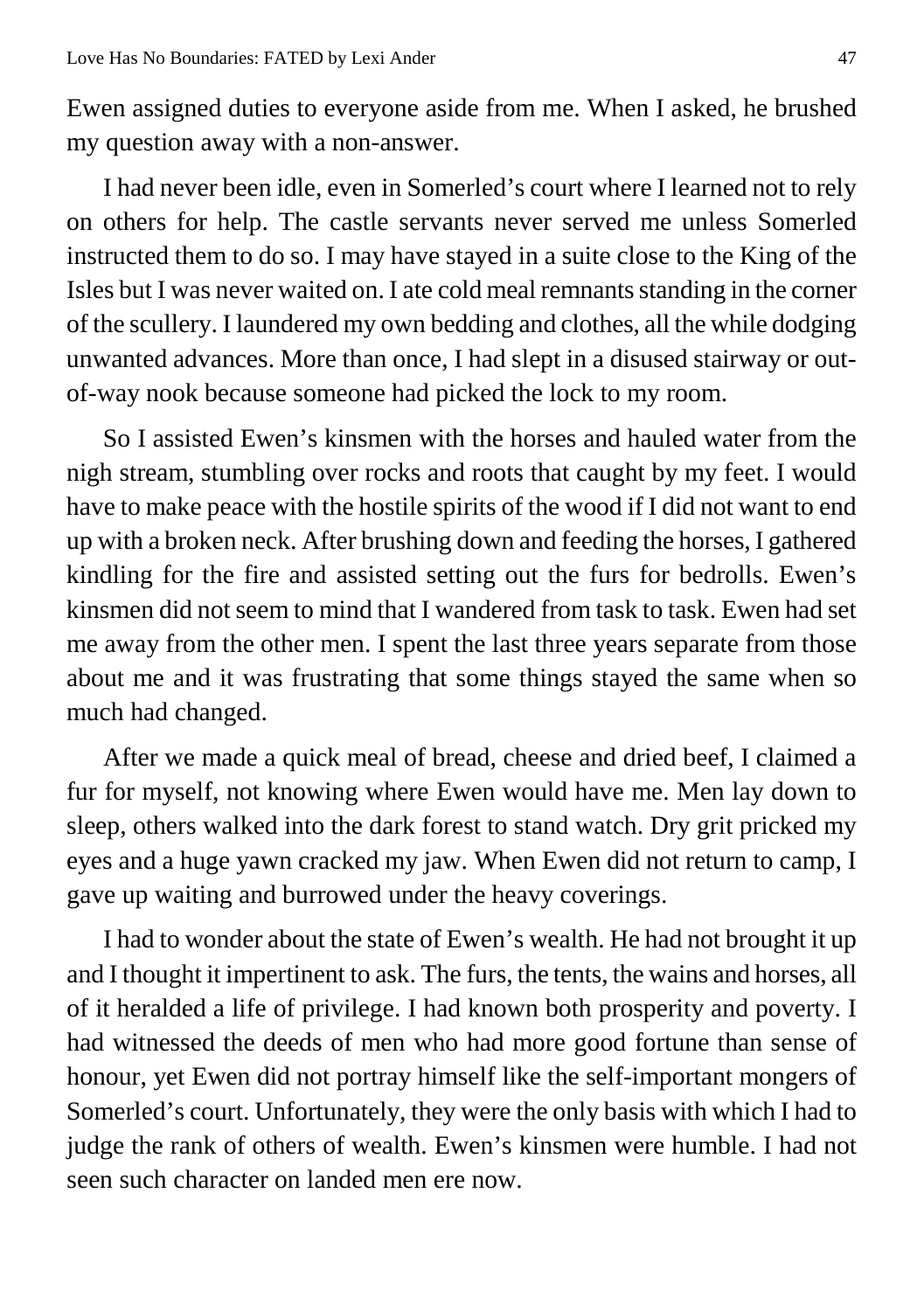I woke later when Ewen added his pallet and covering to mine. The air was cold and moist when Ewen lifted the fur to lie next to me. Oddly, Ewen's clothes were cool, yet his skin seemed warmer than mine.

"Ewen." The timing was wrong but he had dodged me all eve and I needed to ask the question while I had the chance.

"Aye, Roi," he mumbled into the back of my neck, sounding half asleep.

"Whit position dae I serve in yer household?"

Ewen breathed deeply. I thought him asleep when he suddenly answered, "Ye be the beast's companion."

The time I spent mulling over Ewen's confounding words must have been longer than I thought. When I asked Ewen what a beast's companion did, he snored loudly. It seemed I would not acquire an appropriate answer until the morn.

Wriggling out from under Ewen's arm, I stumbled to the edge of the low firelight, blinking rapidly in order to see into the dark woods. I would not go far. I had learned my lesson earlier hereunto the hazards of the forest floor. I simply needed discreet cover to relieve myself. Some did not need privacy, unless in the proximity of the fairer sex. I had been raised among priests in Cerridwen's Temple of the Moon. Being a pagan did not mean I was heathen as well.

Finding sufficient cover, I leaned against the tree. Somehow, my kilt had become askew, hanging longer on one side than the other. After all, I had mimicked Ewen's kinsmen who crawled into their pallet fully clothed. I had slept fully clothed ere, simply not in a kilt. The clothing of the island people had been heavily influenced by their Norse and Gaelic ancestors. I was beginning to believe my robes and simple breeches had less material than the infernal kilt.

Finally not encumbered, I sighed as I released my water and stared out into the forest. I wondered again what the duties of a beast's keeper were. I understood highlanders were a pastoral people, cattle mainly, would I be accountable for all of Ewen's animals? What made him believe I could handle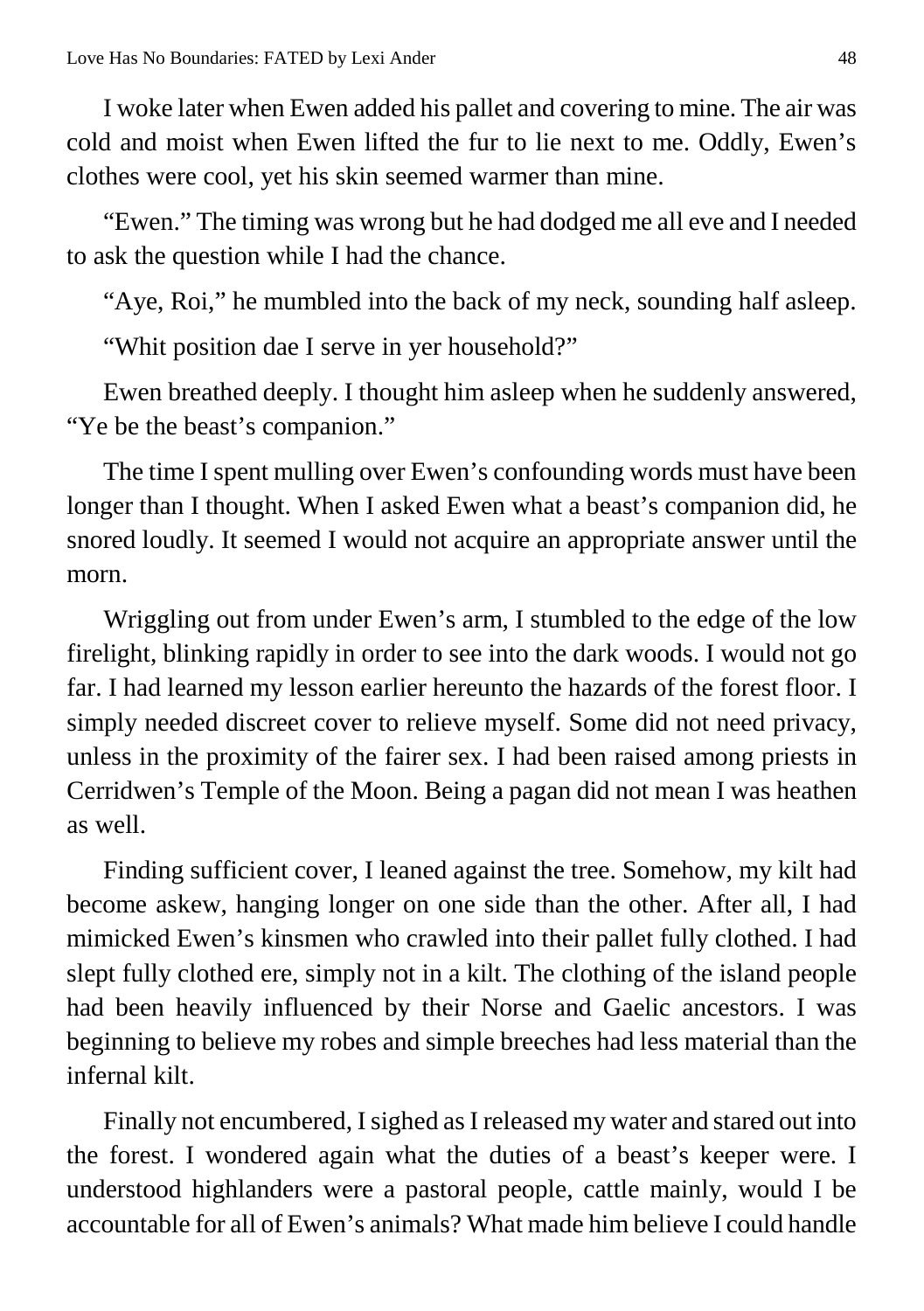animals? I knew not what to do with them, other than stay out of their way. Give me a sword, medicinals, wood to carve, or even a small garden plot, I knew my way about those. I was an excellent fisher and could skilfully repair many types of nets. I did not believe I would be fast enough to chase cattle about.

Try as I might, I could not say I was thrilled with my new position, which I was woefully unready for. It would be a huge disaster, I was sure of it. As much as I enjoyed spending time with Ewen and getting to know the man, I could not picture myself being happy as a beast's keeper. I had spent too much of my life helping others and being useful in a dozen ways.

When Somerled and his Christian followers torched my temple, all my scrolls and the few fiercely guarded books we had were destroyed as well. I missed reading, and it appeared I would not be in a position to be able to do so again. Instead, I would stink of animal and dung if Ewen desired to come to me. I wrinkled my nose in repugnance. Knowing what I did about health and apothecary, I tended to be careful of personal cleanliness.

I shook off and settled the kilt into place. One of the leggings had sagged to right above the knee and the lacing of the soft boot had come undone. I ignored them. Camp was not far. I would need the firelight in order to figure out how to retie them both.

The sigh I exhaled carried, seeming louder than I had intended. Living past my fated death, travelling down this strange road to a new destiny I could not decipher, both discomfited and confounded me. An utterly new view greeted me and lately I found myself lost in the unknown. I was accustomed to being a priest, keeper of the temple of my Goddess. In what manner did a highland Thane live? What were the customs of his people? I wished not to disappoint Ewen, though my lack of knowledge and skill guaranteed I would.

A noise sounded off to my right. I had been staring off into the dark, not really seeing aught while my mind turned over my circumstances instead of rushing back to the safety of camp. All my life I had lived by the sea. The Northmen were fond of telling hunting tales and describing the predators of the forest. My imagination supplied a collection of wild beasts that would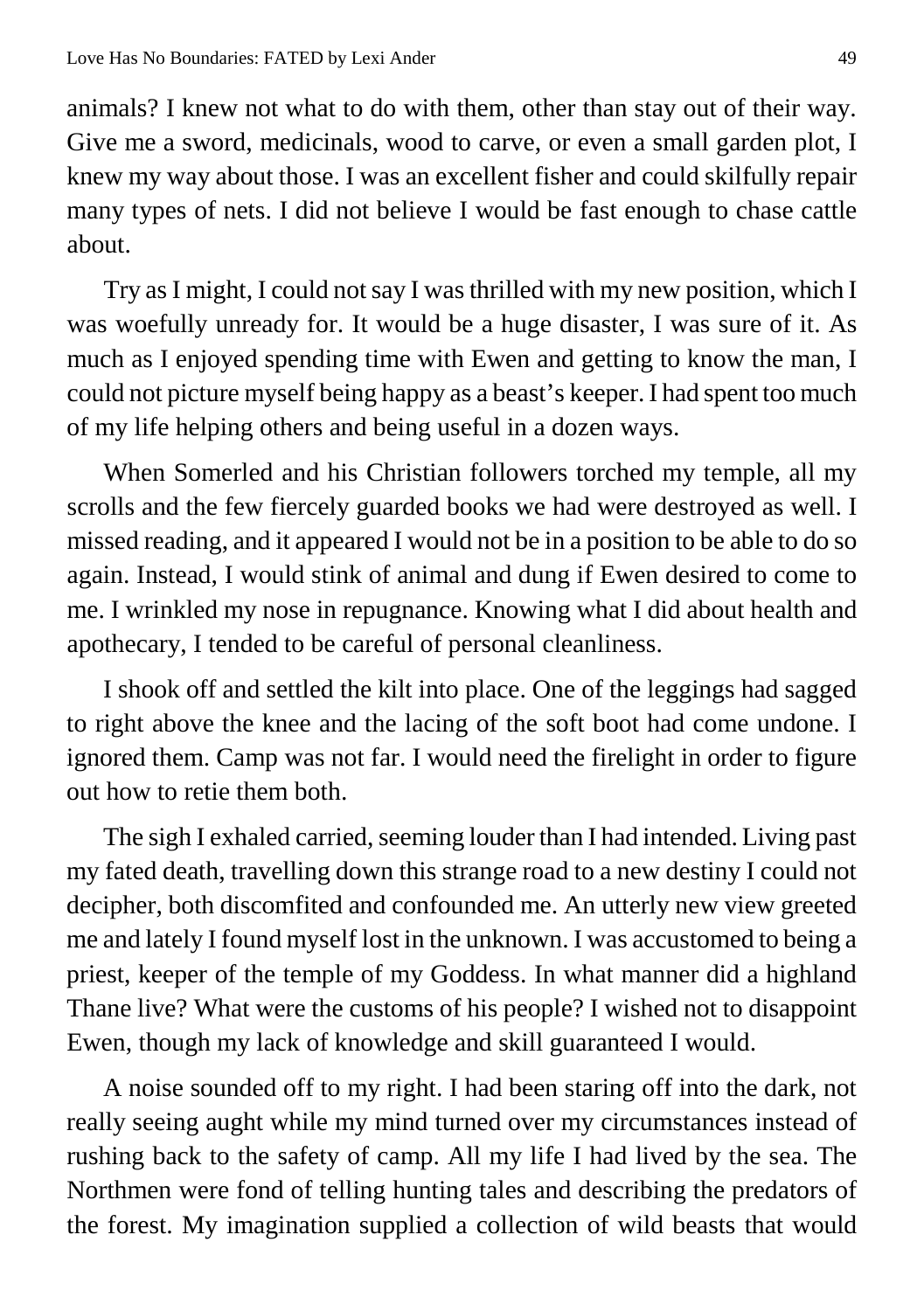rather eat me than ignore the ignorant fool who dared piss in their wood. The rustling came again, now between me and the muted glow of the campfire.

A large animal walked along the edge of campfire's dim light, nose to the ground as itsniffed much like a hunting dog tracking a scent. I held my breath as my heart sought to beat its way from my chest. Glancing about, I became ware of the harsh truth that I left sword and dagger in camp. For truly, naught my gaze touched herupon could I use to defend myself with. My body bade me to run but my mind called back to all of the tellings from hunters who said I would die if I did.

Hope quickened my blood when I spied a huge old tree that even someone as out of place as I could climb quickly with little trouble. The sprawling branches were my only hope. If I called out, the creature would be on me ere Ewen or his kinsmen could discover me. I had no hope of overcoming the beast unarmed and I could notslip away on foot. A sickening thought that may hap the creature might climb the tree as well dulled my growing hope. The large round shape lifted its head toward me.

# I ran.

I imagined every Northman I called friend laughed at me as my legs pushed me toward the haven of the tree with my mind's eye holding the vision of a huge boar pursuing me. Or it may hap be one of those big cats with teeth longer than my fingers and claws able to cut open my soft belly with ease. Behind me came the harsh, appalling noise of breaking branches and disturbed forest litter as the creature gave chase.

I leapt and struggled up onto the lowest branch, too dismayed to glance behind me to behold where the animal was. I climbed up a few branches until there was sufficient distance between me and the forest floor ere I chanced a look. The creature sat at the base of the tree. I had yet to call to mind what the animal might be, and even though I harboured a pinch of desire to know, I would not be dropping down to check breed or gender of said animal no time soon.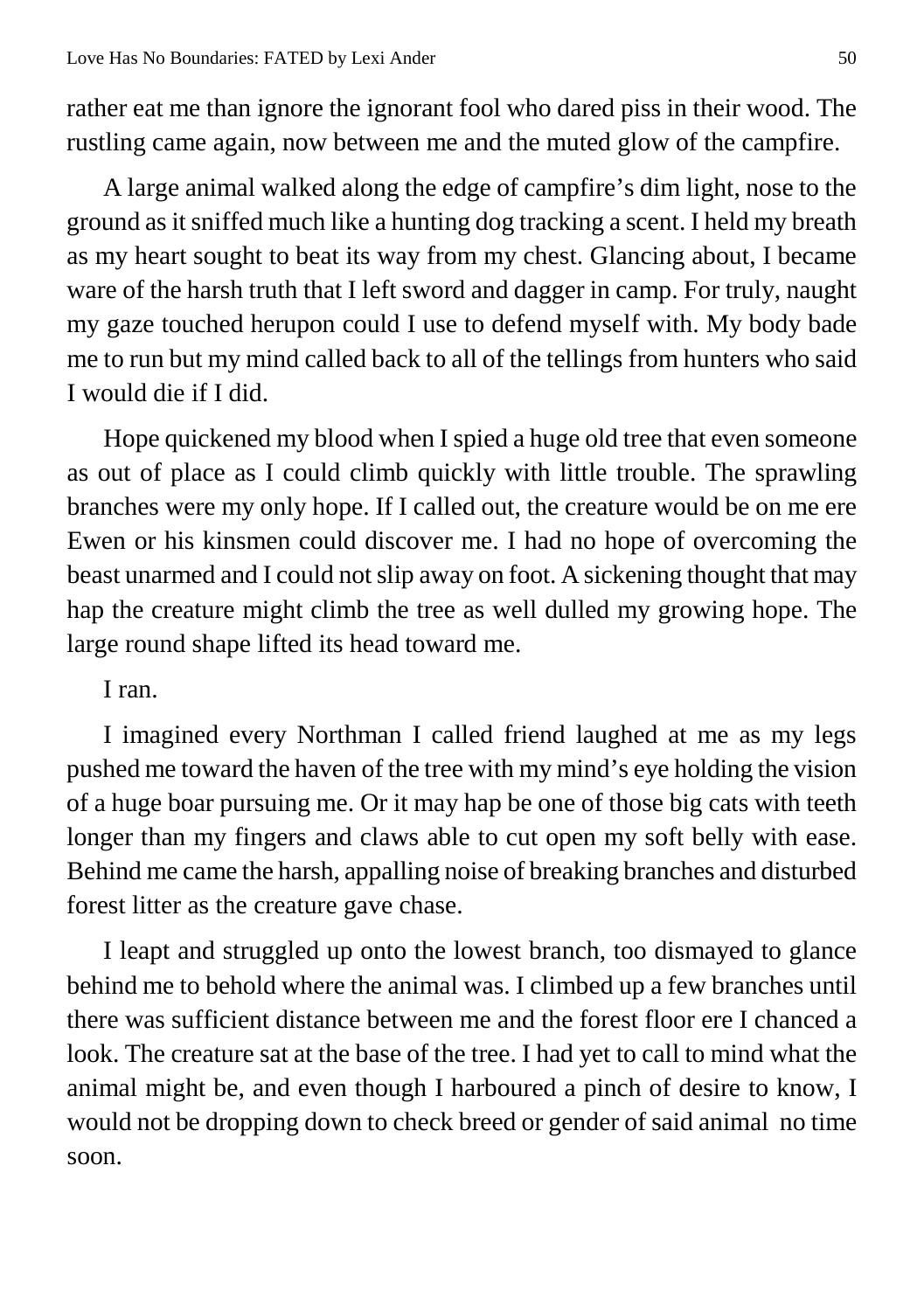The loose legging was lost, along with the boot. I bled from a couple of places but in the dark they did not appear to be deep. I did not think I had gone far, natheless when I searched for the glow of the fire, I found naught. I dashed away the thought of calling out for help when I imagined every hungry animal gathering under the tree to devour me. I would wait for the creature to wander away and then run back to camp. When I glanced down again, the dark beast still sat at the base of the tree, from time to time letting out odd grunting noises.

The rain started as a fine mist and worked its way up to fat heavy drops. I curled up against the main trunk of the tree and pulled the top of the kilt about my shoulders and head. I wondered, briefly, how I would endure this new yet curious way of life.

I dozed lightly, bone weary but too afeard of tumbling from the tree to truly rest. Each time I glanced down, the animal lay at the base. The barest lightening of the cloudy sky heralded the dawning of a new day.

"Be ye gaunnae stay up there all day?"

Istartled awake, clutching at the rough bark to keep from pitching forward off the branch. Ewen stood below staring up at me. He was bare-chested, wearing only his red kilt, leather greaves, and boots. His feet were spread a measure length from each other on the muddy ground as he gazed up at me.

Afeard for his safety, I searched for a sign of the beast. "Ewen, it be no' safe," I hissed down as loud as I dared. "There be a large animal…"

Behind Ewen appeared a huge black bear, the muzzle a golden brown. I pointed with burning dread, fear gripped my throat rendering me not able to speak. The bear stood on its hind legs and gave a mighty bellow that made the hair on my arms stand on end. Ewen calmly turned to gaze at the beast.

"Dinnae wait for it to eat ye!" I bit out. Why did not he move? My mind was split between descending down the tree and fetching Ewen up or climbing further up myself.

Ewen laughed. "That be the reason ye slumbered in the tree?"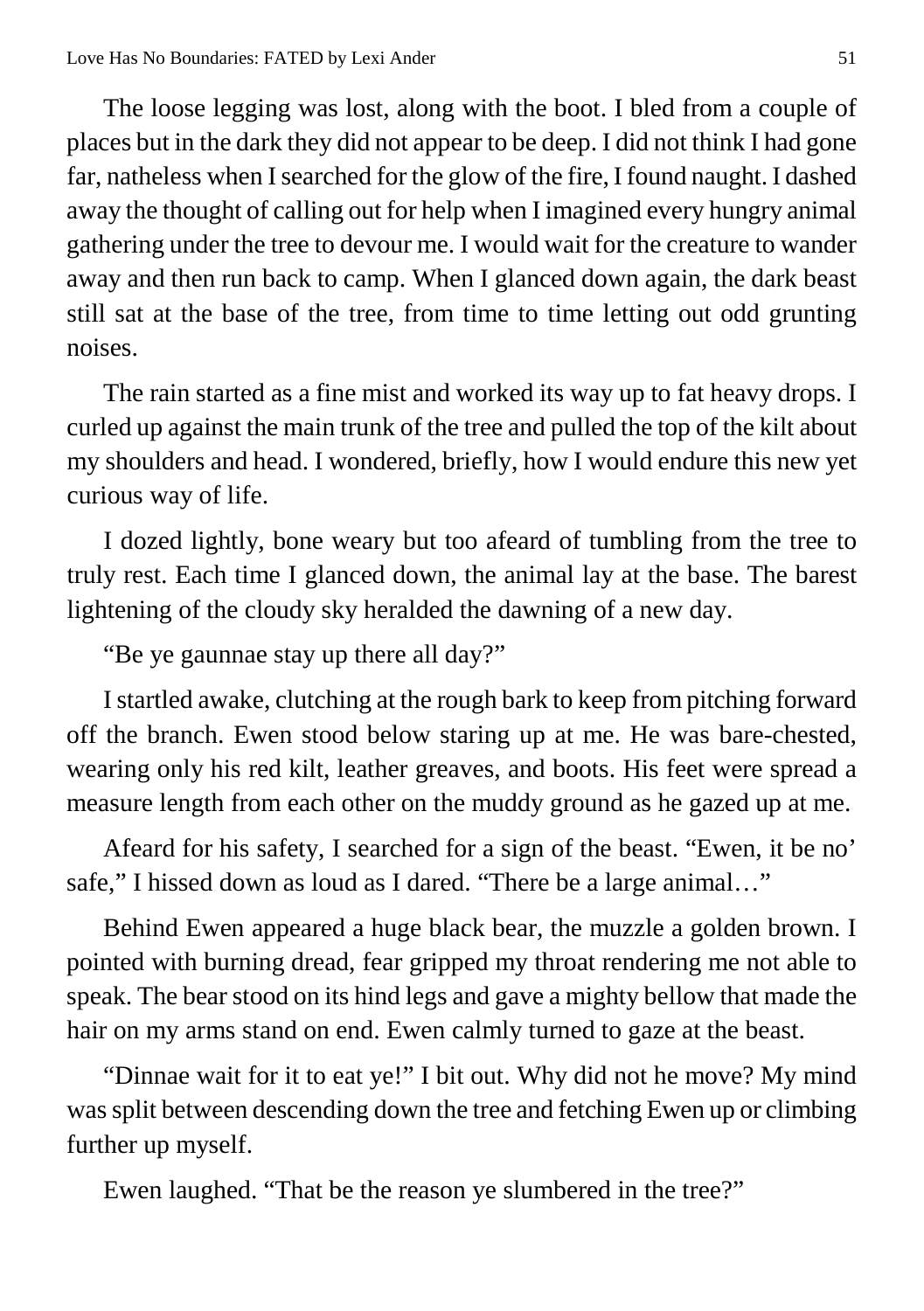Were all highlanders this carelessly reckless when it came to wild animals? Was there a trick to taming the beast I was not ware of? Ready to bellow a bitter speech of foul curses at Ewen for his odd behaviour and unwarranted laughter at my acute sense of self-preservation, another more lightly coloured bear came barrelling out of nowhere to hit the looming black bear. The two collapsed in a blur of limbs. First there was churlish noises of rancour and then the two beast gave forth sounds of pain. Ewen stood and grinned fondly at the thrashing creatures. How had I missed the signs of lunacy? He seemed perfectly normal—until now.

I had faced armed men at the threshold of my temple, held a centre of calm when I braved the threat of flame as Somerled's men scathed my visage. I fought for days in a battle with over fifteen thousand men to come away without a wound or mark. Yet never had I felt this terrified. I understood that part of the fear was the unknown; I had always seen the path I needed to take and now the visions had dried up, leaving me oddly vacant. Some of the dread came from the new customs and people, the uncertainty of my obligations, the strange life I would become well-acquainted with, and some from the understanding that I had little know-how to live this new life away from the sea. I was ware of all of this yet my mind's reasoning was firmly intent in closing down, allowing the base needs to be brought forward and to take over my deeds.

I climbed further up the tree, looking for a way to escape, a place of safety, firmly intent to place more distance between me and all else that no longer made any sense.

"Roi, whit be ye doing? Where be ye going?"

I missed the sound of the waves against the beach, the smell of the salty air. I would never behold or hear another storm come across the water. Watch the sun melt into the ocean.

"Roi, ye hae to stop."

Trees like this one did not grow on the islands. I had never been in a grove, much less a wildwood. The sight strangled my senses, made me feel as if my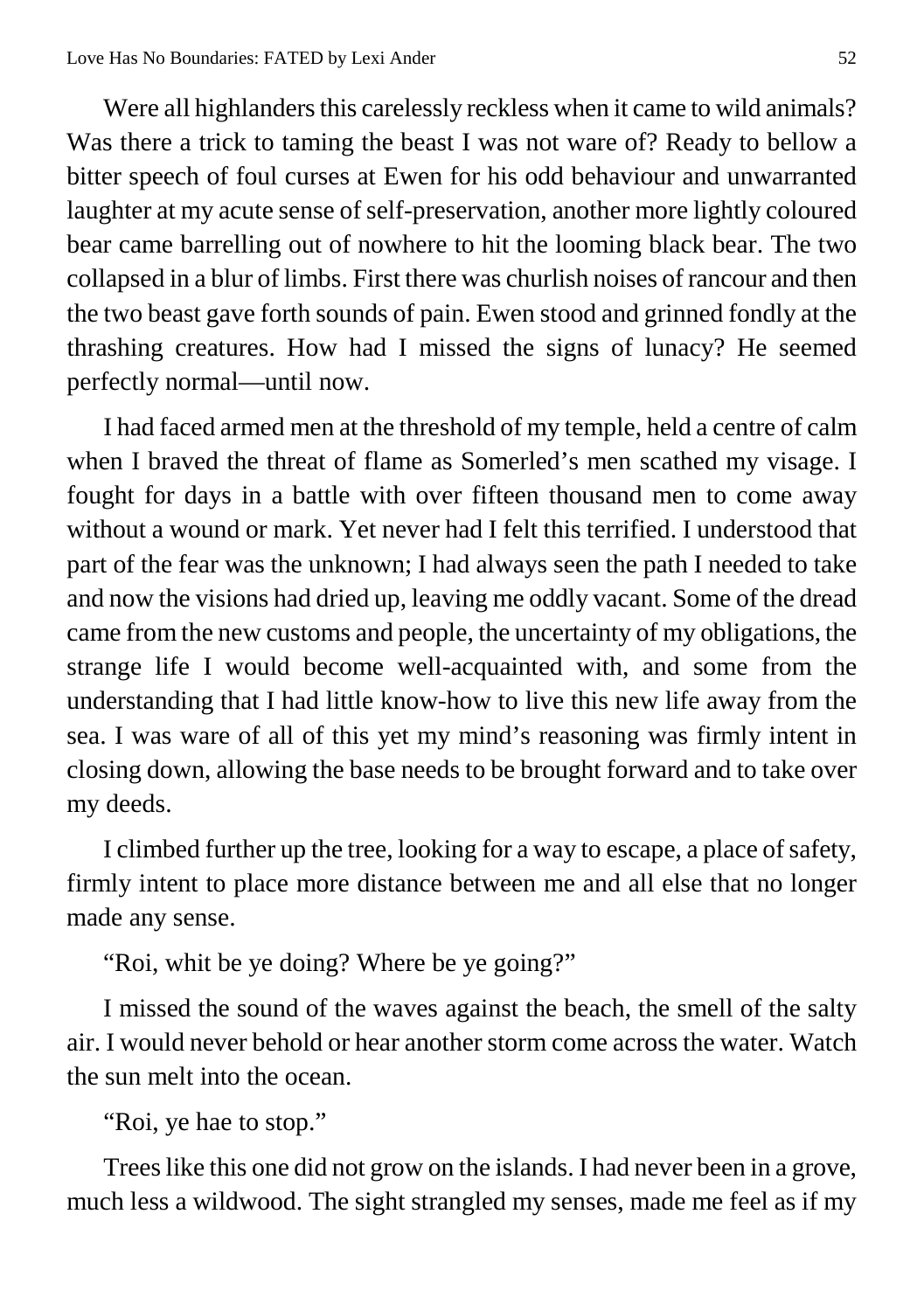nose was pinched and a hand blocked the breath of my mouth. Rather than drowning from water, I was choked by the harsh colours of this new landscape that pressed in on me. No, no forests on the islands, only carpets of greenery and stubbly rocks with flowing beds of flowers in the summer. There was no temple there now either, it had been burnt to the ground.

"Roi!"

The scream of anger halted my mad thoughts. When I glanced down, Ewen appeared much, much smaller than ere now. The branches under me swayed in the breeze, rocking me and soothing my frayed nerves.

Ewen lifted his hand, fingers curled toward him, once, twice, in a comehither gesture. "I need ye to come back down."

The two black bears had stopped fighting and they too stared up at me. Why would I climb down? The bears' manners were off. Was the forest enchanted? Had I by chance stumbled onto a sacred place and this was the reason for Ewen's ease? I had heard tellings of the faeries, such as the Gille Dubh, yet I had never been sure if I believed the wild and unlikely tales. Not to say that I doubted all, that which for the most part, went unseen. After all, I received visions of the future from a goddess and read most people's intent at a glance. Who was I to dismiss the impossible when I myself had performed the unlikely?

Below me, the form of the bears began to change as they both stood on their hind legs, taking on the shape of men until Donn and Arailt stood in the place of the two animals. Stricken dumb, all I could do was stare. There were no words of wonder, for my mind went utterly blank and my limbs began to feel heavy and blunt.

"Roi." The anger fled from Ewen's voice. "Wid ye please come down?"

The branches continued to sway in the wind in a gentle rocking motion. Freed from the rough and harmful thoughts by the calm of this high place, I grasped how bone weary I felt. After a long, wet, night without sleep, my hands and feet were chilled. And then I noticed her, a tawny owl, on a branch not too far from my precarious perch. She had a rounded head and a rounded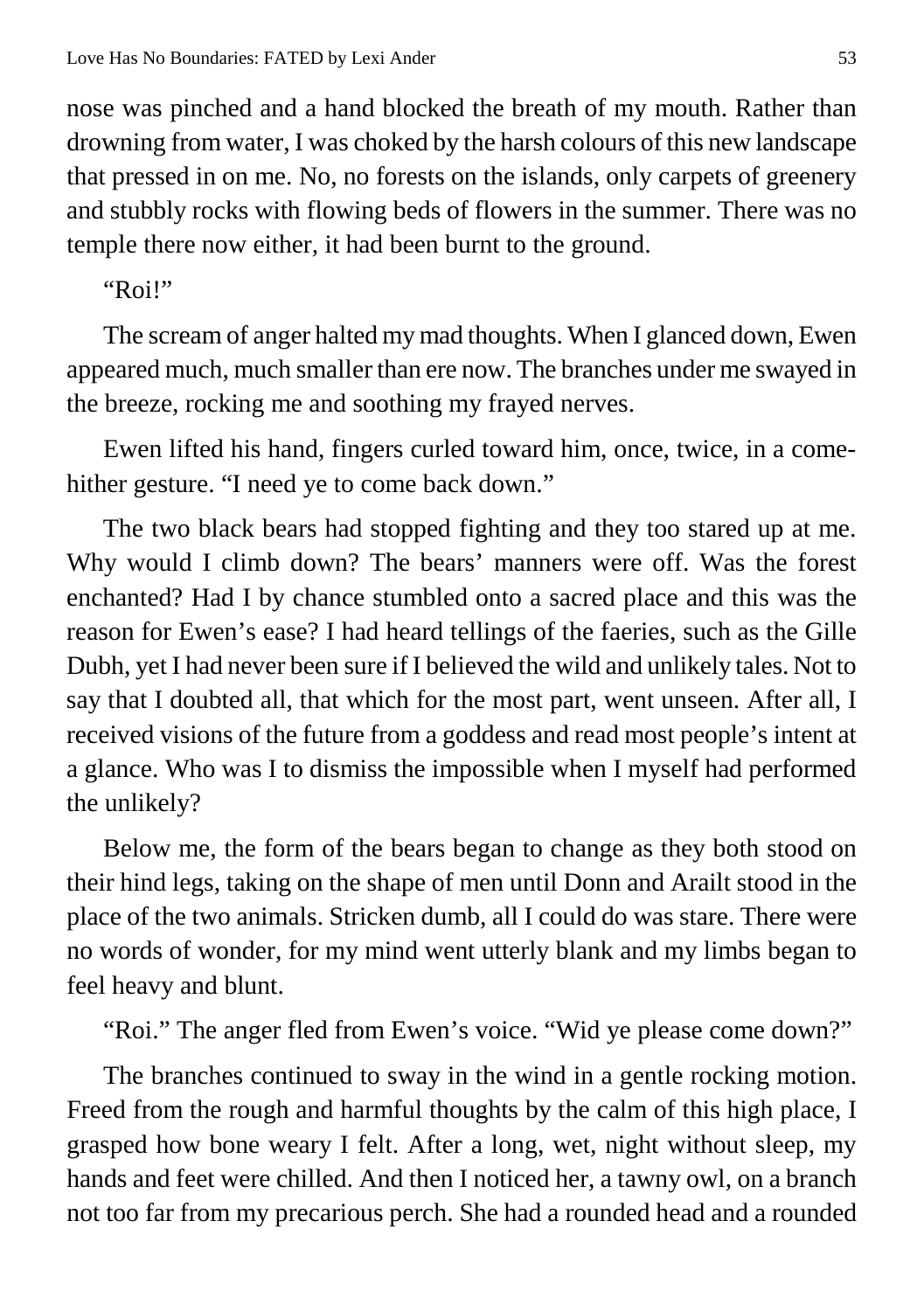body no bigger than a pigeon. A dark ring of feathers surrounded her face and eyes, the colour mainly reddish-brown above the paler ones.

Cerridwen's bird of prey watched me as if she waited for me to grasp a matter of great weight. Why was she there? Why had Cerridwen left me in the land of the living? The bird and I spent a long while staring at each other. The tilt of her head signified she waited for me to listen long enough to become ware of that which would answer all my questions.

Then I understood. Not all of the confounding chaos of being inland, but enough—simply enough to give me a peace of mind. "Thank ye," I whispered, not wanting those below to hear me. "Thank ye for reminding me there be more than whit I perceive with the eyes." Without words, Cerridwen's silent messenger told me I had not been cast away again.

Leaving the height of the tree with a kilt wrapped about me, would not be as easy as coming up had been. Half way down, the dead branch under my foot made a sudden sharp sound and gave way, leaving me hanging, swinging by one hand from the limb above.

Ewen called my name more than once talking quickly, even so I could not listen to him and climb at the same time. Unwrapping the sodden kilt, I dropped it to the forest floor, leaving me clad in simply a boot, a legging, and a thigh-long linen tunic that did naught to help keep my stones and breech covered. The kilt hindered my downward climb, snagging on branches, and would have caused me to fall.

A warm, rough hand grasped my bare ankle as I hung from the last limb and I heaved a sigh of relief. I believed Ewen when he vowed he would catch me. I let myself fall into Ewen's and his kinsmen's awaiting arms. I glanced up at the tree, amazed I had in sooth climbed the tree, made it up to begin with, and then down without breaking a limb—or my neck. Cold and weariness caused me to tremble. A dry kilt, not my own, wrapped about me.

Ewen roughly massaged my numb hands, the fingernails chipped, torn, and an alarming shade of blue. Donn and Arailt loomed close about us, their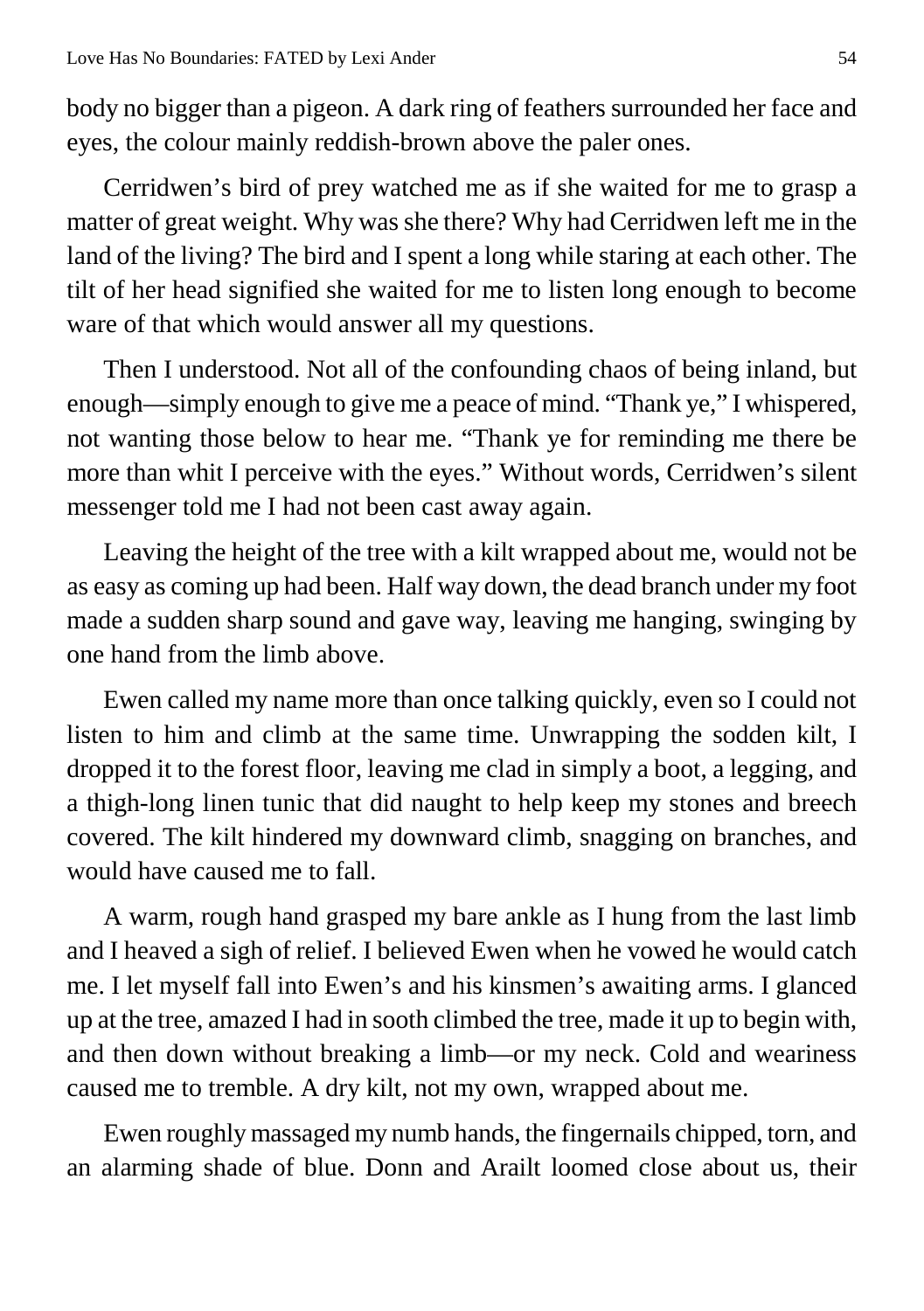countenance one of worry. At a point in my descent, they had dressed, whether truly or falsely, they appeared unchanged from who they were yesterday.

"Ye stubborn man. Why did ye dae that?" Ewen cupped my face, drawing my gaze to his.

I was angry with this man, albeit too stunned to speak of my displeasure. I chose to answer the question instead of causing a scene. "There was nowhere else to go." I had not meant to run, it was not an action I would be proud of.

"I didnae mean to scare ye." Donn's cheeksflushed a rose pink. "I thought Ewen told ye about us. When I came across ye when I were making the rounds I didnae look for ye to run and climb a tree."

"He told me of a special gift, yet no' about the black bears. Methinks there be a great many things I dinnae know about all of ye." I barely kept the frost from my voice. It was not Donn's fault I had not been warned.

"Why did ye no' come and call for me earlier?" Ewen demanded, ignoring my ire.

He may as well ignore me, I held no status with him or his kinsmen. A gift of the king, may hap a willing gift, but a possession natheless. I broke away and stumbled toward where I believed the camp to be. Along the way, I came across my leather legging and my boot. I snagged them off the forest floor without stopping. Ewen, Donn, and Arailt trailed behind, the chatter between them easy to follow.

"Too many large animal scents on the wind."

"Both humans and doogs," Arailt added.

"There were a lynx that came through. I thought the small cats had been gone from the forest for some time. She moved away from all the smells left by the men, staying a distance watching us. I could no' chance leaving Roi alone if the men were close. Neither could I call for help and give us away."

Reaching the camp, I saw the bedrolls had been taken up, the oxen hitched to the wains. I approached one of the wains and leaned against the step as I began to wrap the legging.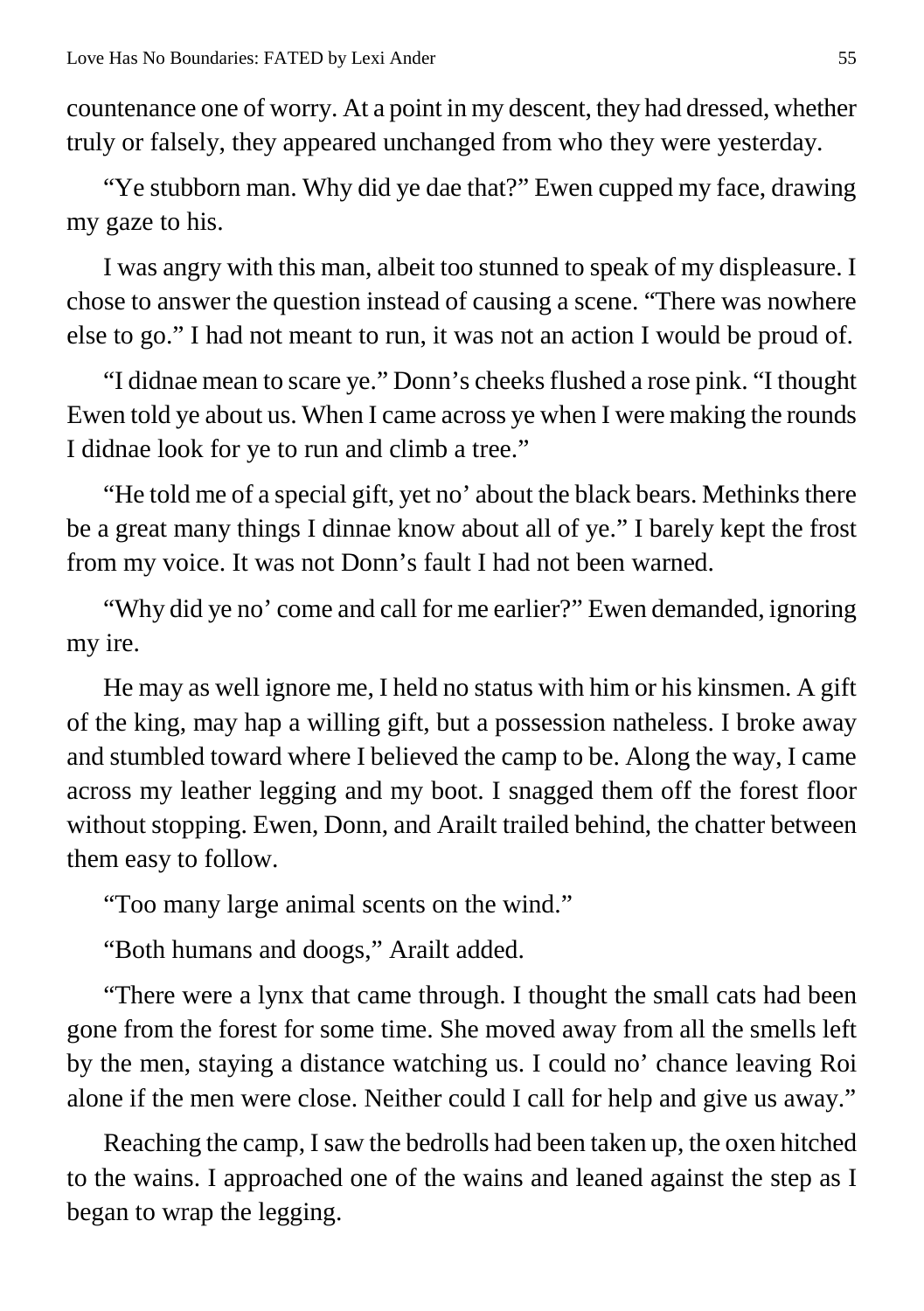I interrupted their suppositions. "Be all of yer kinsmen like Donn and Arailt or only those who carry the essence I behold with my eye about some of ye?" My tone was churlish.

Ewen halted in front of me, his countenance alight with wonder. "Be ye saying ye can see the bear's spirit?"

I glanced between the three of them, examining the ethereal light that clung to them. "No' all of yer kinsmen hae the light of other."

"Which ones?" Arailt asked eagerly.

"The first day we met, the man who told ye to kill me and those who left with him. They carry no mark that I could see, yet everyone here does."

The corners of Ewen's mouth spread in a huge grin rife with smug satisfaction. "Ye can behold the spirit of our beasts."

My anger with Ewen stayed fresh and hot. I knew of no reason why he would seem to be pleased with himself. Did my absence not cause him concern? Had I let my awe colour this man in an unwarranted hue? Did I misread all the many visions I had been given over the course of my lifetime, the very same ones I used to mark his character? It may hap, I misunderstood the warning of my imminent death. I had assumed I knew him. I began to believe I had been wrong.

"I spent the night up in a tree in the cold and rain. I be weary and I dinnae think I could sit atop a horse without losing my honour by falling off."

Ewen jumped in. "I wid ensure yer safety."

I stared at Ewen. I would rather walk, as dead on my feet as I was, than ride with him. I think he saw the thought in my countenance for he withdrew, his face falling.

"If it be all the same to ye, I wid rather find a spot in one of the wains and rest for a bit there."

"If that be whit ye want."

"It be."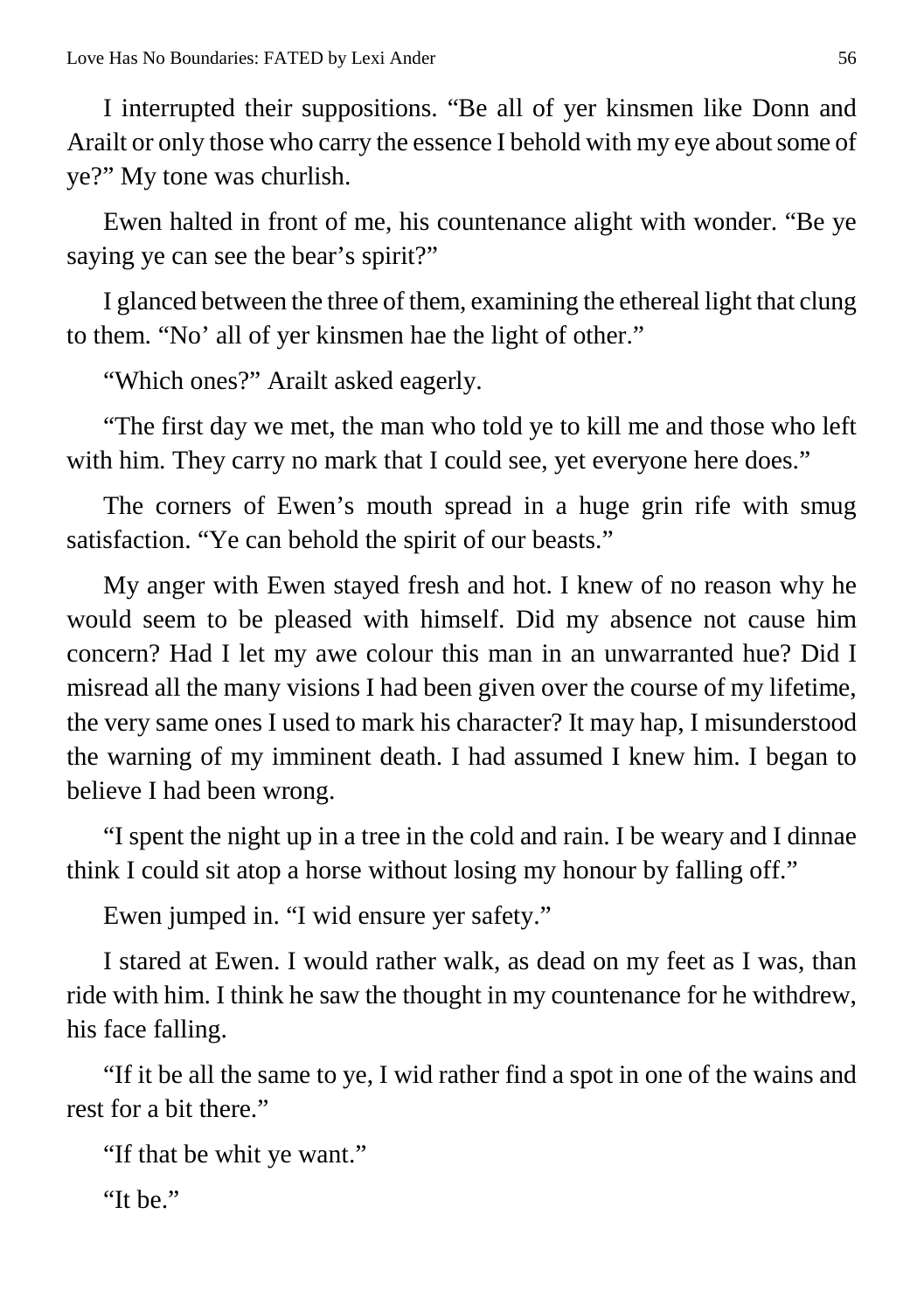Ewen hesitated as if he would say more but then thought better of it. Pursing his lips together, he withdrew. Donn and Arailt's expressions became subdued as well. Too tired to make peace with them, I climbed aboard the wain. I knew I should ask after that which made them part bear, learn more about the people I would soon come to live with. Yet my anger burned hot when I thought back, he could have told to me at any time in the last day. That they had not served to prove Ewen and his clansmen did not deem me worthy of their trust.

Indeed, why should they? I would need to continue to remind myself I was a new comer, a stranger, in their midst. I may foolishly feel connected to Ewen, natheless, in essence I was simply another soul he had become responsible for. He might like me enough to share his bed from time to time, but I was not a confidant. I would not make that mistake again.

\*\*\*\*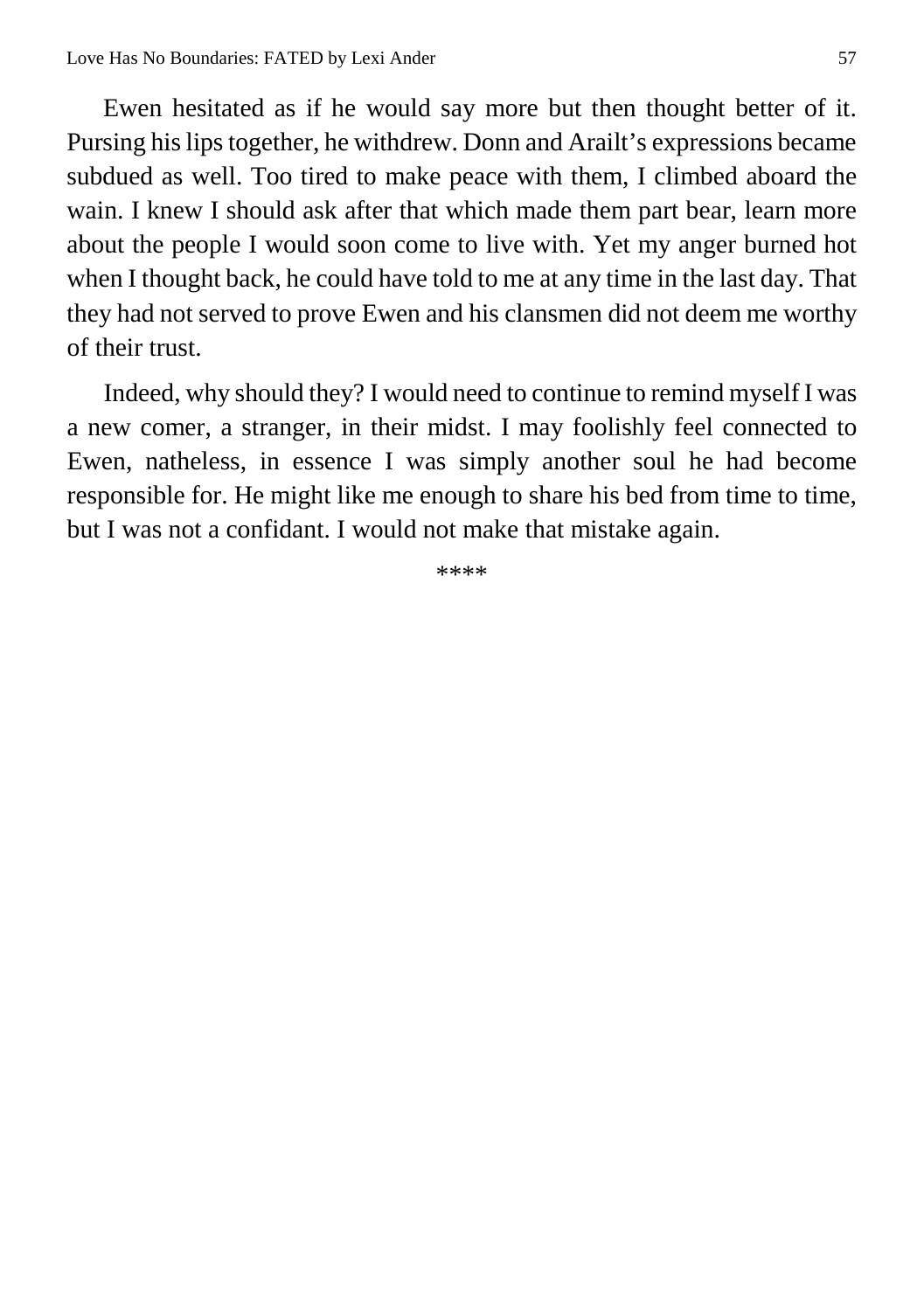#### CHAPTER SEVEN

## *Ewen*

Roi dozed off in the last wain. Bear desired to stay close, however Roi was displeased enough to shun my company. To keep Bear satisfied as to Roi's safety, I ordered Arailt to ride close and guard him. Even so, I could not resist the temptation to drop back and speak to one of my kinsmen so that I could behold with my own eyes how he fared while I mulled over his words.

I struggled with Bear. It felt as if I had been since Roi knelt at my feet. He would have me pursue Roi like a man besotted. Although I had come to respect Roi, found him pleasing to the eye, and I felt as if he were a long-time friend, Bear was more ardent than I. I sought to hold Roi at arm's length because I knew not where he would fit in my house, with my family, or in my life. I hoped we would become friends as well as lovers, and may hap, after some time, a type of fond devotion. Not mindfull of my unwillingness, Bear demanded I give more than friendship and casual fondness. Was I ready for the type of obligation Bear demanded I give to Roi? I was mature enough to know there were many levels to love. I believed I had a great consuming love with Caitriona and the loss had left my heart in tatters. In many ways, the person I had become was the ragged remains of the person I once was.

Then I woke alone that morn and was faced with absolute dread. Roi's scent was old, telling me he had been gone for some time. The brief thought that he had stolen away in the night, leaving me alone, again, made me clearly understand that whether I wanted to be or not, I did not wish a life without Roi. Unknowingly, I had become bound up in him more than I thought I could be with my shattered heart. The panic I underwent was mine, not Bear's. I had fooled myself into believing I pursued Roi more for Bear'ssake than my own. The sharp fear clawing at my insides while I hunted for him told me another story.

Yesterday, as the day went on with Roi riding beside me, my heart shuddered each time his eyes glowed with delight. And when he smiled at me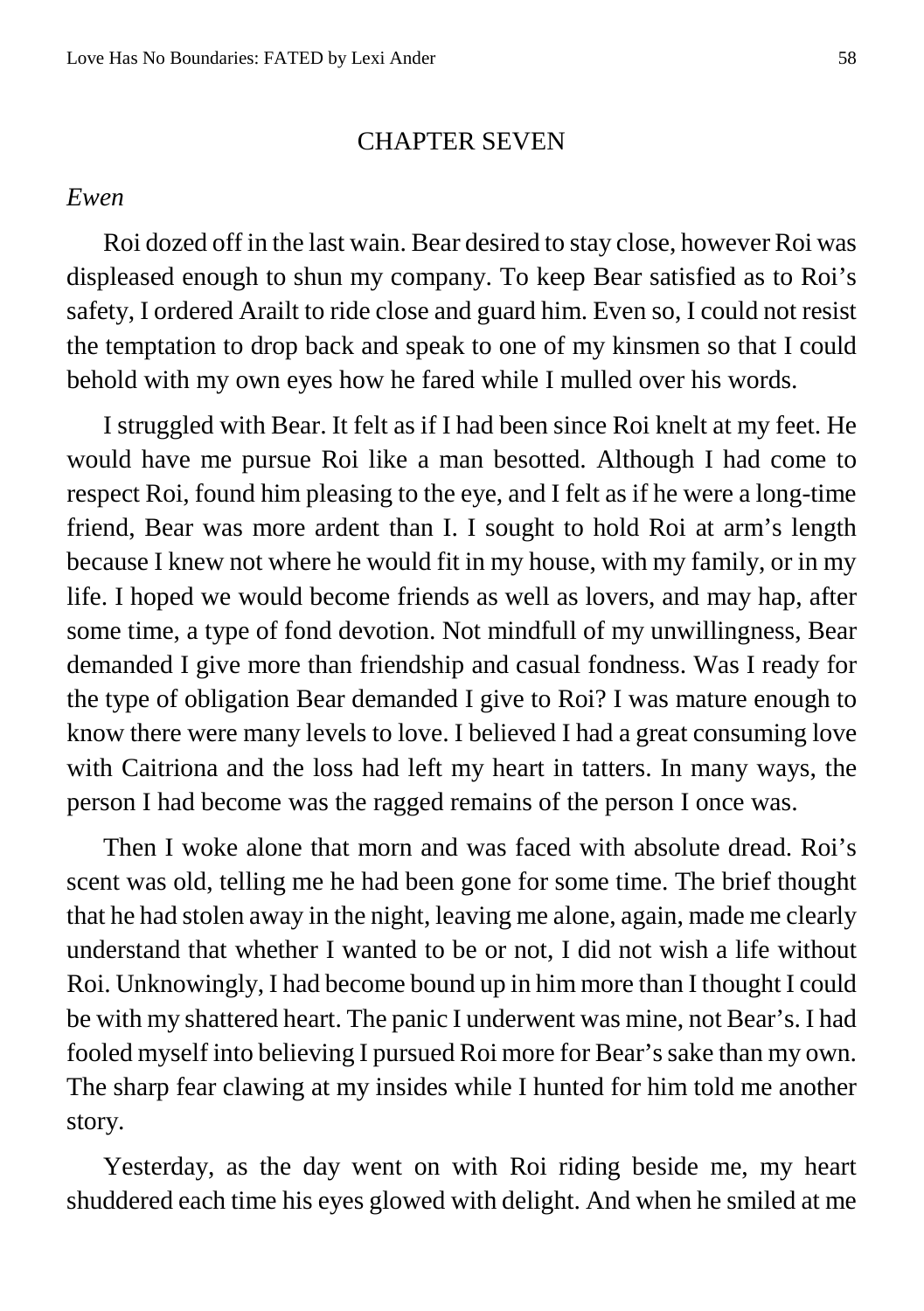with easy mirth, I became frightened. Caitriona's death knock me for whirl. I called to mind how the loss stole the light of the day from my eye, leeched away the joy I held for each of my children, leaving the core of me withered and blackened. It took more than a twelvemonth for me to begin to recover. I could not withstand another such onslaught of sorrow. So, I withdrew from Roi as the day wore on. Last eve I stayed away for as long as Bear allowed ere seeking him out.

Now the distance I so desired the night ere had come to pass. Roi declined to be in my presence and I despised it. How did one man crawl under my skin in a few days' time? I wish I could speak to Granfather about companions because I was lost.

Donn pulled his horse up next to mine. "Quit scowling so. Ye be distressing our kin."

"I dinnae know whit I be doing."

My brother stayed silent for a while ere asking, "Why did ye no' tell him about yer bear? I wid think that of all people he wid understand and no' accuse ye of being an abomination. Explaining our heritage should hae been easy and yet ye left him in the dark. Were ye trying to frighten him off or dae ye no' trust him? If it be a matter of trust then place him in shackles and retain this distance he has placed between the two of ye."

I shot an angry glare at Donn yet he ignored me.

"I feel guilty for scaring the man up a tree when he knew no' that we patrol in our animal form. I shall find some way to make it up to him. If ye be gaunnae place him in shackles, then I will pay for his freedom when we arrive home. He shall become an honoured member of my household and taught our heritage as I woo him to my bed."

"Guard yer words, brother, ere ye overstep yer bounds."

Donn reined his horse in closer until his thigh pressed into mine. "Companions be precious," he snapped. "Dae ye think being here be easy for him? We be unknown to him. He be an islander, has been all of his life. How dae ye think he finds this place? Ye be responsible for his wellbeing and he be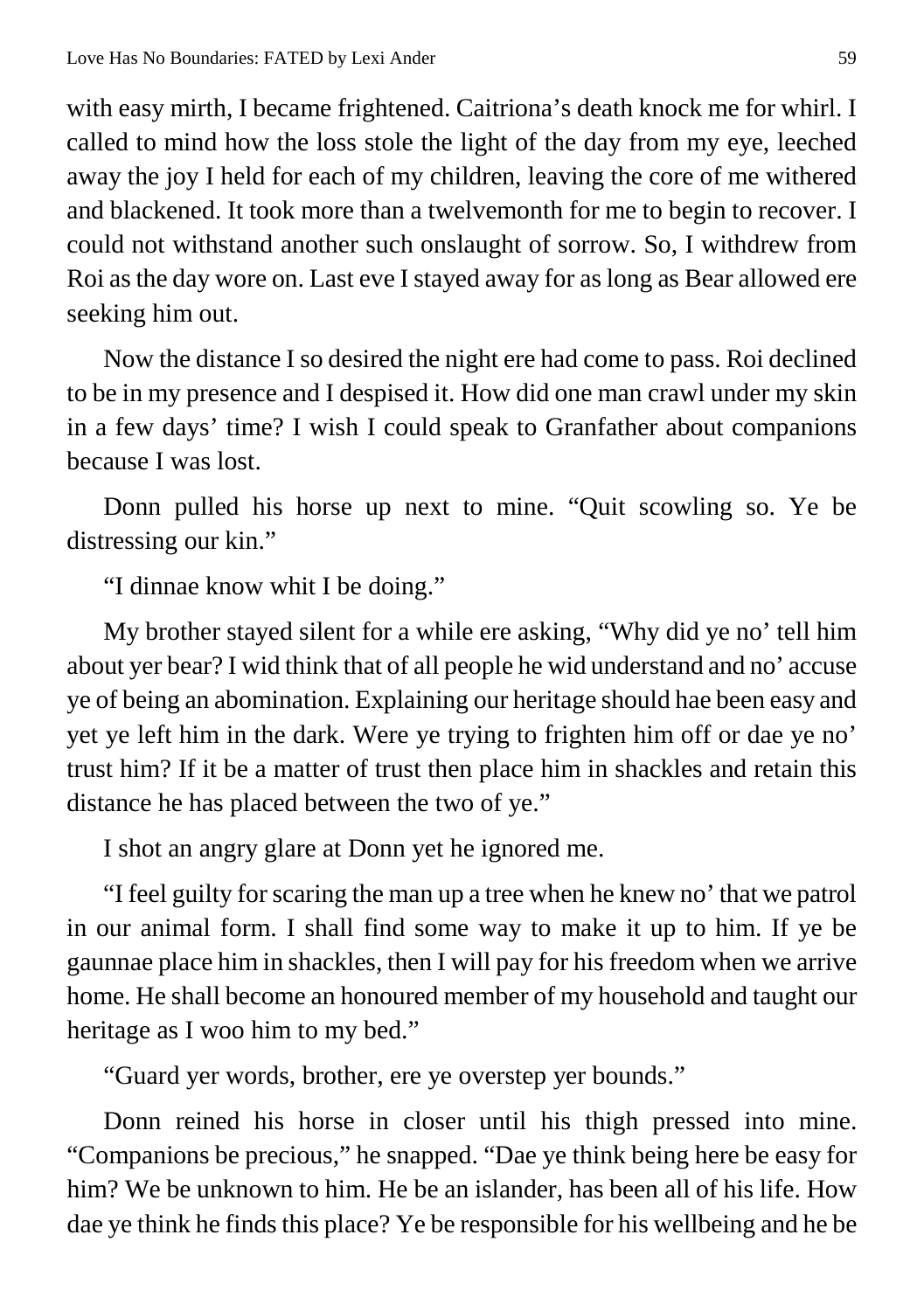floundering. Any with eyes can behold hisstruggle—except for ye. Take care of yer bear's companion or I will keep my promise and take him from ye."

"How? I know no' whit I be supposed to dae," I snapped back angrily.

Donn gave me a derisive sneer. "Yer *beast* knows. No wonder ye cannot shift. Ye ignore the needs of yer bear. Did ye listen to any of Granfather's teachings? Dae ye think ye be the only one he told the lore to? Ye hae spent yer life forcing it behind ye because ye believe ye know better." My brother snorted in barely concealed loathing before he prodded his horse and rode away to ride ahead of the wains, his back stiff and straight.

I wanted to be angry with him. I wanted him to be wrong. Even so, Donn did not say aught that was untrue. I had struggled with my bear, ignored him, and imposed my will upon him since the incident at the beginning of the tenth year of my life. Bear had a fit of temper and I lost my grasp on him. That was the one and only time I came close to shifting. Granfather had been the one to push Bear back. After that incident, my bear never came forward for the change. Not to say he had an absence of opinion, only that I held an iron grip over him.

Since Roi had come into our lives, Bear had become restless, pushing at the boundaries Iset on him long ago. From then until now, outside of the field of battle, Bear had never been so assertive to the point I laboured to keep him in line. No one else struggled with their animal, yet neither were their beasts as strong as mine. If I lost my grasp on him at the wrong time, the outcome would be ruinous to my kinsmen and exactly the kindling the clann chief needed to be rid of me.

The activity of my beast was not the only issue. I seemed to be out of my depth, or out of practice. I did not believe I had floundered this much since… a soft snort of irony escaped. Caitriona. My undertaking to court her had been nigh as disastrous.

When the sky darkened to the point sight would be hindered, I ordered the men to make camp. Roi climbed out of the wain to assist with unhitching the oxen. Istayed close even though he ignored my presence. Bear wanted to hold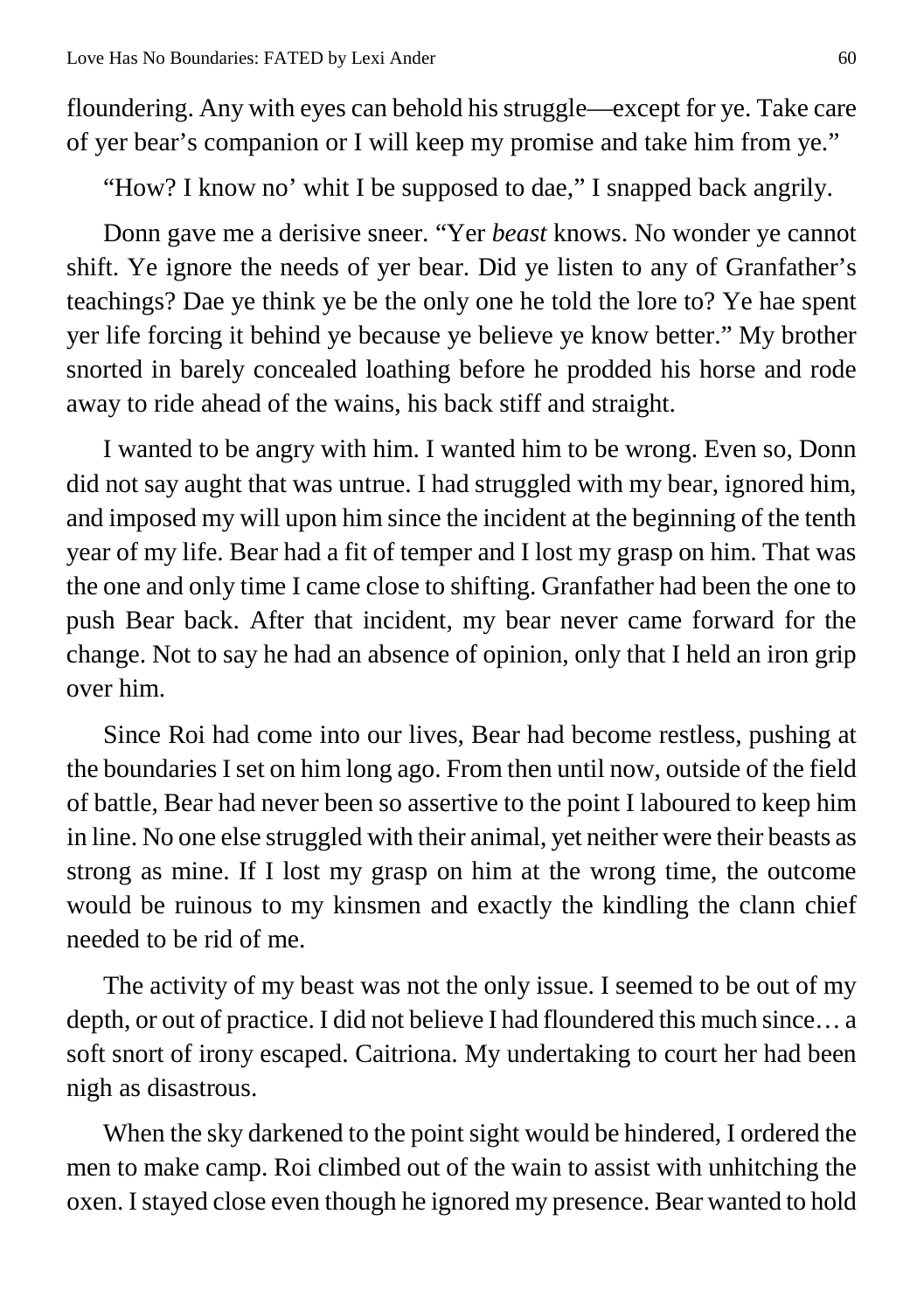the man but I knew not my reception. I searched for something to speak to him about. Something as mundane as the weather and the coming growing season would have been sufficient. Even so, every single time I opened my mouth, the words dried up and drifted away.

After a cold meal, Roi laid out his bedroll. I placed mine next to his. He picked up the bedding and moved it across the campfire. My bear bade me to have patience. Keeping in mind Donn's harsh words, I hearkened to his wisdom. We watched Roi settle in for the night ere we crept over, sneaking our bedroll next to his. Hastily I crawled under our covers, snatching him back down when he laboured to rise.

"Please, hae patience with me. I be sorry I hurt ye. I be out of my depth. I promise I shall explain everything to ye soon."

He lay unyielding against me while I buried my nose his hair, inhaling his scent as my bear grunted with pleasure.

He turned and gazed at me, his blue eyes unreadable. "I still be angry with ye."

"I know, I deserve it."

His eyes softened. Hesitantly, Roi placed a palm on my stubbled cheek. "I wish I knew where my place be in yer world? I dinnae see how I fit."

"Yer place be with me."

Roi merely sighed. "We shall see."

I rolled onto my back, pulling him with me and settling him as firmly against my side as he would allow. Never ere now had I counted how fortunate I was to have kin such as the men about me. Holding Roi as I did now was not done in the open among the other clanns. Some clannsignored such couplings as long as the interactions were kept behind closed doors, other clanns banished kin.

Not all of my clansmen would react as these men did. The clann chief, Cinead, would not be accepting, for all that our lands were as separate as they could be under the circumstances. With him and the followers true to him, we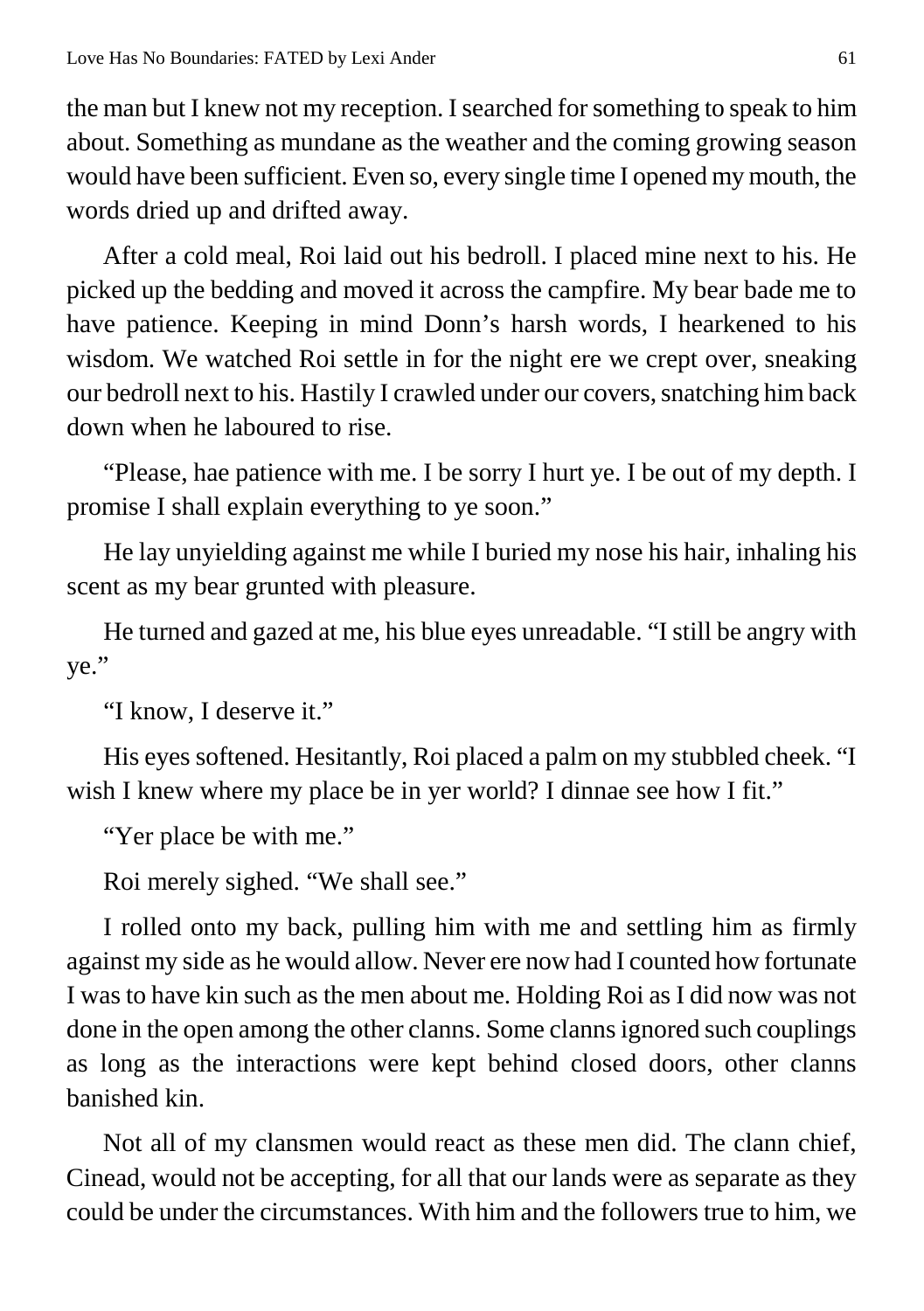would have taken care because, as Roi pointed out earlier, they were not like us and did not understand the bond we had with our companions.

Roi did not believe me when I assured him his place was by my side. I knew he wanted me. Bear could smell his arousal, yet I had given him no reason to trust me. Ere sleep claimed me, I understood what I needed to do. My bear hummed, content for once, agreeing with my chosen course of action. I prayed the effort would not be too late.

\*\*\*\*

The next morn, I saddled our two horses and put together several days' worth of provisions. "Ye be in charge until I return, Donn."

My brother stood behind me, his countenance a blank mask when I glanced over my shoulder. "Whit be ye gaunnae dae?" he inquired.

"I took yer advice and hearkened to my bear. He wid like to take Roi to his den."

"He may no' belong in our world."

"I know"

"Ye be willing to give him up if need be? Send him back to his home?"

"Ishall dae everything in my power to keep that from happening… yet if it be whit he wants…"

Donn clasped my forearm and pulled me in for a quick embrace. "Leave behind the leader ye be and allow yerself to be the man I know ye were meant to be."

Roi approached the two of us, nervously eyeing the two horses.

"Ye and I will be travelling in another way than the wains," I explained.

Roi clasped Donn's forearm and said, "May the tides of fate favour ye."

Donn glanced at me in wonder. Neither one of us had heard that old salutation in a long time. Roi's words gave me hope. It may hap he was not as out of place as he believed.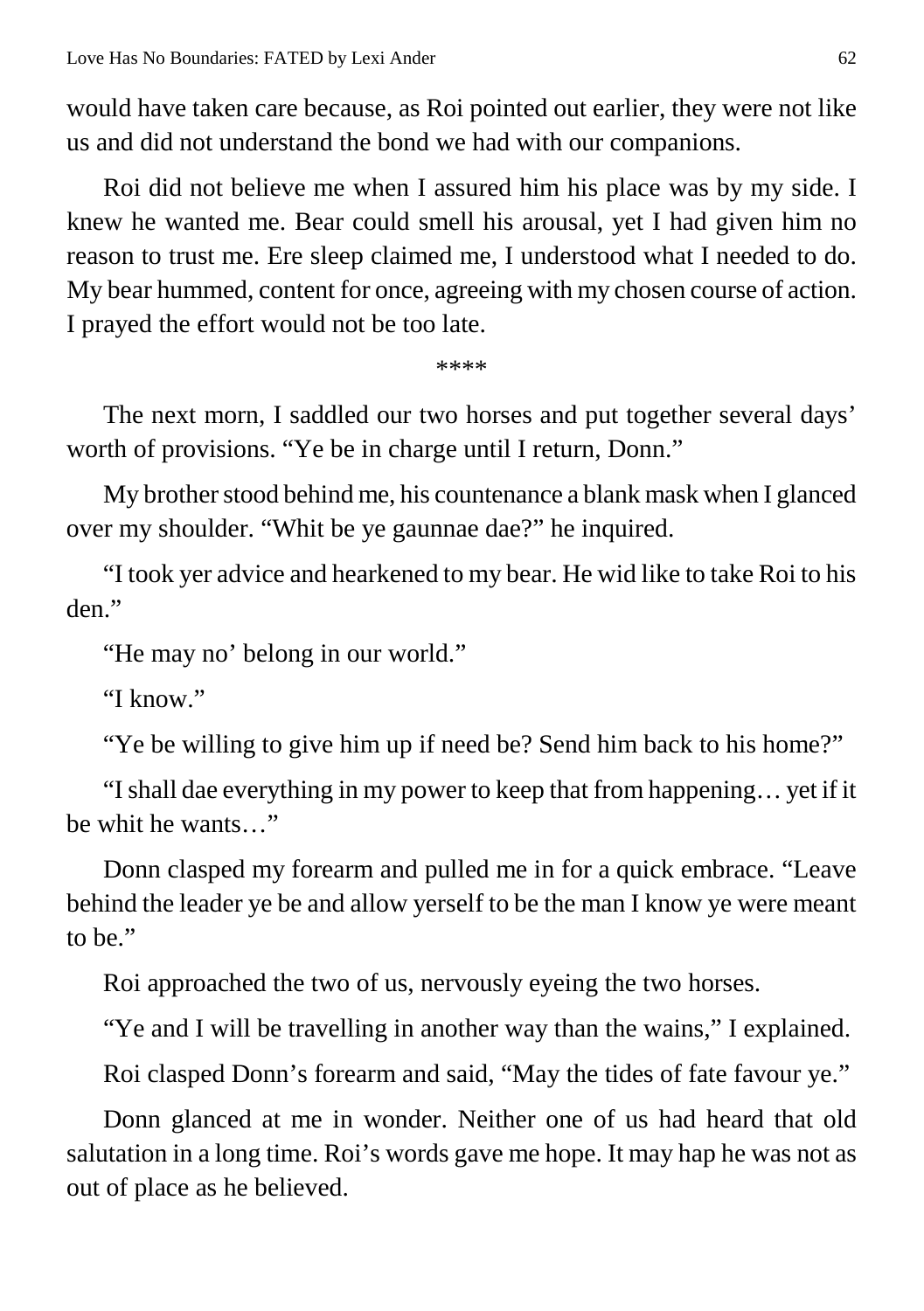Roi gave me a weak smile as I helped him onto the black mare. I quickly mounted and we headed down the road at a faster clip than we had travelled over the last couple of days. The wains were slower and had set the pace ere now. Roi seemed to keep his mind solely on riding, the colour of his skin remaining as pale as milk for some time. After a while, he appeared to relax, the set of his shoulders and back becoming less rigid.

We came to a crossroads of a sort. It was an old game trail that lead deeper into the Black Wood. The mare naturally fell in behind my gelding on the narrow path. As the track slowly climbed the slope of the mountain, the sun ducked in and out of the clouds. A fine mist clung to the forest floor in the lower areas.

The forest was waking from winter slumber. Ground foliage sprouted hints of new green. About us the birch, ash, rowan and alder were interspersed with cypress. We stopped about midday to rest, water the horses, and eat a cold meal of cheese and salted beef. Once Roi became more at ease with the woods, he began asking questions about the type of plants that could be found in the area.

"Whit did ye dae in the temple?" All the conversation up to this point had been about me and my kinsmen. Although I enjoyed Roi's interest, I had not been as diligent in coming to know him.

"I were the temple's seer." His ice-blue gaze glanced up to mine and then quickly away. I smiled hoping to sooth him. "The visions be given to me by the Goddess Cerridwen. The priests record whit I saw."

"Yet ye handle a sword very well and ye be skilled in the properties of plants and herbs. It be easy to see, ye be a man of many talents."

Roi blushed at my praise. "It be a good thing too. The priests wid hae yielded to my every wish if I had allowed them. As a boy, I sparred with the children of the Northmen. A few became friends and taught me all I know of weaponry and battle. I learned apothecary from the oldest of the priests, helping him with the care of the sick or injured brought to us." A soft dreamy smile across his lips. "And when I could get away, I went fishing."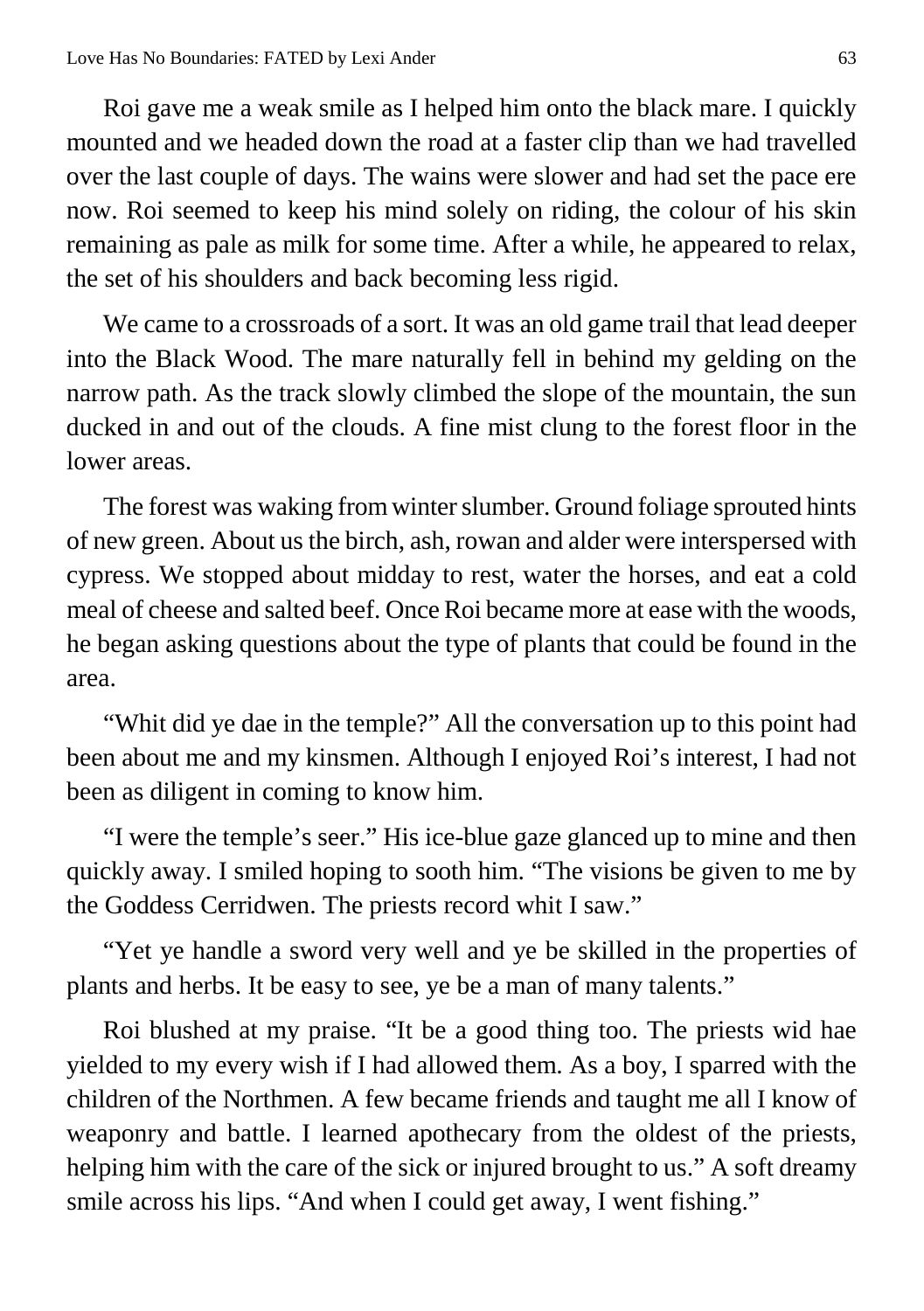"There be fish in Loch Raineach. Ye will hae to teach me." I had been fishing ere now and was not very good at it. He did not need to know that… yet.

The rest of the afternoon passed in comfortable silence. About the final bend of the game trail, the forest opened to a glenn. A thatch-roofed cottage enclosed by a waist-high stone wall that had once held a scullery garden not far away. Beyond lay a sprawling area where we planted barley and buckwheat. Along the furthest edge ran a river that tended to flood from melting snow in the spring. After harvest, the cattle would be brought up to graze in the mountain glenn.

Roi glanced about with interest. "Where we be?"

"There be many things I needed to speak to ye of and I dinnae know where to start. I thought it wid be easier if I brought ye to the beginning. This be the area where my kin first settled."

"How long has the cottage been here?"

"As I understand it, since ere my great, great gransire's time. We be tasked with the care of the Caledonia Forest, tied to the woods until it be no more. The cottage has been rebuilt a few of times. Each generation added something new—the garden plot, the fencing—until we grew too large in number and moved over to the loch. We maintain this as a shieling for the herdsmen."

"I dinnae understand why ye brought me here." Roi wid not meet my gaze.

"I wanted to acquaint ye to my heritage. My bear wants ye—I want ye as our companion, however ye willnae understand whit that means or whit I be asking of ye. Ye huvnae said aught, but Donn believes ye be lost, adrift may hap with all that has changed. I huvnae anchored ye to us—to me. I hae been struggling as well. I thought that if we spent some time alone and came to know each other and… this be my bear's way of taking ye to his den."

Roi frowned. "Why?"

I looked out over the meadow, searching for the words that would best convey what I wanted to say. "I believed I wid be a widower for the rest of my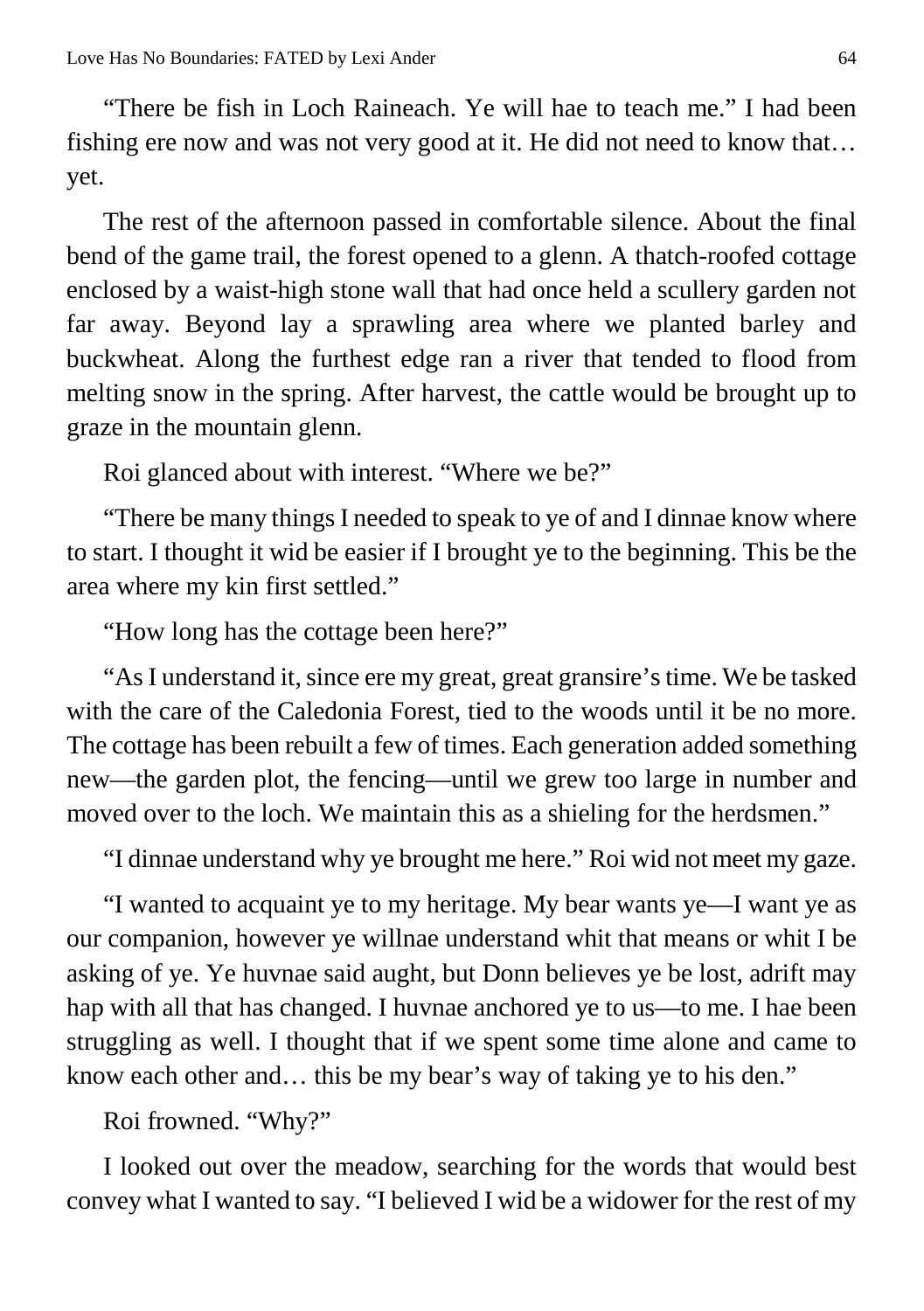life. Since Caitriona passed away, I hae simply been existing from day to day. I love my children and my kin, yet something in me died with her. I never thought I would find someone else I could adore as much as I did her. For truth, the prospect of having someone else to love scares me because I know no' if I could continue to exist after another loss. I thought I would rather have a half-life than live with joy again.

"And then ye fell to yer knees at my feet. My bear roared in my ears, shaking the foundation of the life of ease I thought I wanted. He demanded I shield ye and drag ye home with me. Ye woke me from simply of being, yer very presence promising that I can dreamagain, live again and—I be scared. If I come to love ye, even a little, ye wid hae the power to tear me asunder. I sought to shield myself. And yet, when I woke alone the other morn and ye were gone, I know now I wid rather take that chance, and hae ye in my life for however long ye will stay, than hae naught at all.

"Tell me I no' be too late, that I hae no' ruined all regard ye had for me."

Roi's shoulders relaxed and he boldly met my gaze. For the first time since we woke together in the tent on the edge of the Renfrew field of battle, his eyes held open desire. "It be dark soon. Show me the cottage and I shall put food together for us to eat while ye take care of the animals."

\*\*\*\*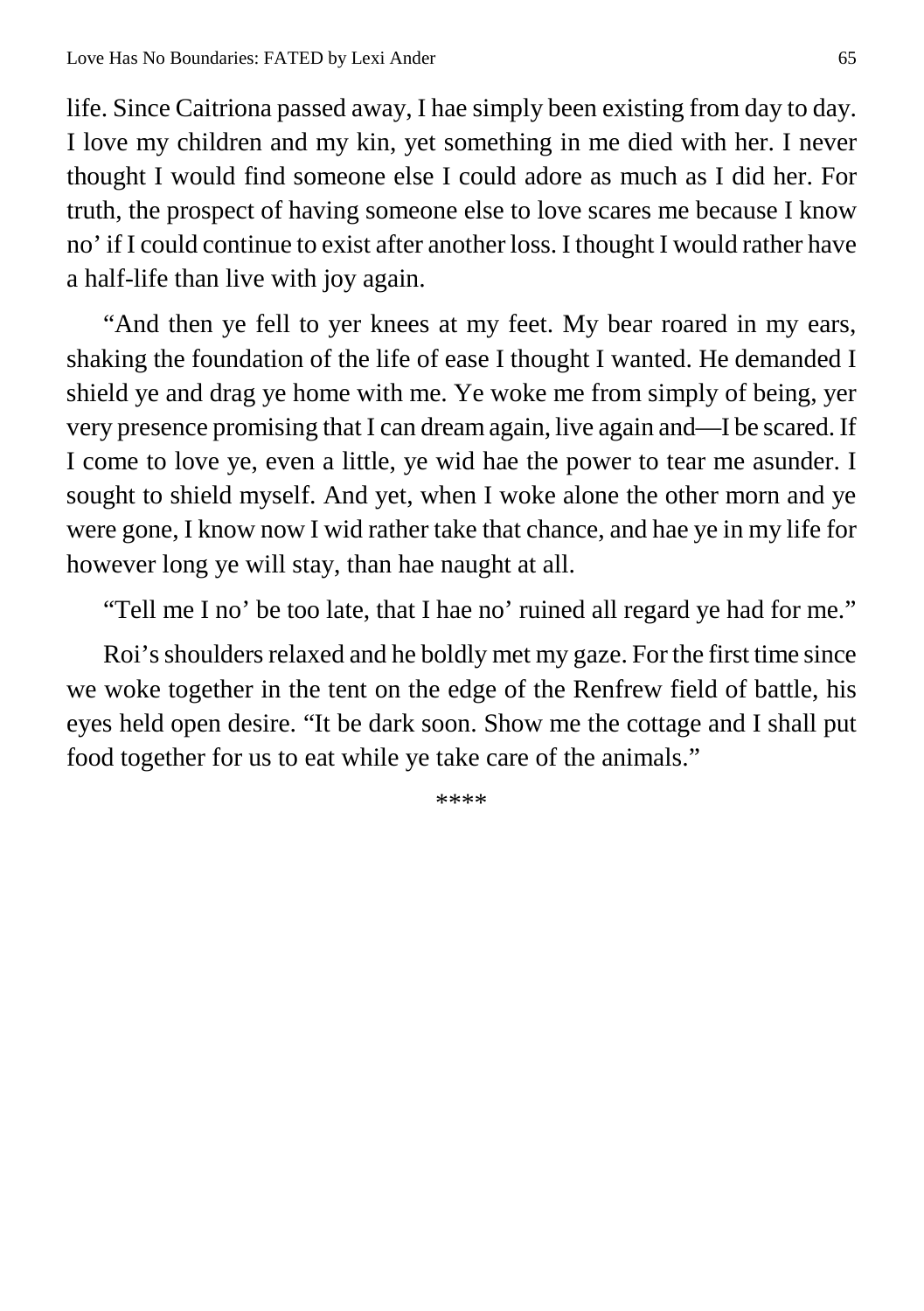## CHAPTER EIGHT

#### *Roi*

I dismounted the horse without planting my face in the soil. If I had fallen, I doubted I would have cared. The events of the last couple of days, along with Ewen's confession, left me in a daze. I wondered oft since I first looked into Ewen's visage why would I be spared my fate, handed over to the one person I had yearned for all my life, only to be dropped into a life of despair. As harsh as it may be, I would have rather spent a short and painful lifetime in the bowels of Somerled's dungeon than live a natural life within arm's reach of my heart's desire, not able to touch it. I deserved more than scraps of Ewen's affection and I had almost believed that was all I was worthy of.

Now he offered more and I was afeard to accept. To have a chance at a life with him, without fetters by dark perceptions from his kinsmen because I am male, was more than I could hope for. Yes, everything about me was unknown. Could I learn a new way of life?

I followed Ewen toward the cottage. The building was more narrow in width than length, the two ends rounded instead of square with outer stone walls. Inside, the stone floor was slightly dusty save naught a good sweep could not remedy. The exposed beams of the steeply-pitched roof were dark with age yet well kept and finely carved. The hearth was wide and deep, the table and chairs made of wood and antler. There were six cupboard beds wide enough to fit two or three adults each.

I checked the ticking of the mattresses. After he brought in our bundles of provisions, I bade Ewen help me move the best one to the bed closest to the hearth. While he cared for the horses, I lit a fire in the hearth, located the crockery, and started our evening meal. Afterwards, I drew water from the river and saw to a much needed wash, for I smelled of horse and sweat. Hoping an airing would help, I hung the kilt from a couple of hooks by the cupboard beds. The leggings were leather, so the best I could do was brush them out. The tunic, on the other hand, Iscrubbed clean and draped by the fire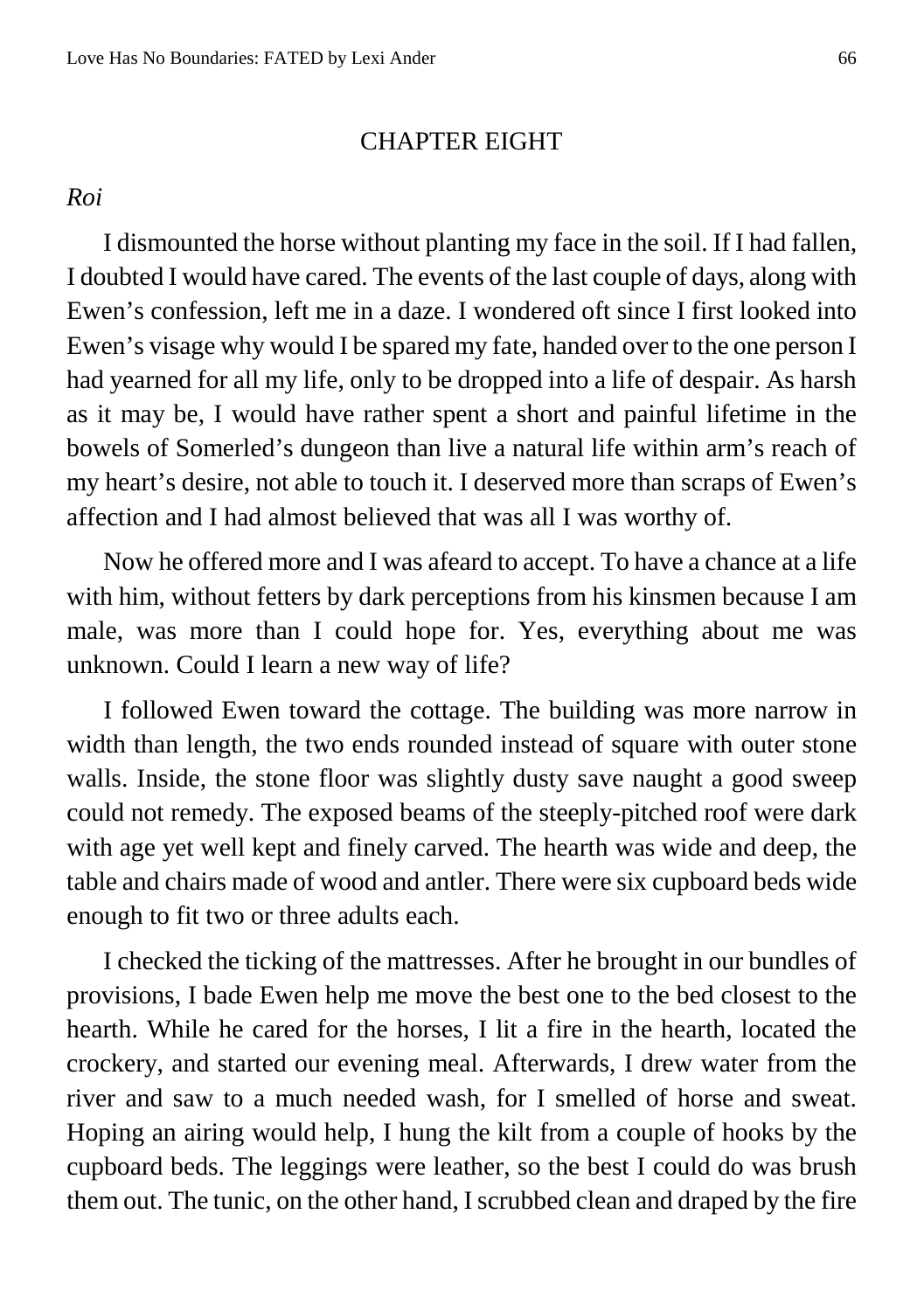while I saw to my own bathing. By the time I concluded washing up, the linen was dry and I slipped it over my head as Ewen stepped through the entry.

I turned when I heard the heavy door shut. He stood within the threshold, his wadded kilt hanging from his finger tips, his tunic and leggings sodden, clinging to him like a second skin. The dark hair on his chest clearly seen through the wet garment. The stubbled growth of his chin and head stood out strongly against the deep flush of his cheeks. His gaze wandered hungrily over my body as he licked his lips. Never ere had another man gazed at me as if he would devour me. Always the encounters were in dark, out of the way rooms, quick and fleeting. This—Ewen—was unlike the others. This was not about lust or the simple need for release. If I was not careful, I would lose my heart to Ewen Meinnear.

"Here, ye must be freezing." I grabbed the linen sheet hanging nigh the hearth that I had used to dry off. Crossing the room to him, I took the kilt from him and gave him the cloth. His steady gaze held mine, and as I watched, the hazel colour was swallowed by warm dark amber. These were the eyes that first greeted me on the field of battle, yet I was not afeard. "Take off the wet garments and hang them by the fire. I'll find something to wrap ye in while yer clothing dries."

I pushed Ewen toward the warmth of the hearth and carried his kilt over to the cupboard beds. I peeked under my arm as my trembling fingers sought to hang the garment on the hook. Ewen removed his wool leggings and then his wet tunic, hanging them next to the hearth. My mouth went dry as I gazed at his form. I did not behold all of him in the dark of the tent. I only had the memory of touch and even then, I had been too afraid to do much lest I break the spell as we slaked our lust against each other.

At the time, I had been happy with the little I learned of Ewen's body. Now, asI drank in the lean hard form of his back and the powerful legs dusted with dark hair, I hungered for more. He used the linen sheet to remove excess water, the light of the fire giving his skin a golden glow. My heart beat like a wild drum in my chest as my groin tightened to the sight of him.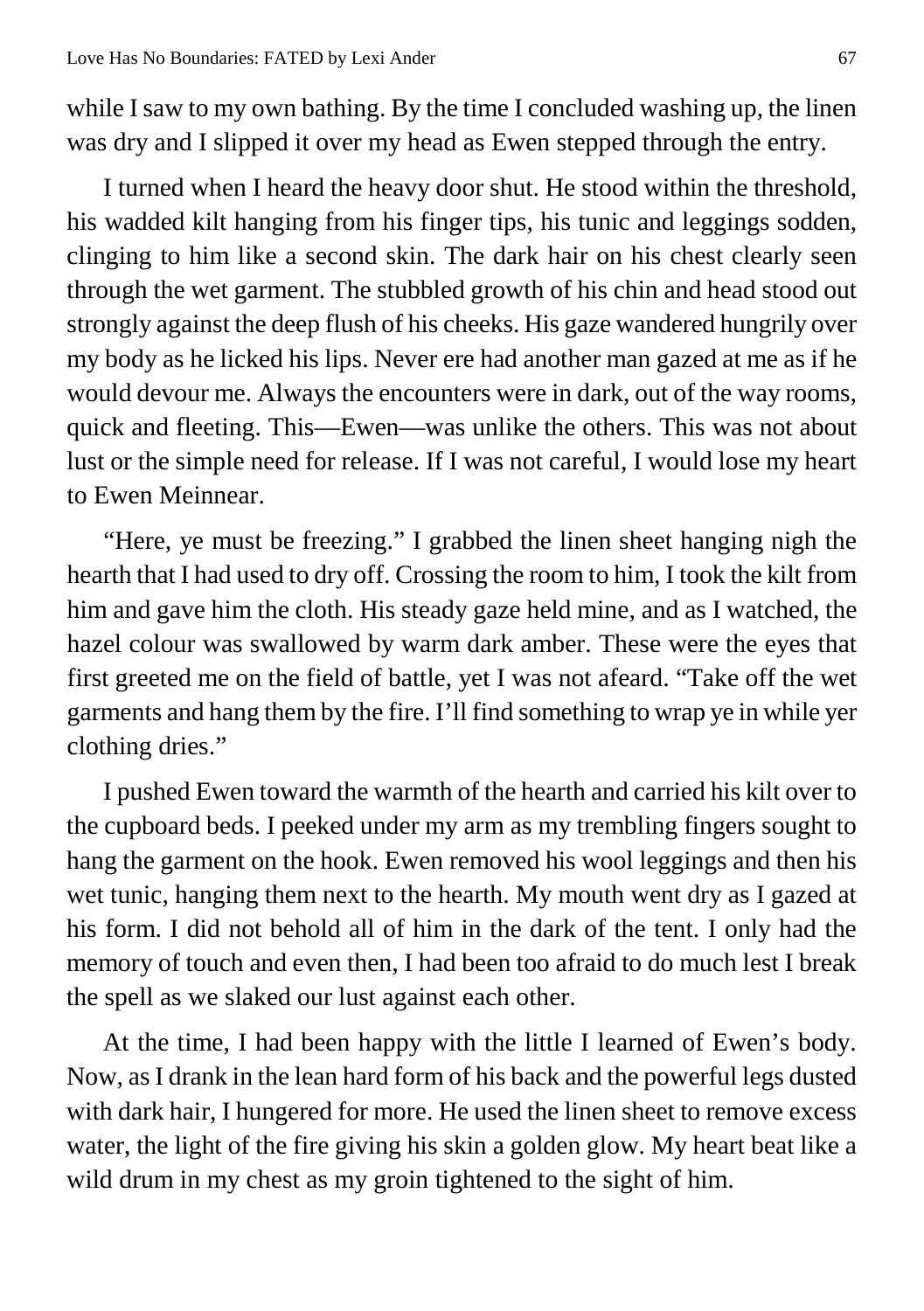Glancing away, I turned my thoughts to properly attaching and hanging the kilt, keeping mastery of my arousal. There was no hiding my manhood as it pushed out the tunic, may hap if I put on the kilt, the heavy garment would hide the evidence of my desire.

"Roi." Ewen's low, rough voice sent a shiver down my spine. "Yer hair be wet. Come dry it by the fire." If I turned, he would behold what he did to me. I would be clay in his hands, yielding to the lightest of touches. "Please?"

I turned, shielding my groin from him. At the table, I took an ivory comb out of my satchel and grabbed a stool to set next to the hearth. The meal was finished and I pulled the crock off the fire, filling a bowl for Ewen and then myself. A quick search came up with a couple of wooden spoons ere I set his meal on the table. I moved back to the fire, setting my bowl on the floor to cool while I sought to work the tangles from my hair.

Ewen, the sheet wrapped about his waist, grunted and gave me a look of restless craving ere he moved a heavy, antler armchair next to the stool. My gaze kept straying to his chest. I wanted to run my palm over the dark hair there. He was not heavily furred, simply enough to heat the blood.

The noise of a hard rain could be heard from where we were. I tore my gaze from his tempting form to labour at detangling my hair. I was sharply ware of him settling in the chair behind me. When his rough hands ghosted acrossthe back of my neck, I stilled. He pulled the damp hair and comb out of my hands, asking without words for my consent. I tilted my head back for him. He ran his palm over the crown, lightly touching along the edges of my temple ere his fingertips brushing the edge of the scar.

"I wid take this pain from ye if I could."

I opened my eyesto behold him leaning over, gazing down at me with soft amber eyes. "I dinnae mind the marks anymore. I wid gladly suffer the torment again if the path led me to ye."

Kissing the top of my head, Ewen settled back and ran the comb through my hair, working out the tangles. "I wish I knew how ye know me."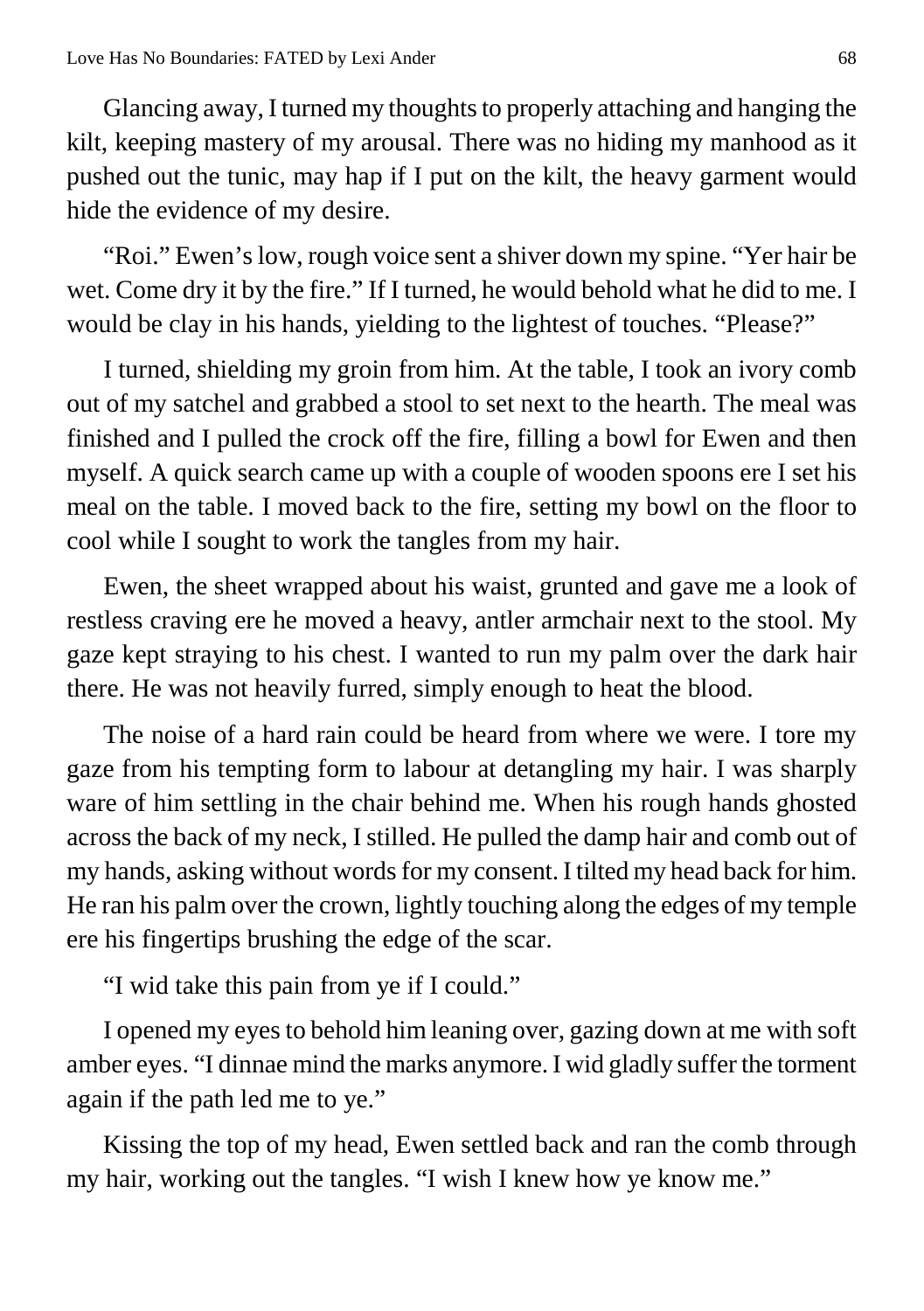Looking back on the last confession I made in his tent and the resulting cold shoulder, I did not feel the need to reveal that one secret. "First tell me of yer people, yer bear."

Feeling guilty for evading his question, I turned my head and kissed the palm that caressed the damaged cheek. Behind me came the sound of a strangled inhale. Turning on the stool until I could see Ewen, his visage a mixture of wonder and desire as he gazed at the hand I had kissed. My mouth was suddenly dry and I swallowed a few times and cleared my throat.

"We share our bodies with the spirit of a bear." I gave Ewen my back as he lifted the comb. "As ye hae seen, my kinsmen can take the shape of the bear, yet I cannot. Bear be here but…"

"Be there a reason why yer bear willnae emerge?" Did he know that his eyes changed? I had noticed the change when he stepped into the cottage and suspected his bear was close to the surface. Why did he not come out altogether?

"I almost changed once. Granfather took me on a trip, a journey all future leaders take with an elder, to the cradle—the place where we first came into being. I were very young and my bear strong. My weakness almost exposed Granfather and me to others who wid destroy us. My gransire pushed the spirit back, natheless since then he willnae answer the call to change. Granfather said it happens at times with the strongest spirits. There be still a chance that he will come forward, yet I dinnae believe he will."

What Ewen and his bear endured on a daily basis left me speechless. For his bear to be caged, able to look out but not able to emerge and for Ewen to behold his brothers change, yet never be free himself, how tormented would that life be?

"I sensed that no' all of yer kinsmen be like ye. As I said yesterday, I can see those who hae the light of other."

"Cinead, our clann chief, were born of the line belonging to Granfather's brother, Manus, who were born without the bear's spirit. Manus grew to envy Granfather and took his household to make a home at the other end of Loch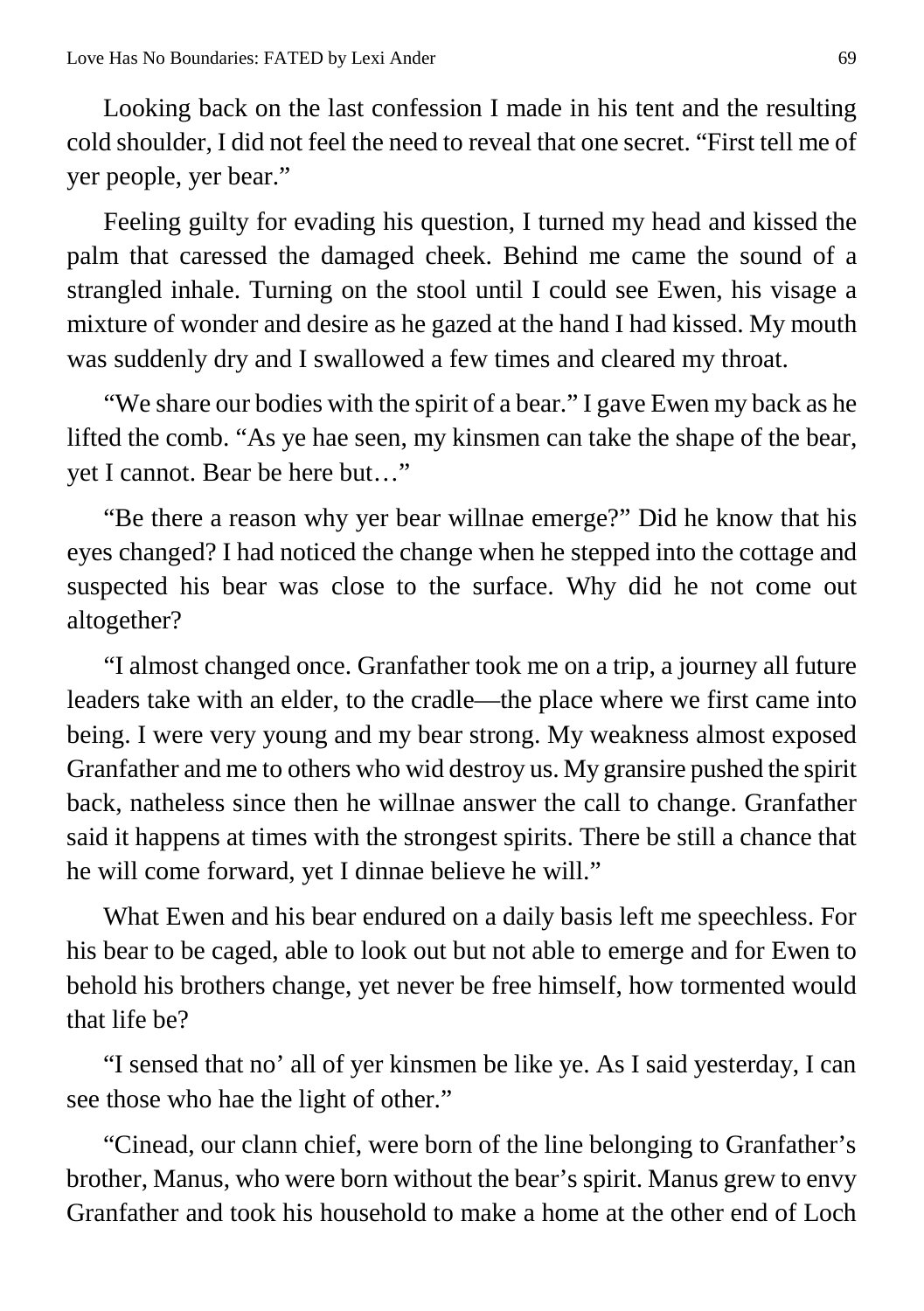Raineach. Cinead believes that we be cursed. He wid be rid of us yet he be no' willing to be called kinslayer. Never allow yerself to be alone with him," Ewen warned.

"He wanted ye to kill me." I called to mind Cinead's command as I knelt at Ewen's feet.

"Aye, he did. He were trying to prove his power over me though he didnae stop to bear in mind that he were commanding the destruction of a gift from the king. His open scorn of Malcolm dinnae bode well for his future."

"He plans to trap ye, turn yer kin against ye. That be whit I saw out on the field of battle. He wid behold ye dead."

Ewen's hands parted and gently combed, slowing in their care of my hair. Ewen did not yell in outrage or demand answers, some of which I would not be able to give. Being a seer could be a blessing or a curse. At times what the visions revealed was obscure and confounding, the meaning only becoming known as the event occurred.

Interestingly, Ewen made no demands, he did not question how I knew some of his kinsmen did not have the bear'sspirit. Instead, he combed my hair and bade me to turn on the stool to face him. His dark amber eyes, the bear's eyes, gazed out with such longing.

"Our beasts choose companions much like the human wid choose a husband or wife. At times both the human and the bear choose the same person, at other times no'."

I thought I understood. "Ye chose Caitriona as yer wife, natheless yer bear didnae. So yer bear wants me to be his companion?" My gaze slid away from him, a bitter laugh escaping ere I could call it back. "When ye first told me that my purpose in yer household were to be the beast's companion I thought ye wanted me for a herdsman. I no' be good with animals and I… it dinnae matter whit I thought." As I spoke, what this meant, what Ewen said threatened to crush me with a horrible truth I did not want to admit to be true.

"I were enamoured with simply being in yer presence, overjoyed to spend time with ye, the man I saw in my dreams every damned day of this miserable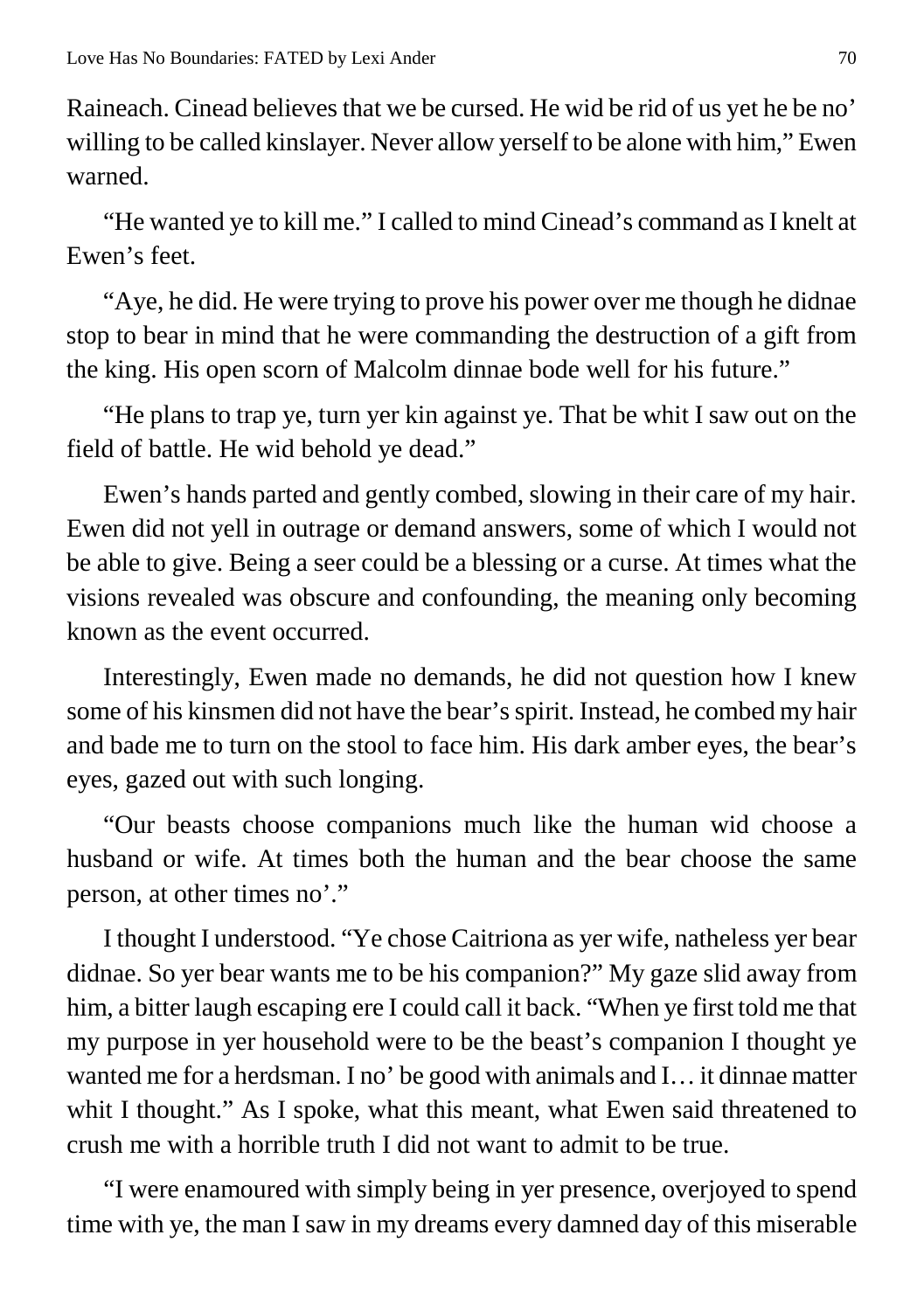existence. Ye should hae killed me on the field of battle, Ewen. That death wid hae been more desirable than this life. I wid hae accepted ye and yer bear, yet ye dinnae… Why did my Goddess allow me to be plagued every single night of my life with glimpses of ye? I dinnae understand!" I shouted as I stood, knocking the stool over in my need to get away from Ewen. I could not stay seated with him close enough to touch.

"I hae watched ye grow from a boy to a man. I know yer visage so well I could fashion yer likeness in clay with my eyes closed. Why?" I screamed at the rafters, my chest hollow, eyes burning with impotent rage.

"Roi," Ewen sounded desperate and I cared not.

"Ye only want me for yer bear, never for yerself, never for me," Ispat. The walls felt as if they were closing in on me. I could not breathe and so I charged toward the door.

I had to leave, get away from the pain of defeat, of lost dreams. I was such a foolish man, believing in the impossible. I did not call up going through the door. The rain was heavy and cold, stinging with every fat drop. I trudged away from the cottage, each step harder than the one ere until I could go no further. Tilting my head toward the night sky, I closed my eyes, the very essence of my soul leaking from beneath my eyelids.

A bellow of rage and fear filled the night. "Roi!" I thought it likely I would be tossed onto the muddy ground. Rough hands gripped the sides of my face, forcing me to gaze into Ewen'sfevered eyes. Even now, I could not leave him.

"Ye lied." My voice sounded dead, without emotion.

"Naw, I didnae. My bear chose ye for all that, dae ye no' see? I chose ye, too. I've been trying to understand why I feel as if I know ye. Since the first time I laid eyes on ye, ye were familiar to me. I knew no' why then, yet now I dae. Ye hae watched over me, always beside me, guarding me. Please dinnae leave me now. I need ye. I think I always hae."

And then he kissed me. I did not fight him. I opened, tasting his lips and finding the flavour of him so much more than I had dreamed. He drank down my moans as if they were nectar from the gods, plundering my mouth until I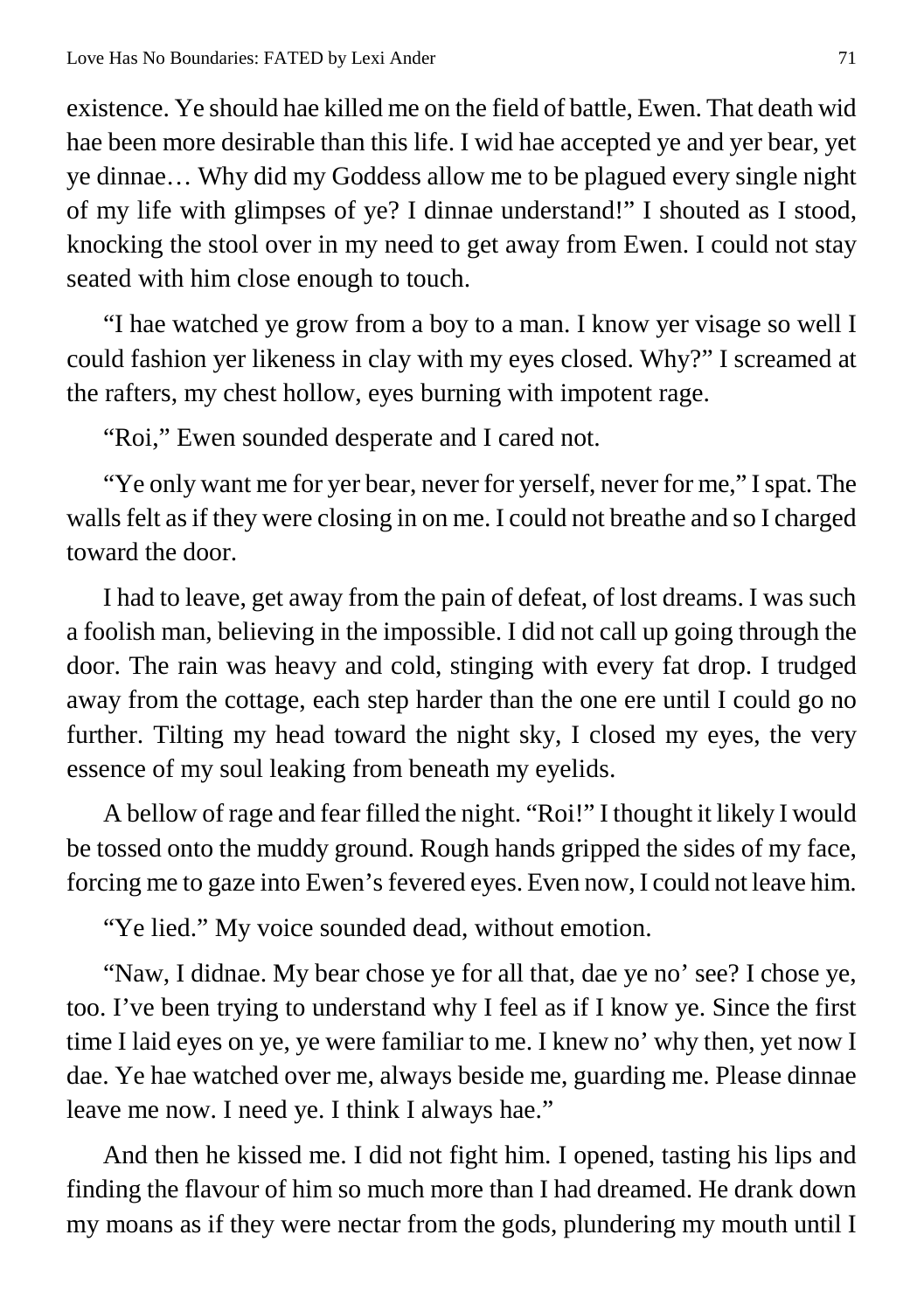was giddy and breathless. When he broke away, we both gasped for air. I shivered, which caused him to growl and grab my arm to guide me back to the cottage. I had not gone far, only a dozen strides from the door ere I could lift my feet no more.

He closed and bolted the door behind us ere he began to disrobe me, pulling the sodden tunic over my head. "Whit were ye thinking running out in the rain?" His gaze flicked up to mine then quickly away. Catching up the linen sheet crumpled on the stone floor, Ewen began to dry me off.

After an instant of silence, he drew in a deep breath and caught my gaze again. "I refuse to live my life without ye by my side. However long it takesto convince ye, I shall prove to ye that I want ye. Starting now."

Unlike the kiss outside, with its burning demand, he brushed his soft lips gently against mine, a breath of a touch, as I grasped his arms for balance. Each time he broke away, it was to whisper I was his, how he wanted me, begging me with both eyes and tongue to stay. I tried to keep up the feeble walls I had erected against him but with each vow, every soft touch, he stole away a little bit of my uncertainty until my soul lay bare in his hands.

"Promise ye willnae leave me," Ewen begged, sucking on the cord of my neck, a hand fisted in my hair while the other pressed at the small of my back so that I was flush against him from chest to knee. I could feel every inch of him, his manhood a hot brand on the flat of my stomach.

"Ewen," I breathed.

"Promise," he growled.

"I could never leave ye."

"Oh, thank God." The words were choked, barely heard above the pounding of the heavy rain. This time I kissed him as I had wanted since the instant he went from being a wistful dream to reality.

\*\*\*\*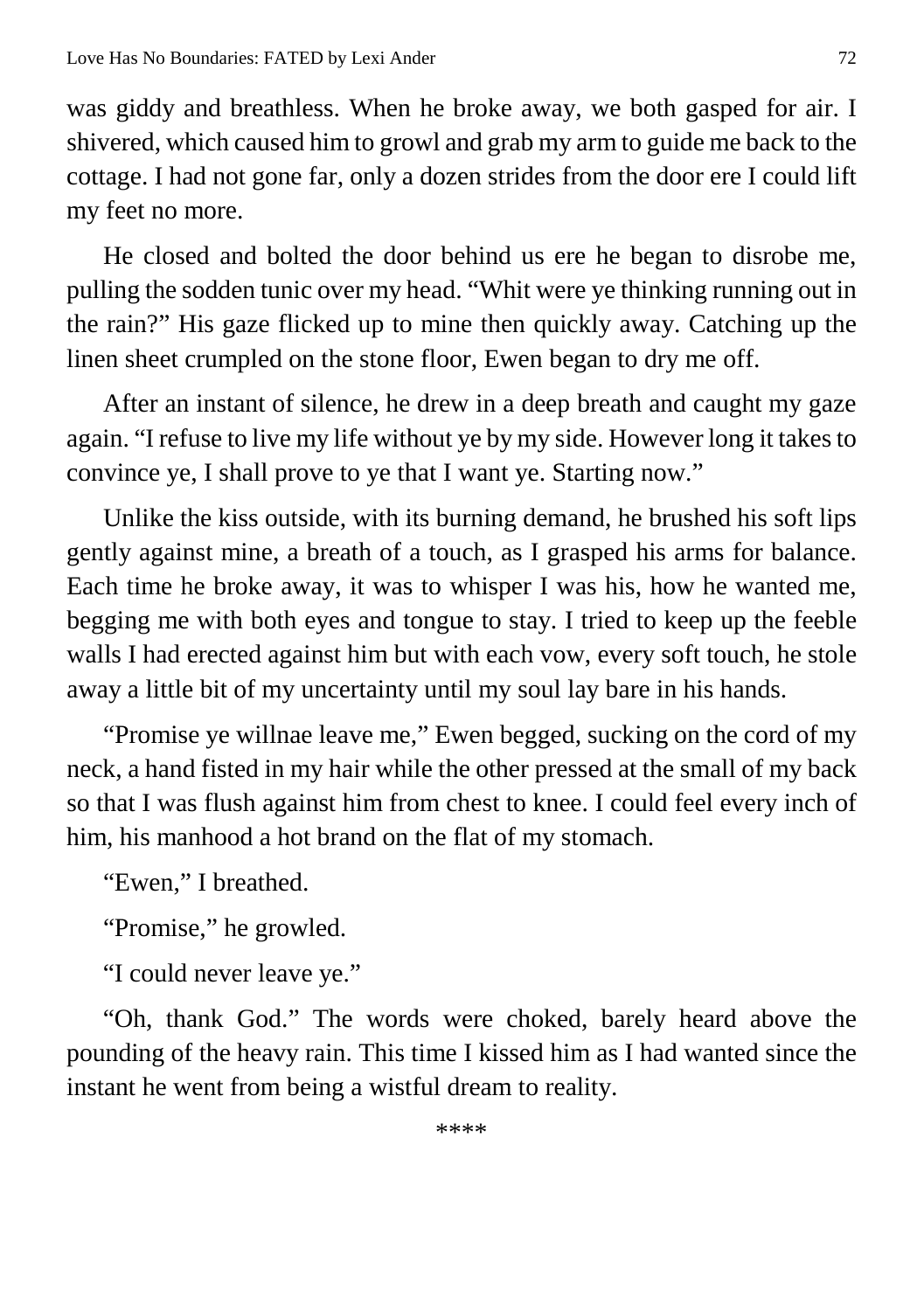#### CHAPTER NINE

#### *Ewen*

My kinsmen did not urge us against learning, examining our sensuality as youths as long as we did not cross the line and become dishonourable. Maidenhead, lost through piercing of the body of either the girl or boy, was kept intact if you did not wish to be handfasted at once. The bears could sniff outsuch deeds and no amount of excuses would save the youths a quick trip to the closest elder or kirk.

It had been many years since I had lain with a male. We had been eager youths with merely one goal in common, to empty our stones as oft as we could. Then I met Caitriona and fell in love, dedicating my life to her happiness.

Naught and all things about Roi brought to mind those youthful trysts. His body was the same only in the most basic way that made Roi male, and there the likeness ended. His mature form was full and strong, not the harsh angles of a growing young man. What I felt when I touched him made me think back on the hushed wonder of a new thing. It may hap, in many ways, I would discover something novel about Roi or even about myself. Possibly, with this union, both of us would be reborn new men.

Roi kissed me as if he was starved and I the only one who could fulfil his hunger. I walked him back towards the bed he had arranged for us and laid him down on the fresh linens. His hair spread out under him like spun gold, the strands damp once more fromthe rain. The tortured visage I had seen when he stared up at the sky was not one I ever wanted to behold on him again. Neither one of us would be leaving this cottage until he understood I would not be giving him up.

I buried my nose in the crook of his neck and breathed in deeply ere I licked across the base of his neck to his shoulder. The new growth on my chin rasped against his skin, leaving a pink blush behind as I kissed down his body. Golden, almost colourless, hairs covered his upper chest though not his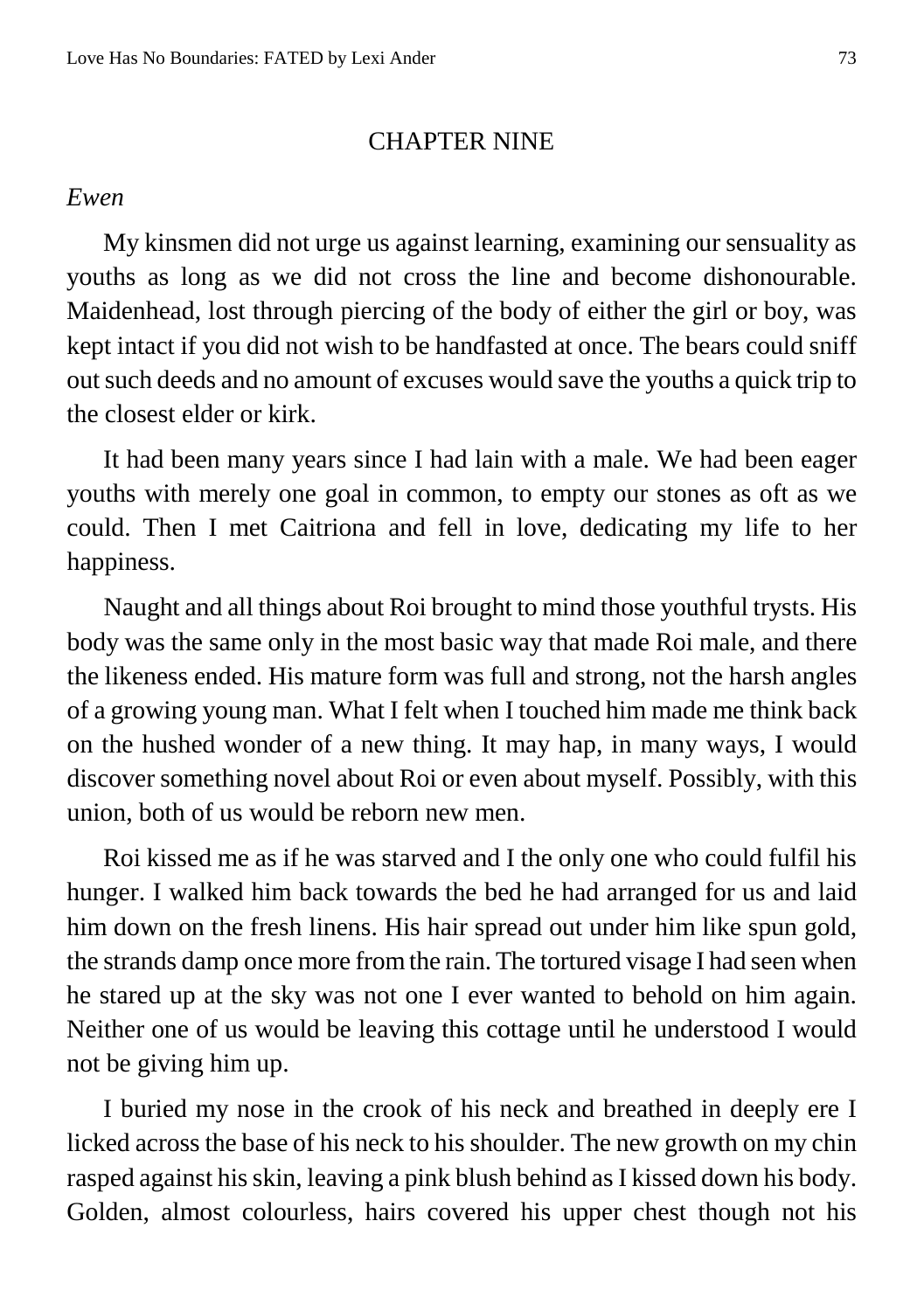stomach. A thin trail ran within the hollowed valley of his belly to his groin. I brushed a thumb over his nipple causing him to gasp, my name falling from his lips. When I pressed the flat of my tongue over the pink nub, suckling gently, Roi writhed under me.

His form was lean yet strong. This was not the body of a priest but of a warrior. Certainly not the body of a woman, with plentiful mounds and soft curves. Slowly I learned his body, seeking for what caused him to demand more or made his breath shudder when he breathed out. He laughed when my tongue dipped down into his navel. Joy mixed with desire suited him, making his ice-blue eyes glow with life.

Isettled between hislegs, gazing intently at his cock and thinking the boys of my youth had never been so well endowed.

"Ewen?"

Roi appeared nervous and I grinned for him. "It be a long while since I took a male into my mouth, much less had a man in my bed,"—I glanced up at Roi—"no' counting ye and our encounter outside of Glasgow. I were half asleep and striving to make ye feel good and… I hae been dying to touch ye ever since."

"Whit be the difference between then and now?" Roi did not seem sure he wanted to know the answer.

"The difference be I want to make ye forget all who came ere me. I want to be the only man ye take to yer bed from now on. I want to give ye more pleasure than ye hae ever known." I rubbed the stiff hair of my chin against the inside of histhigh and Roi moaned softly. "I be afeard that if I fail, I shall lose ye."

Ere he responded to my confession, I grasped the hard length in front of me, the skin soft against my rough fingers. I pressed the flat of my tongue at the base of his shaft to lick up to the prepuce, pulling the skin covering the head back to reveal the flared tip. The scent of his musk filled my nostrils, causing my bear to shift and roll within me. His desire for my possession of Roi felt like a shove.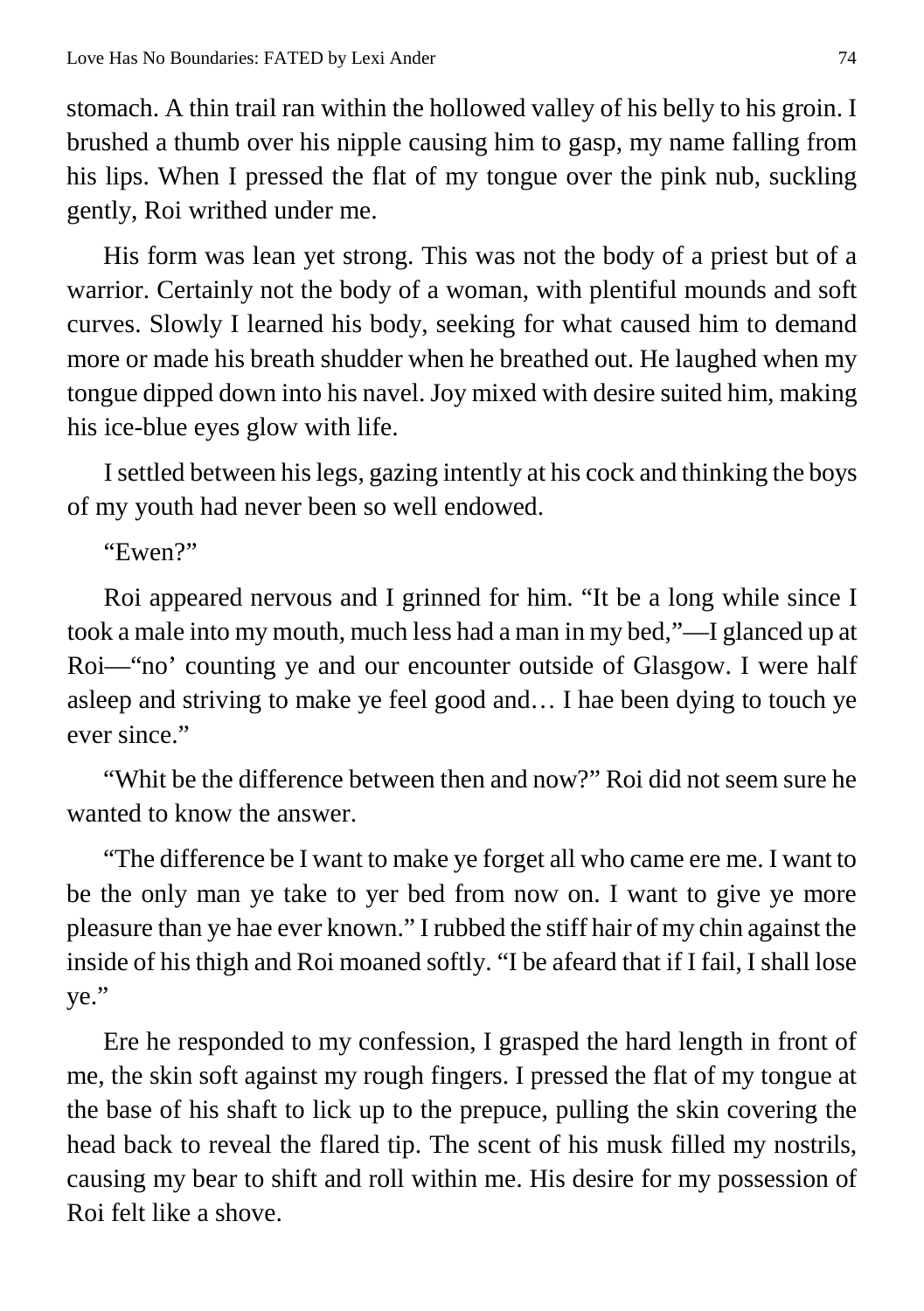I suckled the head, ran my tongue about the ridge, and was rewarded with a bit of his sweet essence. His shallow breaths and sharp gasps made me bold enough to discover more of what would cause him not to be able to stop filling the air with the stormy sound of his voice. His hips moved, pushing his cock further into my mouth until I grasped him firmly. Never had my blood burned as it did now. My cock was so hard I ached to the point I rutted against the linen to find a little ease. I sucked and licked with a pent up fervour, as if I had been caged and now was set free.

Roi's hands clutched the sheets when I took his stones in hand, rubbing and rolling the lightly-furred sack as I lost myself in the taste on my tongue, the feel of him in me, the way his manhood pulsed with pent up need. I laboured to bring him pleasure until he made sounds of impatience.

"Ewen." Warm palms caught my face and I rolled my eyes to gaze up Roi's body to behold his ice-blue eyes, stormy and so dark with desire they were nearly black. "If ye dinnae stop, I shall spill my seed. I want... I want..."

I slowly pulled off his cock, sucking until my cheeks hollowed out, his eyes fluttered closed, and his neck arched. With a final swirl of the tongue, I kissed the tip. "Ye want whit, Roi? Tell me," I rasped.

His gaze met mine again, his laboured breath of soft pants made me yearn to crush those full lips under mine. "I want ye to spill while ye… I want ye to breach me." His shy countenance was one I had not yet seen on him ere now. "Some prefer no' to dae such things. I understand if ye wish to dae something else."

My mouth went dry. "I hae never taken the maidenhead of another man." Roi's gaze slid away, I could see him struggle to be content. I would abate his torment. "Ye will hae to show me whit to dae. I dinnae wish to hurt ye."

His gaze returned to mine. Hope and desire returned to his visage. "Wait here." He slithered out from under me and dashed to the hearth.

He returned with a small clay pot that he secured in the corner of the wooden bed frame. Silently, he bade me lie on my back. The way his gaze roved over my body, the shy touches as he ran his fingertips through the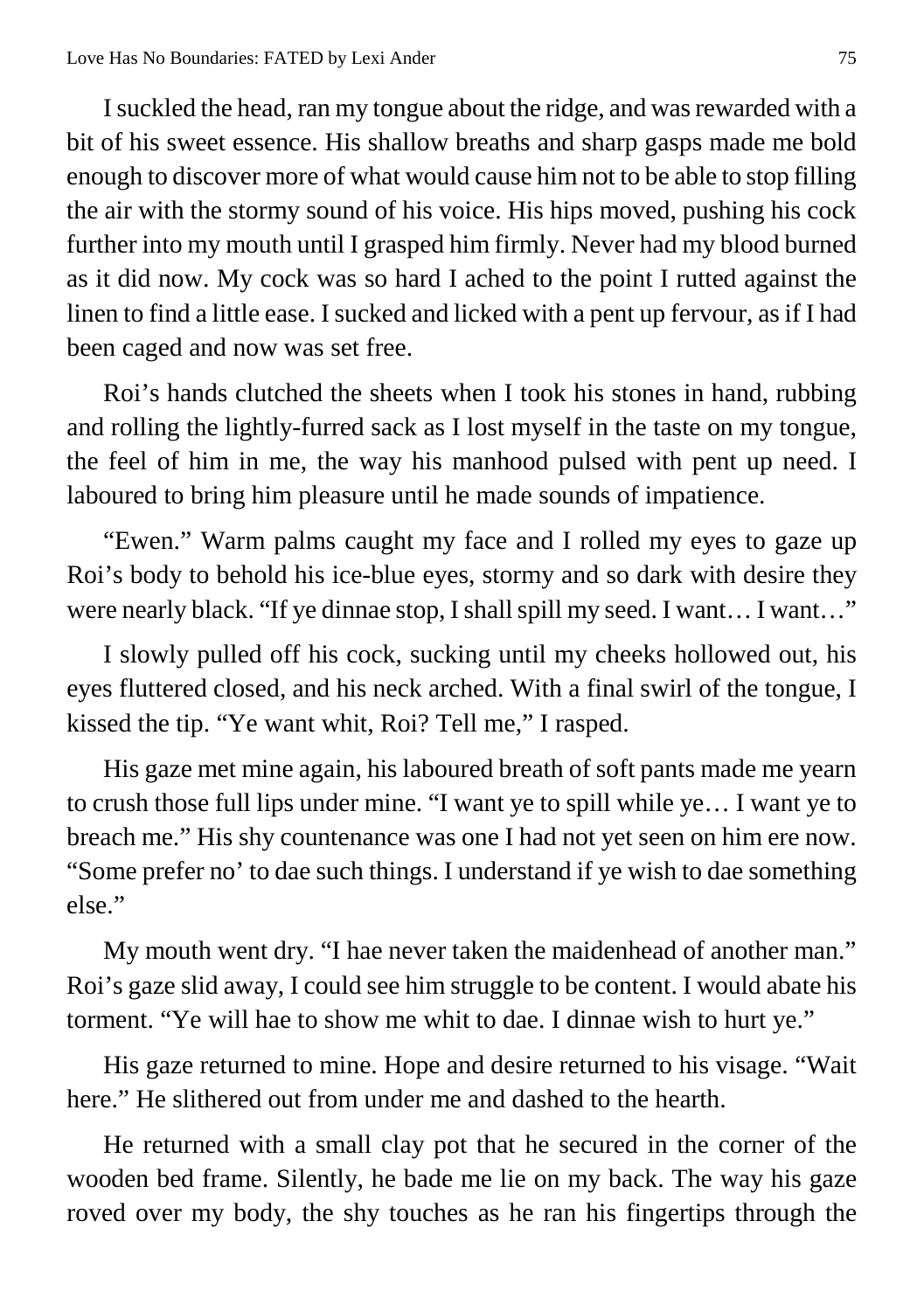spattering of hair on my chest caused my nipples to tighten. His heated gaze rested on my groin. The way he gazed at me made me pant with growing need.

Roi straddled my hips, and I gripped his strong thighs, more nervous than I could call to mind of being ere a coupling. He leaned over me, his face almost touching mine. A golden curtain of hair slid like a waterfall about us. I licked my lips and his gaze followed my tongue ere dipping down and stealing a tender kiss, and then another, and another. I would give him as many kisses as he wanted.

He swallowed the low noise I made when he gripped my shaft in his slick hand. My hips bucked upward into his grip. When he tore his mouth from mine, I gave a piteous cry and would have been ashamed save the smile he gave me made me forget why. Roi moved until my cock pushed against him, that dark secret place I would never dare to go without his consent. I gripped his hips tighter as I fought the sharp need to thrust, instead watched him.

I beheld histender almost adoring countenance and lay very still, appalled at the thought of harming him. He bore down slowly, his tight heat stealing my breath away. Roi's eyes squeezed shut, his face twisting into a grimace as he shivered. He panted, the sound low and harsh to my ears as sweat formed on his forehead.

My hands moved to cup his firm buttocks, holding him firmly in place. "Nae. Stop, Roi. I be hurting ye."

He opened his eyes and gazed intently down at me, blinking a few times. "It be scarcely a bite of pain that will leave quickly. It has been a span of time since I hae had a lover of any—" My churlish growl ceased his words.

His body eased under my hands and he began to slide down my length again. This time his mouth sagged open, his eyelids fluttered closed as his breech connected with my hips. His body gripped my cock like a glove of the softest leather, so taut, so incredibly perfect. His palms rested against my upper chest as his body slid up the length of my shaft, slow and sure. The breath burned in my throat overcome with all that I felt, stricken dumb. I stayed as still I could, watching with a heated gaze as Roi took his pleasure.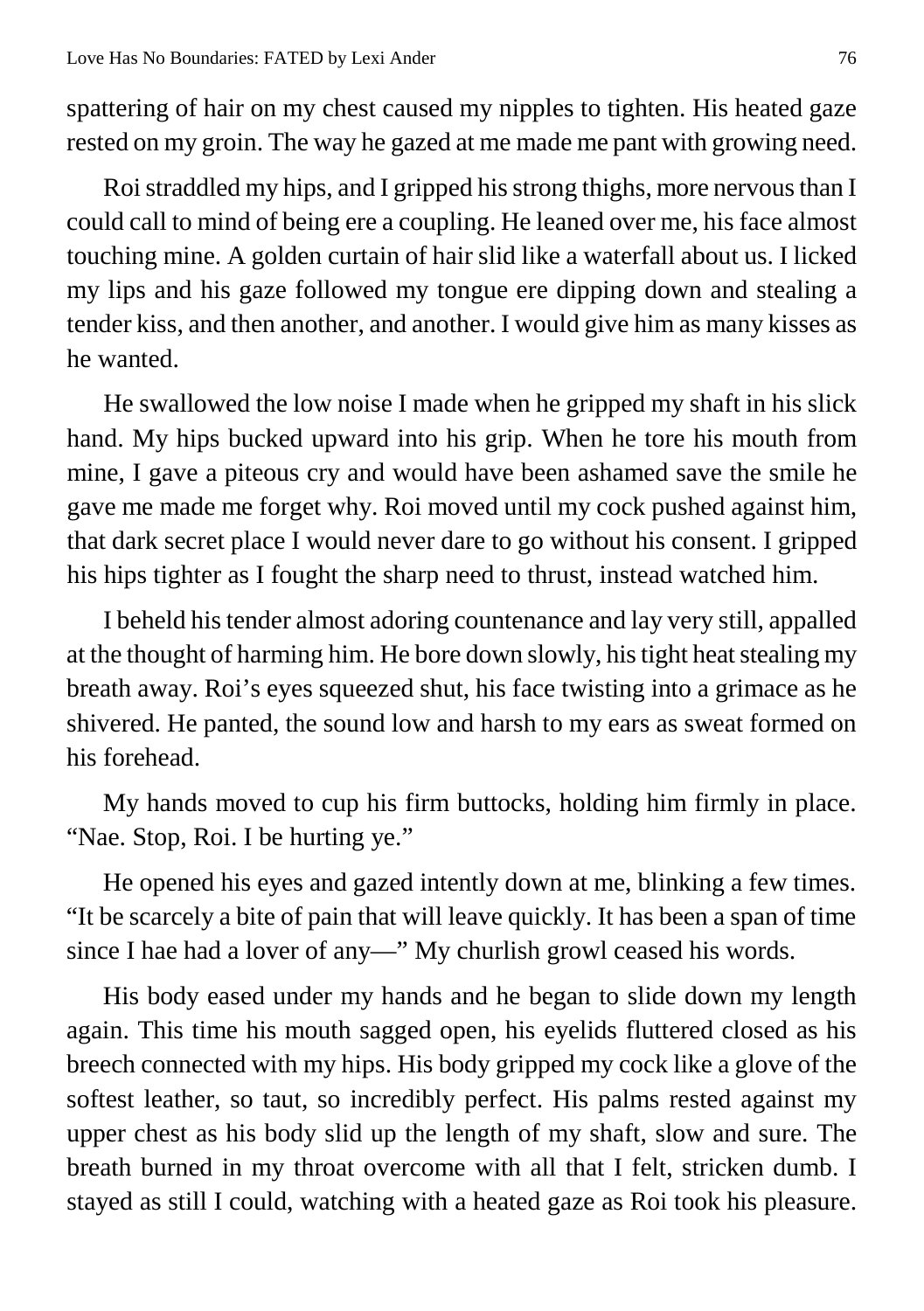The warmth of his body became a delicious torment, causing me to yearn for more. More of him. More of us. More of the touch that caused a growing fire to burn my blood. I wanted to thrust, to take him, to possess him, yet I worried my lust and eagerness would harm him. I would never forgive myself if I did.

His name spilled from my lips as he moved on my cock, swivelling his hips, his fevered stare pinning me in place. I ran my palms along his thighs, the feel of muscle moving under the skin, the hint of power, of strength prodded my lust until I gripped his hips so hard I knew they would bruise.

"Tell me, Ewen, who dae I belong to?"

"Me," I ground out, my restraint weakened by the sly glint in Roi's eyes.

"Am I yers?"

"Aye," I snarled.

He leaned in close and whispered into my ear, "Then prove it."

It was as if I had been unleashed. Growling, I rolled him, clutching him to me as I loosened the firm hold over my body and pushed further into him. His fingertips dug into my shoulders as his legs wrapped about my waist. His delighted laughter turned to sounds of gasping moans as I thrust with swift speed into him. He arched, meeting my hips with every move, our bodies working in accord.

Never had I felt aught like this wild, consuming heat. No matter what I did, he matched and met each move. We fit together so well I began to wonder how I had lived for so long and not known I was but half of myself. Roi grasped his shaft, eyes glazed as he began to stroke. My stones drew up against my body, heat gathered in my groin warning of the coming release.

"Roi," I gasped. His name on my tongue sounded, low and harsh. I needed him to spill so I could watch as he split into pieces. For of me, only me.

His head slammed back into the bedding, the cords of his neck drawing tight as he arched against me. His mouth formed a quiet O as his arse clamped down on my cock and his seed painted our bodies. I could not hold back and thrust as far as I could into Roi to release into him as I was pulled asunder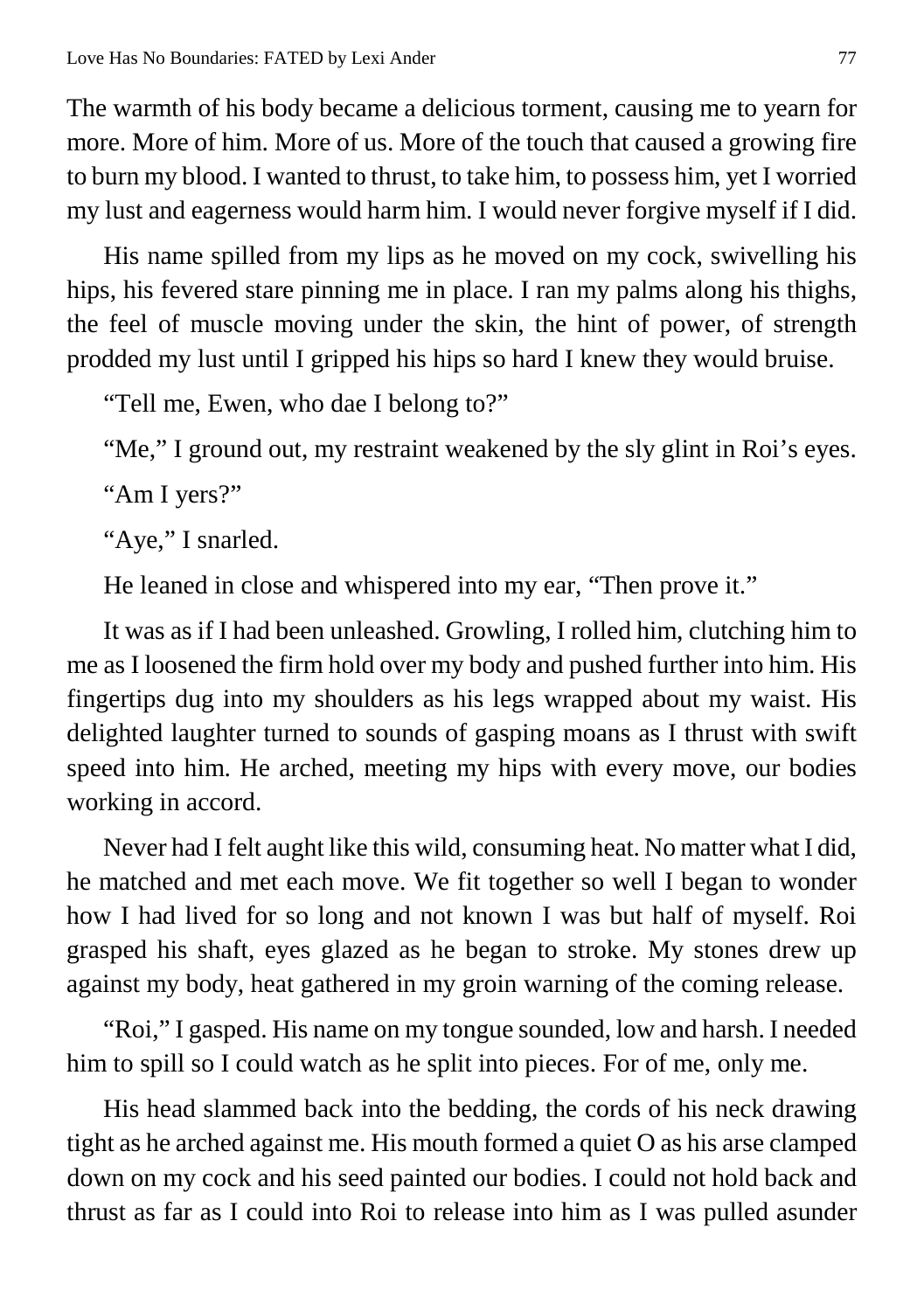from the inside out. Marking him. Claiming him. My bear and I snarled, grasping Roi as my hips jerked, his name a litany that fell from my lips over and over as he stroked my sweat-slick back.

My bear hummed with bone-deep joy. I did not call back to a time with him being this happy—ever. Rising up on my elbows, I gazed down at Roi's flushed and damp face. His skin held a healthy rosy glow and his visage of open tenderness caused warmth to bloom in my chest and a riot of spring butterflies to flutter about in my stomach.

Gently, I withdrew my softening cock. The fear of being close to someone I could lose had been changed for the dread of Roi leaving me to go back to his temple and his goddess. "I hae never been jealous of a deity ere now."

My confession lit his features with delight. The scar hindered the lift of his lips, causing the right side to appear slumped compared to the left yet I did not believe he could be more appealing.

"I wid be remiss if I didnae point out that Cerridwen's visions be whit led me to ye, a gift laid at yer feet." The teasing light in his gaze dimmed.

"Then she cannot hae ye back. I know ye must miss yer home and if I were a better man, ye wid be allowed to leave if ye desired. I find the thought of ye no' by my side too crippling to think on."

Roi trailed his fingertips lightly down the side of my face. "Hae no' worries. I be yers. For better or worse, I will stand at yer side."

I buried my nose in his hair, feeling a small bit of shame at my weakness, yet Roi's calm comfort overwhelmed and pushed aside those dim, errant feelings. Finally, I rose in search of a cloth and the bucket of water. I tended to Roi, cleaning the seed from him as I stole sweet tender kisses.

Crawling into bed beside him, I drew a fur over us. "Dae ye ever wonder that the death ye thought ye wid hae by my hand meant the closing of yer old life in order to begin anew with me?"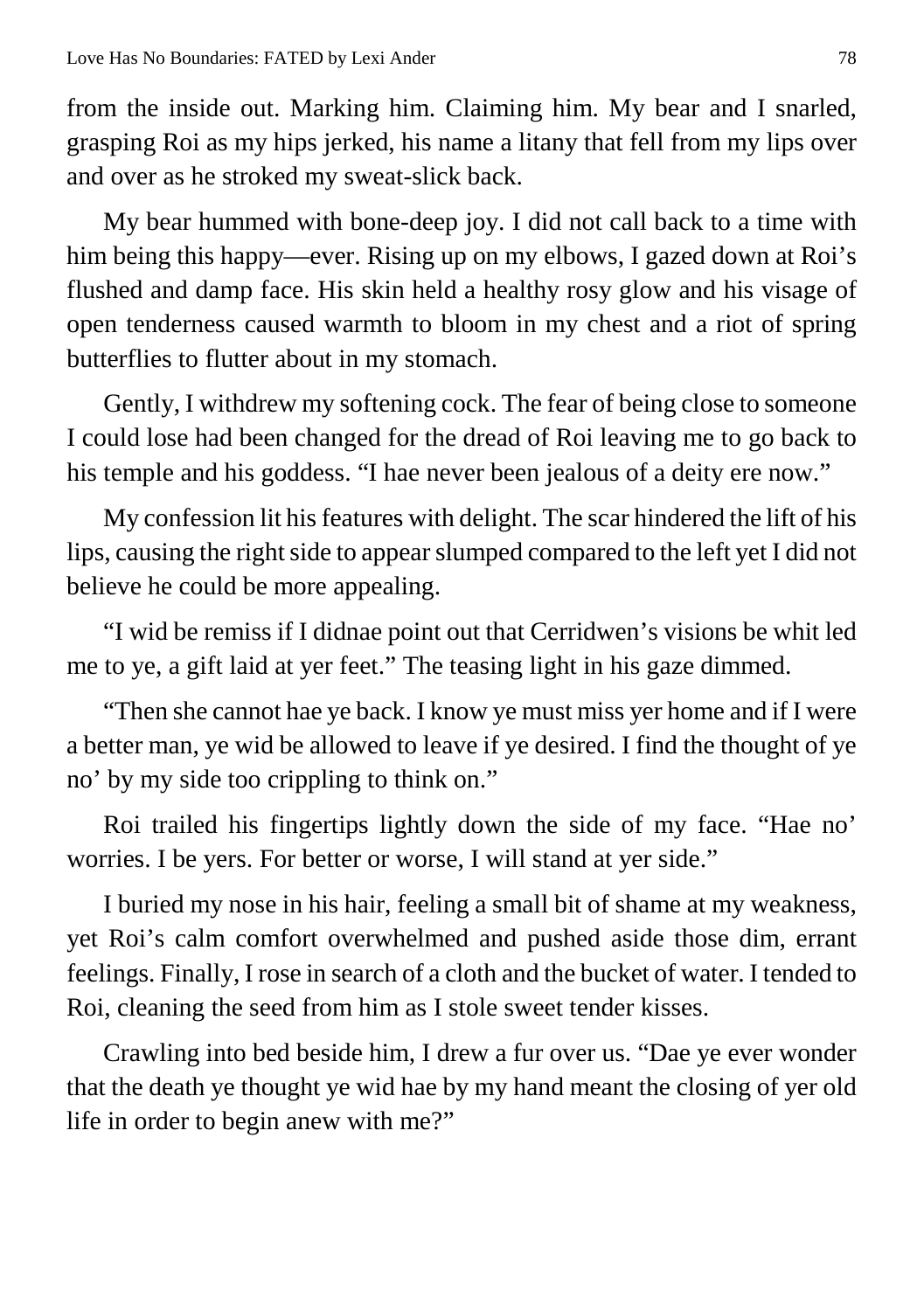"It may hap ye hae a point." Roi chewed on his lip, his brow furrowed in thought. "I be a seer, always. Cerridwen has no' withdrawn her blessing or power over me, otherwise the light of other wid be hidden from me."

I caressed the dip at the base of his neck. Gooseflesh formed under my fingertips. "I doubt no', for deitiesrarely forsake their people unless a grievous trespass forces the break. It dinnae mean ye cannot serve her from the hearth of my home."

"Ye wid allow me to…" Roi's mouth moved yet no words came forth.

Frowning, I replied, "I shall no' remove ye from her. Yer faith be yer ain and no' for me to command."

"And if yer kin should ask, whit then?"

I chuckled. "Ye hae seen us, Roi. We, too, be unlike the rest of our kinsmen, no' men nor beasts. We simply be better able to hide it, be all."

His neck became red. "I be sorry."

"For whit?"

"For thinking the worst earlier. It were unfair, after ye had told me why ye wanted me to stay ere then. I were afraid."

I rolled onto my back, pulling him with me, urging himto settle against me with his head on my chest. "I take the blame, for I pulled away when ye needed me the most. How could ye know I were no' pulling away again?" I brushed my lips over the top of his golden head. "I swear by the time we leave this cottage ye will know beyond a shadow of a doubt that I intend to keep ye by my side. I hope ye will come to be at ease with me and trust me to answer yer questions." Roi's hand lightly stroked my stomach. If I had not spent my seed a few mere breaths ago, another part of me would have been begging for more of his stirring touch.

"Inside my home, ye be my equal. My kin will greet ye as my *hain*, my husband. Donn will hae told those who be willing to hear about me finding my companion. They shall want to meet ye and come for a *Cèilidh*. My home shall be brimming with well-wishers for many weeks."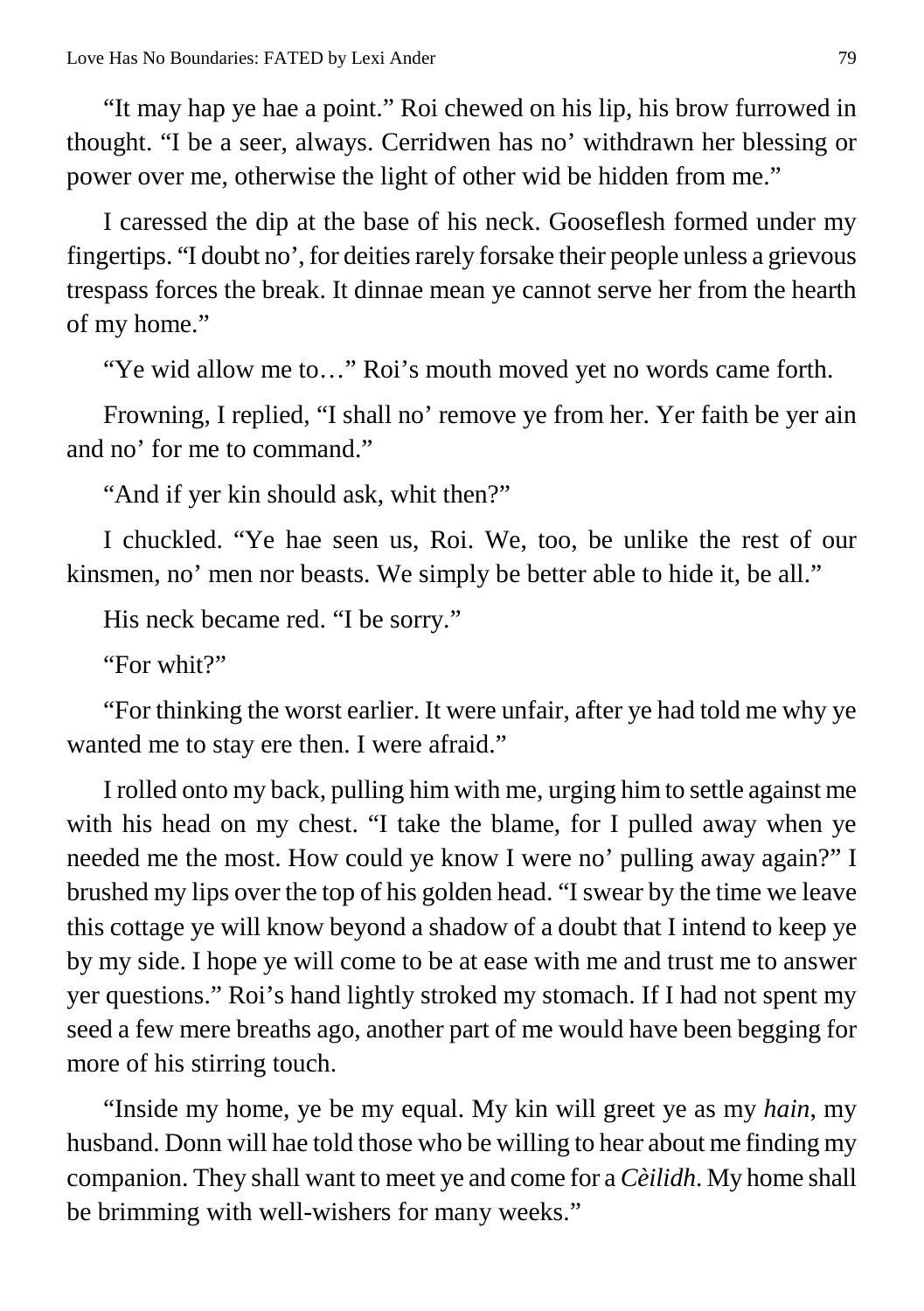I grinned at his startled countenance. "Spouse…" he breathed.

"Ye will hae to keep in mind that outside our home, in the company of guests and callers, or with kinsmen who dinnae share a spirit, those ye must be wary of."

Roi met my gaze. "*Hain*." This time he said the word with firm surety, as if he was beginning to believe.

"Aye." And he wid make a fine husband.

\*\*\*\*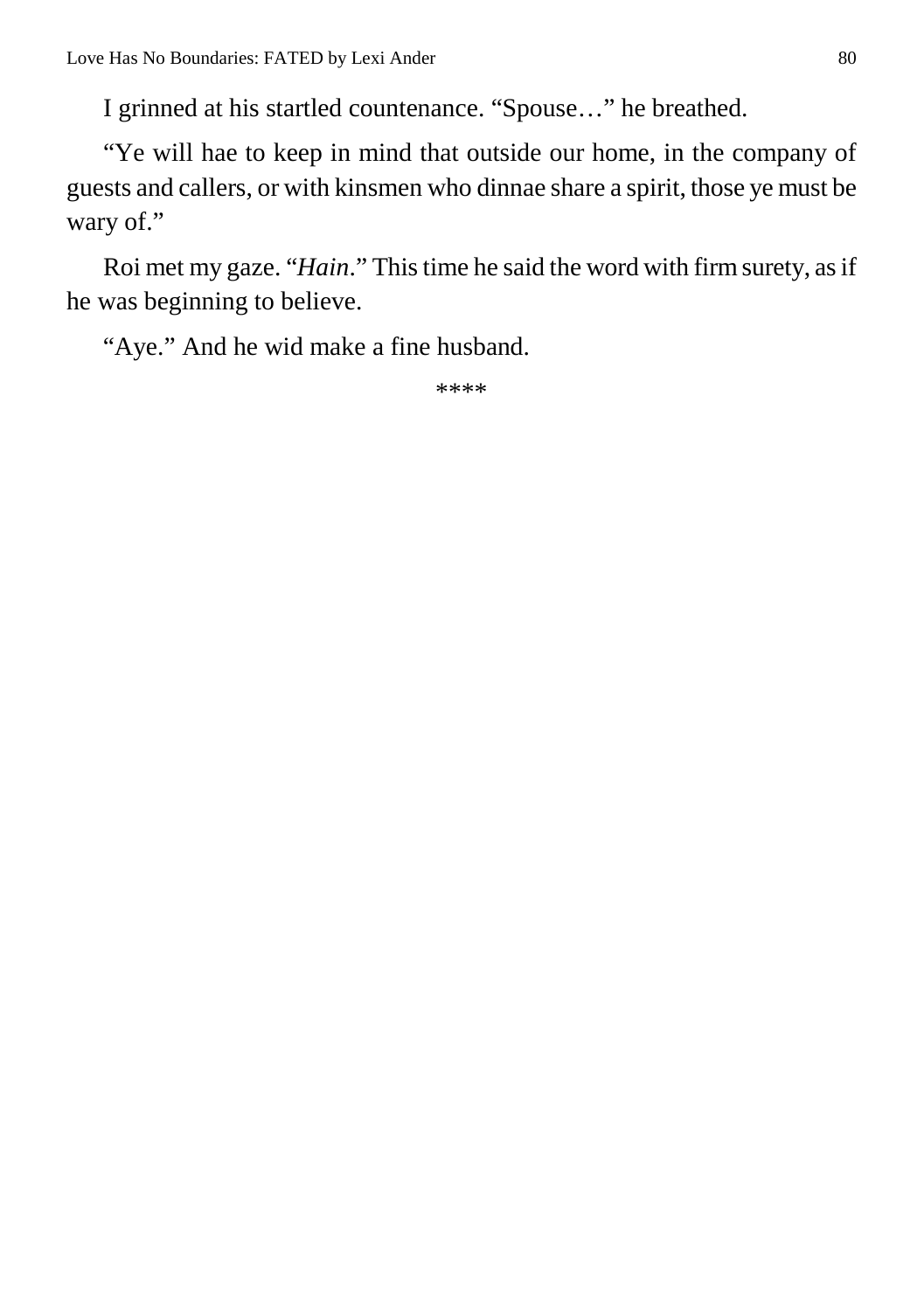#### CHAPTER TEN

#### *Roi*

I cried out to the rafters, arching my back off the table as Ewen thrust into me, every now and then brushing against the spot that made my body sing. The heels of my feet perched on the edge of the table. My legs spread as far as they would go, with Ewen filling the space between them, his gaze watching every move I made.

Mercy of the gods, he looked as though he glowed above me. He leaned down, bending me nigh in half, and taking my mouth in a soul-searing kiss. He ate my cry as I came hard. My vision dimmed and my breath caught in my chest. Ewen reached his own pleasure soon after, breaking the kiss to stare down at me with his bright hazel eyes, jaw clenched as a deep groan pushed out from between his lips.

His weight crushed me to the table; I could barely breathe and did not mind. Breath coming in ragged gasps, I ran my hands down his sweat-slick back to the top of his arse ere beginning again at his shoulders. Finally he released my legs and I wrapped them about his waist.

Ewen started sniffing again, a sound I came to connect to his bear. The creature oft looked out of Ewen's eyes yet Ewen seemed not ware of. I did not speak of what I saw to Ewen. He spoke of his bear being wilful and yet I sensed no ill will from the creature. I could not help wonder why the animal would not emerge, as curious and possessive as I knew him to be. Ewen's light of other was still coloured with pain and I knew not what caused it. I would watch and learn more ere I decided what to do.

He and I stayed at the cottage for many days and nights, all were filled with now-familiar touches. We seemed not able to get enough of each other. I dreaded the time we would leave regardless of my desire to behold his home and meet the rest of his family. Our time together was coming to an end. For now, I revelled in having him all to myself.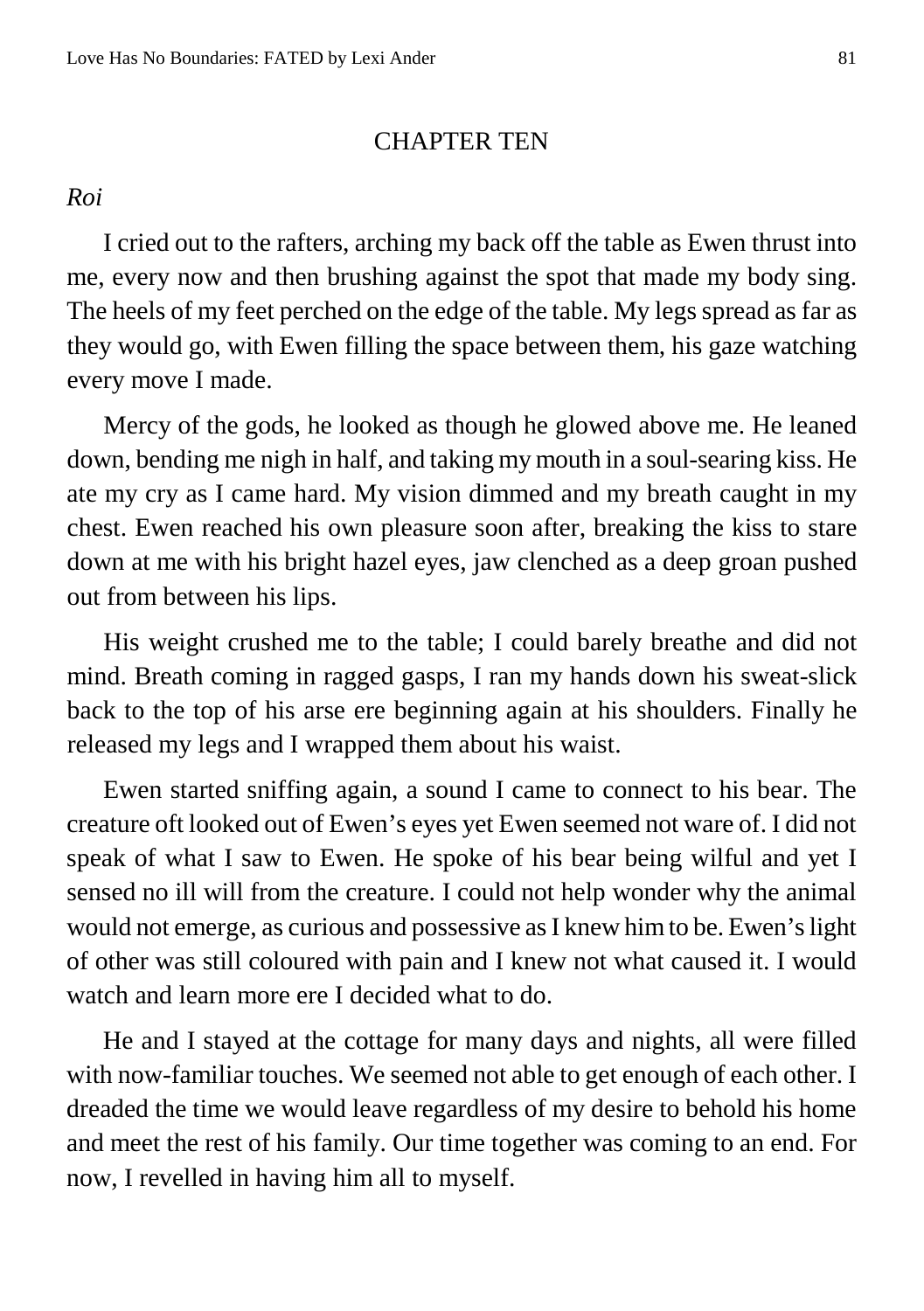When he stood, I groaned. I was quite stiff and needed his help to rise from the table's surface. The room strongly smelled of musk and man from our many couplings. I had never been as happy as I was here at the cottage. It may hap I would be able to convince Ewen to come up here again for a few days.

On shaky legs, we made our way across the room to the hearth. Ewen wanted to sleep next to the fire so we devised a thick pallet a safe distance away. We fell onto the furs in a riot of laughter. With lingering caresses, we cleaned each other. My skin felt raw in a few places from the stiff hair on Ewen's chin, not that I minded since it brought forth in my mind the one who possessed me so thoroughly. There was another part of me that loved how the beginnings of Ewen's new beard began to turn soft. I looked forward to the time when the hair would grow out enough so I could part it with my fingertips.

"On the morrow we head home. My children shall adore ye." He placed himself between the door and me, curling about my body until there was no space between us.

"I admit I be nervous about the reception of yer other kin." My own siblings and parents were faint memories of a time ere the temple.

"Nae. They will understand yer importance to me and my bear, and shall want to hold a party to celebrate our joining." I hoped he was correct. I would do what I could to win them over and ensure Ewen's happiness.

"Sleep now. We shall leave after the sun rises. The ride will take most of the day to cross the mountain."

Nervous as I was, I knew sleep would come. He and I had been very demanding of each other since the first night of coupling. Our nightly lovemaking had no end and left me utterly drained of strength. My eyelids grew heavy as I stared at the coals of the fire and the days of demanding lovemaking caught up with me. I would miss being able to slake our lust as oft as we wanted, waking each other in the night to start all over again, then sleeping late into the morn.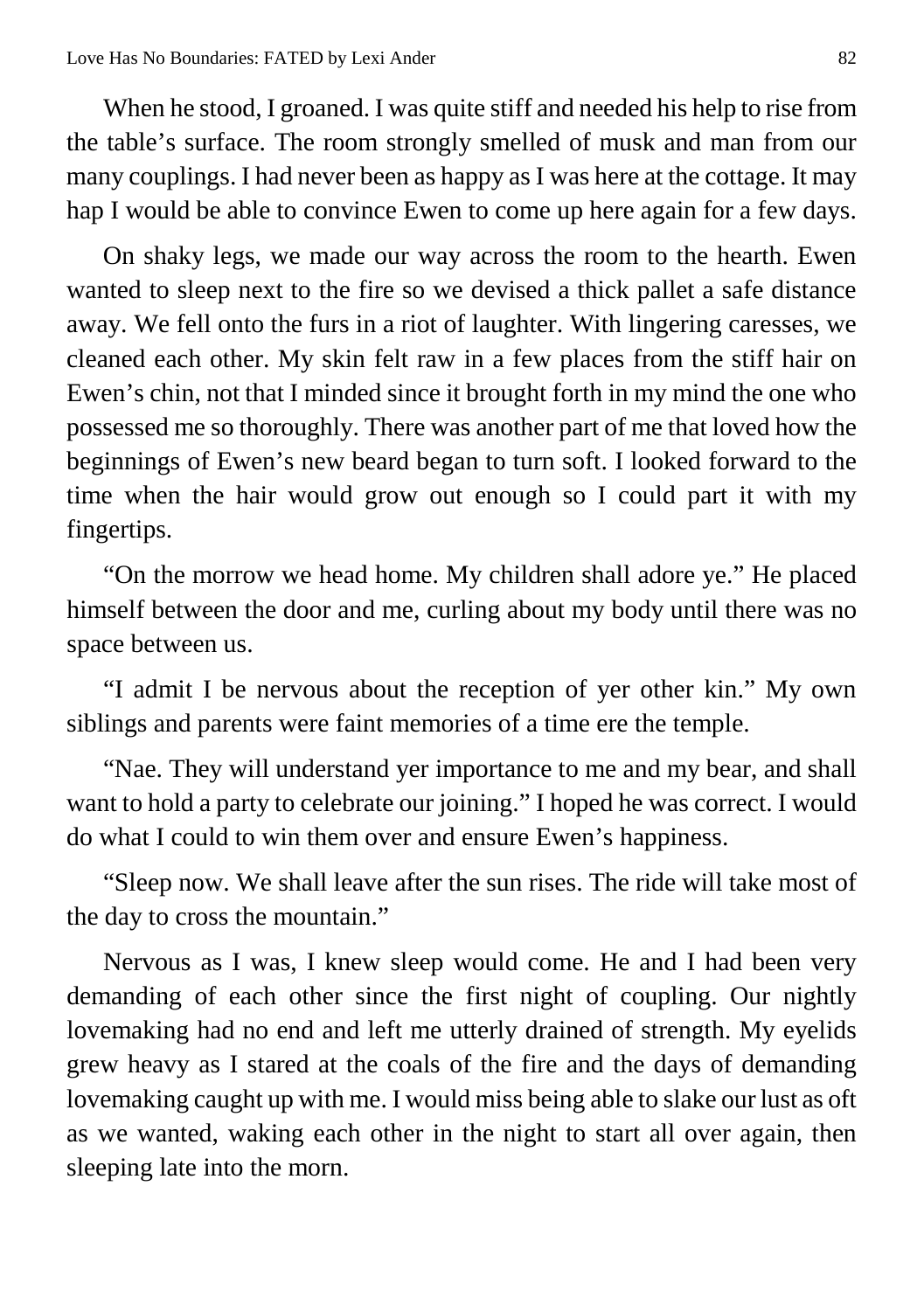The first couple of nights I was afeard I would wake to find this all a dream. I spent hours watching him sleep, the banked fire of the hearth casting long shadows that showed signs of being a portent of dark times to come. Surely, the gods would not take him from me after all that had happened. I fell asleep believing I was spared for a reason.

The dream began the same as it had hundreds of times ere now. I knelt ere Ewen except the red robe was now a belted kilt and tunic. Ewen did not glance at me, only stared in despair behind me, his hands fisted about the hilt of a short sword as he slowly began to raise the blade over his head.

Most times these dreams did not come with sound, yet I clearly heard soft crying. Not able to help myself, I glanced over my shoulder to behold four men holding a young girl of eight or nine. She wept, huge sobbing breaths shaking her small body and by the look on Ewen's face, he knew her.

The door to the cottage stood wide open and two more men crept up behind him. The situation appeared to be hopeless. My gaze sought out his in time to see him mouth, "I be sorry." The world about me slowed to a crawl as Ewen began to bring the sword down.

I startled awake, gasping as I gazed about the room with rising dread searching for strange men. The crying of the child ringing through the air of the cottage followed by a whispered command that my foggy mind strove to grasp a hold of and fix in my mind.

I had not been given a vision since crossing the firth with Somerled. Although I read the glow about people, my night's sleep had been my own and not plagued with the presage of deeds that would soon come to pass.

Scrubbing a hand over my face, I rolled out of the pallet and began to stoke the fire. With speed I found the last of the oats, placed them in the crock, and added water ere I moved the crock close to the coals to cook. As I moved, sore muscles called to mind the time spent with Ewen. I doubted we would be that active once we made his home.

I stretched again, added the last of our salted beef to the pottage ere searching out our clothes. In the cottage, it had become easy to wear only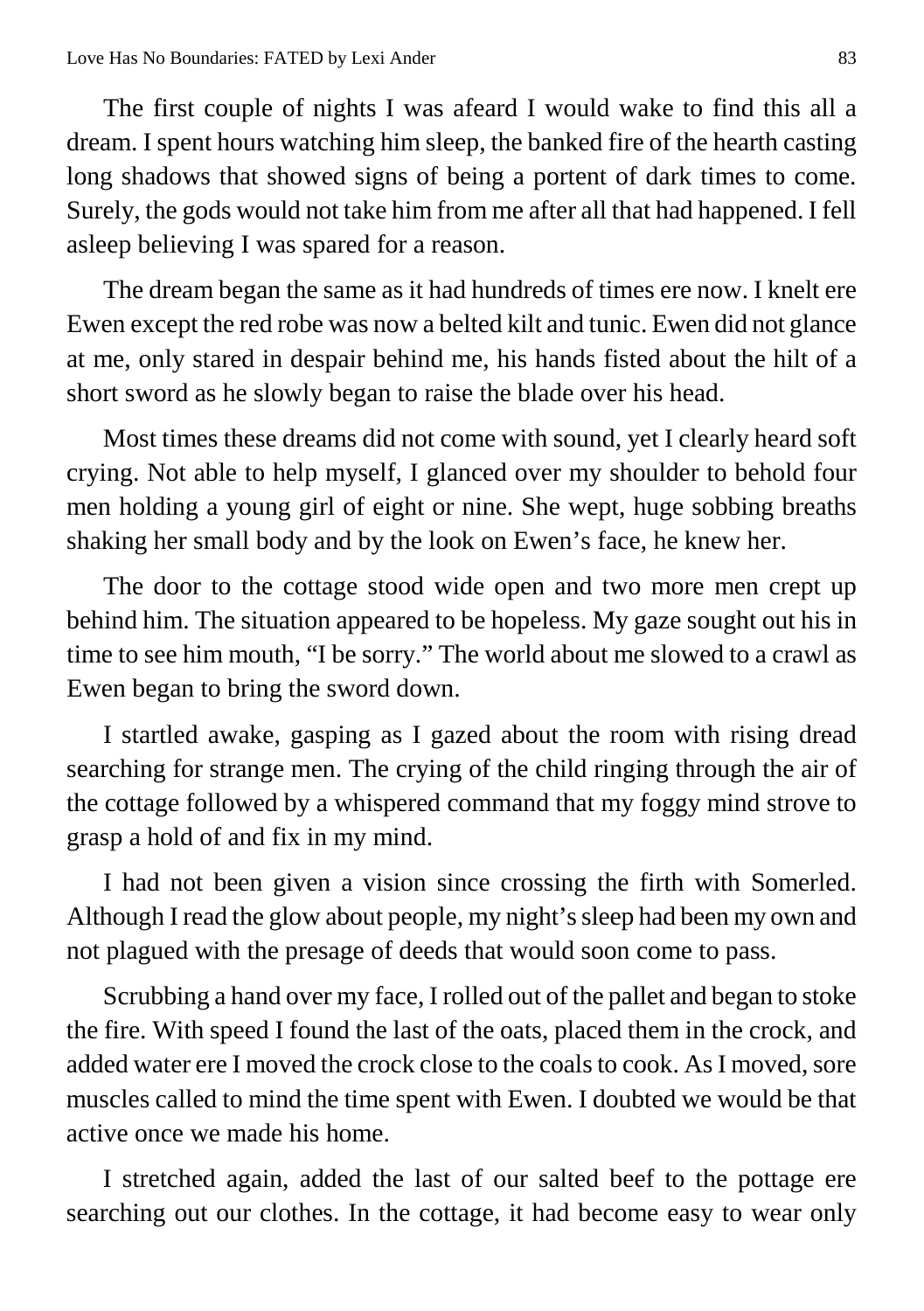minimal attire since we were always taking them off. We passed time wrapped in furs unless we needed something from outside.

By the time the pottage was ready, I had wrapped the leggings and pulled the tunic over my head. Ewen sniffed then groaned as he rolled over and lifted his head. His gaze searched the room, finally coming to rest on me.

"Will ye no' bestow upon me a kiss to start the morn, husband?" I cherished the knowledge he enjoyed calling me husband. I hoped it was a sign he would come to care for me somewhat in the future.

I grabbed Ewen's clothing and crossed the floor, laying our kilts over the back of Ewen's favourite chair. "First dress while I pull the pottage from the fire."

Ewen grumbled, but began to pull on his clothing and move our nest of furs to the cupboard beds. I managed to dodge his lips until we both were fully attired.

"Ye did that on purpose," he grumbled.

"Aye." I grinned against his mouth. "If ye were no'fully clothed a kiss wid lead to me keeping ye here another day."

Ewen's hands clutched the belt at my waist, holding me close when I would have pulled away. "Whit a shrewd man ye be. It may hap we shall stay anyway. This day. On the morrow. Whit difference will another night make?"

I pressed my forehead against his. "As much as I wid love to keep ye to myself, ye dae hae obligations. It dinnae mean we cannot come here at another time for a tryst in the future."

He sought another kiss, this time with a half-hearted grope. I gave him a playful shove, ignoring the blush that heated my cheeks, still unused to his single-minded craving for me. I grabbed two sword belts to buckle onto him, one on each hip.

He chuckled and sought to avert me from buckling on the second belt. "One be enough, Roi. We be only a day's ride from home. No one for us be out here. We be well within clann territory."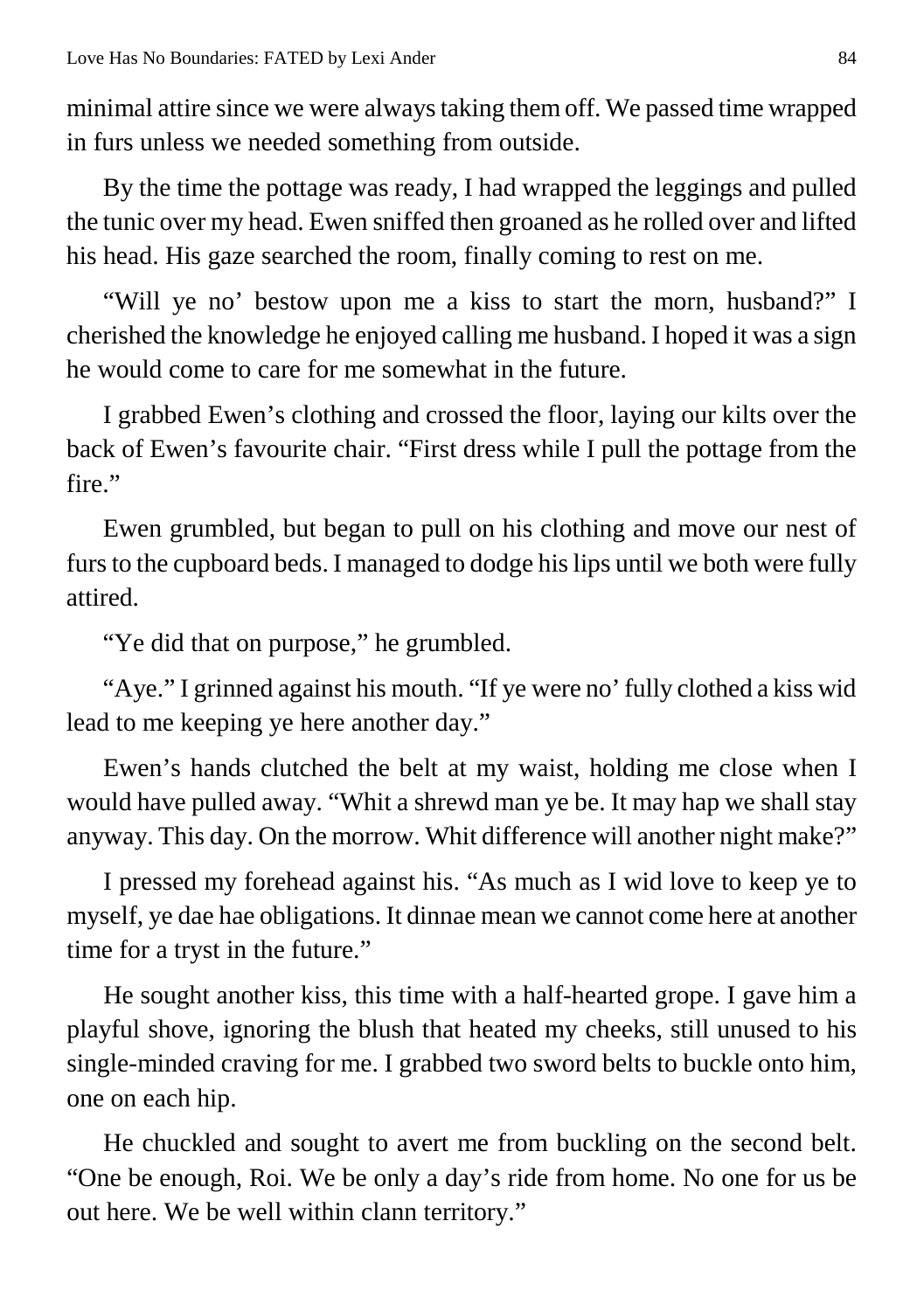I bit my lip to keep from replying. The messages of the dreams were told to no one outside those dedicated to Cerridwen. There was a steep price to pay for revealing what I knew. Besides, the vision could take place on the morrow, or a twelvemonth from now. With the dream so fresh in my mind, I had allowed myself to react when I should not have.

"As ye say." I laid the sword and belt on the table and turned to see to my pack. Ewen stayed quiet, which turned into an awkward silence. "Ishall attend to the horses." On quick feet, I retreated out of the cottage into the early morn light.

The sky was overcast, promising rain later in the day. A half dozen steps toward the low rock wall, it dawned on me that I heard naught. Halting, I glanced about at the now familiar scene of the glenn stretched out ere me.

The trees swayed in the wind and yet no sound reached my ears. I should hear the water of the river, the song of the morn's birds. Naught. Turning in a circle I began to count, the figure rose so high there became no reason to count their sum.

### Ravens.

Hundreds sat in the naked boughs of the trees, their numbers so thick the new green of spring was utterly hidden by a pallet of deep black. All about the cottage, even on the slope of the thatched roof, the birds perched still and eerily quiet, their beady black eyes trained on me. Waiting.

I swallowed thickly. For the first time in my life I had something someone—precious to lose.

As soon as the child's scream pierced the air, I turned on my heel and ran toward the sound. My sword slapped against my thigh as my gaze searched for whence the cry came. A young girl with long black hair and clad in a simple kirtle broke through the tree line, glancing behind her ere running toward the cottage—and me.

With my scarred and tattooed face, I had been told more than once I appeared quite fearsome, and yet this child reacted as if she knew me. When I caught her up, she clung to me as if she had found her fondest toy, and buried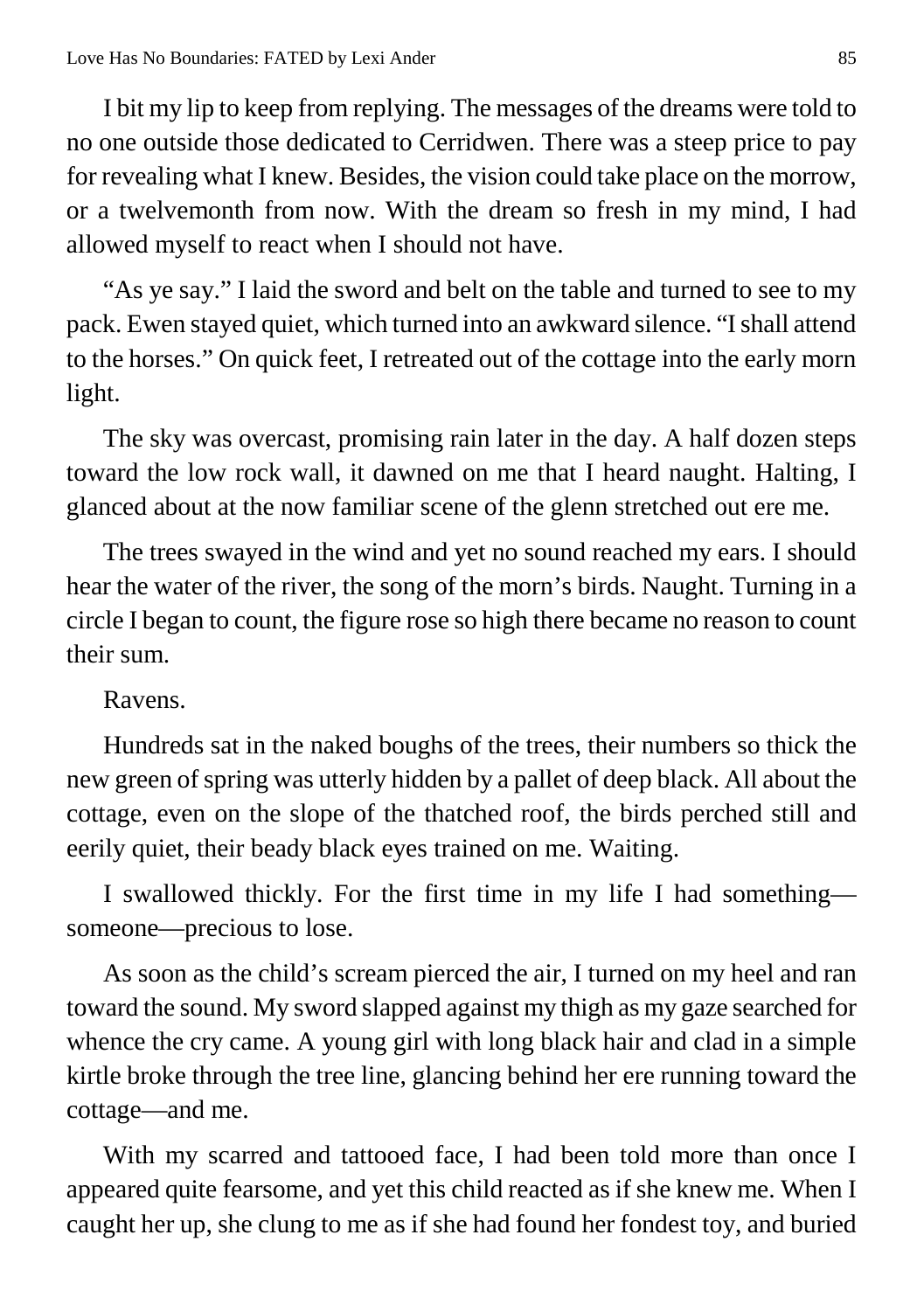her face in my loose hair. I silently cursed that I had not tied it back ere I left the cottage.

I turned and dashed as fast as I could, burdened as I was. The ravens simply watched from their perches. "If we become separated, ye run to the cottage and lock yerself in and hide. Dae ye hear me?" I felt her nod her head.

I almost made the wall enclosing the cottage when I glimpsed two men sneaking about the side. I would not be able to get the child within the cottage ere they spotted us. Dread crawled up my spine as I turned toward the pen where we kept the horses. I could put her on one… I ran full force into two brigands. The child was torn from my arms and she screamed at the top of her lungs.

A violent shove landed me on my back on the ground where a solid kick to the ribs stole my breath. The new comer unsheathed my sword and, for an instant, I thought he would end me right then. Instead, both he and the man holding the child quickly stepped back, joined by two more who came from the tree line.

I rose to my knees, holding the girl's gaze, signalling with my hand for her to wait while I addressed the men. "Whit dae ye want?"

The man closest to me look upon me with great scorn. I did not raise my arms in time to deflect the kick that caught me in the side of the head, knocking me flat on my back again.

"We dinnae answer questions from a Godless man." He spat ere moving away.

From near the cottage came a roar so great, the air shivered with the power behind it. "Roi!" Ewen's voice sounded guttural, my name barely plain.

Blinking the spots out of my vision, I rolled onto my stomach, rising once more to my knees to face the cottage and Ewen. He stormed toward me, the sword I had placed on the table earlier clutched in his fist. I wiped at the warm blood that dripped down my face.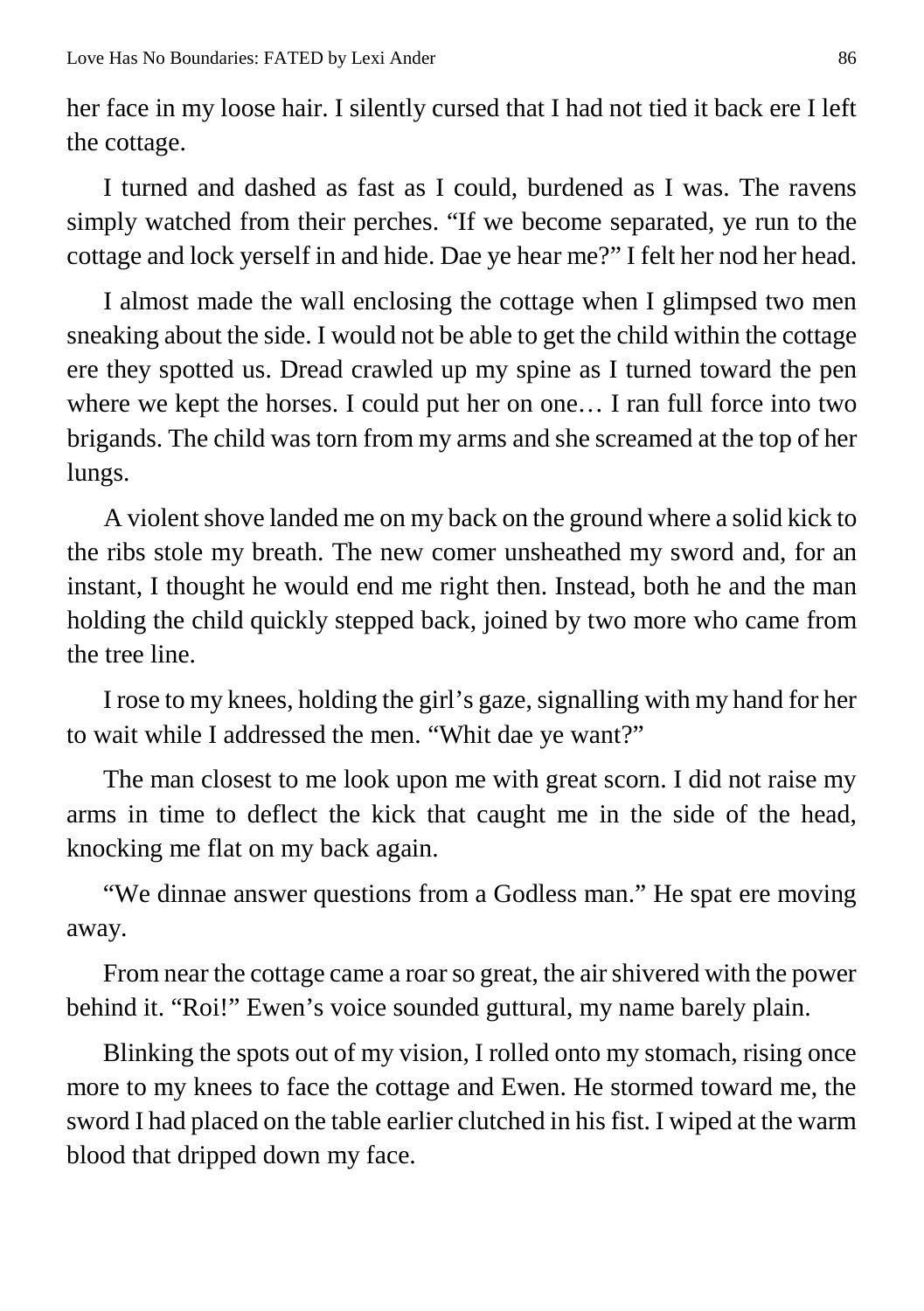His roving amber gaze took everything in with one sweep ere pinning the men with a stare that promised a painful redress.

"Brigid." A growl punctuated her name.

The girl cried harder. "I be sorry, Father."

He did not reply. The men I had spotted about the side of the cottage came forth, Ewen not ware he had been flanked.

"State yer business ere I decide to tear yer heads off for bringing harm to my family." His grip on the naked blade flexed. He still wore the first sword I had belted to his hip. All I had was the dirk tucked in my belt.

I glanced over my shoulder. "We be here to deliver a message to Ewen Meinnear," claimed the one holding Brigid.

"Spit it out, man, and get on with it," Ewen prodded, his anger barely held in check.

"There be a price for defiance, Thane of Raineach. Slay the pagan and yer daughter will go free. If ye choose, again, to keep the heathen, the price shall be yer daughter's life."

I could sense his rage, his visage one of violent fury. Slowly Ewen's face turned hard and unforgiving, yet when he glanced down at me only despair shadowed the depth of his eyes.

"Ye be making a habit of kneeling at my feet, Priest of Cerridwen." I said naught, yet glanced with apurpose at the men stalking him, praying he would see and understand. "This day no' be turning out as I had anticipated. Ye, on the other hand…" Ewen hefted the spare sword he had declined to wear, yet had grabbed off the table ere he left the cottage. "I trust ye," he added in a soft voice.

"The Morrigan sent eyes to watch the field of battle."

He raised his gaze, finally noticing the quiet ravens. "Then we shall give her a battle worth beholding."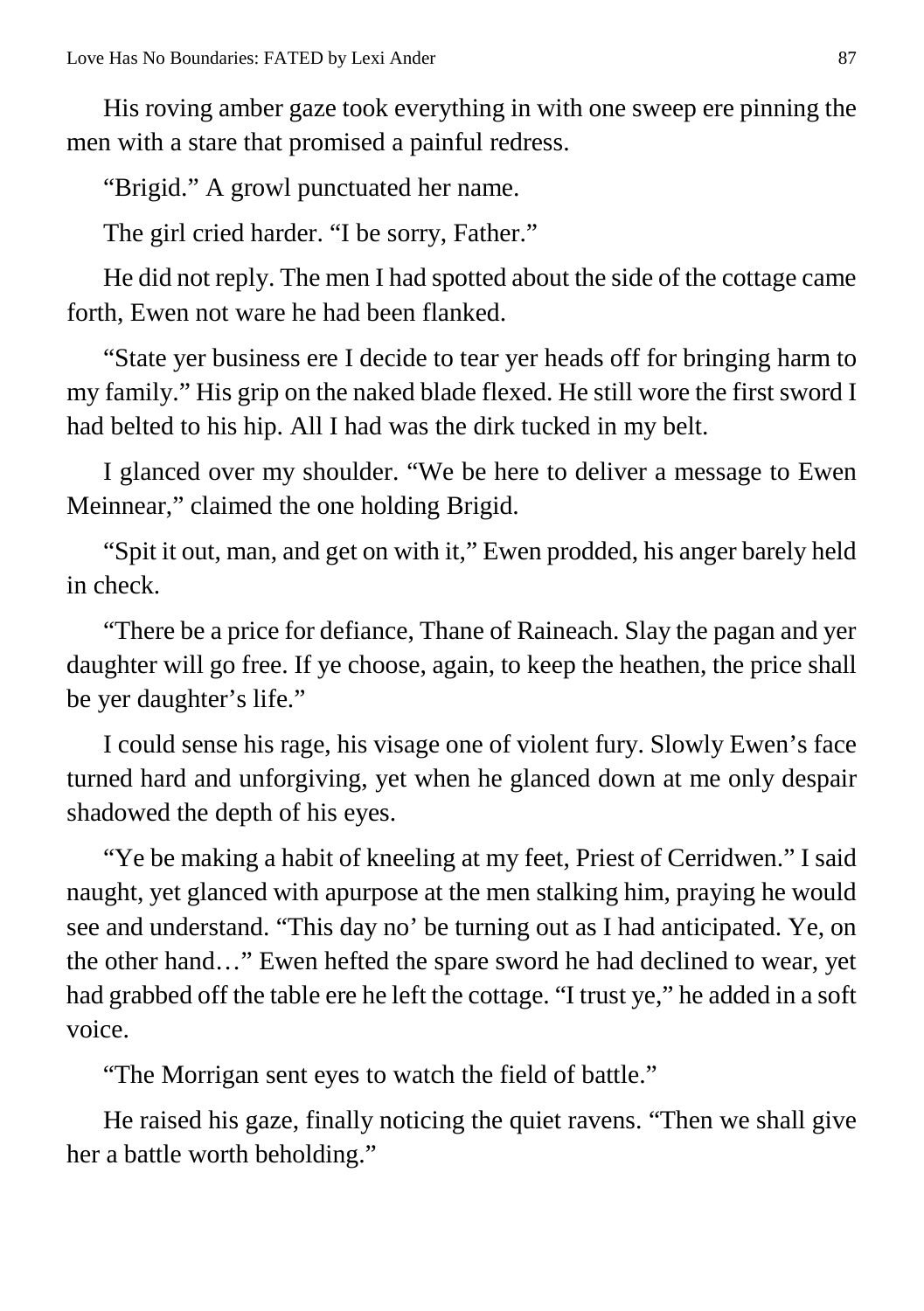Ewen stared over my head, the dead eyes deceiving as his bear pushed forward, trapped, natheless ready to unleash the berserker rage Ewen spoke of. He wore the very same countenance when he faced Somerled on the field of war.

Grasping the sword double-fisted, he raised it over his head until the tip of the blade pointed down behind him. I grasped the dirk at the front of my belt and withdrew it. My body relaxed as I locked away all thought, all feelings, searching for the centre of calm where I floated, waiting for his move.

His face flushed with strain as he hurled his blade as he would an axe. The instant the sword left his fingers, I launched backwards, rolling arse over head to come to my feet next to the man holding Brigid. He stared wide-eyed at the sword sticking out of the chest of the man next to him. The ravens took flight, filling the air with their cawing as I tore Brigid from the cutthroat's grasp.

### "Run!"

I thrust my dirk into the throat of the man who had held her, any command he would have given lost. The instant of shock and wonder passed and the other men burst into movement. I swung my left fist at the skewered man. He stumbled out of reach, which was all I needed to grasp Ewen's sword and plant my foot in his chest to dislodge the blade. He fell to the ground in a heap, the light of life fading quickly from his eyes.

Ere I could bring the blade up, a backhand caught me across the head where I had been kicked. Stumbling back, my vision turned hazy and spotted. Half blind, I turned and brought my blade up in time to narrowly catch the one coming down on me.

I fought like a man possessed. Ewen and his daughter counted on me. I would not fail them. An earlier glimpse told me the cottage door, open when Ewen exited, was now closed and hopefully barred. I did not catch sight of Ewen or the other two manslayers.

Dropping low to the ground, I sliced the cords at the back of one foe's knee. His leg no longer holding him up, he fell to the side, howling. Ere I could catch my balance, a well-placed kick to my hip caused my leg to buckle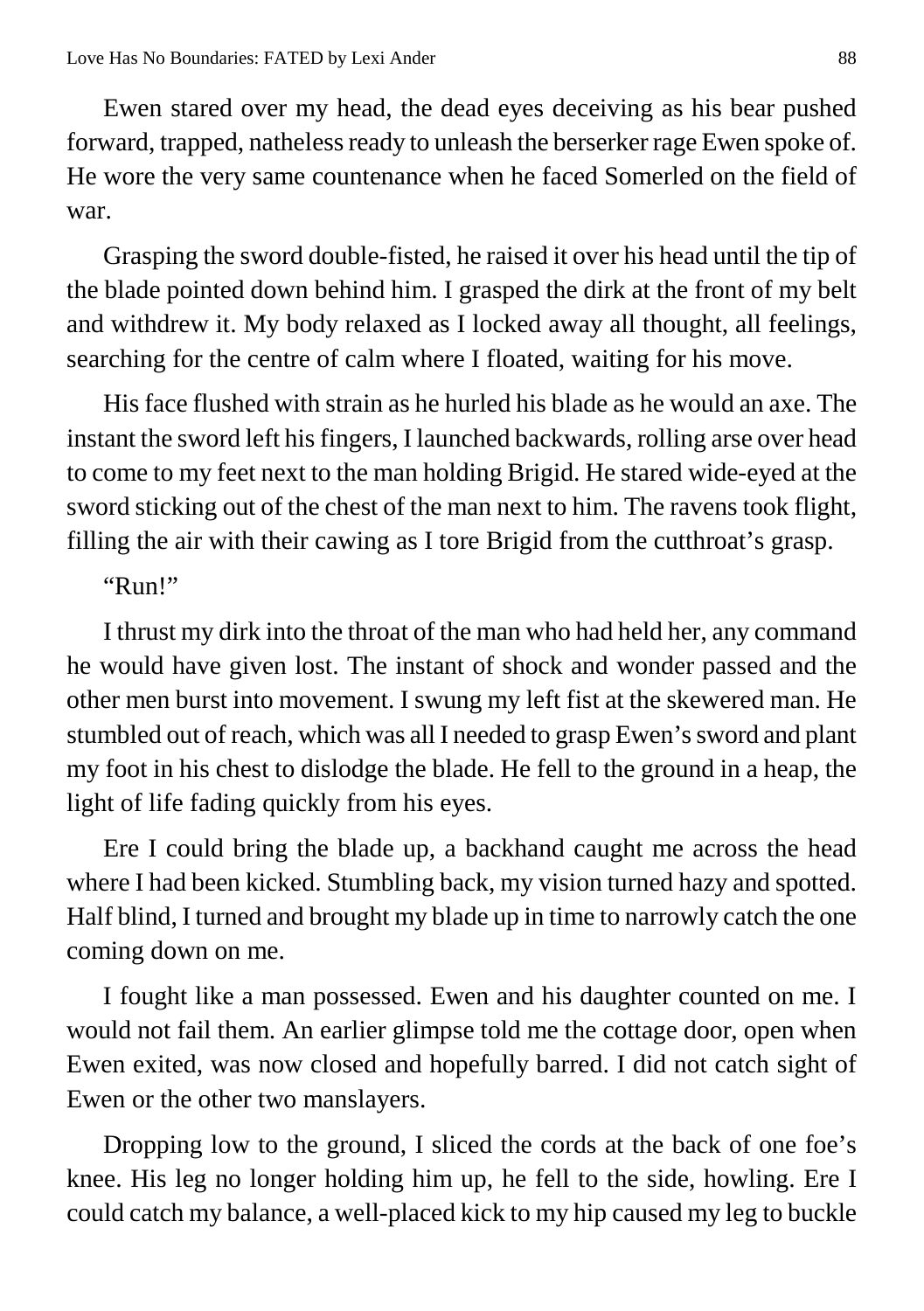and I went to one knee, blocking a thrust ere grabbing the man by his stones through his kilt with my free hand. A sharp pull and twist caused the villain to drop his sword. My next slash gutted the man.

Blundering to my feet, I kicked himin the chest, pushing himto the ground as he feebly strove to keep his insides from bursting forth. The one I had crippled by slicing through the meat at the back of his leg sought to crawl away. He glanced over his shoulder at me as he clambered away weakly, fear stretching his face tight.

The calmabout me shattered. The ravens continued to circle, calling loudly to each other. Fury flooded my veins, pushing away the lethargy dragging at my limbs. I stalked toward the would-be murderer, kicking him in the shoulder to roll him onto his back. He glared at me with open malice.

"Pagan," he spat. "Yer soul will burn in the bowels of hell."

"I serve a goddess. Ye can keep the fires of hell for yerself." With all my might, I buried the sword in the man's chest. Either my foot slipped in blood or my legs gave out from being drained of strength, I know not which landed me on the ground, heaving for breath.

The ravens quieted yet continued to circle like a black cloud in the sky above. The would-be murderer I had gutted, moaned piteously behind me. I needed to end his misery and then track Ewen. I prayed he stayed unharmed.

Wiping the blood from my face, I breathed through the spinning of my vision. I grasped the hilt of the sword that protruded from the man's chest, intending to use it to help me in rising when the flock of ravens landed all at once, becoming a thick ebony blanket spread about me in a wide, unbroken circle. The silence became thick and heavy. I froze waiting for what would come next.

A low, growling chorus rumbled, rising in volume until the air shivered with the angry noise. Almost two dozen black bears of many shapes and sizes came forth from the tree line. Their heads were low to the ground, gazes trained on me. I let go of the sword hilt and waited. I would not raise my hand in defence, not against Ewen's kin.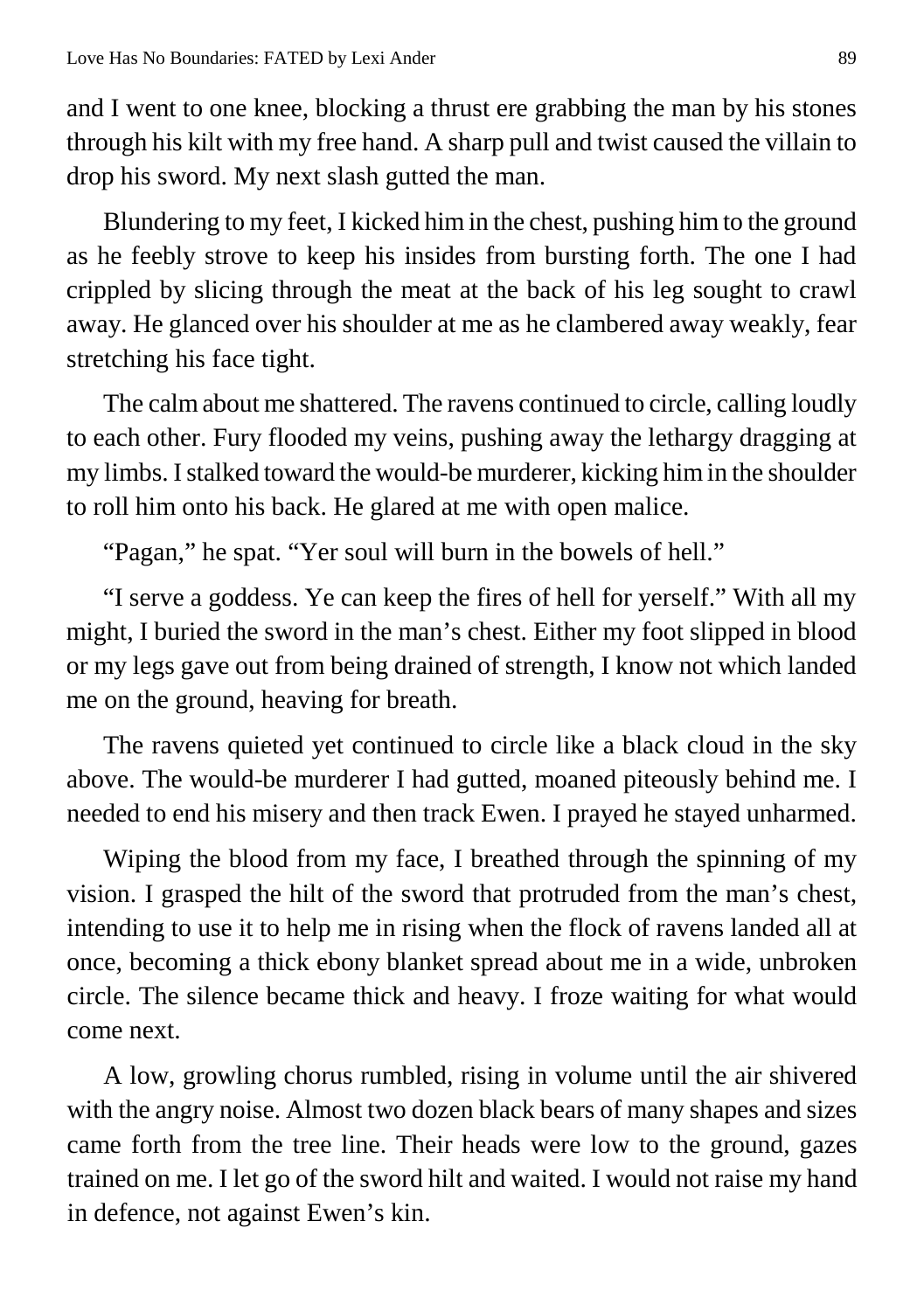The bears circled scarcely outside the blanket of ravens, each roaring and lunging. That the birds did not scatter at their presence confounded the bears. One lost patience, striving to breach the line of the ravens only to be swarmed and assailed by a half dozen ravens intent on driving him back. The bear yowled as if he'd been stung, which served only to incite the others who all began to press into the circle of ravens, intent on reaching me.

"Nae! Stop!" Brigid's pale face twisted with fear as she ran from the doorway of the cottage to me. The ravens parted, allowing her to come through untouched. She barrelled into my side, nigh knocking me over as her arms wrapped about my neck. I held her the best that I could as she buried her face in my neck and cried.

The bears backed away. "Donn? Arailt?" One of them had to know me. "Will one of ye search for Ewen? He may need help." I could not bring myself to feel ashamed for the pleading tone in my voice. I had a burning need to know of Ewen's wellbeing, yet knew if I left the safety of the ravens I would be slaughtered.

The bears rocked from side to side on their front paws and I wondered if they might not be able to understand me. I thought Donn had been able to in his bear form though I never asked, only believed it to be true.

Two bears broke off from the group and lumbered toward the cottage as the others began to harass the ravens again. A bellow, louder than all the noise made by Ewen's kin, came from behind me. I glanced over my shoulder and the strain left me as Ewen strode toward us. I placed a palm on the back of Brigid's head to keep her from beholding the two heads held by their hair in Ewen's fist. With an angry toss, the heads were hurtled at the bears closest to him as he bore down on them with great speed. Power from his bear rolled across my skin in a soothing tidal wave.

"Father!" Brigid ran to him. The ravenslaunched into the air with a sudden cry and flew away.

Ewen caught his daughter up in a tight embrace. I searched for serious wounds on him and was relieved when I did not discern any. As he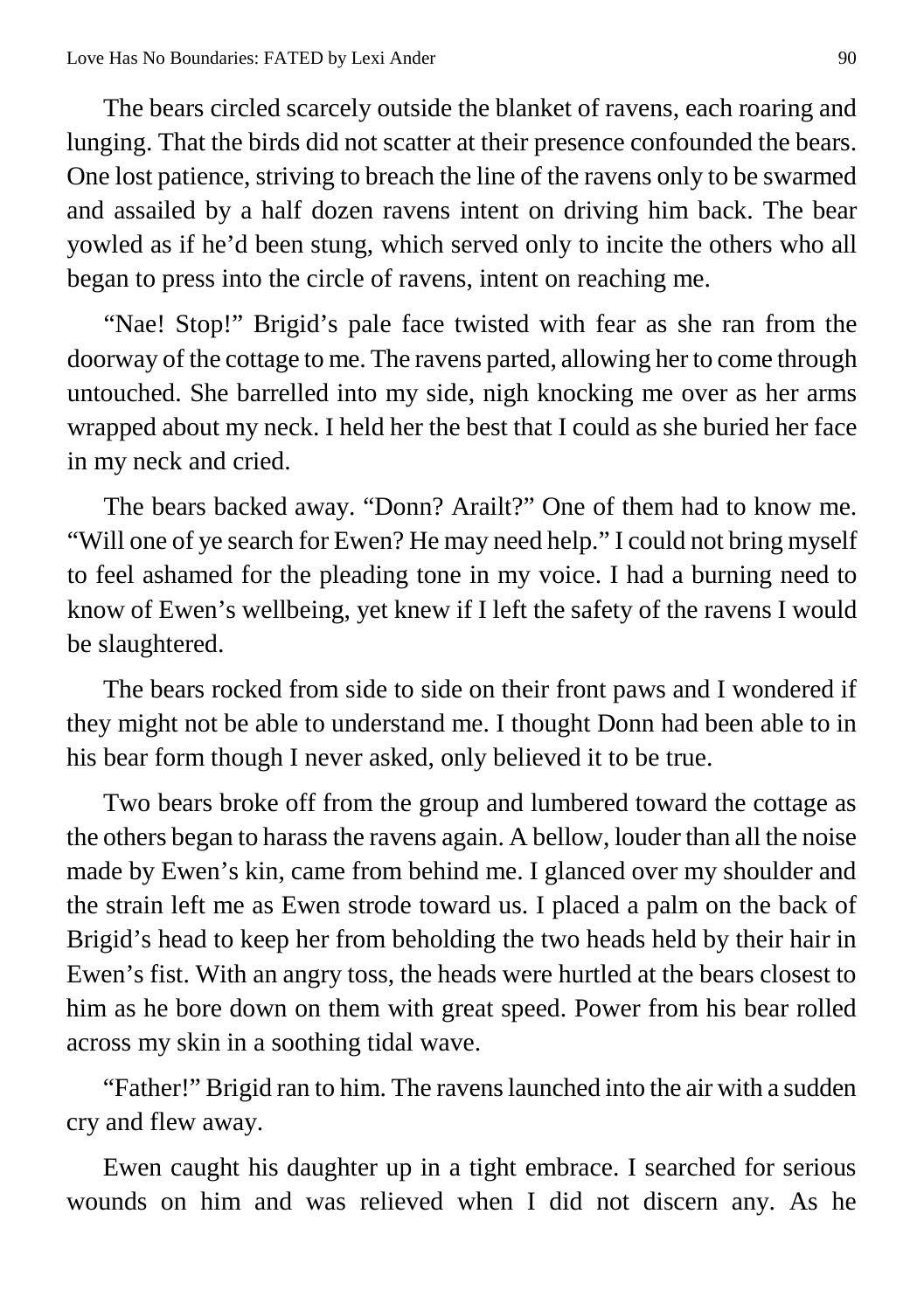approached, I slowly rose back to my feet on shaky legs. Catching me under the arm, he hefted me up the rest of the way and then crushed me to him.

"I think I want to go back to bed," I mumbled. I could not think again why I had been in a rush to cross the mountain. Ewen simply laughed and clutched me harder.

\*\*\*\*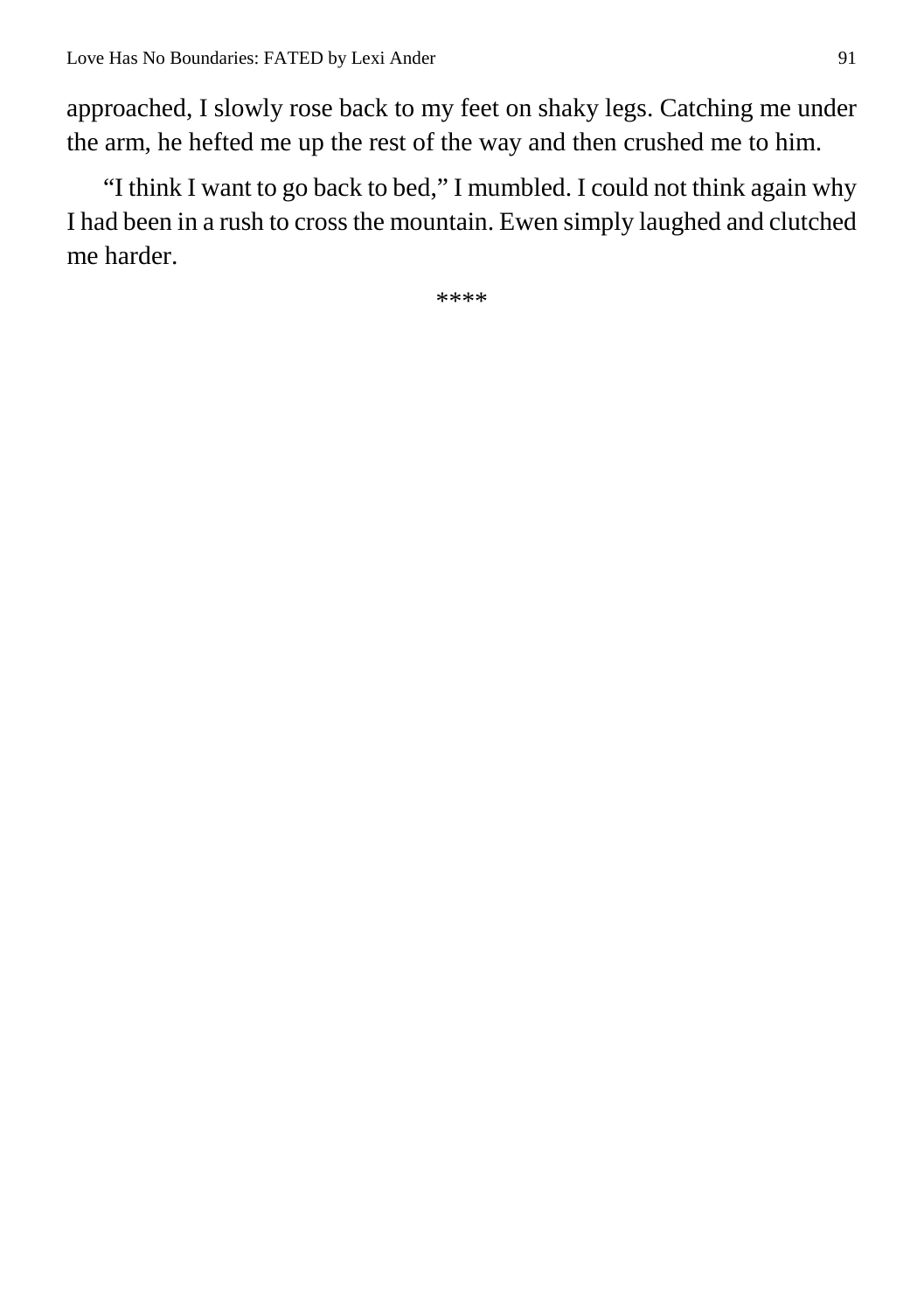#### EPILOGUE

#### *Roi*

Our horses stood side by side as we looked down the side of the mountain onto Loch Raineach. Ewen's nine-year-old daughter, Brigid, straddled the horse behind me, holding onto my wide belt. Somehow, I had become her hero even though I had really done naught save comfort her the best way I knew how. Ewen simply looked on with pride and grinned slyly when Brigid insisted on riding with me and not her father.

I did wonder why she trusted me so readily. "Donn came to the house and told us the story of the savage warrior priest father's bear chose as a companion." Her small fingers ran over the outlines of my facial tattoos. "I be glad I found ye at the cottage."

We had stayed another night at the glenn. Both Ewen and I had small wounds to tend. His kin had transformed to human at his angry command and had to answer for their ill will toward me. Arailt and Donn were not among those who tracked Brigid. Most knew of me only by word of mouth and thought I had conspired to kidnap Ewen's daughter. I had never seen him so furious and, for a small while there, I thought his bear would come forth. Many contrite apologies were made and I accepted them. The countenance on Ewen's face told me he was not appeased. I vowed to speak to him later on this and soothe him.

The manslayers wore what Ewen's kin referred to as *bumbee* tartans, fabric woven to resemble a clann tartan yet not belonging to the clann. Ewen sent word to the Robersons, in the east, to notify them someone wanted to frame them for theft of his daughter and murder. Also, whoever sent the men did not warn them of the clann's otherness. I was ware of who put together the skirmish and I believed Ewen was too, although I refused to be the one to name the man without proof.

Now, as we stared down at Ewen's home and the burgh about the castle, I prayed I would be ready for what would come next. People stopped what they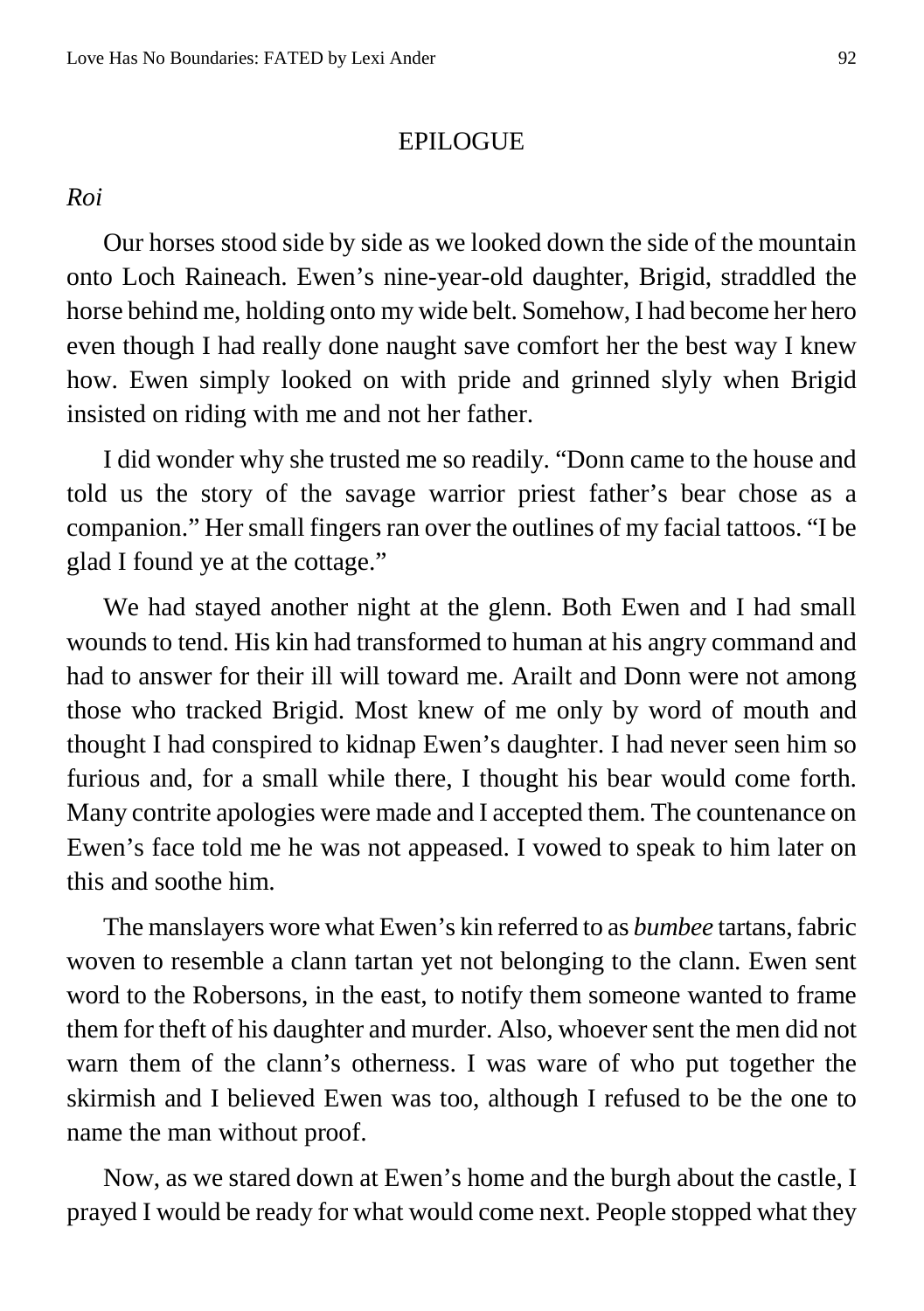were doing when they caught sight of us. I glanced at him. He cut a fine figure, sitting tall on his grey-speckled courser. Half the bears ambled in a staggering line ahead of us. The others surrounded him as if he were a beast-king of old. A niggling fragment of memory from long, long ago almost made me believe he could be.

I once thought my fate would be to die by his hand. Now I understood fate had placed me in Ewen's path so I could learn to live. Who am I to argue with fate?

### **THE END**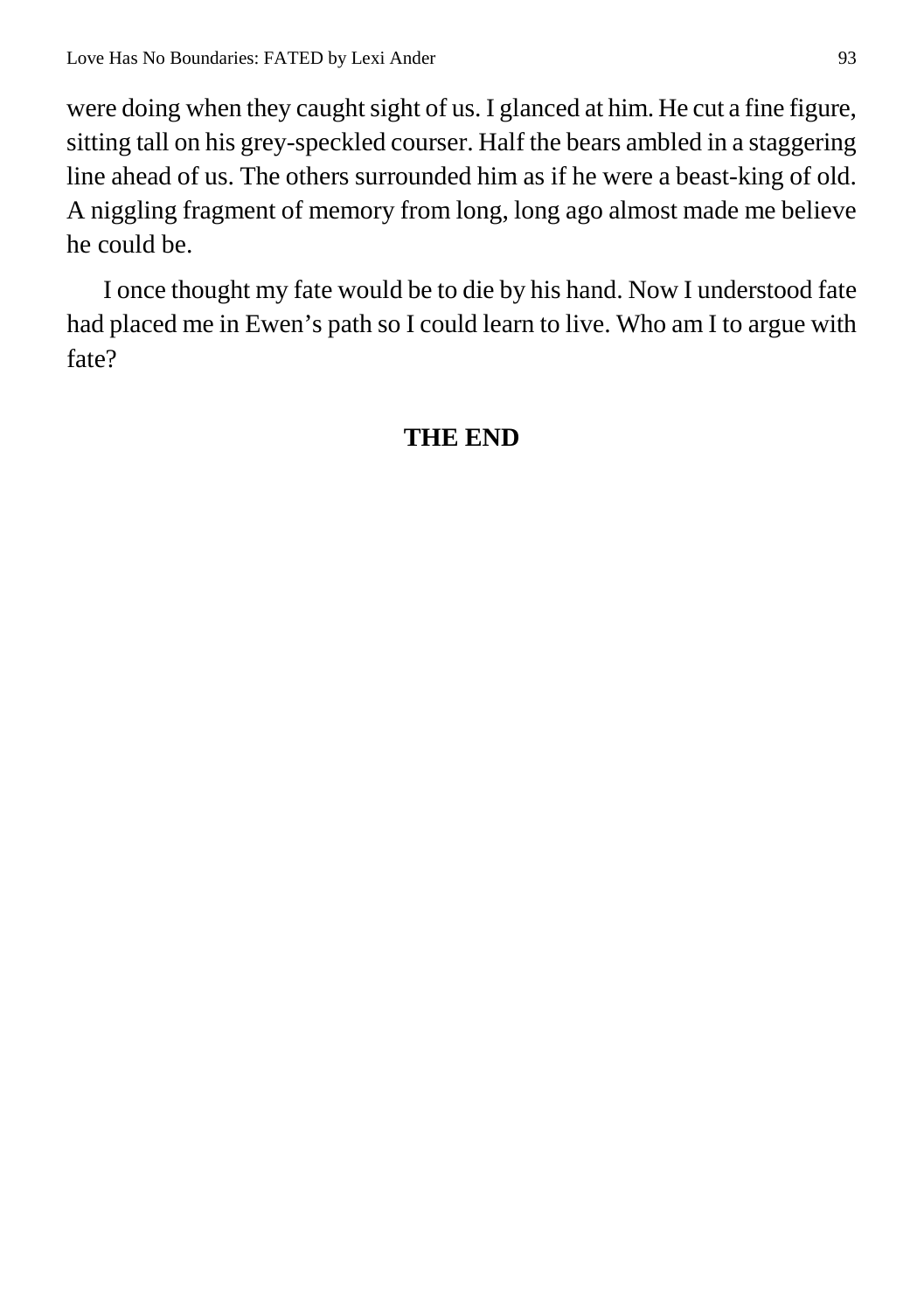# **Lexicon**

**Ain** – Own

**Aye** – Yes

**Be** – Is, are, am

**Burgh** – Township

**Cèilidh** – /ˈkel or Kay'lay/ dance, social gathering. A Scottish Gaelic word for "visit", as these began as informal gatherings in individual homes.

**Crock** – earthenware pot

**Dae** – Do

**Didnae** – Didn't

**Dinnae** – Don't, Doesn't

**Doog** – Dog

**Gaunnae** – Going to

**Gille Dubh** – /Geel-yuh Doobh/ Guardian spirit of trees

**Great kilt** – a kilt that is longer, usually reaching to the shin

**Hae** – Have

**Huvnae** – Haven't

**Kirk** – church

**Kirtle** – a long ladies dress

**Leine-Croich** – saffron shirt, war shirt, worn by ancient Highlanders

**Nae** – No

**No'** – Not

**Sett** – the colour and pattern on a tartan

**Shieling** – summer dwelling on a seasonal pasture

**Snaoim Gatrain** – special knots used to tie garters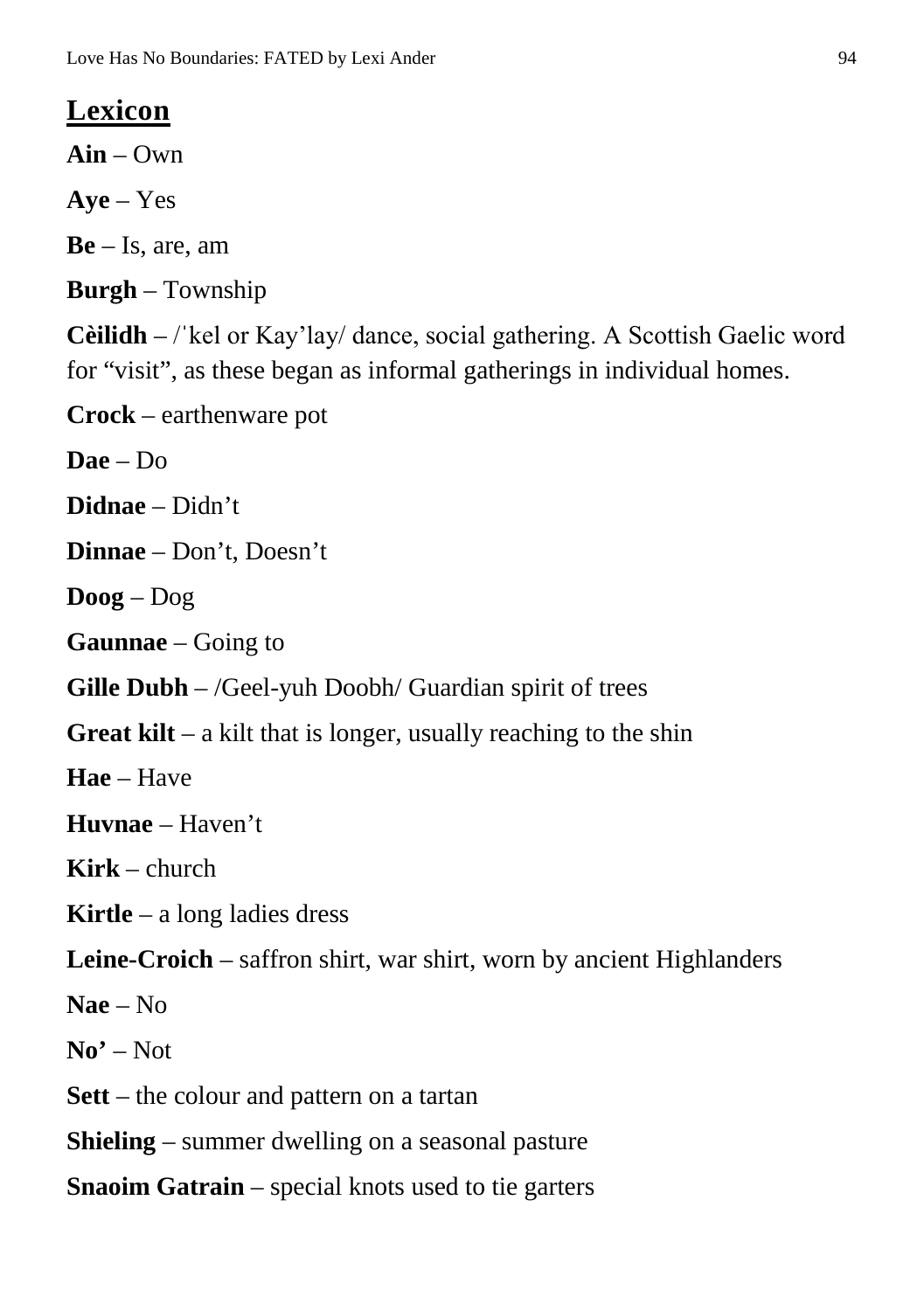**Whit** – What **Willnae** – Will not **Wid** – Would **Widnae** – Would not **Wench** – Women **Ye** – You **Yer** – Your